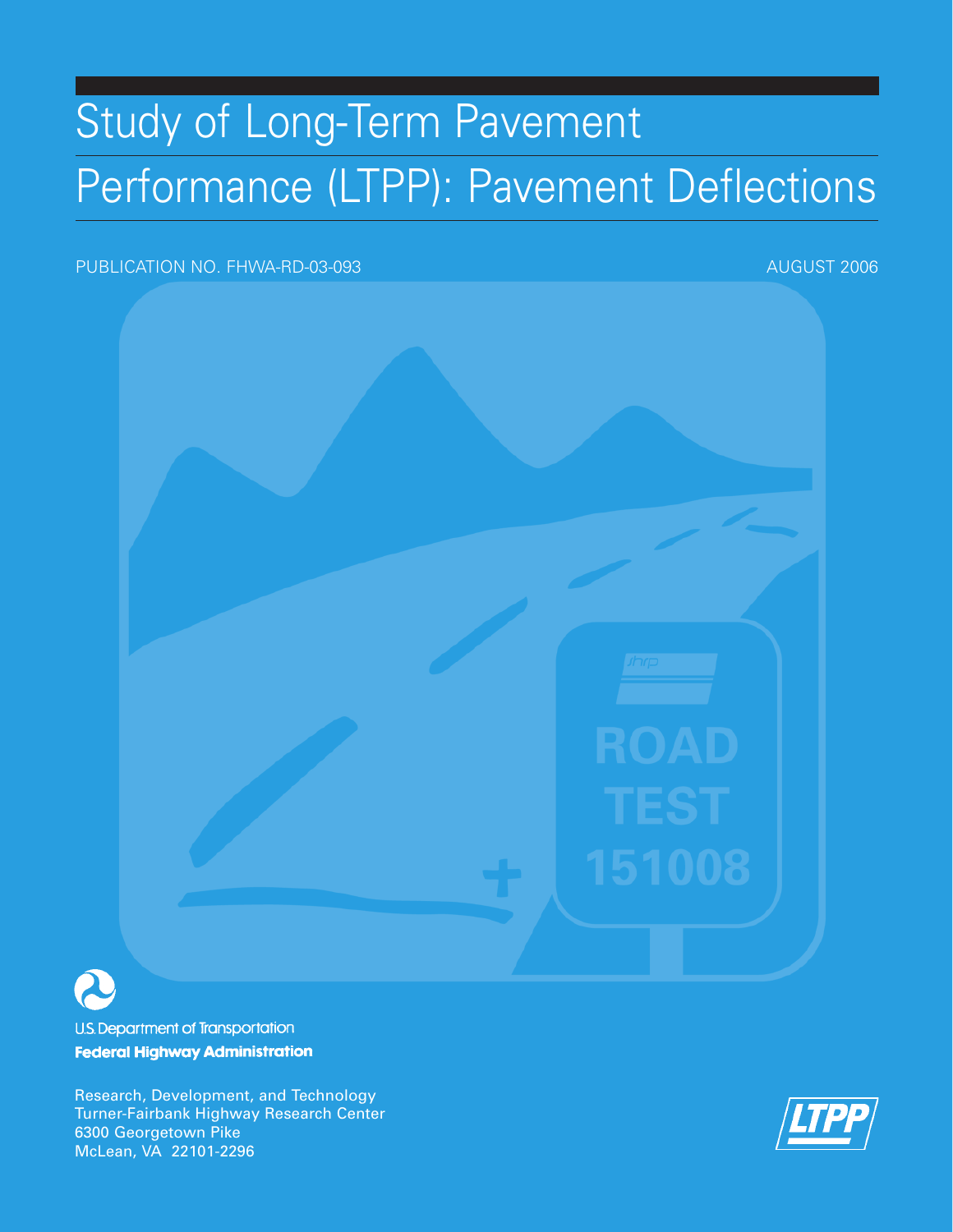#### **Foreword**

Falling weight deflectometer (FWD) load-deflection data generally are used to characterize the tested pavement by an analysis of the applied load and the magnitudes (or shape) of the measured deflection basin. Often, these data are used to backcalculate layered elastic stiffnesses or moduli. The analysis results give the pavement researcher a measure of the pavement's bearing capacity, which can in turn be linked to future pavement performance.

The primary objective of this study was to identify data errors or anomalies in the Long-Term Pavement Performance (LTPP) load-deflection database that were not identified during routine screening required to reach level E. Routine screening applies more general procedures, such as broad range checks, to the data. The intent of this study was to review the level E deflection data and ancillary information, looking for data discrepancies and errors that routing screening may not have identified. The overall objective of the postscreening final data check was to assure that good quality load-deflection and ancillary data are available for researchers and highway engineers.

> Gary L. Henderson. Director, Office of Infrastructure Research and Development

#### **Notice**

This document is disseminated under the sponsorship of the U.S. Department of Transportation in the interest of information exchange. The U.S. Government assumes no liability for the use of the information contained in this document. This report does not constitute a standard, specification, or regulation.

The U.S. Government does not endorse products or manufacturers. Trademarks or manufacturers' names appear in this report only because they are considered essential to the objective of the document.

#### **Quality Assurance Statement**

The Federal Highway Administration (FHWA) provides high-quality information to serve Government, industry, and the public in a manner that promotes public understanding. Standards and policies are used to ensure and maximize the quality, objectivity, utility, and integrity of its information. FHWA periodically reviews quality issues and adjusts its programs and processes to ensure continuous quality improvement.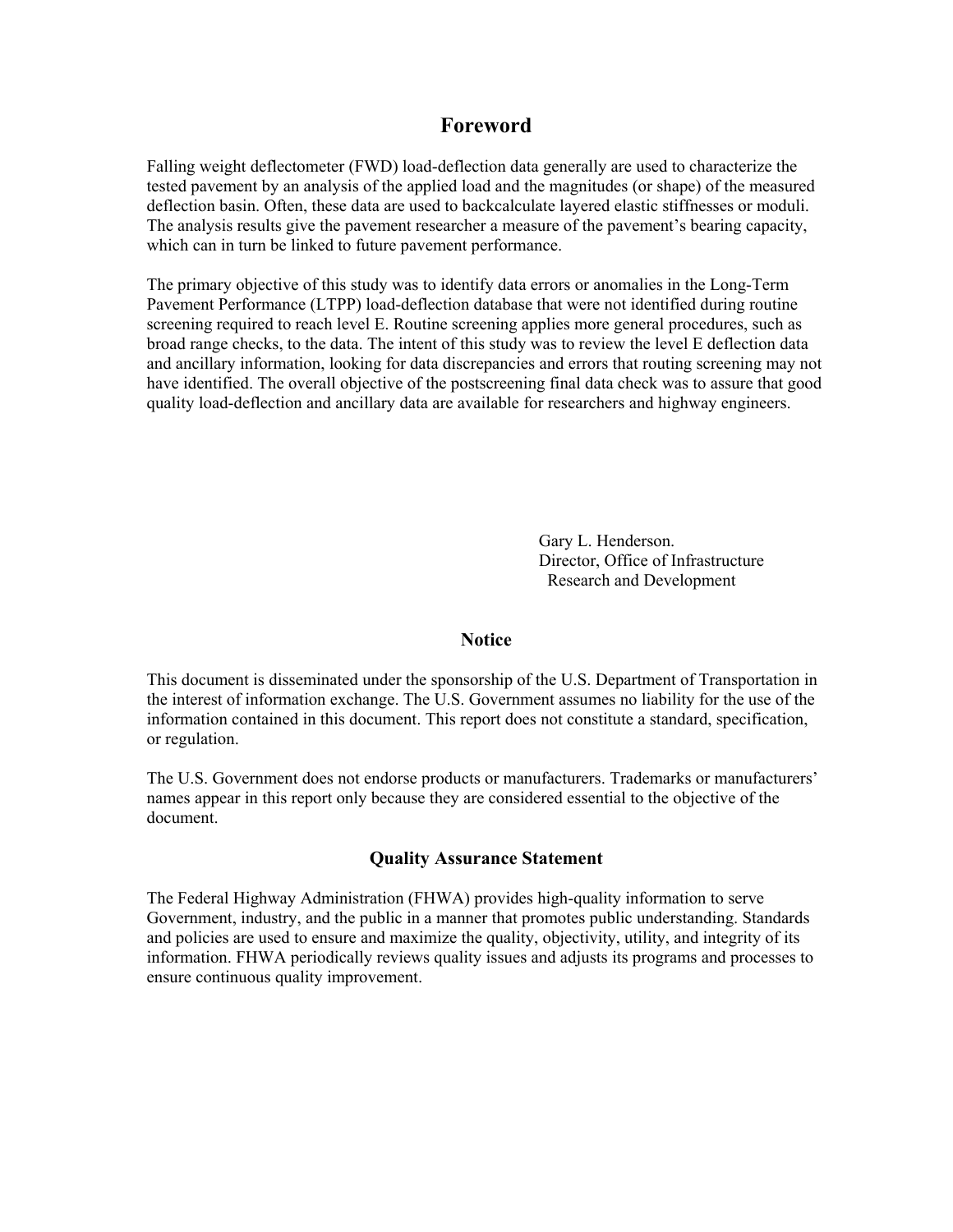| 3. Recipient's Catalog No.<br>1. Report No.<br>2. Government Accession No.<br>FHWA-RD-03-093<br>4. Title and Subtitle<br>5. Report Date<br>Study of Long-Term Pavement Performance (LTPP): Pavement<br>August 2006<br>Deflections<br>6. Performing Organization Code<br>$7.$ Author(s)<br>8. Performing Organization Report No.<br>Richard Stubstad, Erland Lukanen, and Lawrence Clevenson<br>9. Performing Organization Name and Address<br>10. Work Unit No. (TRAIS)<br>Consulpav International<br>P.O. Box 700<br>Oak View, CA 93022-0700<br>11. Contract or Grant No.<br>DTFH61-01-P-00144<br>12. Sponsoring Agency Name and Address<br>13. Type of Report and Period Covered<br>Federal Highway Administration<br>Final Report<br>April 2001-September 2001<br>LTPP Division, HNR-40<br>Turner-Fairbank Highway Research Center<br>6300 Georgetown Pike<br>McLean, VA 22101-2296<br>14. Sponsoring Agency Code<br>15. Supplementary Notes<br>Contracting Officer's Technical Representative-Cheryl Allen Richter, HRDI-13<br>This work was conducted under direct contract with the Federal Highway Administration<br>16. Abstract<br>This report presents the results of a study of pavement deflections. The study covered all level E falling weight deflectometer<br>(FWD) deflections and associated data in LTPP's database from Data Release 9.0, November 23, 1998. Although the limited<br>amount of data from unbound material testing was also provided, these data were not screened due to the large variations in<br>the recorded deflections in comparison with bound layer tests.<br>The report covers the screening techniques developed and used to identify data errors and anomalies in the FWD load-<br>deflection database, along with a description of each category of data errors identified. Contrary to prior expectations, the vast<br>majority of these data errors were related to manually input data elements, not the deflections themselves. Approximately 8<br>percent of the 4.4 million lines, or records, in the pre-autumn 1998 load-deflection database were affected by manual input<br>data errors alone, while less than 0.2 percent appear to be affected by actual load-deflection data anomalies generated by the<br>FWD. Out of the approximately 8 percent of manual input data errors found, around 7 percent were associated with<br>nonprotocol and unreported placement of the deflection sensors along the FWD's raise-lower bar. Other types of manual data<br>entry errors, each occurring at a rate of less than 1 percent, included incorrect lane designation, station number, date- or time-<br>stamp, test site, drop height, and configuration of the sensors for joint testing on portland cement concrete (PCC) pavements.<br>Deflection reading data errors included deflection basin anomalies and sensor malfunctioning errors. A universally applicable<br>deflection basin screening tool called SLIC was also developed for use on select FWD data file formats.<br>The overall quality of the pre-autumn 1998 FWD database can be characterized as good to excellent.<br>17. Key Words<br>18. Distribution Statement<br>Long-Term Pavement Performance, LTPP, falling weight deflectometer,<br>No restrictions.<br>FWD, load-deflection data, deflection basin, deflection sensors, pavement<br>deflection testing<br>21. No. of Pages<br>22. Price<br>19. Security Classif. (of this report)<br>20. Security Classif. (of this page)<br>103<br>Unclassified<br>Unclassified<br>Reproduction of complete page authorized |                          |  | <b>Technical Report Documentation Page</b> |  |
|------------------------------------------------------------------------------------------------------------------------------------------------------------------------------------------------------------------------------------------------------------------------------------------------------------------------------------------------------------------------------------------------------------------------------------------------------------------------------------------------------------------------------------------------------------------------------------------------------------------------------------------------------------------------------------------------------------------------------------------------------------------------------------------------------------------------------------------------------------------------------------------------------------------------------------------------------------------------------------------------------------------------------------------------------------------------------------------------------------------------------------------------------------------------------------------------------------------------------------------------------------------------------------------------------------------------------------------------------------------------------------------------------------------------------------------------------------------------------------------------------------------------------------------------------------------------------------------------------------------------------------------------------------------------------------------------------------------------------------------------------------------------------------------------------------------------------------------------------------------------------------------------------------------------------------------------------------------------------------------------------------------------------------------------------------------------------------------------------------------------------------------------------------------------------------------------------------------------------------------------------------------------------------------------------------------------------------------------------------------------------------------------------------------------------------------------------------------------------------------------------------------------------------------------------------------------------------------------------------------------------------------------------------------------------------------------------------------------------------------------------------------------------------------------------------------------------------------------------------------------------------------------------------------------------------------------------------------------------------------------------------------------------------------------------------------------------------------------------------------------------------------------------------------------------------------------------------------------------------------------------------------------------------------------------------------------------------------------------------------------------------------------------------------------------------------------------------------------------------------------------------------------------------------------------------------------------------------------------|--------------------------|--|--------------------------------------------|--|
|                                                                                                                                                                                                                                                                                                                                                                                                                                                                                                                                                                                                                                                                                                                                                                                                                                                                                                                                                                                                                                                                                                                                                                                                                                                                                                                                                                                                                                                                                                                                                                                                                                                                                                                                                                                                                                                                                                                                                                                                                                                                                                                                                                                                                                                                                                                                                                                                                                                                                                                                                                                                                                                                                                                                                                                                                                                                                                                                                                                                                                                                                                                                                                                                                                                                                                                                                                                                                                                                                                                                                                                                      |                          |  |                                            |  |
|                                                                                                                                                                                                                                                                                                                                                                                                                                                                                                                                                                                                                                                                                                                                                                                                                                                                                                                                                                                                                                                                                                                                                                                                                                                                                                                                                                                                                                                                                                                                                                                                                                                                                                                                                                                                                                                                                                                                                                                                                                                                                                                                                                                                                                                                                                                                                                                                                                                                                                                                                                                                                                                                                                                                                                                                                                                                                                                                                                                                                                                                                                                                                                                                                                                                                                                                                                                                                                                                                                                                                                                                      |                          |  |                                            |  |
|                                                                                                                                                                                                                                                                                                                                                                                                                                                                                                                                                                                                                                                                                                                                                                                                                                                                                                                                                                                                                                                                                                                                                                                                                                                                                                                                                                                                                                                                                                                                                                                                                                                                                                                                                                                                                                                                                                                                                                                                                                                                                                                                                                                                                                                                                                                                                                                                                                                                                                                                                                                                                                                                                                                                                                                                                                                                                                                                                                                                                                                                                                                                                                                                                                                                                                                                                                                                                                                                                                                                                                                                      |                          |  |                                            |  |
|                                                                                                                                                                                                                                                                                                                                                                                                                                                                                                                                                                                                                                                                                                                                                                                                                                                                                                                                                                                                                                                                                                                                                                                                                                                                                                                                                                                                                                                                                                                                                                                                                                                                                                                                                                                                                                                                                                                                                                                                                                                                                                                                                                                                                                                                                                                                                                                                                                                                                                                                                                                                                                                                                                                                                                                                                                                                                                                                                                                                                                                                                                                                                                                                                                                                                                                                                                                                                                                                                                                                                                                                      |                          |  |                                            |  |
|                                                                                                                                                                                                                                                                                                                                                                                                                                                                                                                                                                                                                                                                                                                                                                                                                                                                                                                                                                                                                                                                                                                                                                                                                                                                                                                                                                                                                                                                                                                                                                                                                                                                                                                                                                                                                                                                                                                                                                                                                                                                                                                                                                                                                                                                                                                                                                                                                                                                                                                                                                                                                                                                                                                                                                                                                                                                                                                                                                                                                                                                                                                                                                                                                                                                                                                                                                                                                                                                                                                                                                                                      |                          |  |                                            |  |
|                                                                                                                                                                                                                                                                                                                                                                                                                                                                                                                                                                                                                                                                                                                                                                                                                                                                                                                                                                                                                                                                                                                                                                                                                                                                                                                                                                                                                                                                                                                                                                                                                                                                                                                                                                                                                                                                                                                                                                                                                                                                                                                                                                                                                                                                                                                                                                                                                                                                                                                                                                                                                                                                                                                                                                                                                                                                                                                                                                                                                                                                                                                                                                                                                                                                                                                                                                                                                                                                                                                                                                                                      |                          |  |                                            |  |
|                                                                                                                                                                                                                                                                                                                                                                                                                                                                                                                                                                                                                                                                                                                                                                                                                                                                                                                                                                                                                                                                                                                                                                                                                                                                                                                                                                                                                                                                                                                                                                                                                                                                                                                                                                                                                                                                                                                                                                                                                                                                                                                                                                                                                                                                                                                                                                                                                                                                                                                                                                                                                                                                                                                                                                                                                                                                                                                                                                                                                                                                                                                                                                                                                                                                                                                                                                                                                                                                                                                                                                                                      |                          |  |                                            |  |
|                                                                                                                                                                                                                                                                                                                                                                                                                                                                                                                                                                                                                                                                                                                                                                                                                                                                                                                                                                                                                                                                                                                                                                                                                                                                                                                                                                                                                                                                                                                                                                                                                                                                                                                                                                                                                                                                                                                                                                                                                                                                                                                                                                                                                                                                                                                                                                                                                                                                                                                                                                                                                                                                                                                                                                                                                                                                                                                                                                                                                                                                                                                                                                                                                                                                                                                                                                                                                                                                                                                                                                                                      |                          |  |                                            |  |
|                                                                                                                                                                                                                                                                                                                                                                                                                                                                                                                                                                                                                                                                                                                                                                                                                                                                                                                                                                                                                                                                                                                                                                                                                                                                                                                                                                                                                                                                                                                                                                                                                                                                                                                                                                                                                                                                                                                                                                                                                                                                                                                                                                                                                                                                                                                                                                                                                                                                                                                                                                                                                                                                                                                                                                                                                                                                                                                                                                                                                                                                                                                                                                                                                                                                                                                                                                                                                                                                                                                                                                                                      |                          |  |                                            |  |
|                                                                                                                                                                                                                                                                                                                                                                                                                                                                                                                                                                                                                                                                                                                                                                                                                                                                                                                                                                                                                                                                                                                                                                                                                                                                                                                                                                                                                                                                                                                                                                                                                                                                                                                                                                                                                                                                                                                                                                                                                                                                                                                                                                                                                                                                                                                                                                                                                                                                                                                                                                                                                                                                                                                                                                                                                                                                                                                                                                                                                                                                                                                                                                                                                                                                                                                                                                                                                                                                                                                                                                                                      |                          |  |                                            |  |
|                                                                                                                                                                                                                                                                                                                                                                                                                                                                                                                                                                                                                                                                                                                                                                                                                                                                                                                                                                                                                                                                                                                                                                                                                                                                                                                                                                                                                                                                                                                                                                                                                                                                                                                                                                                                                                                                                                                                                                                                                                                                                                                                                                                                                                                                                                                                                                                                                                                                                                                                                                                                                                                                                                                                                                                                                                                                                                                                                                                                                                                                                                                                                                                                                                                                                                                                                                                                                                                                                                                                                                                                      |                          |  |                                            |  |
|                                                                                                                                                                                                                                                                                                                                                                                                                                                                                                                                                                                                                                                                                                                                                                                                                                                                                                                                                                                                                                                                                                                                                                                                                                                                                                                                                                                                                                                                                                                                                                                                                                                                                                                                                                                                                                                                                                                                                                                                                                                                                                                                                                                                                                                                                                                                                                                                                                                                                                                                                                                                                                                                                                                                                                                                                                                                                                                                                                                                                                                                                                                                                                                                                                                                                                                                                                                                                                                                                                                                                                                                      | Form DOT F 1700.7 (8-72) |  |                                            |  |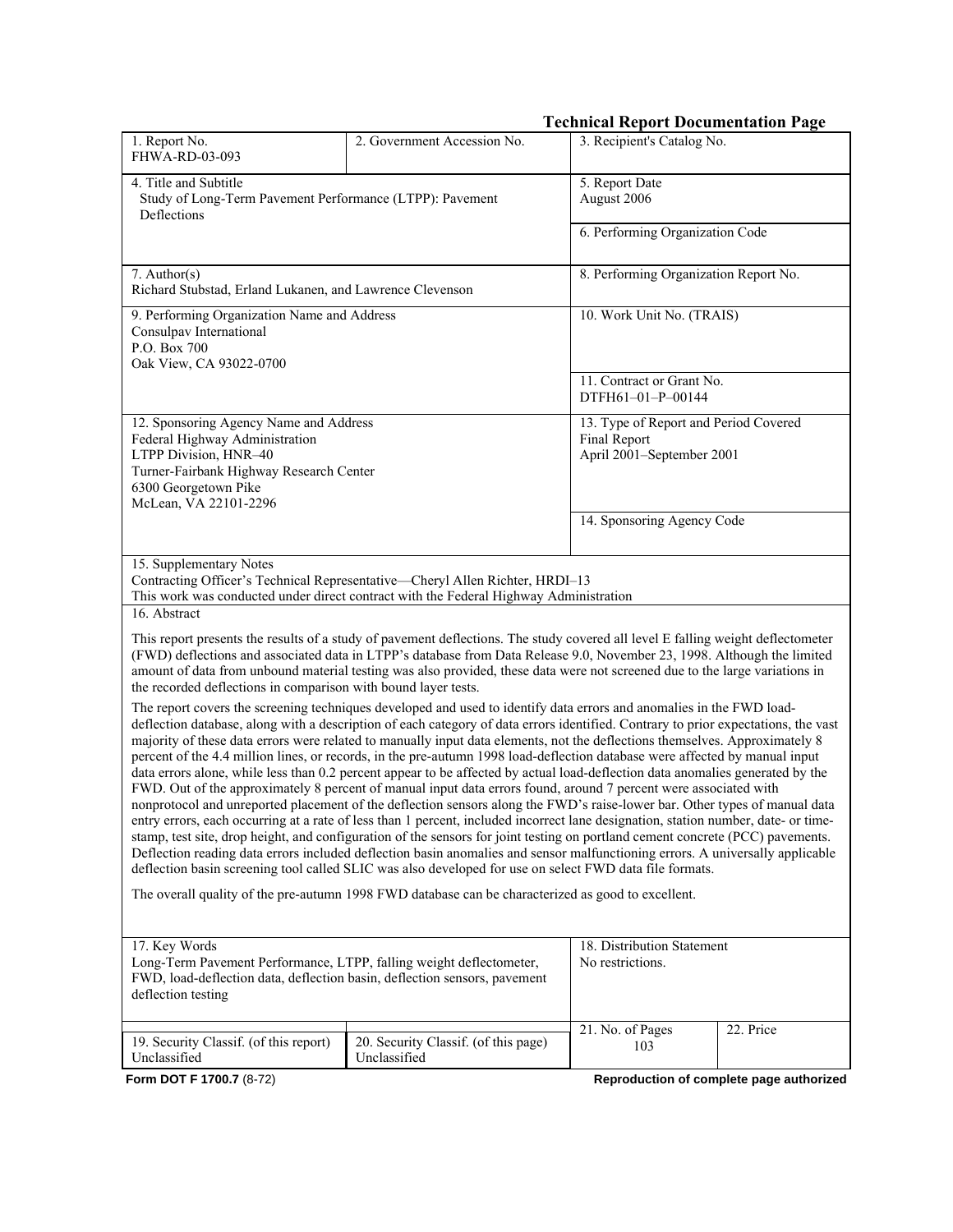|                       |                             | SI* (MODERN METRIC) CONVERSION FACTORS                   |                                          |                            |  |  |  |
|-----------------------|-----------------------------|----------------------------------------------------------|------------------------------------------|----------------------------|--|--|--|
|                       |                             | <b>APPROXIMATE CONVERSIONS TO SI UNITS</b>               |                                          |                            |  |  |  |
| <b>Symbol</b>         | <b>When You Know</b>        | <b>Multiply By</b>                                       | <b>To Find</b>                           | <b>Symbol</b>              |  |  |  |
|                       |                             | <b>LENGTH</b>                                            |                                          |                            |  |  |  |
| in                    | inches                      | 25.4                                                     | millimeters                              | mm                         |  |  |  |
| ft                    | feet                        | 0.305                                                    | meters                                   | m                          |  |  |  |
| yd                    | yards                       | 0.914                                                    | meters                                   | m                          |  |  |  |
| mi                    | miles                       | 1.61                                                     | kilometers                               | km                         |  |  |  |
|                       |                             | <b>AREA</b>                                              |                                          |                            |  |  |  |
| $in^2$                | square inches               | 645.2                                                    | square millimeters                       | mm <sup>2</sup>            |  |  |  |
| $\text{ft}^2$         | square feet                 | 0.093                                                    | square meters                            | m <sup>2</sup>             |  |  |  |
| $yd^2$                | square yard                 | 0.836                                                    | square meters                            | m <sup>2</sup>             |  |  |  |
| ac                    | acres                       | 0.405                                                    | hectares                                 | ha                         |  |  |  |
| mi <sup>2</sup>       | square miles                | 2.59                                                     | square kilometers                        | $\mbox{km}^2$              |  |  |  |
|                       |                             | <b>VOLUME</b>                                            |                                          |                            |  |  |  |
| fl oz                 | fluid ounces                | 29.57                                                    | milliliters                              | mL                         |  |  |  |
|                       | gallons                     | 3.785                                                    | liters                                   | L.                         |  |  |  |
| $\frac{gal}{ft^3}$    | cubic feet                  | 0.028                                                    | cubic meters                             | $\overline{m}^3$           |  |  |  |
| $yd^3$                | cubic yards                 | 0.765                                                    | cubic meters                             | m <sup>3</sup>             |  |  |  |
|                       |                             | NOTE: volumes greater than 1000 L shall be shown in $m3$ |                                          |                            |  |  |  |
|                       |                             | <b>MASS</b>                                              |                                          |                            |  |  |  |
| 0Z                    | ounces                      | 28.35                                                    | grams                                    | g                          |  |  |  |
| lb                    | pounds                      | 0.454                                                    | kilograms                                | kg                         |  |  |  |
| т                     | short tons (2000 lb)        | 0.907                                                    | megagrams (or "metric ton")              | $Mg$ (or "t")              |  |  |  |
|                       |                             | <b>TEMPERATURE (exact degrees)</b>                       |                                          |                            |  |  |  |
| $\mathrm{P}$          | Fahrenheit                  | 5 (F-32)/9                                               | <b>Celsius</b>                           | $^{\circ}$ C               |  |  |  |
|                       |                             | or (F-32)/1.8                                            |                                          |                            |  |  |  |
|                       |                             | <b>ILLUMINATION</b>                                      |                                          |                            |  |  |  |
|                       |                             |                                                          |                                          |                            |  |  |  |
| fc                    | foot-candles                | 10.76                                                    | lux<br>candela/ $m2$                     | Ιx<br>$\text{cd/m}^2$      |  |  |  |
| fl                    | foot-Lamberts               | 3.426                                                    |                                          |                            |  |  |  |
|                       |                             | <b>FORCE and PRESSURE or STRESS</b>                      |                                          |                            |  |  |  |
| Ibf                   | poundforce                  | 4.45                                                     | newtons                                  | N                          |  |  |  |
| lbf/in <sup>2</sup>   | poundforce per square inch  | 6.89                                                     | kilopascals                              | kPa                        |  |  |  |
|                       |                             |                                                          |                                          |                            |  |  |  |
|                       |                             | <b>APPROXIMATE CONVERSIONS FROM SI UNITS</b>             |                                          |                            |  |  |  |
| <b>Symbol</b>         | <b>When You Know</b>        |                                                          | <b>To Find</b>                           | <b>Symbol</b>              |  |  |  |
|                       |                             | <b>Multiply By</b>                                       |                                          |                            |  |  |  |
|                       |                             | <b>LENGTH</b>                                            |                                          |                            |  |  |  |
| mm                    | millimeters                 | 0.039                                                    | inches                                   | in                         |  |  |  |
| m                     | meters<br>meters            | 3.28                                                     | feet                                     | ft                         |  |  |  |
| m<br>km               | kilometers                  | 1.09<br>0.621                                            | yards<br>miles                           | yd<br>mi                   |  |  |  |
|                       |                             |                                                          |                                          |                            |  |  |  |
|                       |                             | <b>AREA</b>                                              |                                          |                            |  |  |  |
| mm <sup>2</sup>       | square millimeters          | 0.0016                                                   | square inches                            | $in^2$                     |  |  |  |
| m <sup>2</sup>        | square meters               | 10.764                                                   | square feet                              | $\mbox{ft}^2$              |  |  |  |
| m <sup>2</sup>        | square meters               | 1.195                                                    | square yards                             | yd <sup>2</sup>            |  |  |  |
| ha<br>km <sup>2</sup> | hectares                    | 2.47                                                     | acres                                    | ac                         |  |  |  |
|                       | square kilometers           | 0.386                                                    | square miles                             | mi <sup>-</sup>            |  |  |  |
|                       |                             | <b>VOLUME</b>                                            |                                          |                            |  |  |  |
| mL                    | milliliters                 | 0.034                                                    | fluid ounces                             | fl oz                      |  |  |  |
| L                     | liters                      | 0.264                                                    | gallons                                  | gal                        |  |  |  |
| m <sup>3</sup>        | cubic meters                | 35.314                                                   | cubic feet                               | $\tilde{t}^3$              |  |  |  |
| m <sup>3</sup>        | cubic meters                | 1.307                                                    | cubic yards                              | $yd^3$                     |  |  |  |
|                       |                             | <b>MASS</b>                                              |                                          |                            |  |  |  |
| g                     | grams                       | 0.035                                                    | ounces                                   | 0Z                         |  |  |  |
| kg                    | kilograms                   | 2.202                                                    | pounds                                   | lb                         |  |  |  |
| $Mg$ (or "t")         | megagrams (or "metric ton") | 1.103                                                    | short tons (2000 lb)                     | T                          |  |  |  |
|                       |                             | <b>TEMPERATURE (exact degrees)</b>                       |                                          |                            |  |  |  |
| $^{\circ}C$           | Celsius                     | $1.8C + 32$                                              | Fahrenheit                               | $\mathrm{P}^{\circ}$       |  |  |  |
|                       |                             | <b>ILLUMINATION</b>                                      |                                          |                            |  |  |  |
| Ιx                    | lux                         | 0.0929                                                   | foot-candles                             | fc                         |  |  |  |
| $\text{cd/m}^2$       | candela/m <sup>2</sup>      | 0.2919                                                   | foot-Lamberts                            | fl                         |  |  |  |
|                       |                             | <b>FORCE and PRESSURE or STRESS</b>                      |                                          |                            |  |  |  |
| N<br>kPa              | newtons<br>kilopascals      | 0.225<br>0.145                                           | poundforce<br>poundforce per square inch | Ibf<br>lbf/in <sup>2</sup> |  |  |  |

\*SI is the symbol for the International System of Units. Appropriate rounding should be made to comply with Section 4 of ASTM E380.<br>(Revised March 2003)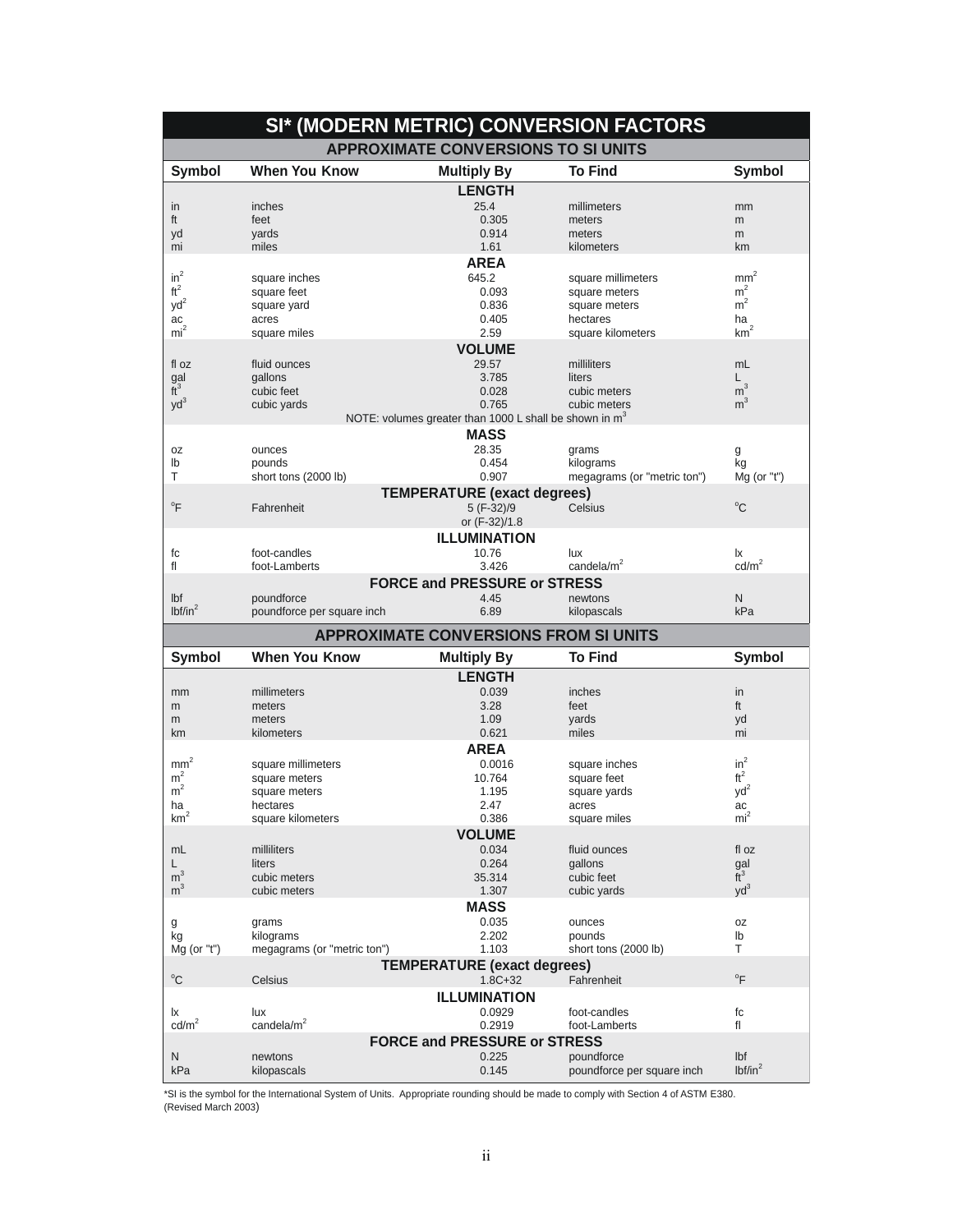# **Table of Contents**

| Chapter 6. Noted Anomalies and Other Potential Data Problems  29             |  |
|------------------------------------------------------------------------------|--|
|                                                                              |  |
|                                                                              |  |
| <b>Chapter 7. Suggested Computed Parameters and FWD Testing Protocols 33</b> |  |
|                                                                              |  |
|                                                                              |  |
|                                                                              |  |
|                                                                              |  |
|                                                                              |  |
| Appendix B. Semiautomatic SLIC Procedure for FWD Data Screening 47           |  |
|                                                                              |  |
|                                                                              |  |
|                                                                              |  |
|                                                                              |  |
|                                                                              |  |
|                                                                              |  |
|                                                                              |  |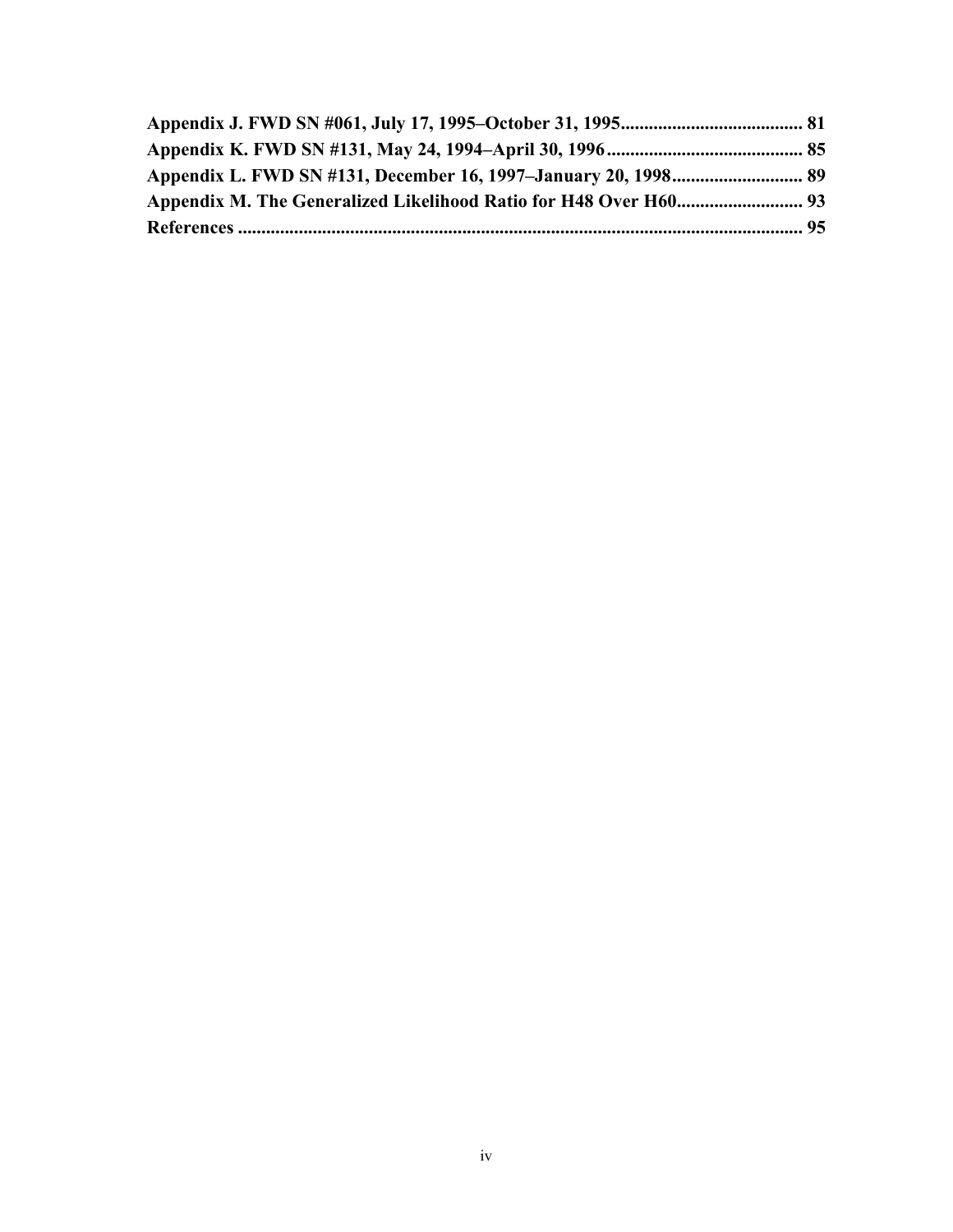## **List of Figures**

| Figure 1. Graph. Frequency distribution of standard deviations for repeated                                                  |     |
|------------------------------------------------------------------------------------------------------------------------------|-----|
| deflections                                                                                                                  |     |
| Figure 2. Graph. Sensor 5 deflection readings for one LTPP section 14                                                        |     |
| Figure 3. Graph. Sample deflection basins transformed with SLIC                                                              |     |
|                                                                                                                              | .22 |
| Figure 4. Graph. Sample deflection basins transformed with SLIC                                                              |     |
|                                                                                                                              |     |
|                                                                                                                              |     |
|                                                                                                                              |     |
|                                                                                                                              |     |
| Figure 8. Chart. Average deflections, FWD #131, August 12, 1998.  48                                                         |     |
| Figure 9. Equation. y, $x_1, x_2, \ldots, x_n, \ldots, x_n, \ldots, x_n, \ldots, x_n, \ldots, x_n, \ldots, x_1, \ldots, x_n$ |     |
|                                                                                                                              |     |
|                                                                                                                              |     |
|                                                                                                                              |     |
| Figure 13. Graph. Same section data for d7 position, two different FWDs.  52                                                 |     |
| Figure 14. Graph. SLIC plots for section 34–0503 including unit #129,                                                        |     |
|                                                                                                                              |     |
| Figure 15. Graph. SLIC plots for section 34-0507 including unit #129,                                                        |     |
| November 1995.                                                                                                               |     |
|                                                                                                                              |     |
|                                                                                                                              |     |
| Figure 18. Graph. SLIC plots for section 24–0509 including unit #129, May 1997 57                                            |     |
| Figure 19. Graph. SLIC plots for section 36–4017 including unit #129, April 1997.  57                                        |     |
|                                                                                                                              |     |
|                                                                                                                              |     |
| Figure 22. Graph. SLIC plots for section 10–0102 including unit #058, November–                                              |     |
|                                                                                                                              |     |
|                                                                                                                              |     |
|                                                                                                                              |     |
| Figure 25. Graph. SLIC plots for section 04–1017 including unit #061, April 1989.  65                                        |     |
| Figure 26. Graph. SLIC plots for section 08–9020 including unit #061, June 1989 65                                           |     |
| Figure 27. Graph. SLIC plots for section 32-1030 including unit #061, February 1989. . 66                                    |     |
| Figure 28. Graph. SLIC plots for section 49–1017 including unit #061, April 1989.  66                                        |     |
| Figure 29. Graph. SLIC plots for section 56–7773 including unit #061, June 1989 67                                           |     |
|                                                                                                                              |     |
|                                                                                                                              |     |
| Figure 32. Graph. SLIC plots for section 20–0101 including unit #130, August 1994.  71                                       |     |
| Figure 33. Graph. SLIC plots for section 20–0111 including unit #130, August 1994.  71                                       |     |
| Figure 34. Graph. SLIC plots for section 20–3060 including unit #061,                                                        |     |
| September 1994                                                                                                               |     |
|                                                                                                                              |     |
| Figure 36. Graph. SLIC plots for section 72–1003 including unit #075, January 1990.  75                                      |     |
| Figure 37. Graph. SLIC plots for section 72-4122 including unit #075, January 1990.  75                                      |     |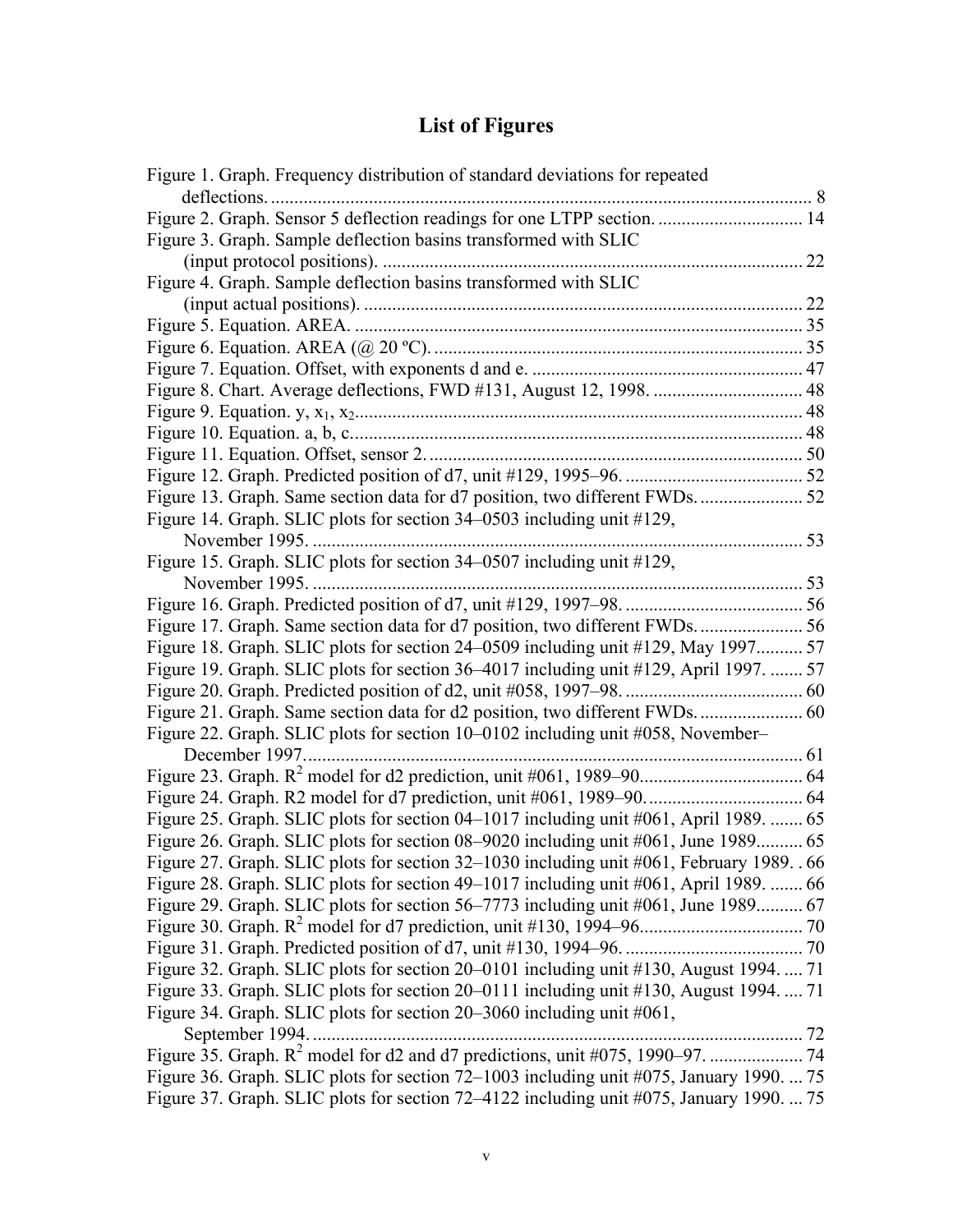| Figure 42. Graph. SLIC plots for section 48–k310 including unit #132, July 1996.  80    |    |
|-----------------------------------------------------------------------------------------|----|
| Figure 43. Graph. SLIC plots for section 48–k350 including unit #132, August 1996.  80  |    |
|                                                                                         |    |
|                                                                                         |    |
| Figure 46. Graph. SLIC plots for section 04–A310 including unit #061, July 1995.  83    |    |
| Figure 47. Graph. SLIC plots for section 32–7000 including unit #061,                   |    |
| September 1995                                                                          |    |
|                                                                                         |    |
|                                                                                         |    |
| Figure 50. Graph. SLIC plots for section 08–6002 including unit #131, May 1995 and      |    |
| April 1996                                                                              | 87 |
| Figure 51. Graph. SLIC plots for section 30–0805 including unit #131, August 1994.  87  |    |
|                                                                                         |    |
|                                                                                         |    |
| Figure 54. Graph. SLIC plots for section 41–7019 including unit #131, January 1998.  91 |    |
| Figure 55. Graph. SLIC plots for section 04–1065 including unit #131, January 1998.  91 |    |
| Figure 56. Graph. SLIC plots for section 06–3042 including unit #131,                   |    |
|                                                                                         |    |
|                                                                                         |    |
| Figure 58. Equation. The likelihood.                                                    |    |
|                                                                                         |    |
|                                                                                         |    |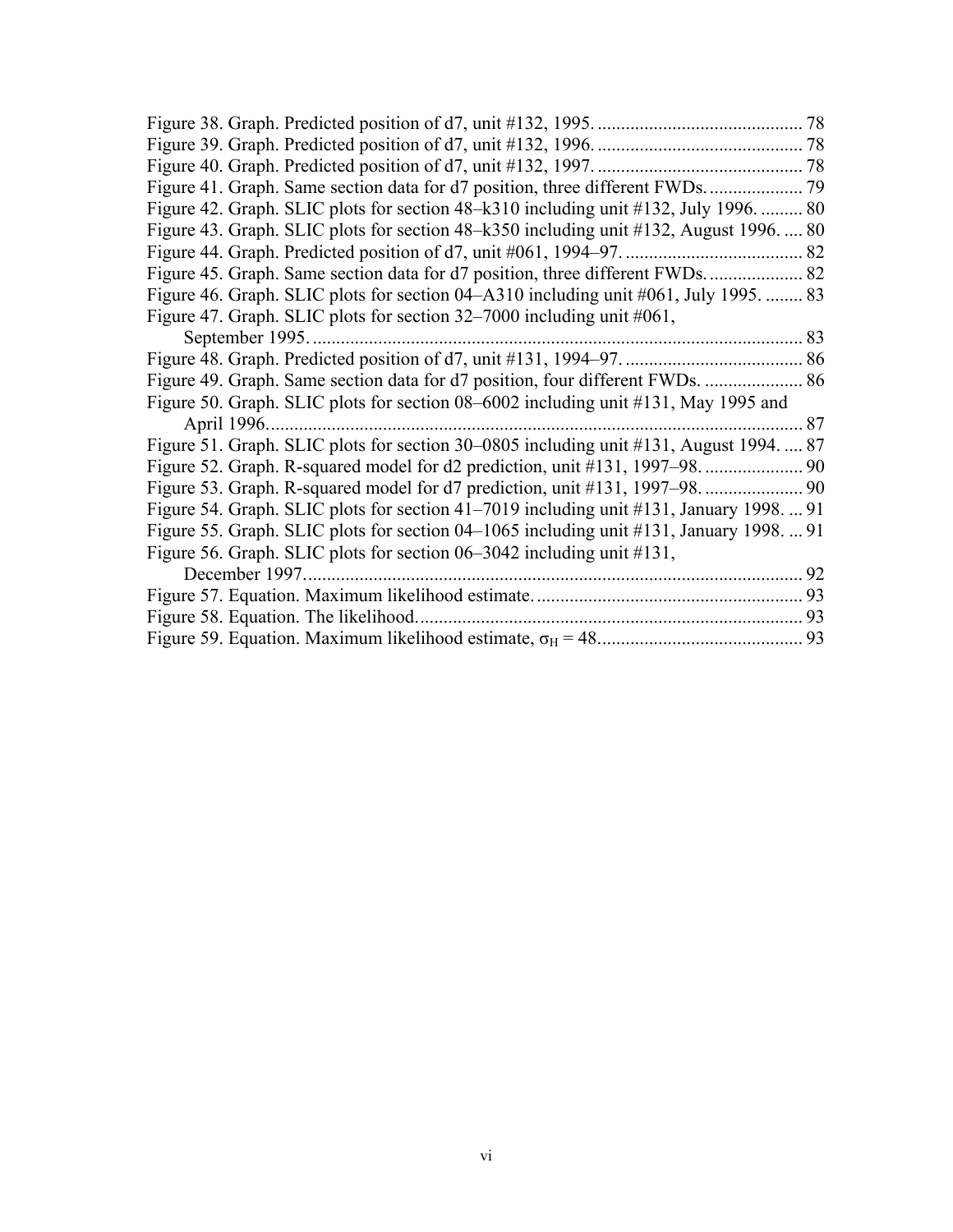## **List of Tables**

| Table 1. Format of FWD load-deflection records from the pre-autumn 1998 database 6      |  |
|-----------------------------------------------------------------------------------------|--|
|                                                                                         |  |
| Table 3. Autoidentification example of a marked FWD data record.  10                    |  |
| Table 4. FWD records identified for flagging in the pre-autumn 1998 database 11         |  |
| Table 5. FWD unit- and time-specific sensor positioning errors in the database 18       |  |
| Table 6. Likelihood ratios for protocol versus nonprotocol sensor positions for d7 24   |  |
|                                                                                         |  |
|                                                                                         |  |
|                                                                                         |  |
|                                                                                         |  |
|                                                                                         |  |
| Table 12. Likelihood ratio stats for protocol versus nonprotocol d7 sensor positions 94 |  |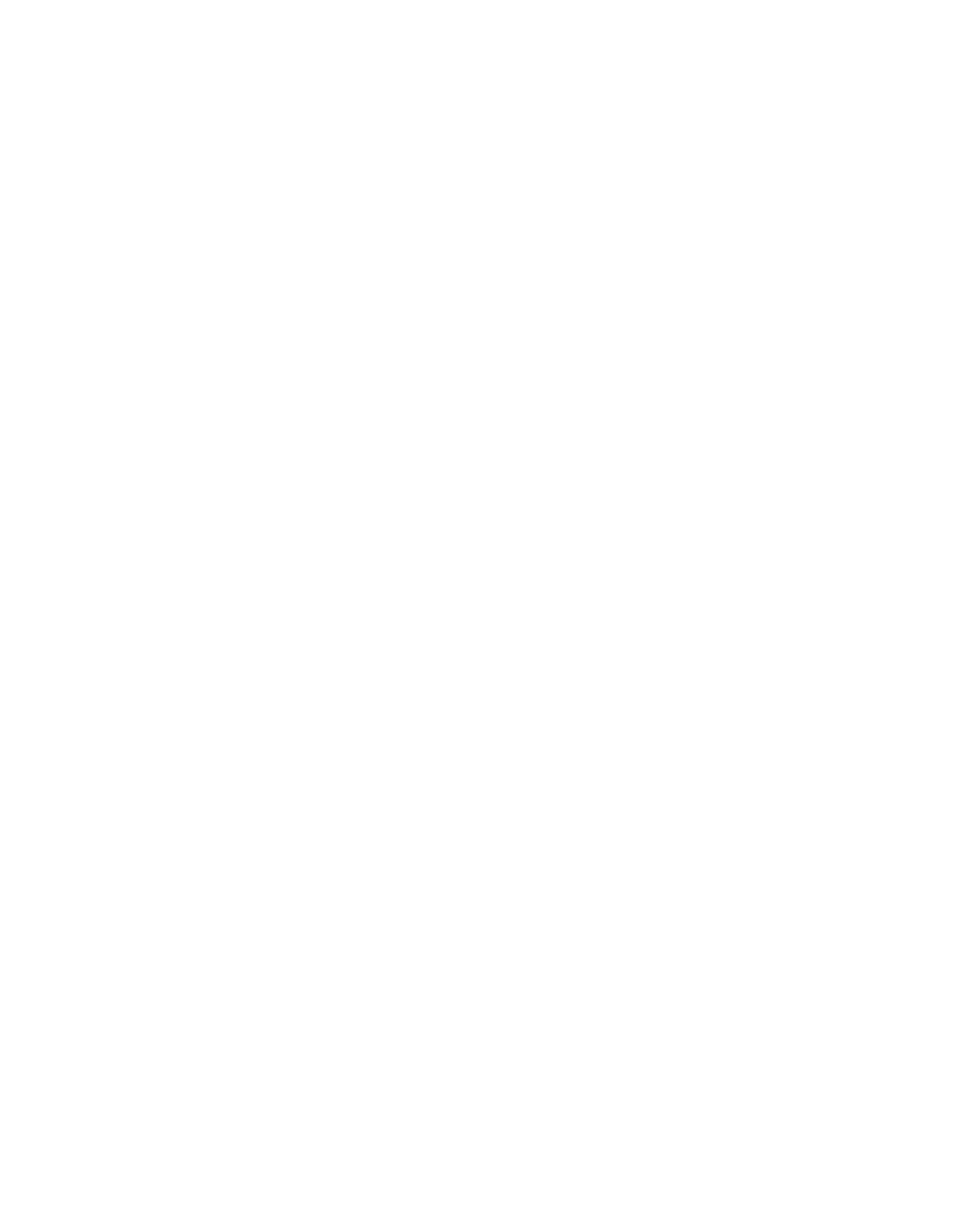## **CHAPTER 1. INTRODUCTION**

#### **BACKGROUND**

The Long-Term Pavement Performance (LTPP) program, which began as part of the Strategic Highway Research Program (SHRP) and is now administered by the Federal Highway Administration (FHWA), has been gathering falling weight deflectometer (FWD) load-deflection data since late 1988. The FWD database is large—by the fall of 1998, there were already more than four million records (or lines) of load-deflection data, representing FWD tests conducted throughout the United States, Canada, and Puerto Rico. In addition, a considerable volume of ancillary information—such as sensor calibrations, pavement temperatures, sensor positions, and FWD operator observations and comments—exists as well.

The FWD database was used for comparison to screen the pre-autumn 1998 FWD level E data for errors or anomalies. The term level E refers to those data elements that have undergone a screening process already, and have been uploaded to the LTPP database for public dissemination and use. One common source of these data, and other LTPP data elements as well, is data from the various versions of DataPave.

#### **STUDY OBJECTIVES**

FWD load-deflection data are generally used to characterize the tested pavement by an analysis of the applied load and the magnitudes (or shape) of the measured deflection basin. Often, these data are used to backcalculate layered elastic stiffnesses or moduli. The results give the pavement researcher a measure of the pavement's bearing capacity, which can in turn be linked to future pavement performance.

The primary objective of this study was to identify data errors or anomalies in the LTPP loaddeflection database that were not identified during routine data screening required to reach level E. Routine screening applies more general procedures, such as broad range checks, to the data. The intent of this study was to review the level E deflection data and ancillary information, looking for data discrepancies and errors that routine screening may not have identified. The overall objective of the postscreening, final data check was to assure that good quality load-deflection and ancillary data are available for researchers and highway engineers.

The majority of the errors and anomalies found during this quality assurance (QA) screening of the level E FWD database either have been, or are in the process of being, corrected. The resulting database will, in turn, be much more useful for pavement analysis and design engineers who wish to understand and properly evaluate new or rehabilitated highway pavements, based on the FWD load-deflection data in the level E database, generally using an up-to-date version of DataPave. This report documents the screening methodologies employed and the findings of this study, along with the extent of the various categories of errors and anomalies identified and reported. Specific examples of these FWD-associated data categories are also presented in this report.

#### **SCOPE AND ORGANIZATION OF REPORT**

It was initially expected that the primary thrust of this study would be a straightforward screening for anomalies in the level E load-deflection data, possibly accompanied by parallel anomalies in the peak load readings. However, it was found that the majority of the questionable FWD-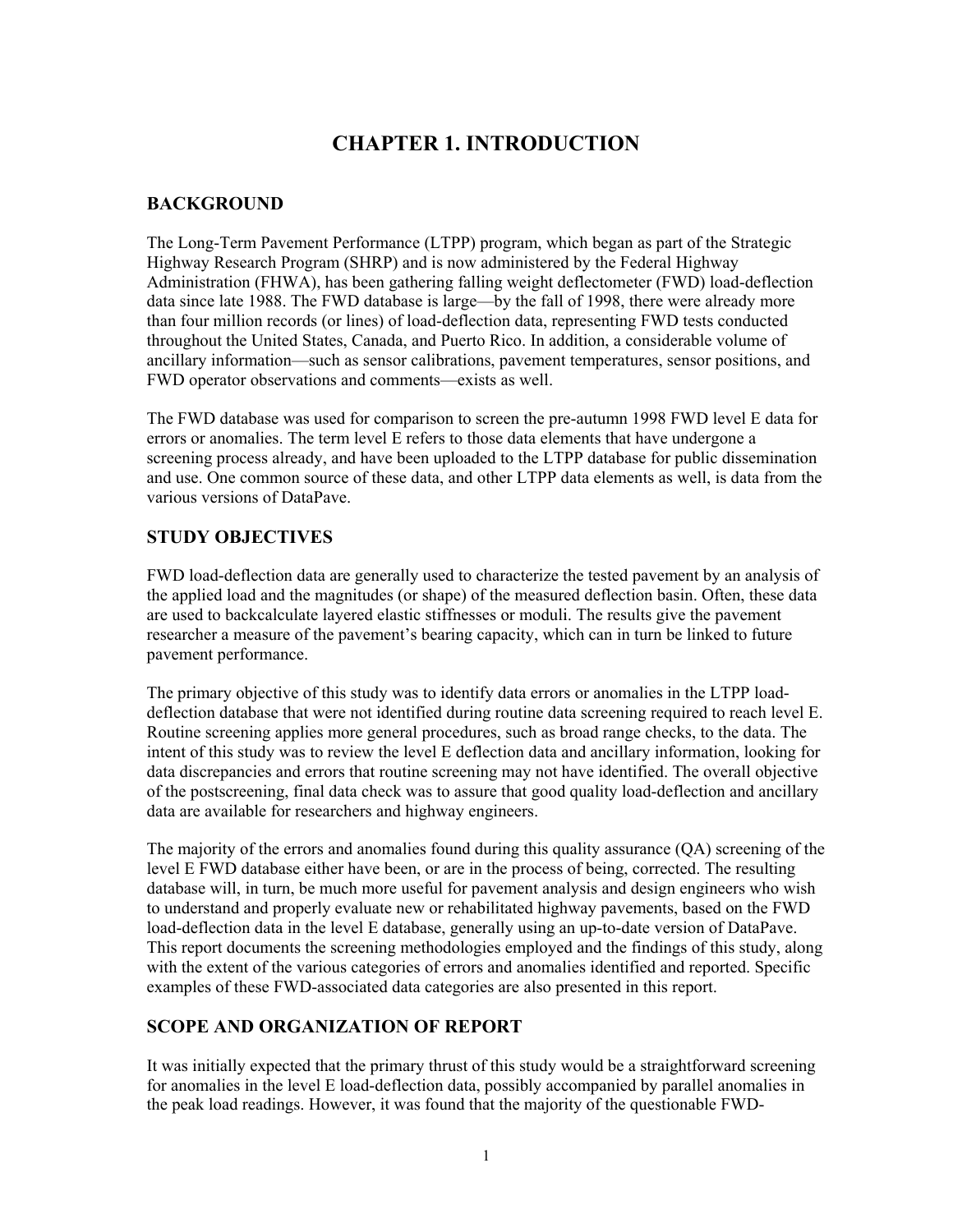associated data in the database in fact did *not* involve the deflection or load readings directly, but rather a variety of other manual data entry errors or oversights. The number and magnitude of direct equipment errors found were in fact surprisingly small, with the vast majority of the data (well over 99.5 percent) appearing to be of very good quality—highly accurate and very repeatable.

The following list is a breakdown of the various categories of errors and anomalies found, together with the approximate percentage of data affected by the questionable load-deflection data in the pre-autumn 1998 database:

- Inconsistent deflection basin anomalies:  $\sim 0.1$  percent.
- Systematic load-deflection anomalies:  $\leq 0.1$  percent.
- Load-deflection calibration anomalies: None.
- Long-term sensor positioning errors:  $\sim$ 7 percent.
- Single section sensor positioning errors: 0.4 percent.
- Lane designation errors:  $< 0.1$  percent.
- Date- or time-stamp errors: 0.1 percent.
- Drop height designation errors: 0.3 percent.
- y Site errors (tested at wrong test section): 0.1 percent.
- Stationing errors: 0.1 percent.

As can be seen in the list of errors and anomalies, only the first three categories are directly related to the FWD load and deflection values present in the level E database. The remaining categories have little or nothing to do with the quality of the deflection data gathered; these anomalies are generally due to inadvertent data entry errors, where manual keyboard input to the field data collection program(s) is required. Moreover, the approximate percentage of the pre-autumn 1998 data directly affected by anomalous load-deflection readings is probably less than 0.2 percent (by any reasonable measure, a very small percentage of the FWD data), while the corresponding percentage affected by other types of data errors may be greater than 8 percent. In fact, of all the error types identified, one category of error dominates all other errors combined: *Incorrectly placed sensors along the FWD's raise-lower bar over extended periods of time*. Still, the quality of the FWD data in the database has to be regarded as excellent overall. As previously noted, most of the FWD data anomalies identified by this study can be (or already have been) either corrected or flagged.

Two other categories of anomalies or potential errors were also identified in the pre-autumn 1998 FWD load-deflection data, as follows:

- Unbound layer anomalies (all data): Not screened (0.8 percent).
- y Unchanged (noted only) data discrepancies: ∼ 1 percent.

These two categories of data were not recommended for alteration or flagging in the database for several reasons. For the category "unbound layer anomalies," there is considerable variation in the data for most FWD test points (even drop-to-drop at the same drop height). Thus it was not possible to find any automated and reasonable criteria to sort out the "good" from the "bad" data. With respect to the general category "unchanged data discrepancies," it was deemed adequate to merely note the nature and extent of each discrepancy found; no defendable changes, deletions, or flags in the database could be justified based on available information (see also chapter 6). Since it is possible that the FWD test results (or at least many of these) are correct (or nearly so) in both categories, no changes or flags are recommended in the level E dataset for these categories of data anomalies.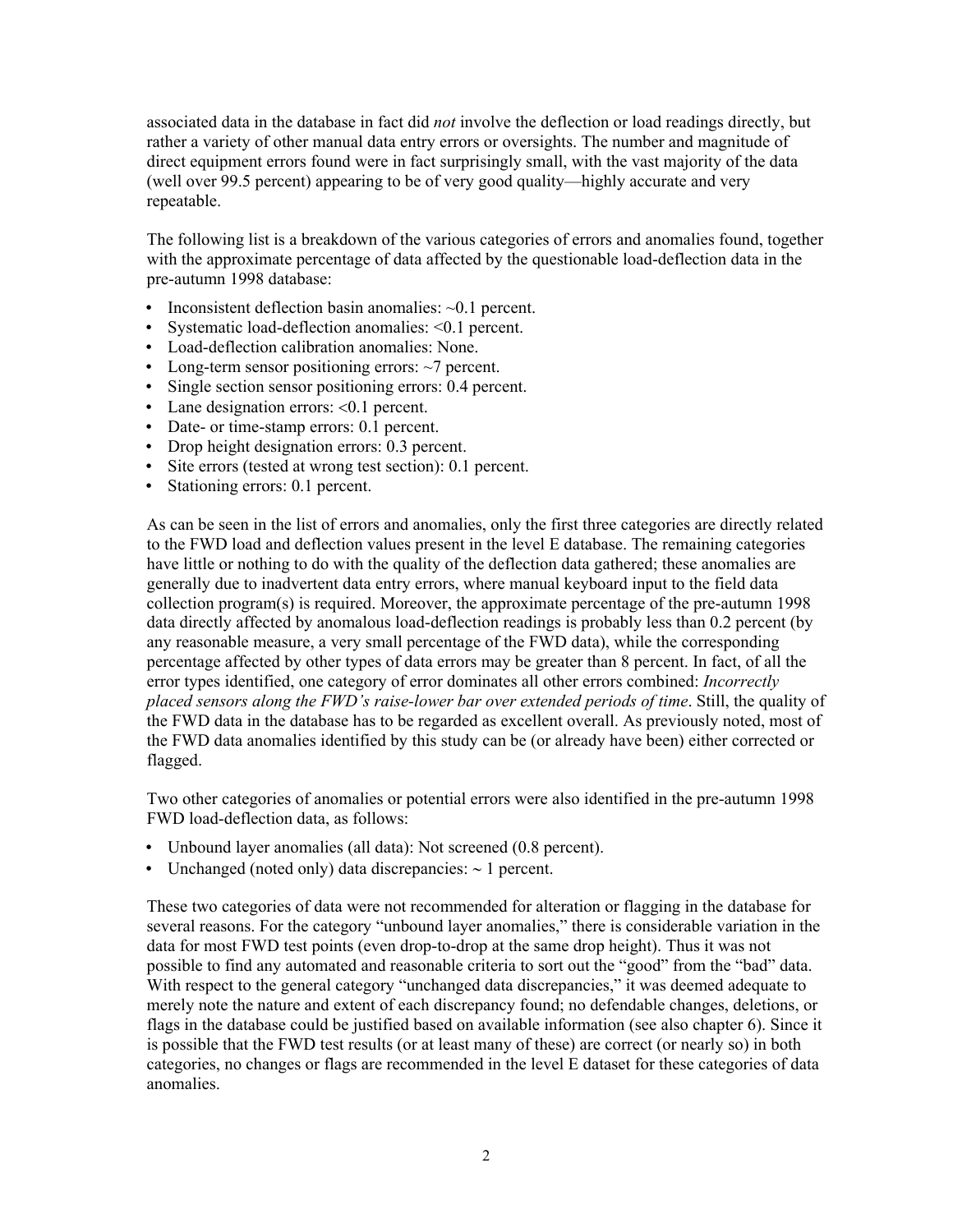The information presented in the following chapters is organized as follows. Chapter 2 describes the data obtained from the LTPP level E database, along with an overview of how these data have been organized. Load-deflection errors and anomalies are discussed in chapters 3 and 4. Categories of nondeflection associated manual data entry errors are covered in chapter 5. Chapter 6 deals with other data anomalies that have been noted but not recommended for changes or flags in the database, due to lack of definitive information. Chapter 7 presents suggested computed parameters and new FWD test procedures. A summary and conclusions are presented in chapter 8. Appendices A through M are found at the end of this report.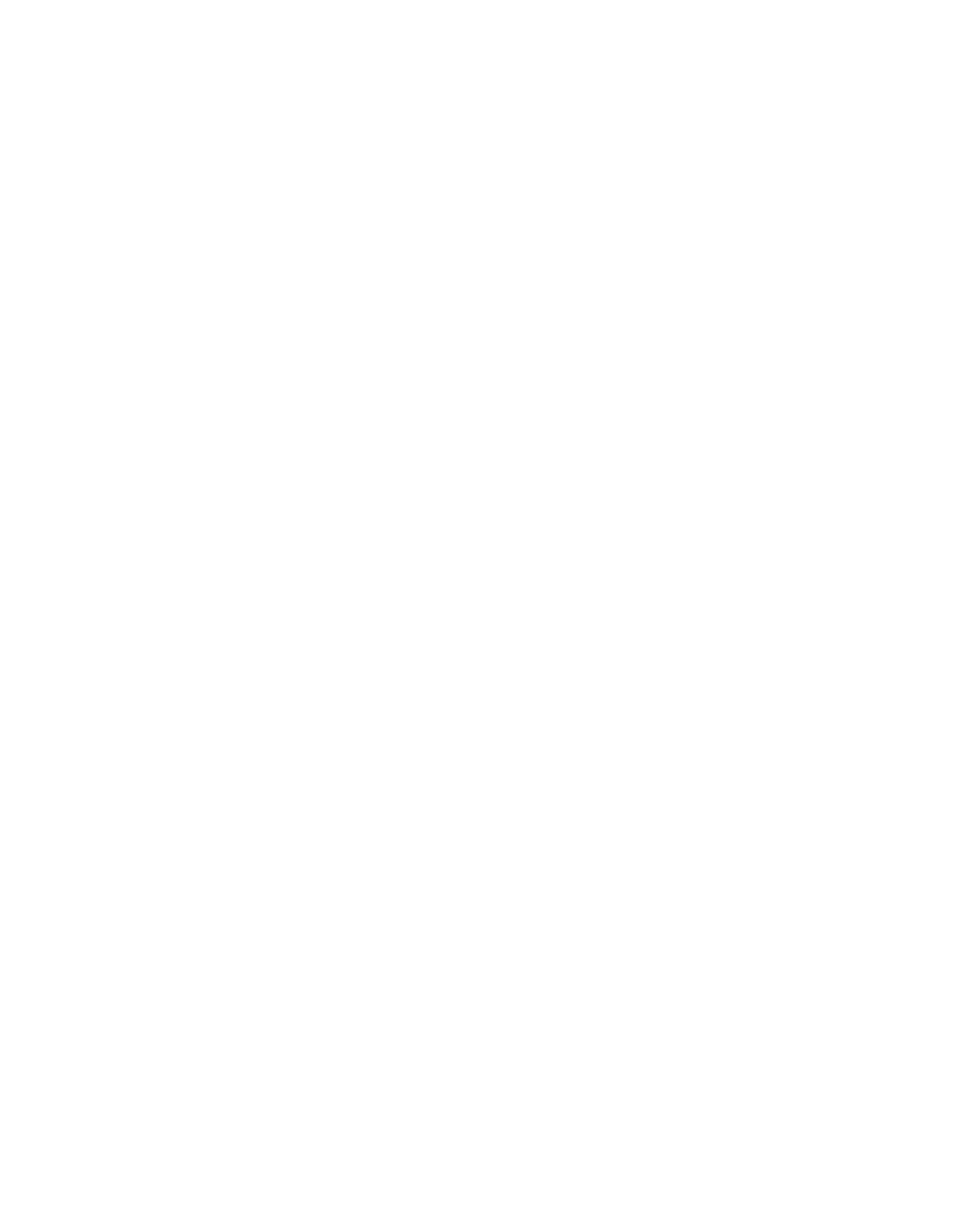## **CHAPTER 2. LTPP DATA SCREENED AND REVIEWED**

#### **DATA REQUEST**

The level E FWD load-deflection data (Data Release 9.0, November 23, 1998) were requested and received when this project began in 1998. Included with this requested information were up-todate FWD loads and deflections, along with all pertinent ancillary FWD data. All data were then processed as described below.

#### **DATA ORGANIZATION FOR SCREENING AND PROCESSING**

The data obtained from the database were organized for detailed analyses. Specifically, the largest volume of LTPP data in the database, the FWD load-deflection data from the "∗.M06" data tables, was reorganized as follows:

- 1. Each level E load-deflection data record was retrieved from the database tables in commadelimited format, with four directories (i.e., one ∗.M06 subdirectory for each of the four LTPP regions). For each regional ∗.M06 file, the data were reorganized into "sections" and "dates of test" while retaining the original format (comma delimited, columns A through W or 1 through 23).
- 2. For each LTPP region, subdirectories were then created using a six-character section identification name, with the first two characters being the State number and the last four being the LTPP section identification number. For example, an analysis subdirectory in Region 4 called "040122" denotes State #04 (Arizona) and LTPP section #0122 (Specific Pavement Studies (SPS)–1, section 22). In this report, an individual test section (for instance, section 040122) may also be referred to as section 04–0122.
- 3. For each subdirectory identifying the LTPP section, a series of "day" files then were generated. The file names correspond to the date of test at that section, using a six-digit file name in "yymmdd" format. For example, one of the files under subdirectory 040122 is 930726, which contains the load-deflection data records from Arizona's SPS section #0122, tested on July 26, 1993.
- 4. All subsequent data processing began with the above-outlined file format for the FWD loaddeflection data. All other ancillary FWD data were left in the format in which it was received, as the size of the remaining database data files was small enough to manage on a personal computer (PC) for use in a standard spreadsheet program.

Individual FWD instruments, or machines, are identified by serial number (SN). Thus FWD SN #129 refers to the FWD with the serial number 129. In this report, serial number is sometimes referred to as unit. Thus FWD SN #129 is also identified as unit #129.

The pre-autumn 1998 comma-delimited structure of each line of load-deflection data, as recorded in the database at level E, is shown in table 1.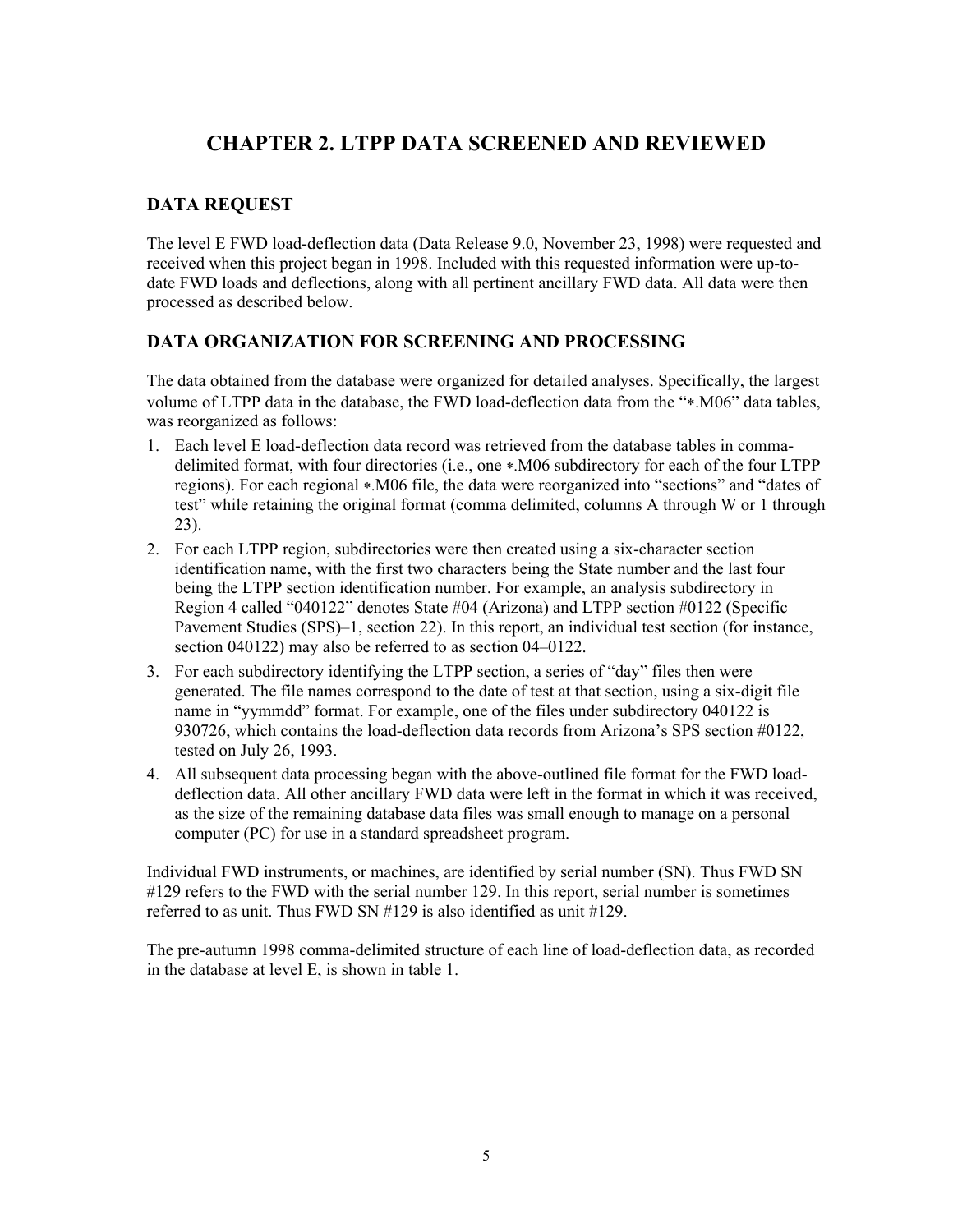| <b>FWD Load-Deflection Records (Data Lines)</b> |               |                                   |               |  |  |
|-------------------------------------------------|---------------|-----------------------------------|---------------|--|--|
|                                                 |               | Data Structure in the Database    |               |  |  |
| <b>Contents of Data Fields</b>                  | <b>Field</b>  | $Max. \# of$<br><b>Characters</b> | <b>Units</b>  |  |  |
| LTPP section identification number              | A             | 4                                 | String        |  |  |
| State number                                    | <sub>B</sub>  | $\overline{2}$                    | Integer       |  |  |
| Construction number                             | $\mathcal{C}$ | 1                                 | Integer       |  |  |
| Date of test                                    | D             | 9                                 | yymmdd        |  |  |
| Time of test (24-hour clock)                    | E             | 4                                 | <b>String</b> |  |  |
| FWD SN (FWD serial number)                      | F             | 8                                 | <b>String</b> |  |  |
| <b>Station number</b>                           | G             | 6                                 | Floating.1    |  |  |
| Lane designation                                | H             | $\overline{2}$                    | String        |  |  |
| Drop sequence number                            | I             | $\overline{2}$                    | Integer       |  |  |
| Drop height                                     | J             | 1                                 | <b>String</b> |  |  |
| Peak load plate pressure<br>(kilonewtons)       | K             | 4                                 | Integer       |  |  |
| Whole history stored offline?                   | L             | 1                                 | String        |  |  |
| #1 deflection sensor reading $(\mu m)$          | М             | 4                                 | Integer       |  |  |
| #2 deflection sensor reading $(\mu m)$          | N             | 4                                 | Integer       |  |  |
| $#3$ deflection sensor reading ( $\mu$ m)       | $\Omega$      | 4                                 | Integer       |  |  |
| #4 deflection sensor reading $(\mu m)$          | $\mathbf{P}$  | 4                                 | Integer       |  |  |
| #5 deflection sensor reading $(\mu m)$          | Q             | 4                                 | Integer       |  |  |
| #6 deflection sensor reading $(\mu m)$          | $\mathbf R$   | 4                                 | Integer       |  |  |
| #7 deflection sensor reading $(\mu m)$          | S             | $\overline{4}$                    | Integer       |  |  |
| (Not used)                                      | T             | $\boldsymbol{0}$                  | Empty         |  |  |
| (Not used)                                      | U             | $\boldsymbol{0}$                  | Empty         |  |  |
| (Not used)                                      | V             | $\boldsymbol{0}$                  | Empty         |  |  |
| Data quality level                              | W             | $\mathbf{1}$                      | <b>String</b> |  |  |

**Table 1. Format of FWD load-deflection records from the pre-autumn 1998 database.** 

 $\overline{\phantom{0}}$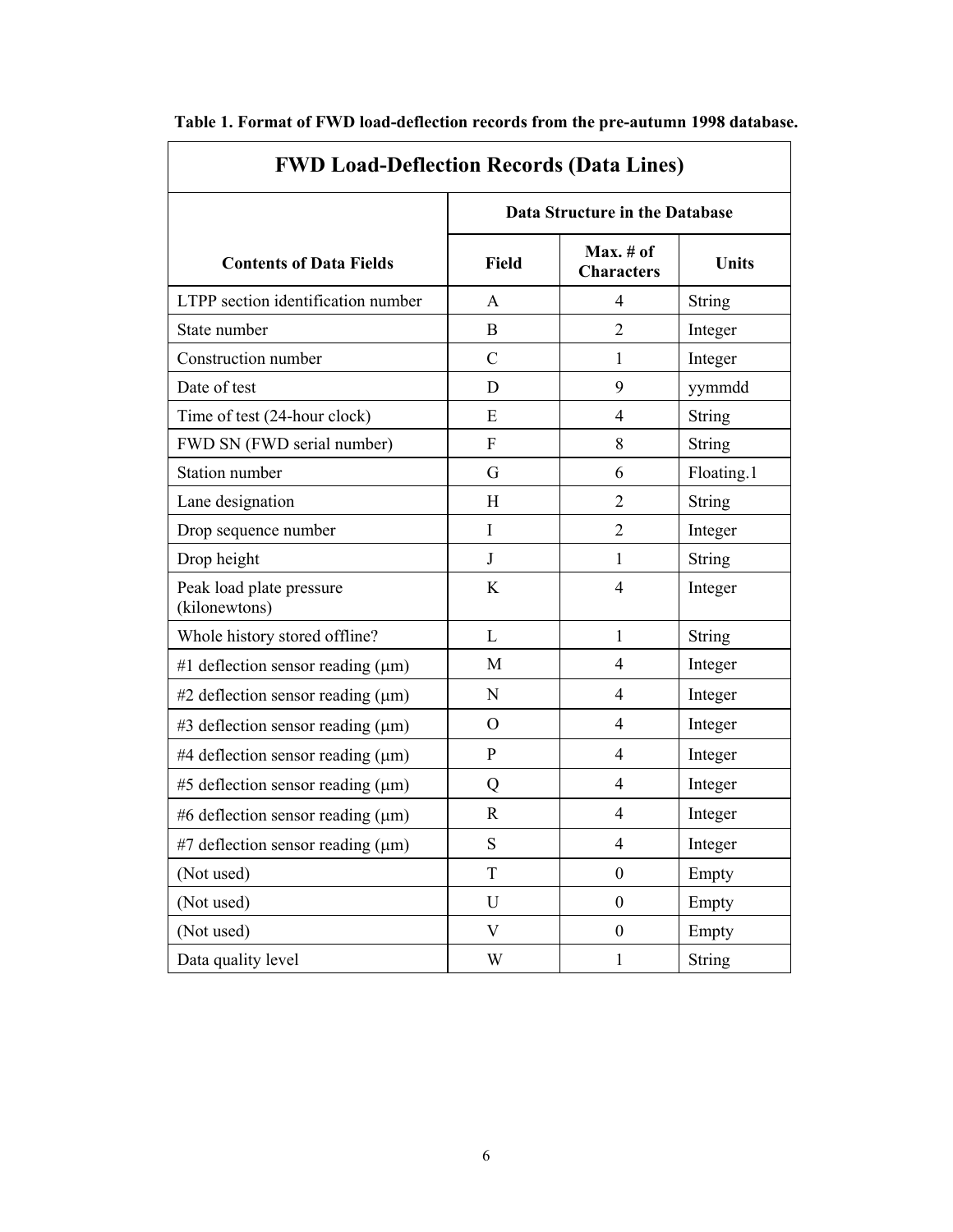### **CHAPTER 3. INCONSISTENT FWD DEFLECTION BASINS**

#### **INTRODUCTION TO DATA SCREENING FOR CONSISTENCY OF MEASURED DEFLECTIONS**

The most basic and obvious type of FWD data error is associated with a random type of data anomaly. In this case, when one deflection, normalized to a uniform or target load level, is appreciably different from the other deflections taken at the same time and test point, a random error or a faulty deflection sensor are likely causes.

The Dynatest® Model 8000 FWD, with either the 8600 or 9000 system processor, is the only FWD device currently owned and operated by LTPP. These models advertise a deflection accuracy of  $\pm 2$  percent  $\pm 2$  micrometers ( $\mu$ m) (microns), with the 2 percent figure representing the potential systematic error (or bias) and the 2μm figure representing the random error (or precision). Since both relative and reference calibrations carried out from time to time have indicated that this claim is generally true, it was determined that using a combination of potential random and systematic error sources may be useful in finding inconsistent drop-to-drop deflection data in the database.

#### **INCONSISTENT DEFLECTION BASIN IDENTIFICATION CRITERIA**

The  $\pm 2$  μm random variation associated with deflection measurements is generally stated as a one standard deviation limit, not an absolute limit. Therefore, it was immediately clear that a larger limit was necessary so as not to identify potentially good data as a random error or an inconsistent deflection basin. As an end result, the following was carried out:

- 1. After normalizing the deflections to the target load level, all data were marked where the deviation from the average deflection at that drop height was greater than 4μm. Usually, data from four drops at each given drop height were available. In some cases three, two, and (very infrequently) even only one drop was recorded by the equipment operator or transferred to the database through the routine (global) quality control (QC) screening processes. The initial 4-μm criterion was used in all cases except where data from only one drop were available. In those cases, the data were also marked for further screening.
- 2. As expected, the standard deviations associated with increasing deflections were generally larger than the standard deviations at smaller deflection levels. It was also noted that the LTPP protocol for deflection testing utilized an additional 1 percent buffer before a given drop sequence is flagged for large deviations in recorded deflections (from drop to drop at the same drop height), evidently taking into account the systematic part of the FWD's accuracy specification. Therefore, 1 percent of the recorded deflection for each sensor was then subtracted from the standard deviation as calculated above. This resulted in a considerably reduced list of suspect data records, which were called "initially flagged" data. The set of initially flagged FWD data points thus consisted of data where the standard deviation from drop to drop, less 1 percent of reading, was greater than ±4μm.
- 3. Each of the flagged, or marked, sets of data (whether a four-, three-, two-, or one-drop set) was then compared with the average deflection basin from a drop sequence taken at the same time and at the same test point, but from a different (unmarked) drop height. This check used both the statistical correlation  $(R^2)$  and the standard error of the estimate (SEE) between marked and unmarked data.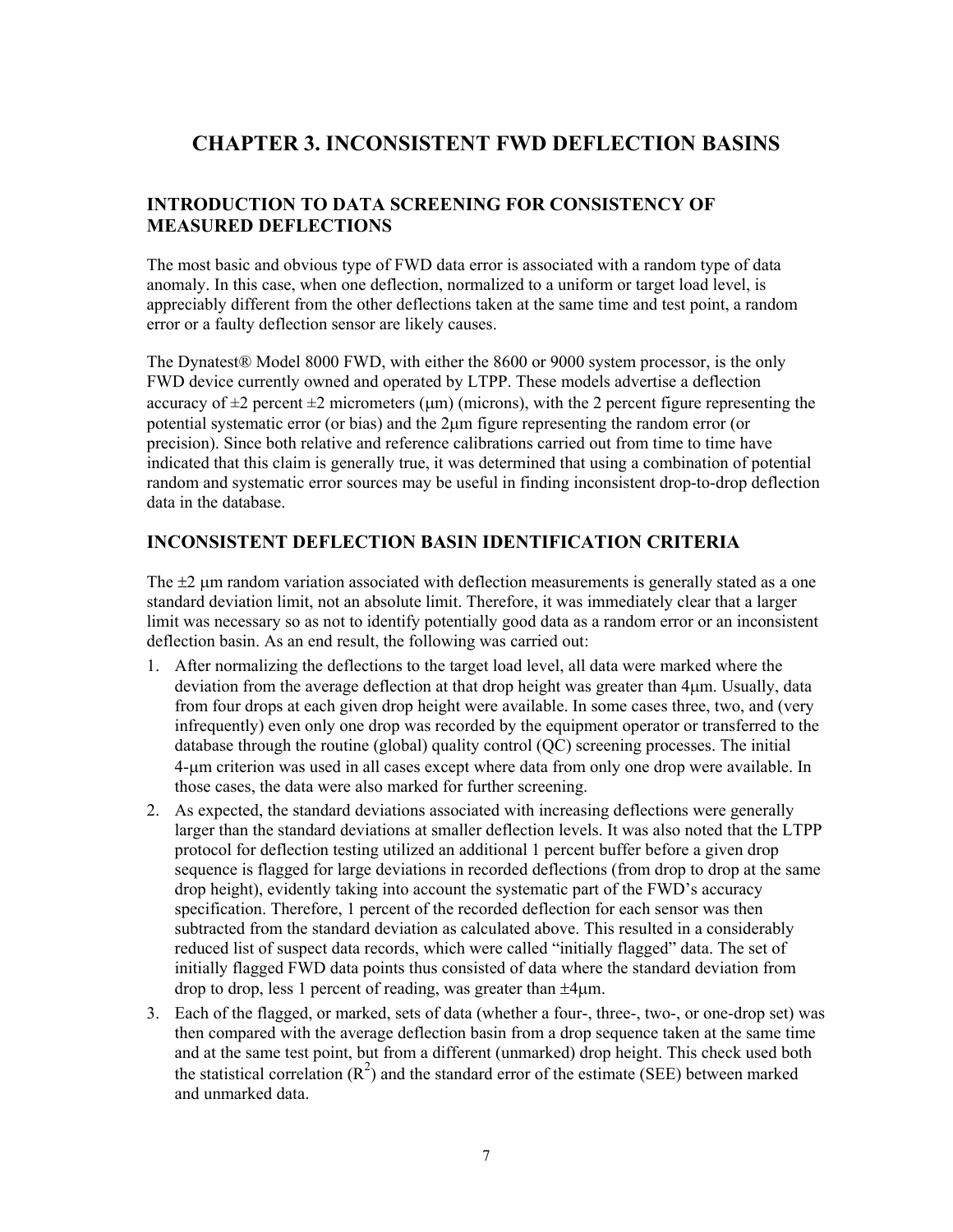- 4. Quite expectedly, it was discovered that different types of pavement structures required different threshold levels of correlation and/or SEEs to identify truly suspect data. For example, the pavement-induced deflection variations at joints on portland cement concrete (PCC) pavements are naturally greater from drop to drop than with axisymmetrical cases of asphalt concrete (AC) or PCC interior slab data. Various types of pavement were therefore treated somewhat differently during the flagging and marking process, depending on the natural variation and deflection basin shapes of the overall data.
- 5. In the subsequent evaluation, it was possible to evaluate all of the data except the unbound material tests  $(S = subgrade and G = granular base)$  where the standard deviations, for all sensors and at virtually all test points, were much larger (see "Creation of LTPP Feedback Reports," below).
- 6. After applying appropriate  $R^2$  and SEE limits to the suspect FWD test lines, a shortlist of inconsistent basin data records was identified and listed, by LTPP region, in a Microsoft® Excel spreadsheet. The suspect data were then subjected to further data processing, as discussed in the following paragraphs.

These marked and flagged data were an uncommon occurrence in the database. For example, figure 1 shows a typical distribution of the calculated (load-normalized) standard deviations for all AC type pavements tested along the wheelpath (designated in the database as "lane F3").



Cumulative frequency percentage for lane F3 (AC wheel path)

**Figure 1. Graph. Frequency distribution of standard deviations for repeated deflections.** 

The task of identifying the distribution of standard deviations was facilitated by shifting the standard deviation limits by 1 percent of the deflection reading. As shown, a standard deviation level of 4 μm or greater (after the 1 percent of adjustment) only exists in 1 to 2 percent of the entire pre-autumn 1998 FWD load-deflection database.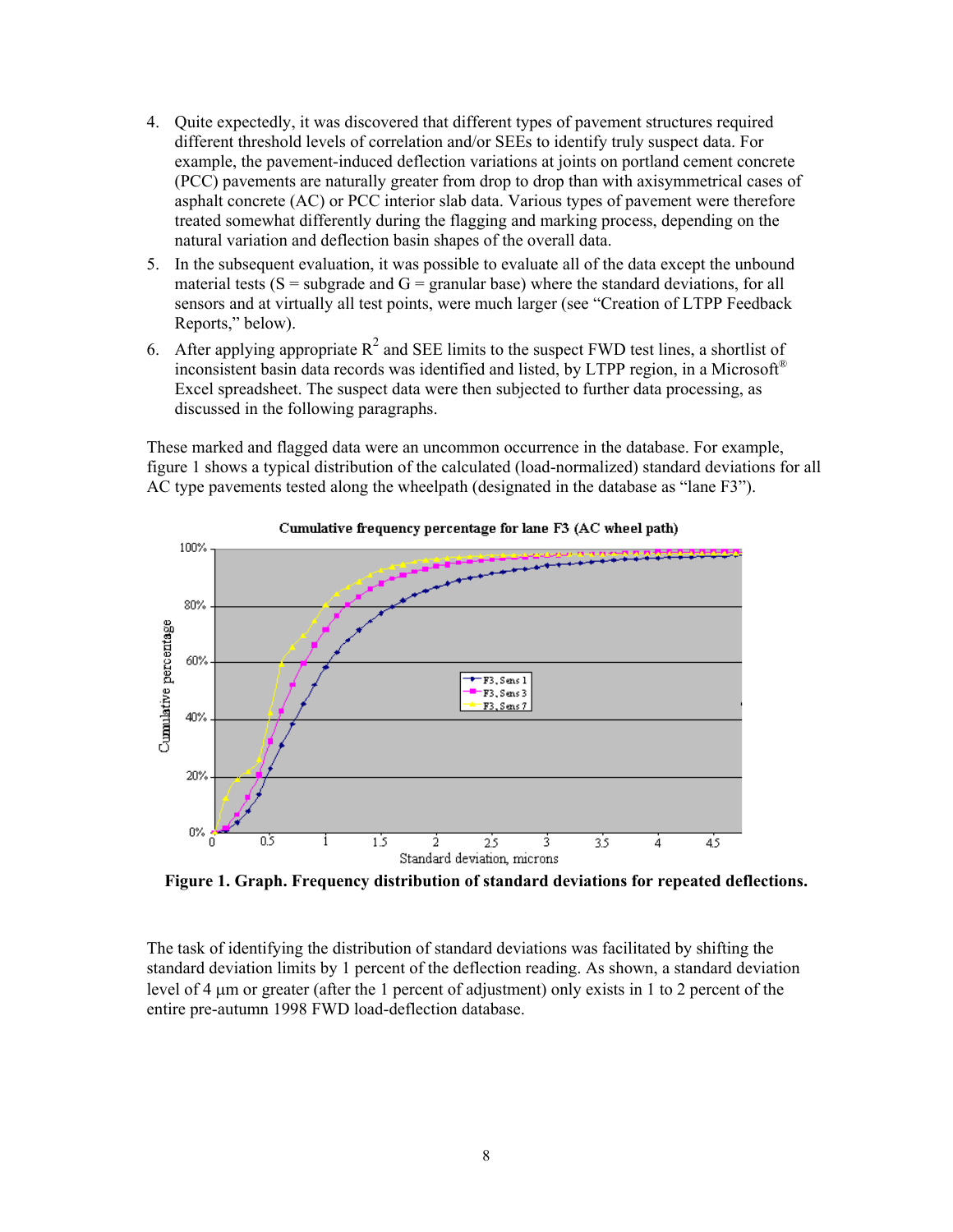After a careful review of the data, the correlation and standard deviation criteria were set for various categories or lanes of tested pavements. The data that caused the most extreme outliers were immediately flagged, while the other data were identified and marked for further assessment. These criteria are shown in table 2.

| Marked/Flagged | Correlation                                                         | <b>SEE</b>  | Defl.1          |
|----------------|---------------------------------------------------------------------|-------------|-----------------|
|                | Marked Autoidentification Criteria-AC surfaces (Lanes F0-F5)        |             |                 |
| Marked         | < 0.9975                                                            | N/A         | N/A             |
| Marked         | From 0.9990 to 0.9995                                               | $>18 \mu m$ | N/A             |
| Marked         | From 0.9975 to 0.9990                                               | $> 9 \mu m$ | N/A             |
| Flagged        | < 0.9900                                                            | $> 9 \mu m$ | N/A             |
| Flagged        | N/A                                                                 | N/A         | $> 2,100 \mu m$ |
|                | Marked Autoidentification Criteria-Lanes C0, C1, J1, J6, J7, and J8 |             |                 |
| Marked         | < 0.995                                                             | N/A         | N/A             |
| Marked         | From 0.998 to 0.999                                                 | $>18 \mu m$ | N/A             |
| Marked         | From 0.995 to 0.998                                                 | $> 9 \mu m$ | N/A             |
| Flagged        | ${}_{< 0.980}$                                                      | $> 9 \mu m$ | N/A             |
| Flagged        | N/A                                                                 | N/A         | $> 2,100 \mu m$ |
|                | Marked Autoidentification Criteria-Lanes C2-C5, J2-J5, Ls, and Ps   |             |                 |
| Marked         | < 0.990                                                             | N/A         | N/A             |
| Marked         | From 0.997 to 0.998                                                 | $>18 \mu m$ | N/A             |
| Marked         | From 0.990 to 0.997                                                 | $> 9 \mu m$ | N/A             |
| Flagged        | < 0.970                                                             | $> 9 \mu m$ | N/A             |
| Flagged        | N/A                                                                 | N/A         | $> 2,100 \mu m$ |

**Table 2. Marked or flagged autoidentification criteria for various lanes.** 

#### **CREATION OF LTPP FEEDBACK REPORTS**

The transformed basin, or SLIC method described in chapter 5 (see also appendix B) was subsequently used to reexamine the marked and flagged data selected by the automatic identification method described above. Although the method of transformed basins was developed primarily to identify sensor position errors, random errors and anomalies can also be detected from these graphs.

The SLIC technique had not been developed before the automatic identification method for inconsistent deflection basins was employed. Also, responses to our original Feedback Report (called RNS–4) of September 1999 suggested that the automatic identification method, on occasion, improperly identified suspect data, and in fact the set of drop heights used to identify anomalous data was sometimes itself a potentially anomalous set of data. Such a situation could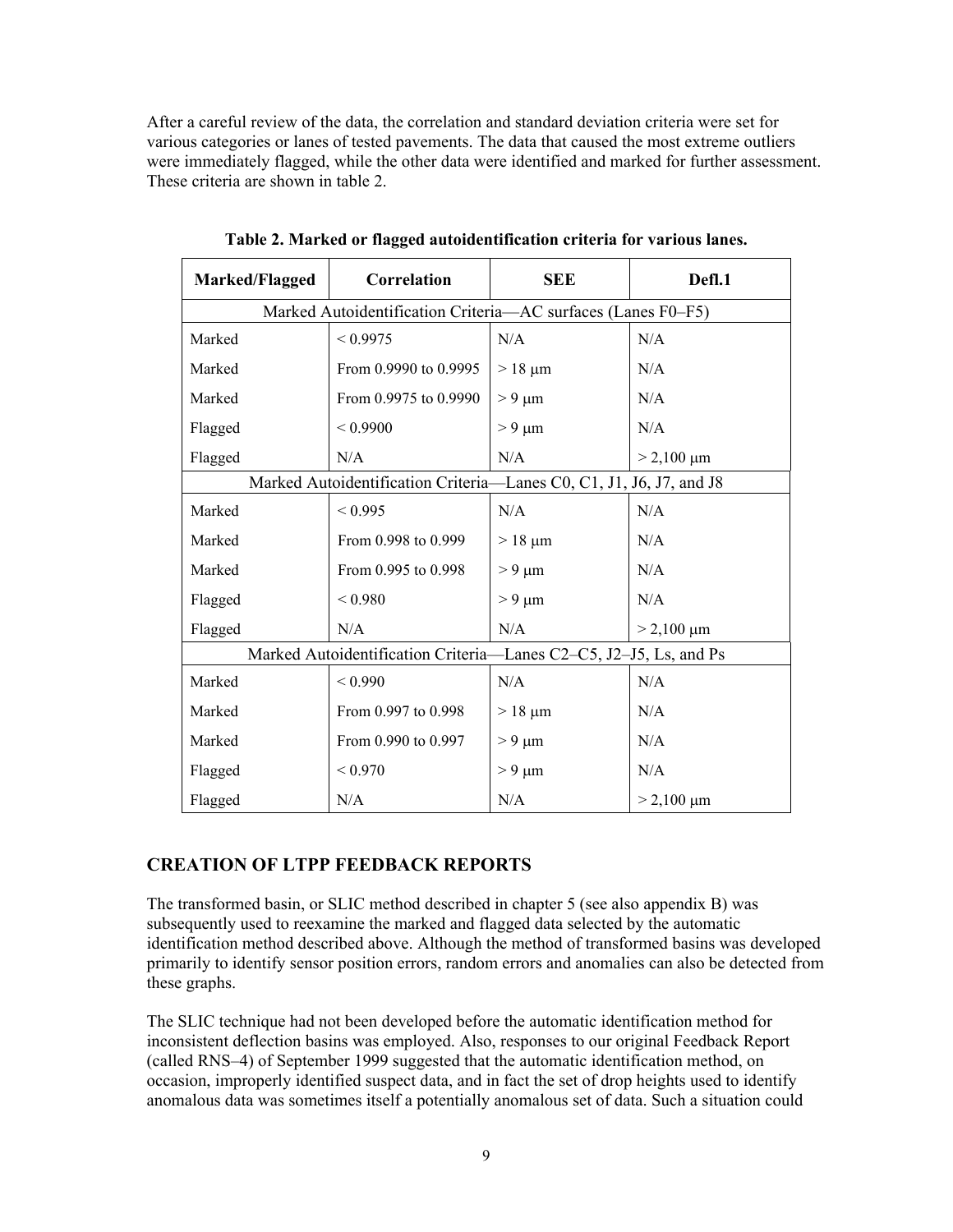occur, for example, when data from all four drops at a particular height were spurious but consistent with each other. These data would then pass the random error screen based on standard deviations, and then be used not only to confirm a record of anomalous data, but all the other records at that same drop height, some of which were potentially correct.

After a reexamination of all 7,045 data records originally recommended for final flagging in Feedback Report RNS–4, and with the aid of the transformed basin graphs, some of the identified data records were reclassified as good or at least okay. In addition, many of the original RNS–4 Feedback Report recommendations have by now been flagged in the current database, as so-called nondecreasing deflections (strictly speaking, these are increasing deflections, as adjacent but equal deflections are not flagged). These currently flagged data records were relabeled accordingly.

Accordingly, the new criteria only marked the most extreme anomalies or outliers. As an example, section 12–4154 tested on November 9, 1990, is shown in table 3, using the autoidentification criteria listed in table 2.

| <b>Station</b>   | Lane | Hgt.           | Load | D.1 | D.2 | D.3 | D.4 | D.5 | <b>D.6</b> | D.7 | Correlation | <b>SEE</b> | Mark? |
|------------------|------|----------------|------|-----|-----|-----|-----|-----|------------|-----|-------------|------------|-------|
| $\overline{0}$   | F3   | 3              | 787  | 678 | 427 | 214 | 118 | 82  | 57         | 35  | 1.0000      | 0.54       | N     |
| $\mathbf{0}$     | F3   | 3              | 783  | 677 | 426 | 214 | 118 | 82  | 56         | 36  | 1.0000      | 0.33       | N     |
| $\mathbf{0}$     | F3   | 3              | 784  | 676 | 425 | 213 | 118 | 82  | 56         | 35  | 1.0000      | 0.28       | N     |
| $\mathbf{0}$     | F3   | 3              | 783  | 675 | 425 | 213 | 118 | 84  | 56         | 37  | 1.0000      | 0.71       | N     |
| $\boldsymbol{0}$ | F3   | $\overline{4}$ | 1058 | 817 | 529 | 282 | 164 | 113 | 76         | 48  | 0.9996      | 9.01       | N     |
| $\boldsymbol{0}$ | F3   | $\overline{4}$ | 1056 | 822 | 526 | 280 | 163 | 113 | 76         | 46  | 0.9997      | 7.92       | N     |
| $\mathbf{0}$     | F3   | $\overline{4}$ | 1057 | 819 | 525 | 282 | 160 | 114 | 74         | 45  | 0.9996      | 8.86       | N     |
| $\boldsymbol{0}$ | F3   | $\overline{4}$ | 1053 | 810 | 523 | 284 | 161 | 113 | 80         | 32  | 0.9990      | 13.98      | Y     |

**Table 3. Autoidentification example of a marked FWD data record.** 

In this example, the criteria presented in table 2 were applied, and as a result the last line of data from the fourth drop height was marked. The average of the third drop height was used to compare the basins from the fourth drop height. As can be seen in table 3, it appears that deflection sensor #7 had too low a deflection (by about  $14 \mu m$ ) while #6 had too high a deflection, though by a lesser amount. Such magnitudes of deviation can have a significant impact on backcalculated moduli or other basin shape factors.

There were some cases in which none of the drop heights used at a given test point passed the 4 μm less 1 percent of reading standard deviation test, so none of the drop heights could be used for automated comparisons. In these cases, marking was accomplished visually, since in all instances at least a few of the deflection basins seemed reasonable from most or all of the four drop heights. Visual marking was an attempt to avoid flagging data that may, in fact, be acceptable and useable. An attempt was made to always have data from at least one drop left, after marking, at a given test point and drop height, although this could not be achieved 100 percent of the time.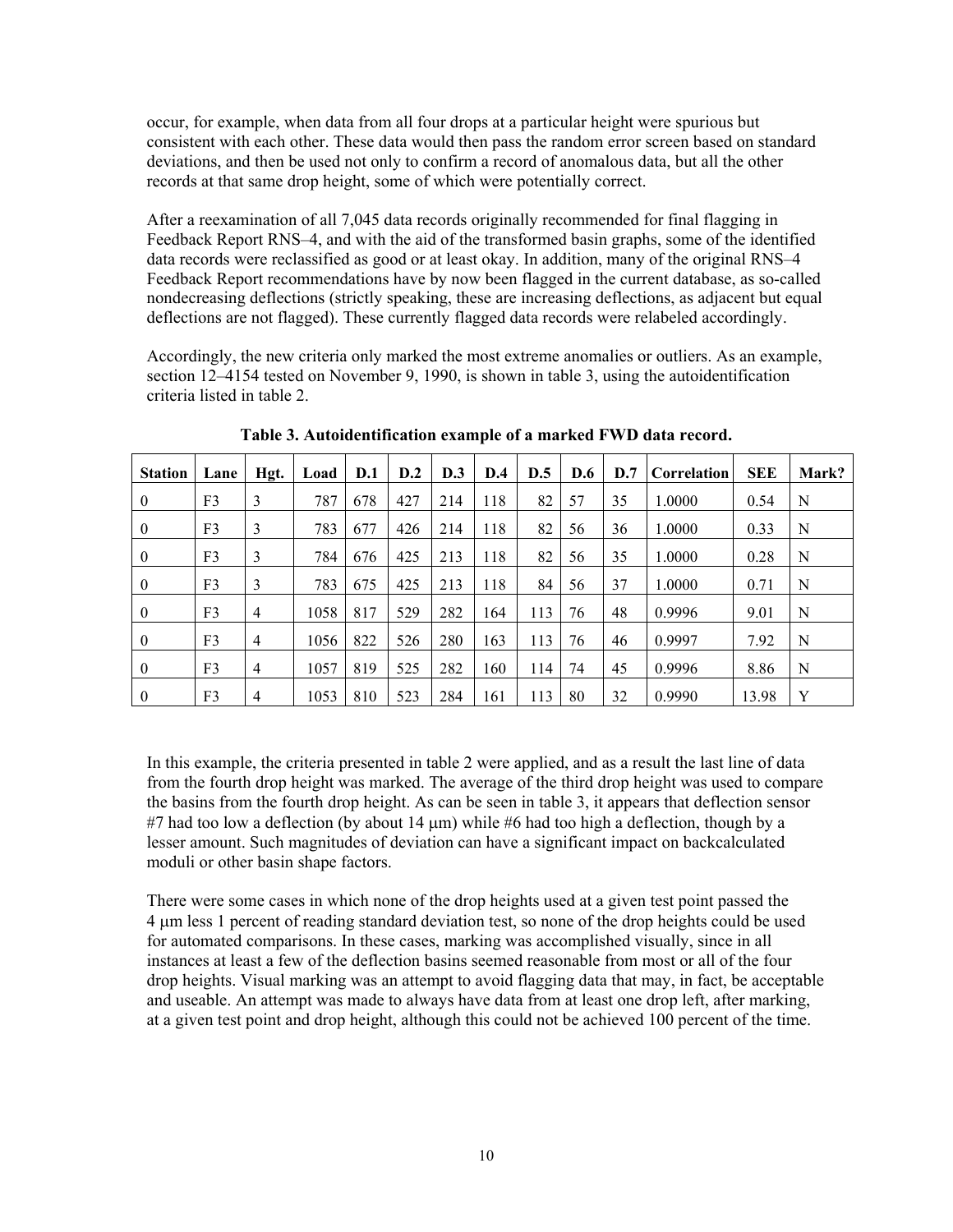As previously mentioned, the unbound material tests conducted directly on the subgrade or granular base layers (denoted by an  $S =$  subgrade or a  $G =$  granular in the lane designation) were too variable to separate real errors or anomalies from the actual pavement response. There were several causes for this problem; those causes are described in the following paragraphs.

The FWD equipment provided to SHRP and the LTPP program was not specifically designed to test unbound materials, although with careful handling it can be used successfully for unbound material tests. The load plate on the LTPP program's FWD equipment is not segmented or split.

When unbound materials are tested, the mean pressure under the loading plate should be reduced to a level similar to what that particular layer will experience, under traffic, after the bound layers are in place. In most cases when unbound materials were tested, not only was the small 300 millimeter (mm) (117-inch) loading plate used in lieu of the provided 450-mm (136.5-inch) loading plate, but the ordinary weight package and standard drop heights used for bound material tests were occasionally employed as well. This often resulted in deflections that were too large, sometimes even exceeding the physical limits of the FWD's  $\sim$ 2,100  $\mu$ m sensor range. Further, this problem not only occurred on a regular basis for the center deflection, but for sensors 2 and 3 from time to time, especially in the case of subgrade tests. Use of the 450-mm (136.5-inch) plate results in better confinement of the materials under test, which is more realistic.

All of these factors contributed to several spurious deflection readings observed throughout the S- and G-tests conducted for the LTPP program and later uploaded as level E data into the database. In addition, unbound materials often behave nonelastically, with plastic deformations, punching, and shear deformations taking place simultaneously on a fairly regular basis.

Nevertheless, no flags or other changes to the data are recommended to the S- and G-data, because *some* of the deflection readings—particularly those between d2 and d5—often appear to be reasonable. These data alone may prove to be valuable for analysis of unbound material tests, since backcalculation is not likely to be used to derive stiffness data for one, or at the most two, layer(s) in the pavement structure.

Except for the unbound material test data, the automated and manual (visual) processes described in the foregoing paragraphs were applied to all of the pre-autumn 1998 load-deflection data from all four regions. A list of recommended flags was developed, and a revision of Feedback Report RNS–4 was created, called RNS–4M (shown in appendix A). Table 4 shows the number of recommended flagged records versus the approximate number of records in the corresponding preautumn 1998 "∗.M06" files in the LTPP database.

| <b>All LTTP Data</b> | <b>Total Number of</b><br><b>Records (lines)</b> | <b>Total Number of</b><br>Recommended<br>Flags | Percentage of<br>Recommended<br><b>Flags</b> |  |  |
|----------------------|--------------------------------------------------|------------------------------------------------|----------------------------------------------|--|--|
| TOTALS               | 4.422,000                                        | 2.642                                          | 9.06                                         |  |  |

**Table 4. FWD records identified for flagging in the pre-autumn 1998 database.** 

As shown in table 4, on a percentage basis the overall number of recommended flags is very small. The errors identified were possibly attributable to equipment operators not noticing when something was wrong with a particular sensor or sensors. Much of the flagged data was sequential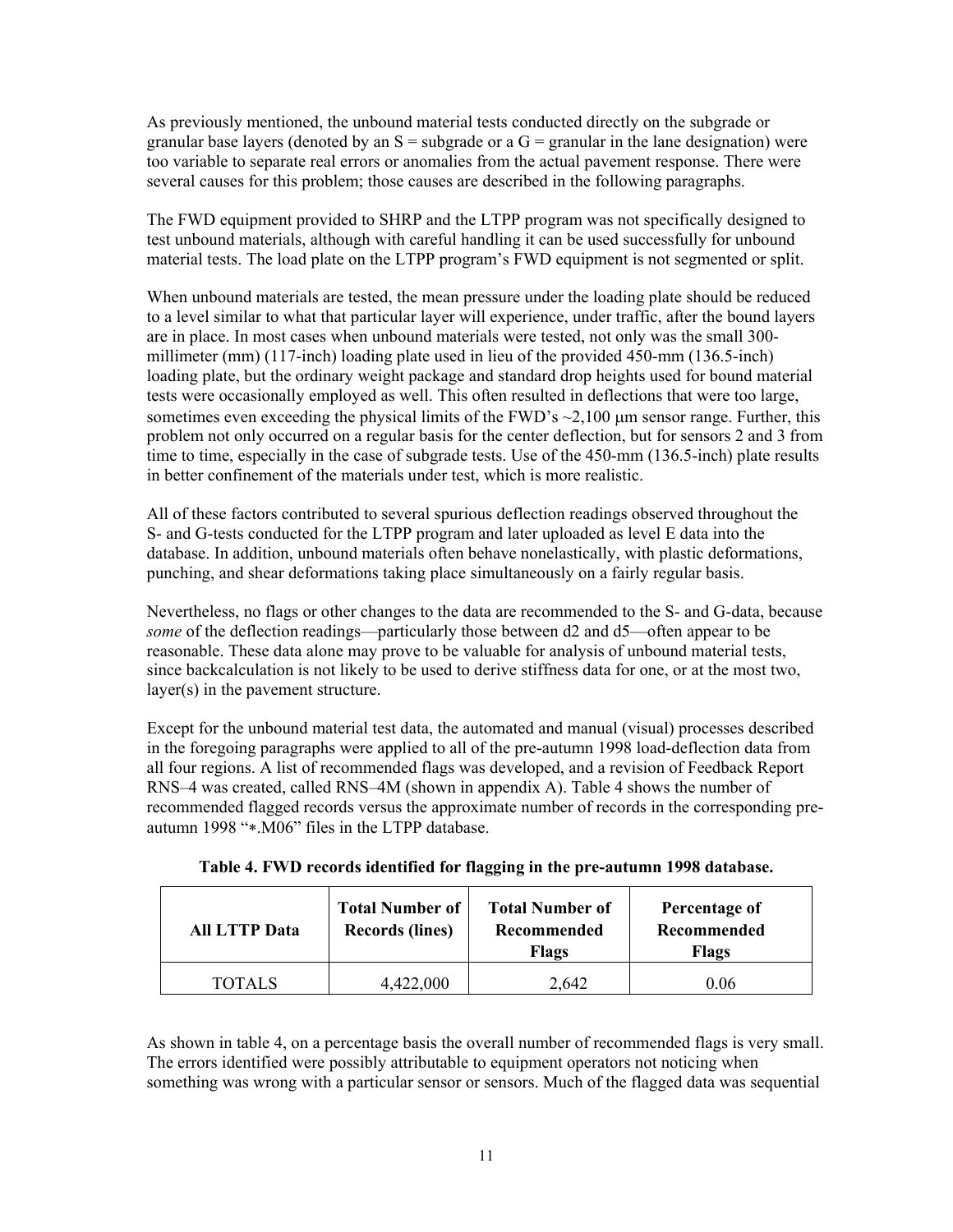(i.e., from the same day and along the same test section). It is also possible that there were intermittent problems with the equipment that could not be immediately rectified in the field.

Finally, it should be noted that other flags were originally recommended in Feedback Report RNS–4; however, most of these were corrected or changed through other screening methods, such as the visual SLIC method (see chapter 5) or the use of the nondecreasing deflections flag mentioned above. With respect to the use of flags in the load-deflection tables, such as those recommended in Feedback Report RNS–4M (see appendix A), a Feedback Report designated RNS–7 was submitted. This feedback report is also presented in appendix A.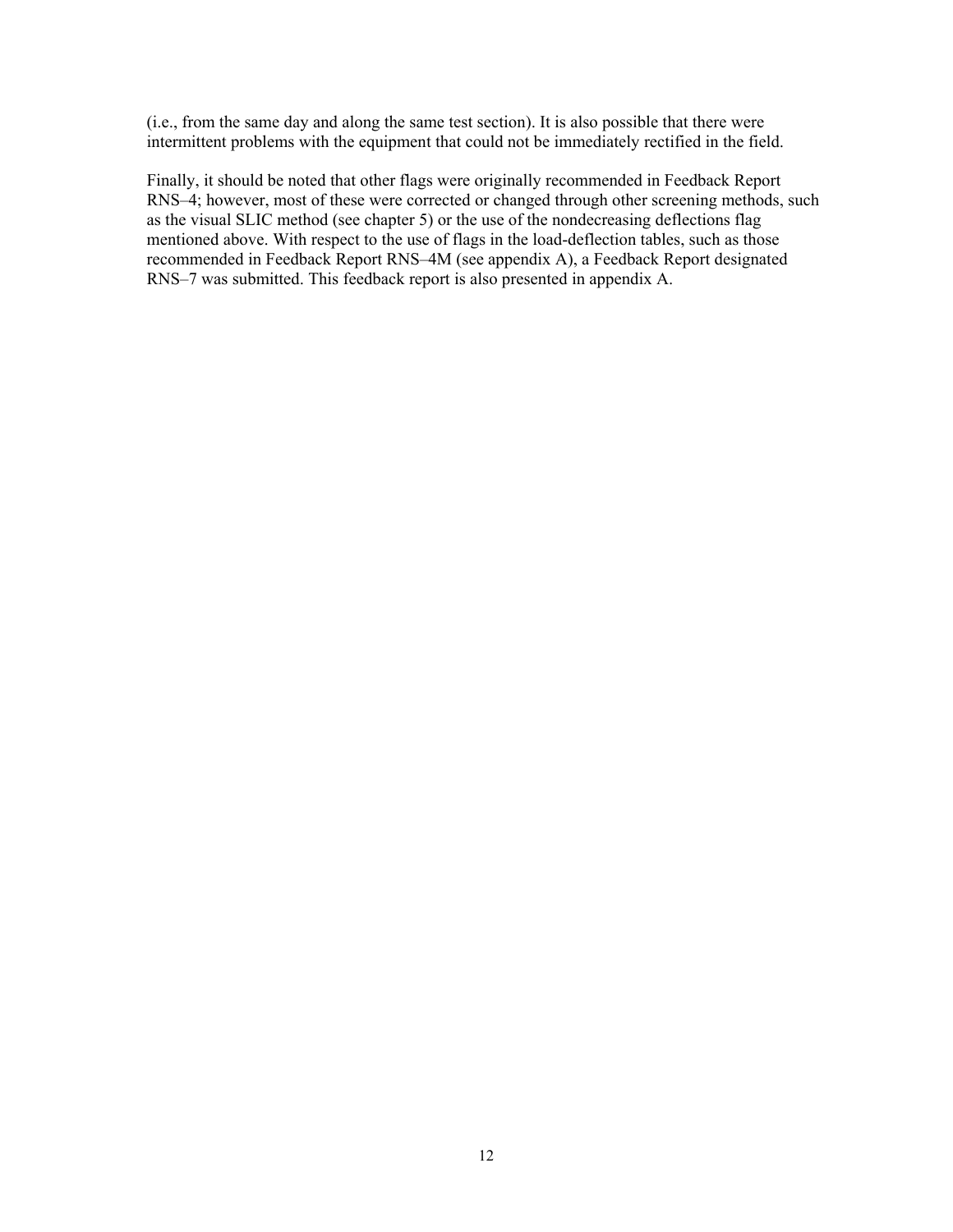## **CHAPTER 4. OTHER LOAD-DEFLECTION DATA ERRORS**

#### **DATA SCREENING**

In the process of performing additional data screening procedures, a number of other categories of data errors or anomalies associated with specific (individual) records in the load-deflection database were discovered. These were subdivided into three categories, as follows:

- Systematic load-deflection errors.
- Section identification errors (tested at wrong test section).
- Double data (time stamp) errors.

#### **SYSTEMATIC SENSOR ERRORS**

Only one complete systematic error example was found: in one day file, the center (#1) sensor consistently read between 0 and 4  $\mu$ m, while the deflection levels for neighboring sensor #2 were in the several hundred micrometers range. This was section 83–1801, tested on May 13, 1994. This data error was reported in a September 1999 Feedback Report designated RNS–5 (see appendix A). Evidently, the erroneous section 83–1801 data have been removed from the level E load-deflection database. There were also other relatively infrequent occurrences of systematic and incorrect sensor #1 readings. Feedback Report RNS–5 recommended that all erroneous data records be culled from the level E database. To date, some of these records appear to have been corrected while others have not.

The one day file, already culled, plus the handful of minor examples correspond to about 0.015 percent of the total volume of FWD data in the entire pre-autumn 1998 database.

#### **TEST SECTION ID ERRORS**

Five section errors were also found, where the FWD operator evidently tested the wrong test section. These particular day files did not bear much, if any, resemblance to the other dates of test, reportedly along the same test section and at the same test points. In fact, there were several other instances in which it was unclear whether the correct test sections were recorded. Only those cases where it is virtually certain that the wrong section was visited were recommended for culling in Feedback Report RNS–5 shown in appendix A. In total, these anomalies correspond to less than 0.1 percent of the total volume of pre-autumn 1998 data in the database.

A sample section error is shown in figure 2, where the deflections of sensor #5 (mainly corresponding to the response of the subgrade) are plotted as a function of station number and date of test. The tests conducted on August 1, 1996, bear little resemblance to the tests conducted on that section on any previous dates, even those as recent as 6 months earlier. This erroneous dataset was deleted from the database, as recommended.

After Feedback Report RNS–5 was submitted in September 1998, two of these five section error datasets were evidently deleted from the database, as recommended. The other three were not deleted due to a differing opinion from the appropriate Regional Coordinating Office (RCO).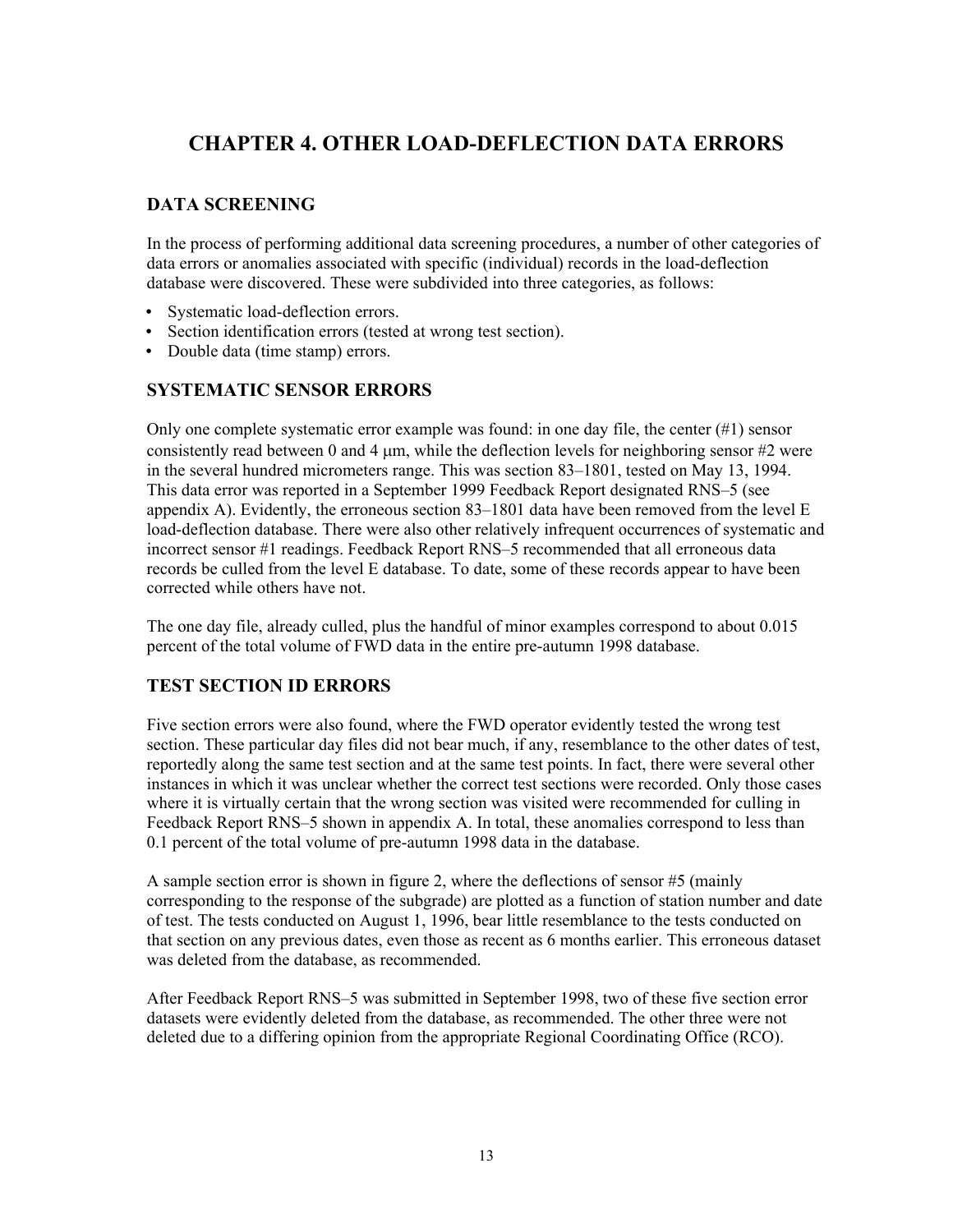After careful re-examination, we still recommend deleting two of the remaining three day file data record sets, due to the overwhelming evidence that the incorrect sections were in fact tested as previously reported. These record sets are from the test sections incorrectly identified as 04–0213 tested on March 6, 1995, and 08–0216 tested on August 5, 1998.



Lane F3, sensor #5 deflection - State #48, site ID #1122

**Figure 2. Graph. Sensor 5 deflection readings for one LTPP section.** 

The third unresolved section (identified as section 08–0213) has by now been tested four times, with the last test occurring well after Feedback Report RNS–5 was originally submitted in 1998. The data now appear to be grouped into two pairs: two of the four datasets appear to be from the same section, as does the other pair. But all four datasets, in all likelihood, are *not* from the same test section. We recommend that these four datasets be further investigated, to determine which pair is correct and which pair is (most likely) incorrect. If the RCO can verify that all four deflection sets are actually from the same test section, it would be very important to study this section in more detail, since the changes in deflection would mean that the stiffnesses of the pavement materials have changed more than considered possible based on our current knowledge of pavement materials and their potential changes over time. If such changes really did occur, either in the material properties or pavement system properties, it is essential that the pavement community understand what and why this occurred. In this possible (but unlikely) event, the mechanistic design methods currently under development should be able to account for such behavior.

#### **DOUBLE DATA AND INCORRECT TIME STAMP ERRORS**

In many instances, double data were found in a series of day files, generally with a 1-hour difference (exactly) in the time stamps, all other data items being identical. Other examples of double data included incorrect lanes and incorrect station numbers, although these were relatively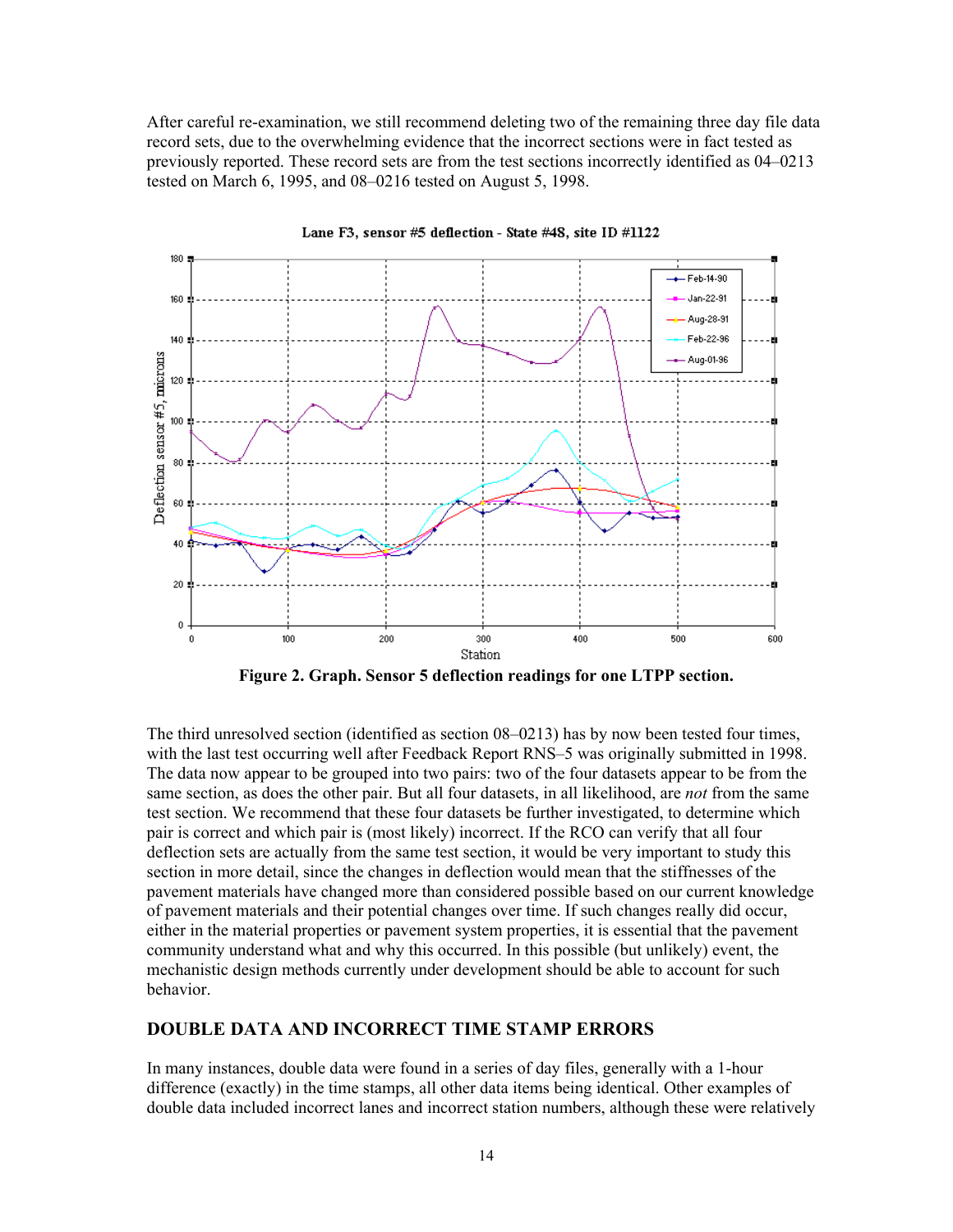infrequent occurrences. In the majority of these cases, evidently the FWD operator had his/her computer set for the wrong time zone, missed a daylight savings shift, or entered the wrong set of lanes or station numbers. These discrepancies were most likely discovered later, probably during the execution of routine QA procedures at the regional offices. Presumably, someone in the office then edited the data by changing the time input by 1 hour (for example, to correspond to the pavement temperature measurements made at the same section and times), and then refiltered the deflection data into the regional database. In the process, however, the (incorrect) data lines were inadvertently left in the database, and all of these data were eventually transferred as level E data to the LTPP database. Therefore, all lines of double data (i.e., the lines with incorrect time stamps, lanes, or stations) were recommended for culling in Feedback Report RNS–5 (shown in appendix A).

Double data records only corresponded to approximately 0.03 percent of the total volume of the pre-autumn 1998 data in the database. However, at this time only some of these records have been corrected. It has been re-recommended that the remaining double data records in the loaddeflection database be culled. Most of these records are in one of the four regions that have not yet responded to Feedback Report RNS–5.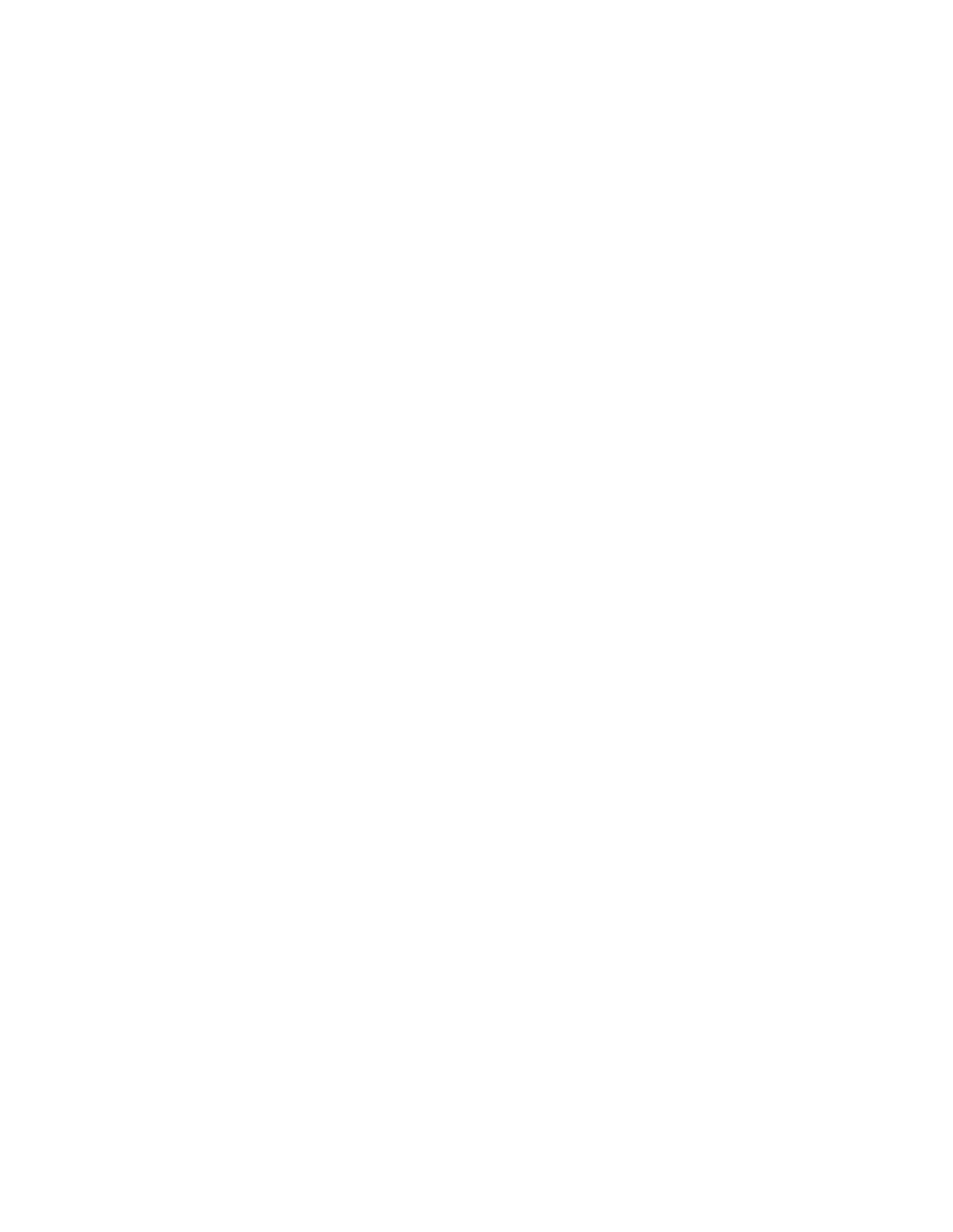## **CHAPTER 5. DATA ENTRY ERRORS**

#### **DATA SCREENING**

In the course of screening for load-deflection errors, several types of generally correctable data entry errors were identified. These include the following:

- Long-term sensor positioning errors.
- Single section sensor positioning errors.
- Lane designation errors.
- Recorded date errors.
- Drop height designation errors.
- Other minor data errors.

#### **LONG-TERM SENSOR POSITIONING ERRORS**

Probably the most important—and by far the most common—form of data entry errors found in the FWD-associated database occurred during a simple, incorrect (and obviously inadvertent) *manual recording* of the actual sensor positions along the FWD's raise-lower bar. In virtually all instances where this occurred, the FWD deflection sensors appeared to be functioning normally, and the only anomaly was an oversight rather than a fatal equipment malfunction or irreparable error.

After a long search for a satisfactory method of screening for such errors, a method was devised whereby the deflection basin was transformed into nearly a straight line through a process called the SLIC transformation or transformed basin method. SLIC (pronounced "slick") is an acronym for the authors of a 2000 paper—Stubstad, Lukanen, Irwin, and Clevenson.<sup>(1)</sup> Background and early development information on the transformed basin procedure are covered in this paper, which was prepared for the Transportation Research Board (TRB) and is largely based on the LTPP data-screening project reported in this report. A copy of this draft paper is included in the 2000 TRB preprint compact disk (CD), and the paper was subsequently published by TRB.

An automated version of the SLIC procedure was eventually developed to screen the FWD database more thoroughly, whereas a visual-manual method was used when the sensor positioning errors were first identified with certainty in 1999. The technical details of the screening method are described in appendix B.

The automated screening method uses a slightly different transformation of the deflection versus offset data than the visual method. Instead of a plot of ln-ln normalized deflection versus ln offset (as the visual method employs), the automated method predicts the position of sensors using two variable exponents (depending on sensor position) and a regression equation. This process has removed the previously identified bias from the method (particularly for the prediction of sensor d7 on the seven-sensor LTPP basin configuration), so that, on average, sensor position predictions will be equal to the protocol position in the LTPP database in cases where the sensor positions were *not* suspected to be in error. Using the automated SLIC method, the precision of the prediction model also improved appreciably.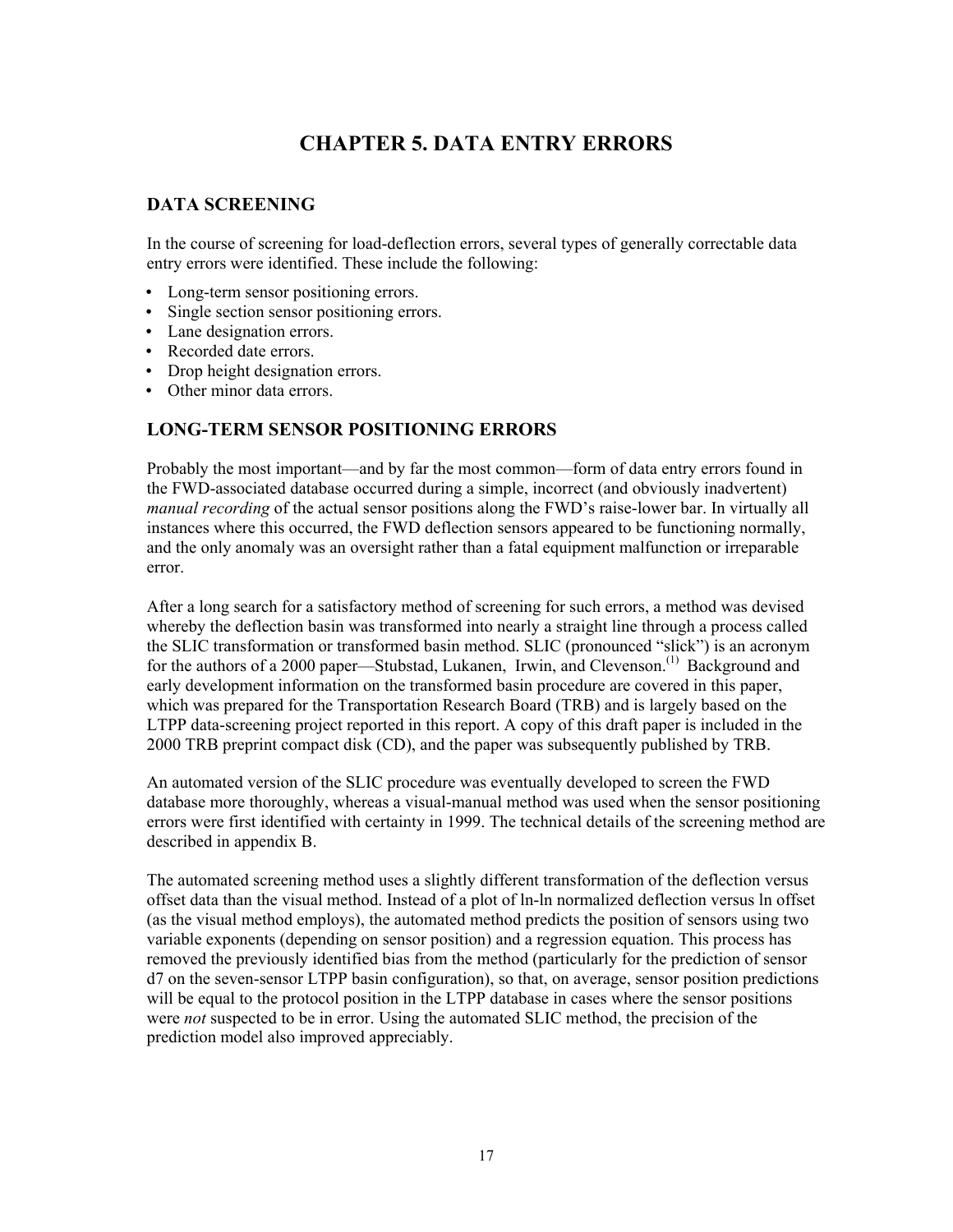The visual method transforms a normal S-shaped deflection basin into a straight or smoothly curved line, assuming the measured deflections and the offset distances to the sensor holders are all correct.

Table 5 presents the identified sensor positioning errors for each FWD used by the LTPP program, along with an associated period of time. Only the errors that are *certain* (i.e., those that can be verified through both the manual/visual *and* automated sensor prediction processes, together with other means and sources of evidence) are recommended for change in the database. In some cases, less serious sensor positioning errors may also exist; however, since these are not as certain, they were not flagged or recommended for change in the database.

| <b>Region and</b><br><b>FWD SN</b> | <b>Dates Affected</b><br>(inclusive)                           | <b>Actual Sensor Positions</b><br>(in appropriate units)                            | # of Test<br><b>Dates</b> |
|------------------------------------|----------------------------------------------------------------|-------------------------------------------------------------------------------------|---------------------------|
| $Reg.1 - SN129_1$                  | November 3, 1995 to April 14,<br>1996                          | 0, 8, 12, 18, 24, 36 and 48 inches                                                  | $\equiv 21$               |
| Reg. $1 - SN129_2$                 | April 15, 1997 to May 21, 1997                                 | 0, 8, 12, 18, 24, 36 and 48 inches                                                  | $\geq$ 12                 |
| $Reg.1 - SN058$ ,                  | October 15, 1997 to March 5,<br>1998                           | 0, 9, 12, 18, 24, 36 and 60 inches                                                  | $\geq$ 22                 |
| $Reg.2 - SN061*_{4}$               | August 4, 1989 to August 10,<br>1989                           | 0, 200, 300, 600, 750, 1200 and 1800 mm<br>or: 0, 8, 12, 24, 30.5, 48 and 72 inches | $\geq 4$                  |
| Reg.2-SN130 5                      | August 25, 1994 to September<br>7, 1994                        | 0, 8, 12, 18, 36, 48 and 60 inches                                                  | $\geq 16$                 |
| Reg.3-SN075 $_6$                   | January 17, 1990 to January 22,<br>1990                        | 0, 8, 12, 18, 30, 42 and 66 inches                                                  | $\geq 4$                  |
| Reg.3-SN132 $_7$                   | July 29, 1996 to October 25,<br>1996                           | 0, 8, 12, 18, 24, 36 and 48 inches                                                  | $\geq$ 29                 |
| $Reg.4 - SN061*_{4}$               | <february 1989="" 26,="" to<br="">September 8, 1989</february> | 0, 200, 300, 600, 750, 1200 and 1800 mm<br>or: 0, 8, 12, 24, 30.5, 48 and 72 inches | $\geq 97$                 |
| $Reg.4-SN0618$                     | July 17, 1995 to October 31,<br>1995                           | 0, 8, 12, 18, 24, 36 and 48 inches                                                  | $\geq 65$                 |
| Reg.4-SN131 $_9$                   | <may 1994="" 24,="" 30,<br="" april="" to="">1996</may>        | 0, 8, 12, 18, 24, 36 and 48 inches                                                  | $\geq 191$                |
| $Reg.4 - SN131_{10}$               | December 15, 1997 to January<br>20, 1998                       | 0, 8, 18, 24, 36, 48 and 60 (or 66) inches                                          | $\geq 8$                  |

**Table 5. FWD unit- and time-specific sensor positioning errors in the database.** 

1 inch =  $25.4 \text{ mm}$ 

\* Same FWD, same period of time—LTPP field tests conducted in two different regions.

Table 5 notes based on SLIC analyses, plus a variety of information sources:

*1 Information obtained from Region 1 has revealed that the correct position for d7 should have been 121.9 cm (48 inches), due to the presence of a (usually unoccupied) sensor holder at this position at the time. A closer look at the data, using some of the clues and information provided by Region 1, verified that the actual position of d7 was121.9 cm (48 inches), as previously reported in April 1999. Region 1 also reported that there were 21 affected day files, not 19 as originally identified. Further, Region 1 has determined that a relative calibration took place on November 2, 1995, which is probably the date when the seventh sensor was*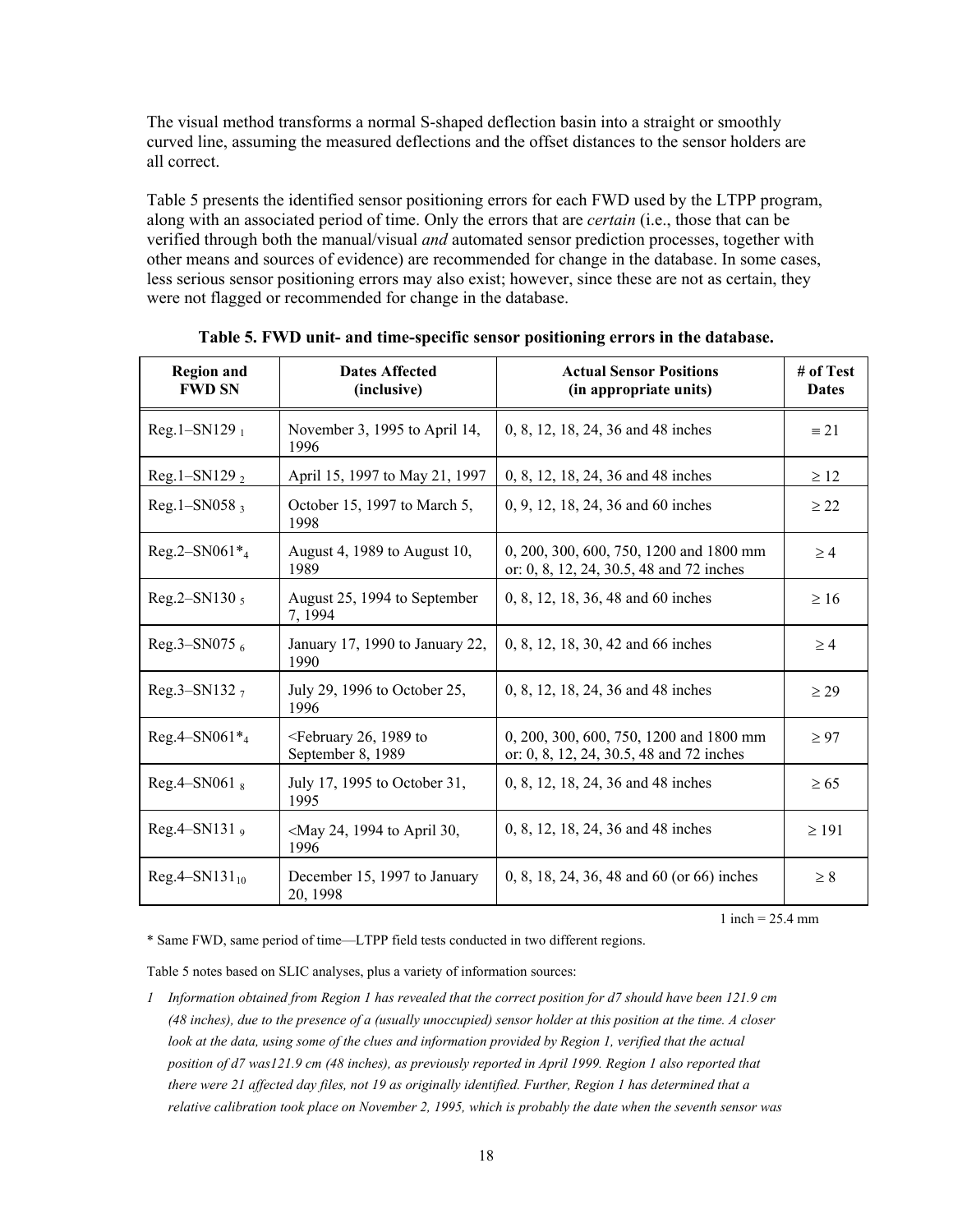*inadvertently placed into the wrong sensor holder. No LTPP tests with number (SN) 129 were performed between December 15, 1995, and April 30, 1996. On April 15, 1996, a calibration was performed on SN 129 (after annual maintenance at the Dynatest facility in Florida), which is probably the date the d7 sensor was repositioned correctly. Subsequently, this result has been verified through the automated SLIC process and other cross-checks (see appendix C*).

- *2 This relatively short-lived sensor positioning error for sensor 7 on SN 129 was revealed during the automated SLIC process rescreening of the 1999 reported sensor positioning errors. This error appears to be identical to most of the other reported errors; sensor 7 was inadvertently placed in the (usually) unoccupied sensor holder at position 121.9 cm (48 inches). This result has been verified through the automated SLIC process and other cross-checks (see appendix D*).
- *3 Although very few LTPP tests were conducted during the affected 1997–98 winter time period, this relatively long-term senor positioning error was identified by the automated SLIC process used to rescreen the previously reported sensor positioning errors. This SN 058 error was unique in that it appears that the sensor 2 holder accidentally slid forward (away from the loading plate) approximately 25.4 mm (1 inch), to a position some 22.9 cm (9 inches) from the center of the loading plate, instead of the normal 20.3 cm (8 inches) protocol position. This result has been verified through the automated SLIC process and other crosschecks (see appendix E*).
- *4 Information obtained from Region 4 has revealed some important clues that reflect the metric sensor positions reported in table 5*. *Tests were conducted using SN 037 (Nevada Department of Transportation's (DOT) FWD) side-by-side with SN 061, with reported SN 037 positions of 0 mm, 200 mm, 300 mm, 600 mm, 850 mm, 1400 mm, and 1800 mm (0 inch, 7.87 inches, 11.8 inches, 23.6 inches, 33.6 inches, 55.1 inches, and 70.9 inches) on September 14, 1988. It appears that the operator of SN 061 may have attempted to configure the SHRP FWD using these metric sensor positions. Alternatively, it may have been delivered from Dynatest with this set of default positions. However, two of the seven sensors were placed in positions different from those of the Nevada DOT's unit, although possibly still in metric positions. Further, these incorrect sensor positions were maintained through September 8, 1988, inclusive, after which the sensors were evidently repositioned to their correct protocol positions. Alternatively, the automated SLIC analyses and other crosschecks employed indicate that the sensors may have been placed in the following positions: 0, 0, 8 inches, 12 inches, 24 inches, 30.5 inches, 48 inches, 72 inches (see appendix F*). *These positions are, for all practical purposes, identical to the metric positions reported previously (the overall SLIC curve fit is slightly better using the U.S. standard positions shown in table 5).*
- *5 Information obtained from the former regional coordinator in Region 2 has revealed that there was, in fact, an extra sensor holder placed at 121.9 cm (48 inches). This position should have been empty, but in this case it was inadvertently occupied by sensor 6. Meanwhile, sensor 5 was inadvertently placed in the 91.4-cm (36* inch) sensor holder. Based on this information and the SLIC analyses results, it is certain that the actual *empty sensor holder during this suspect period of time was at the 61-cm (24-inch) position instead of the 121.9-cm (48-inch) position, which would precisely explain the sensor position discrepancies reported. Subsequently, these results have been verified through the automated SLIC process and other cross-checks (see appendix G and also figure 4*).
- *6 Discussions with Region 3 personnel have revealed that the field crews involved at the time do not believe there were any errors in sensor position. Extensive backcalculation conducted on deflection data, where both suspect and nonsuspect data are present, indicate that the sensors during this first Puerto Rican project were placed by measuring the distances from each successive sensor to the following one, instead of by measuring the distance from the center sensor to each of the others individually. Thus only one error in sensor spacing measurements was made, which was evidently between sensors 4 and 5 and which, in turn, were*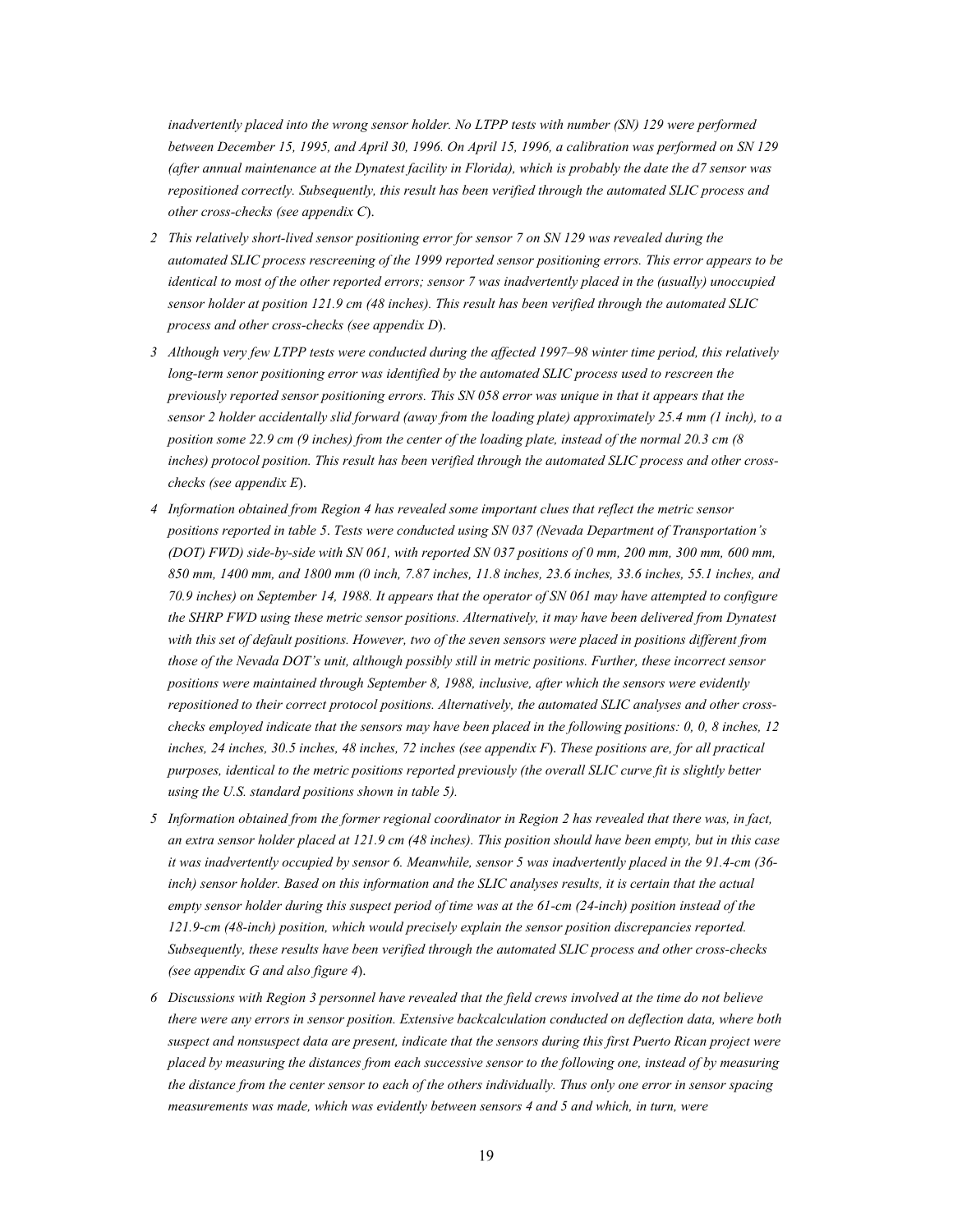*inadvertently placed 30.5 cm (12 inches) apart, instead of the protocol 15.2 cm (6 inches) apart. Then, sensors 6 and 7 were both placed the correct distance from sensor 5. As a result, each of these three outer sensors was also inadvertently placed 15.2 cm (6 inches) too far from the loading plate. The backcalculation evidence was overwhelming in terms of RMS error and probable (i.e., reasonable) modulus values. Subsequently, these results have been further verified through the automated SLIC process and other crosschecks (see appendix H).* 

- *7 Discussions with Region 3 personnel have revealed that the field crews involved at the time do not believe there were any errors in sensor position. However, the regional coordinator believes that the reported error*  in the position of sensor #7 very possibly existed, although this was obviously unknown to the field crew at *the time. Extensive backcalculations on LTPP sections with both suspect and nonsuspect data have revealed that this sensor positioning error did, in fact, occur during the reported time period, with overwhelming evidence in terms of RMS error and reasonableness of backcalculated modulus values. These values were also compared with backcalculated values from other dates of test at the same test sections. As a result, it is evident that there was a spare sensor holder (which should have been empty) placed at the 121.9-cm (48 inch) position, just as occurred in many of the other anomalous datasets in other LTPP regions. Subsequently, this result has been verified through the automated SLIC process and other cross-checks (see appendix I).*
- *8 An investigation of calibration dates, possible errors in terms of spare sensor holders, and field notes has revealed that the actual sensor positions were precisely as listed in table 5. Please note that the error evidently made in the d7 sensor position is the same error as was found in numerous other cases in three out of four regions. Sensor 7 was simply placed in the 121.9-cm (48-inch) holder (which should have been unoccupied). This conclusion has also been verified through the automated SLIC process and other crosschecks (see appendix J).*
- *9 A thorough investigation—using delivery and/or calibration dates, possible errors in terms of spare sensor holders, and field notes—has revealed that the sensor positions listed in table 5 are definitely correct. Furthermore, in this particular case, there was also an actual physical measurement of sensor positions made when this error was previously discovered in connection with another LTPP study in 1996. Please note that the error made in sensor position is the same error that has occurred in numerous other cases, wherein sensor 7 was simply placed in the normally unoccupied 121.9-cm (48-inch) sensor holder. Backcalculation*  was also used to verify the actual sensor positions, including verification of the exact dates when the *reported error began and ended. Finally, this result was also verified through the automated SLIC process and other cross-checks (see appendix K).*
- *10 Information obtained from Region 4 has confirmed that the sensor positions listed in table 5 are correct. SN 131 was used for testing at WesTrack on January 29, 1998, where the sensor positions should have been as listed, except that sensor 2 should have been placed at 30.5 cm (12 inches) instead of the 20.3-cm (8-inch) LTPP protocol position. Some backcalculation was performed on the data that also confirmed the reported sensor positions. Subsequently, these results have been further verified through the automated SLIC process and other cross checks, although the result of the automated SLIC analyses indicate that sensor 7 was at approximately 167.6 cm (66 inches) instead of the 152.4 cm (60 inches) previously reported (see appendix L). Whether sensor 7 was in fact positioned at the protocol 152.4-cm (60-inch) position, or at the calculated ~167.6-cm (66-inch) position, cannot be determined with certainty.*

Table 5 reflects the sensor positions that were used during each given period of time and with the specified FWD unit, as listed in the table. When concrete joints were tested, the protocol called for the FWD operator to move sensor  $#2$  to a position 30.5 cm (12 inches) behind the loading plate.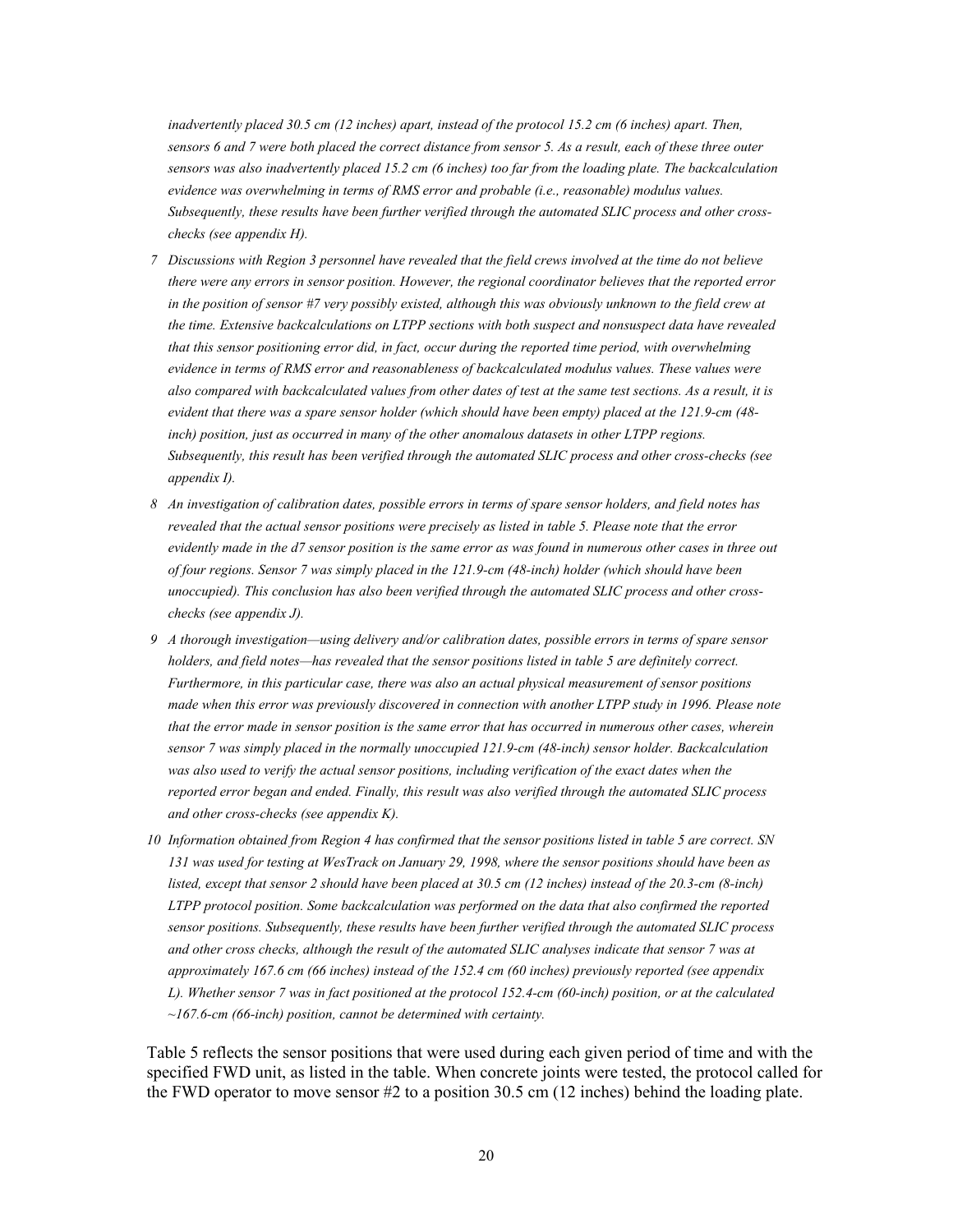This was usually—but not always—carried out; however, this error category is dealt with elsewhere in this report.

It is very important to review all the graphs shown in the referenced appendices for each example shown in table 5 and its footnotes. In each case, it can be argued "a picture speaks a thousand words." Further—in each case—there can be no doubt whatsoever that the sensor positioning errors listed in table 5 are correct and highly accurate.

As can readily be seen in table 5, long-term sensor positioning errors occurred infrequently but in all four regions, in many cases over relatively long periods of time. Such errors also occur, with unknown frequency, elsewhere—whether with State and other DOTs, National Road Administrations, or private consultants. The authors of this report have identified numerous instances where other FWD-sourced data was found to be incorrect due to sensor position reporting errors by equipment operators. In most of these cases, these errors were identified much earlier in the process, generally within a week or two of each occurrence. For the LTPP program, the good news is that changing the database sensor configuration tables to reflect the actual (as opposed to protocol) sensor positions, when such data entry errors generally occurred with an astronomically high probability, can easily rectify these inadvertent but very important errors.

To further illustrate how the visual SLIC method works, examples of four transformed deflection basins are shown in figures 3 and 4. The deflection basins are from two sections tested 1 year apart. The data are the SLIC data from FWD SN 130 in line 5 of table 1, and footnote 5 to which this line refers.

First we assume that the sensor positions were as reported in the database (in this case, the protocol positions) in all four of the illustrated cases. Based on the visual data in figure 3, it can clearly be seen that sensors 5 and 6 were misplaced along the raise-lower bar during the 1994 tests, while they were properly positioned during the 1995 FWD tests performed at the same LTPP sections about one year later. Under normal circumstances, each pair of lines should very nearly parallel one another.

In figure 4*,* the two basins where sensors 5 and 6 were misplaced by 30.5 cm (12 inches) are replotted using their actual positions against the two correct (protocol) basins. Here it can be seen that the two pairs of lines are almost perfectly parallel; in fact, for all practical purposes, they overlap.

It is of vital importance that the positions of the FWD's deflection sensors are known quite precisely. It has been shown in numerous studies, including the TRB paper referred to earlier, that even very small errors in deflection reading accuracy affect the results of backcalculation appreciably.<sup>(1)</sup> It is not difficult to imagine, therefore, that if a given deflection sensor is even a small percentage of its plate distance away from its reported position, the results of backcalculation will be markedly affected.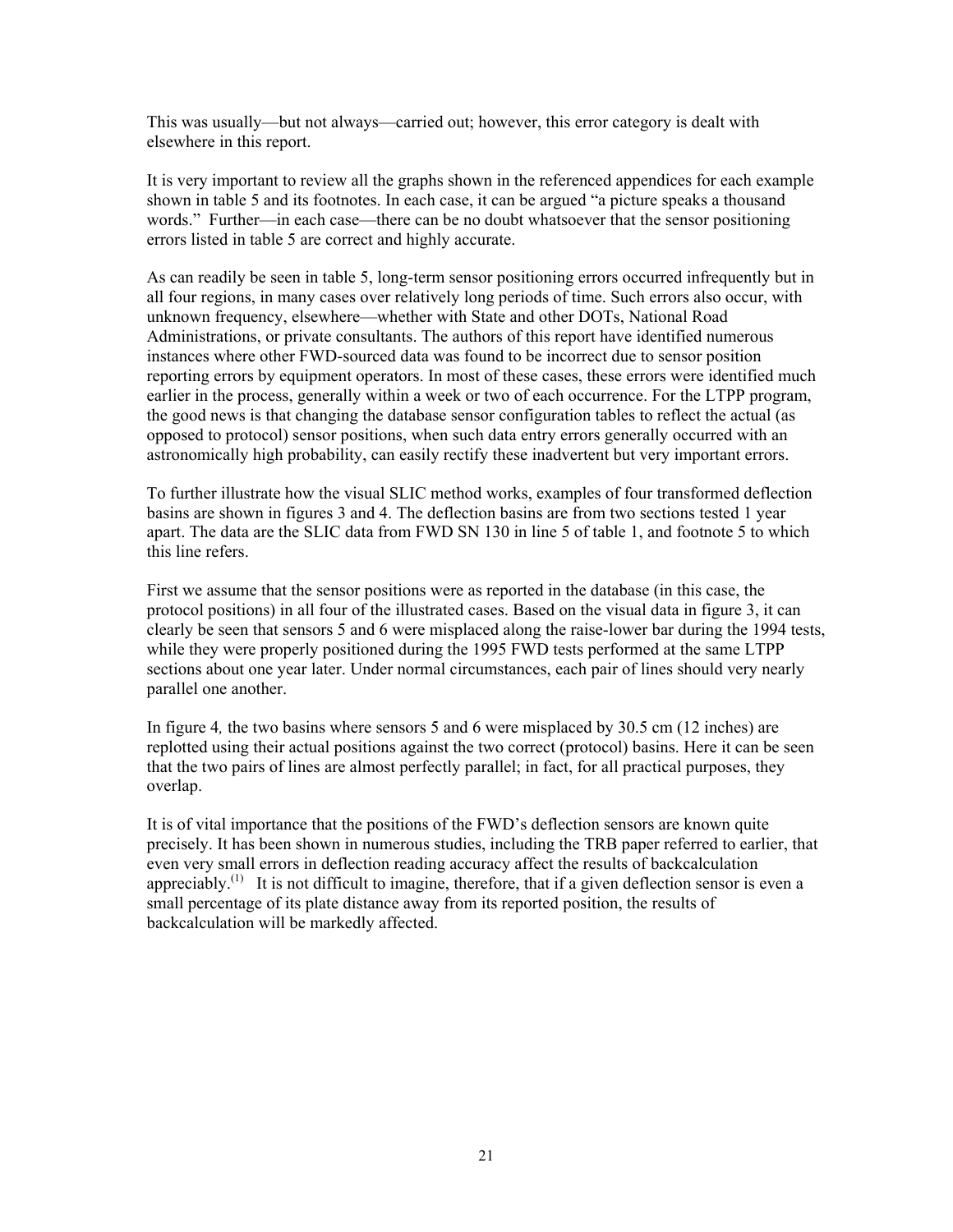



**Figure 3. Graph. Sample deflection basins transformed with SLIC (input protocol positions).** 



**SLIC Tranformed Deflection Basins** 

**Figure 4. Graph. Sample deflection basins transformed with SLIC (input actual positions).**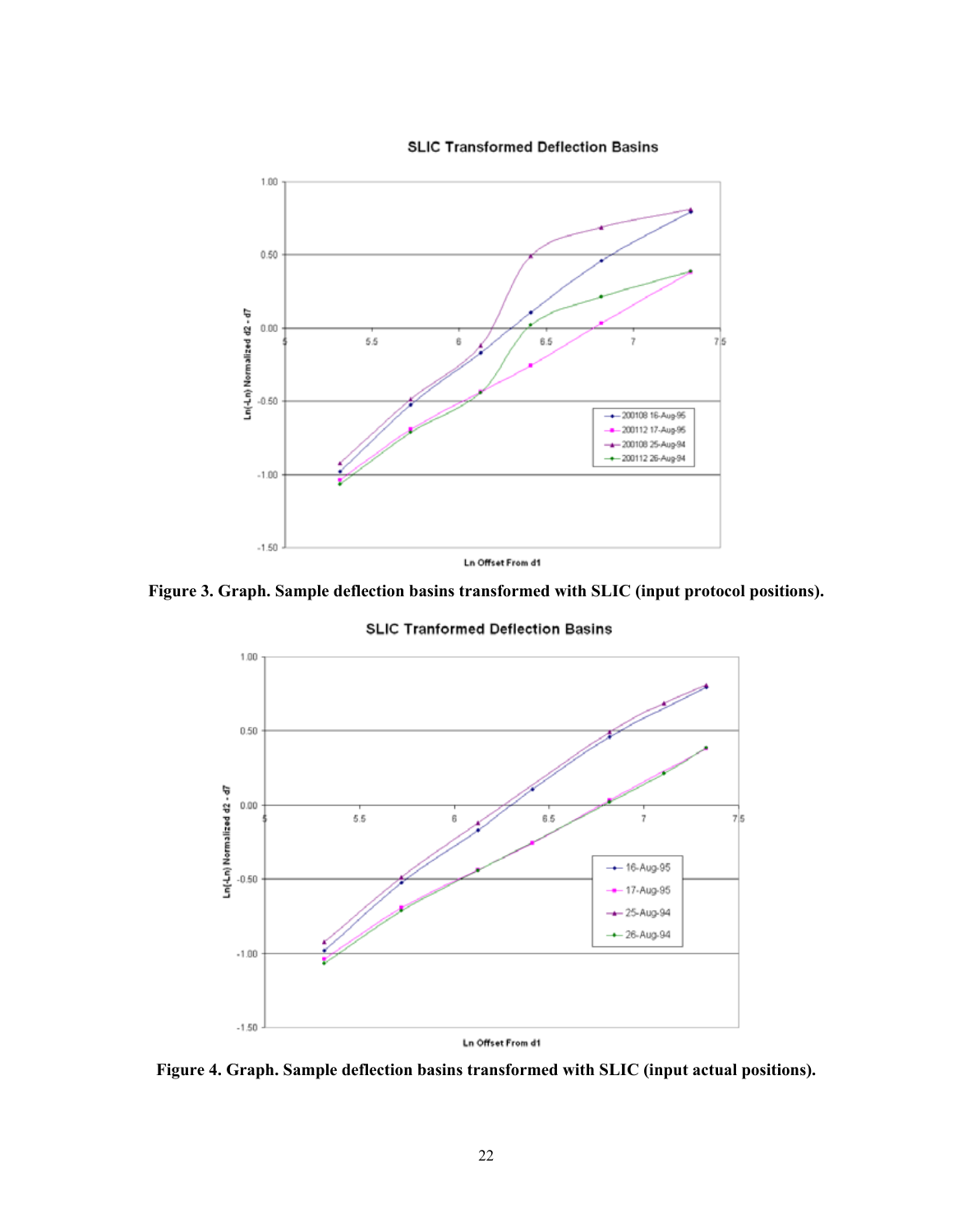The LTPP program has gone to great lengths to ensure, through periodic relative and reference calibration procedures, that the FWD's sensors are reading correctly, even to a better accuracy than advertised by the manufacturer  $(\pm 2$  percent  $\pm 2$  µm). Since inadvertent and therefore unreported shifts in sensor position, such as those listed in table 5, generally change the measured deflections by *at least* 10 μm (usually more), this effect will be profound—unless the particular sensor or sensors in question are ignored in the backcalculation process.

#### **Statistical Calculations Supporting the Recommended Changes to Sensor Positions**

There are several standard ways to support the changes being recommended. In the referenced TRB paper, there is a two-sample T-test that can be used to determine whether the data from the dates in question, produced by the FWD on the dates in question, comes from the same population as the population of data produced by this same FWD on dates outside of the suspected interval.<sup>(1)</sup> The data in both cases are the predicted values of the sensor positions for the hypothesized erroneous sensor position. The P-value for this test is smaller than  $10^{-52}$ , a value so small that to continue to accept that hypothesis would be foolish. In plain language, if the sensor had not been moved during the suspect period, the probability of data so different for this period as that actually observed is nil; these data could not have happened.

These calculations leave open the question of which hypothesis should replace the hypothesis that clearly requires rejection, that is, the hypothesis that the sensor remained at 152.4 cm (60 inches) throughout the time period identified. Several points need emphasis. One is that the automated method used to predict sensor positions was the same regardless of which of the above-described errors was identified. One of the suspected errors, shown in the next-to-last row in table 5 with 191 or more dates in error, was confirmed independently by other means. At that time, it was confirmed through a physical measurement that the d7 sensor was offset 121.9 cm (48 inches). Furthermore, there was a sensor holder in the raise-lower bar at 121.9 cm (48 inches). A position of 121.9 cm (48 inches) is therefore natural to hypothesize, and to compare with the hypothesis that the sensor is at 152.4 cm (60 inches).

One standard method of comparison is the likelihood ratio. The technical details of the likelihood ratio computations are shown in appendix M. The likelihood ratio compares the ratio of the probabilities of data under competing hypotheses. If H48 is the hypothesis that sensor 7 was offset 121.9 cm (48 inches), and H60 is the hypothesis that sensor 7 was offset 152.4 cm (60 inches), then the likelihood ratio computes P48 (data given that H48 is true) divided by P60 (data given that H60 is true).

Since the sensor error for FWD data with SN 8002–131 from May 1994 to April 1996 is not questionable, the likelihood ratio was computed for other sets of data. This was done for three other sample sets of data from table 5: one set with a small number of dates, one with a moderate number of dates, and one with a large number of dates, but different from the confirmed case containing 191 dates.

An abbreviated summary of the likelihood ratio calculations appears in table 6.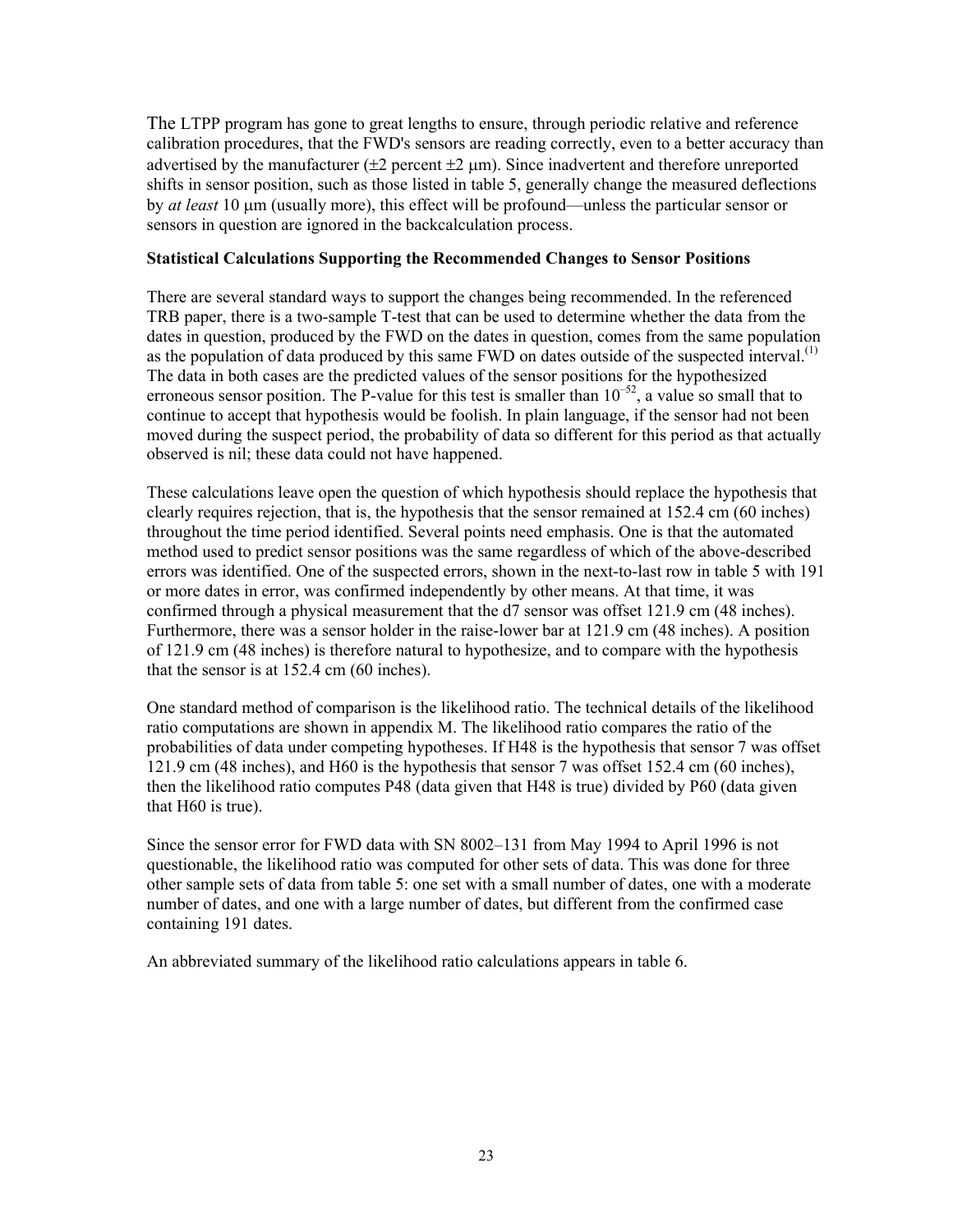| <b>Serial</b><br><b>Number</b> | <b>Start</b><br>Date | End<br><b>Date</b> | Number<br>of Dates | Mean d7<br>Prediction<br>(inches) | Likelihood<br>Ratio | <b>Standard</b><br><b>Deviation</b><br>(inches) | 95%<br>Confidence<br><b>Interval</b><br>(inches) |
|--------------------------------|----------------------|--------------------|--------------------|-----------------------------------|---------------------|-------------------------------------------------|--------------------------------------------------|
| $8002 - 129$                   | 4/15/97              | 5/21/97            | 12                 | 47.99                             | 2,260               | 1.96                                            | (46.7, 49.2)                                     |
| $8002 - 132$                   | 7/29/96              | 10/25/96           | 29                 | 48.12                             | 5,773,093           | 2.36                                            | (47.2, 49.0)                                     |
| 8002-061                       | 7/17/95              | 10/31/95           | 65                 | 47.20                             | 33,706,837,035      | 1.39                                            | (46.9, 47.6)                                     |

**Table 6. Likelihood ratios for protocol versus nonprotocol sensor positions for d7.** 

1 inch  $= 2.54$  cm

In short, in the *least* compelling case, the data are over 2,000 times more likely to have occurred with the sensor 7 at 121.9 cm (48 inches) than with this sensor at 152.4 cm (60 inches). It should be re-emphasized that great effort was made to find an automatic prediction method that was apparently unbiased for predicting sensor 7, when sensor 7 was correctly positioned at 60 inches, and with good precision.

Corroborating evidence confirms that the predictions of the position of sensor 7, with the same FWDs before and after the period in question, do not suggest any anomalies. Additionally, tests conducted during the period of time in question, on the same test sections but with different FWDs, also do not produce unusual (nonprotocol) sensor 7 predictions. Finally, in most cases there is additional evidence that the starting and ending dates are correct. For example, there generally was a calibration of the particular FWD in question between the ending date in table 5 and the first date the same FWD was used after calibration, when the sensor(s) were repositioned to their protocol positions. However, only the outputs of the predictions of the sensor(s) in question were used to construct table 5 (see the footnotes and appendices to table 5 for many other examples). All this evidence was further corroborated by extensive backcalculation in most of the table 5-listed cases of nonprotocol FWD sensor positions in the database.

#### **RNS–2 AND RNS–2M FEEDBACK REPORTS**

The occurrence of long-term sensor positioning errors was first reported in September 1999 (Feedback Report RNS–2). After that report was submitted, it was not universally believed that there could have been such errors made in sensor positions, at least to the extent indicated by RNS–2.

Subsequently, a trial of the SLIC method was conducted, wherein it was quite clearly shown that one can, in fact, predict actual sensor positions (or sensor errors) using the SLIC method as long as some supporting information is included, such as the type of data included in the extensive LTPP database and shown in appendices C through L. Subsequently, the semiautomated method was developed to rescreen the entire pre-autumn 1998 database, to verify or reject the findings thereof.

The result was an even more certain verification—almost to the letter—of the previous findings. In addition, two other previously undetected (though relatively short-term) sensor position errors were detected. The original eight occurrences (corresponding to nine of the lines in table 5, two of which are overlapping) and the two newly identified errors are all described in this chapter under the heading "Long-Term Sensor Positioning Errors." Further, these findings are now supplemented by a variety of supporting information and graphs presented in the appendices.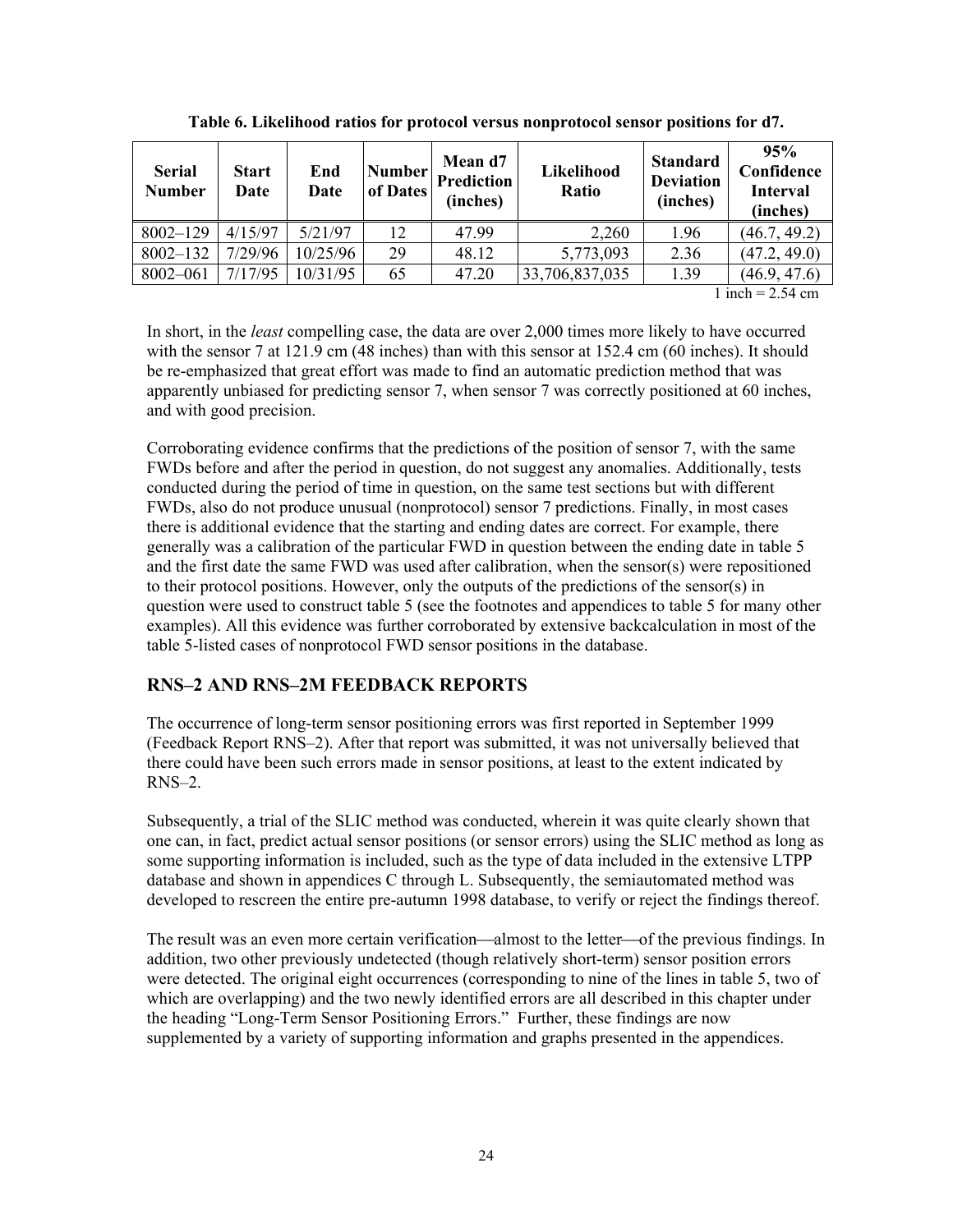As a result of these findings, Feedback Report RNS–2M was submitted. This Feedback Report is also shown in appendix A. RNS–2M was accompanied by most of the associated information presented in this report, together with a copy of table 5 as presented here.

The LTPP database user should use extreme caution when any load-deflection data from these ten periods of time, and the same FWD serial number, are used for analyses. Although presently the LTPP database still reports protocol sensor positions, these data are not correct; use of these data will result in incorrect analyses unless the sensor(s) in question are ignored when analyzing the FWD data.

#### **DEVELOPMENT OF A SCREENING PRODUCT USING THE TRANSFORMED BASIN METHOD**

Based on the SLIC-based screening of the LTPP database, as discussed previously, a SLIC product was developed for use in the field. This product can conduct an automated SLIC screening of FWD data directly on the FWD's output, as long as the data file has been closed and stored. Presently, this product is limited to Dynatest FWD field program generated load-deflection data, gathered and stored in Edition 25 output format.

The original SLIC screening procedure tended to underestimate the position of the last sensor, sensor 7, in the LTPP database. Also, the semiautomatic version of that procedure described in the literature produced estimates that had an undesirable amount of variability.<sup>(1)</sup> Many models for the data were tried, and eventually a model that would estimate the position of the outer sensors without bias was found. A similar attempt was made to improve the estimate of the position of the inner sensors. This effort was also successful, but unfortunately a slightly different model was the most accurate, with (virtually) zero bias and good precision.

These semiautomatic models are most useful for trying to correct errors in recording the position of the LTPP sensors. In these situations, the visual or automatic SLIC procedure has identified a period of time when the position of a particular sensor was apparently not properly recorded, and one must estimate the actual sensor position without being able to directly examine the FWD unit itself. Accordingly, the field product should have a different function, since the FWD operator has the opportunity to measure the sensor positions and/or check the sensors for other errors, and correct any sensor positioning error on the spot if necessary. Further, the operator can adjust the already recorded data to reflect the actual sensor positions of those measurements already made in cases when a sensor is positioned incorrectly. Accordingly, the most important function of the SLIC field product is to alert the operator that there is, or may be, an error in the positioning of one or more sensors, and for the operator to check them.

The newer models and the older semiautomatic models were compared on large sets of data from LTPP where there was a high degree of certainty that the sensor positions were correct, and also where it was apparent that a sensor positioning recording error had been made. Various criteria were employed to detect that a sensor positioning error existed. As one might guess, no procedure is flawless, and the two kinds of errors inevitably compete with one another. One type of error is a false alert. This error occurs when the data meet the criterion for detection of a sensor positioning error, but in fact the sensors are positioned correctly. The other type of error is failure to detect. This type of error occurs when the screen for a sensor positioning error fails to be triggered by data that are measured with a sensor positioning error, or errors.

The second type of error should be regarded as more serious, since this error produces data that may result in false information. The first type of error is an inconvenience to the operator, and may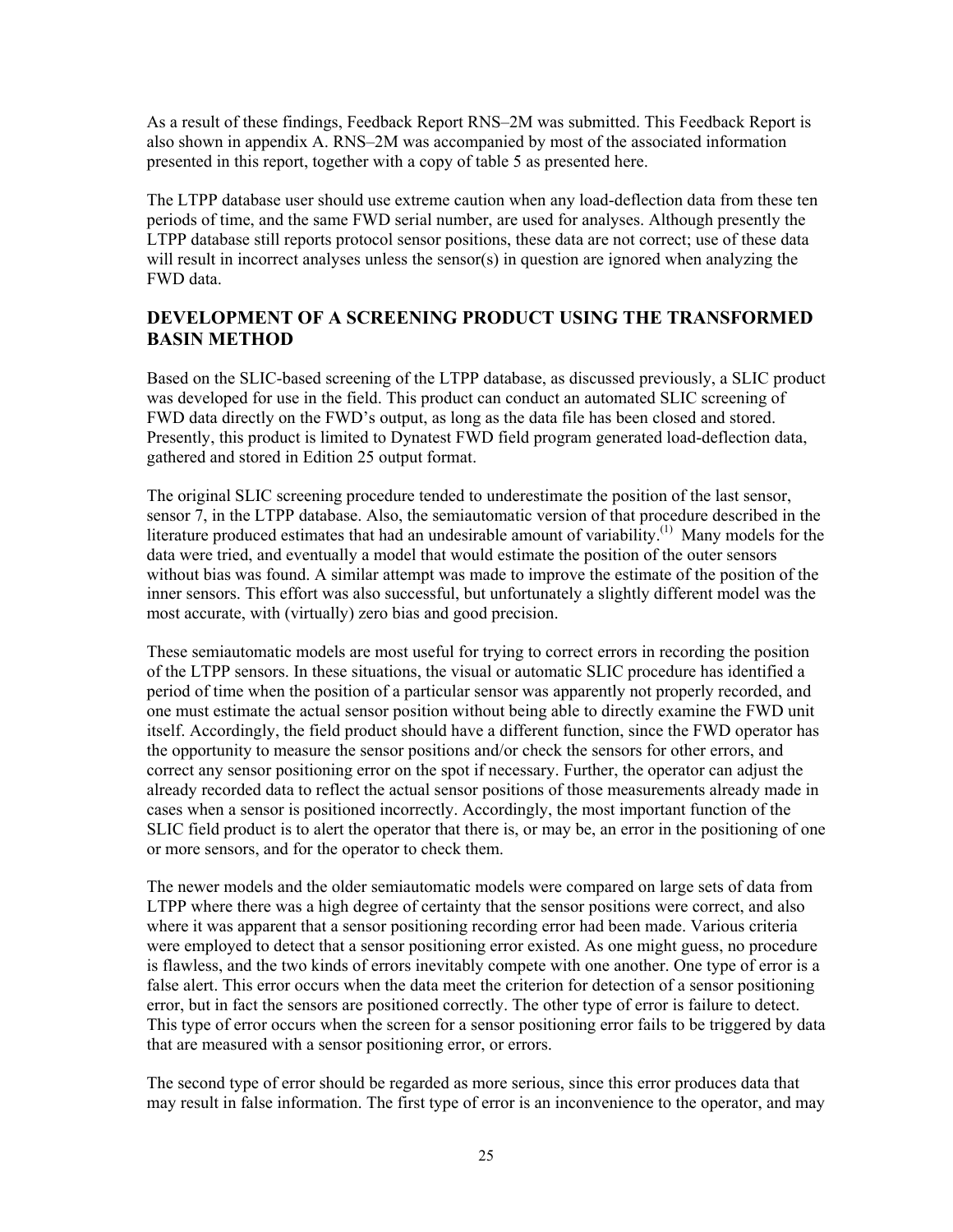require the operator to do an unnecessary measurement that confirms the FWD sensors are correctly positioned and correctly functioning. To minimize the occurrence of failure-to-detect errors, the most reliable procedures were based on the  $R^2$  values from the original SLIC procedure, that is, the procedure used in the visual graphics approach (see, for example, figures 3 and 4). This procedure fits a quadratic function to  $y = \ln$  (-ln(normalized deflection)) versus  $x = \ln(\text{offset})$ , and then computes the value of  $R^2$ . (Normalized deflection in this case is not load-normalized, but rather deflection-normalized, meaning that each offset deflection is divided by the center sensor deflection, resulting in a normalized deflection basin with a maximum center sensor deflection of 1.0.)  $\mathbb{R}^2$  measures the ratio of squared deviations of predicted values (of *y*) from the mean of y to the squared deviations of actual data from the mean of y. The LTPP data usually produce  $R^2$ values (for the transformed basins) that are remarkably close to 1, frequently above 0.998. However, there are occasional values not so close to 1 from FWDs with correctly recorded sensor positions. Values less than 0.990 suggest that there may be a sensor positioning error, and values less than 0.980 are strong evidence that a sensor positioning error exists.

In view of these facts, the SLIC field product is designed to alert the operator that there may be a sensor positioning error whenever the value of  $R^2$  falls below 0.990, and that there is strong evidence of an error whenever this value falls below 0.980. The graph of the data can be seen by the operator and, with practice and familiarity, this person will learn to see the graph as an indication of which sensor may be out of position.

The SLIC transform produces a graph with a nearly straight, somewhat concave, downward smooth line, with no kinks (changes in concavity). If the operator can measure the actual FWD sensor positions and find an error, the values of the sensor positions can be changed on the spot (in the field data file) and the change can be viewed in the plotted SLIC transformed data. On the other hand, if the sensors are in their correct positions, an operator may have found a false alert error unless there is a physical problem with a given sensor or sensor holder, for example. In this case, the operator should record that finding in the field file so that the person doing the analysis will be aware that the data has an anomaly, and that the sensor positions were checked and confirmed. If the situation continues to persist on several sections, a relative calibration should be done to confirm that the suspect sensor is functioning correctly. False alerts will presumably happen more often than the failure-to-detect errors, which will necessarily go uncorrected.

Note that, the more often an operator runs the SLIC sensor position check, the greater the likelihood that a false alert will occur, but the less likely it is that the more serious failure-to-detect errors will occur. Larger sets of data tend to produce fewer errors of either type. Nevertheless, the operator should be encouraged to perform a SLIC check at the end of each section tested or day of testing, before moving off a site or before opening a new data file. Please note that files that contain concrete joint data, where the joints are positioned between two of the sensors, should *not* be run through the SLIC field product, since this kind of data will almost always result in a false alert error due to the influence of the joint on the measured deflections. False alerts are also likely on badly distressed pavements, or on pavements where bedrock or loose gravel is close to the surface.

#### **SINGLE SECTION SENSOR POSITIONING ERRORS**

As opposed to the type of long-term sensor positioning errors described above, there were several instances of day files where sensor number 2 (d2) was placed different from that recorded by the FWD operator. These cases almost always involved joint testing on PCC pavements (i.e., J4 and J5 or C4 and C5 tests), or tests conducted along the same line as these joint tests (e.g., J6).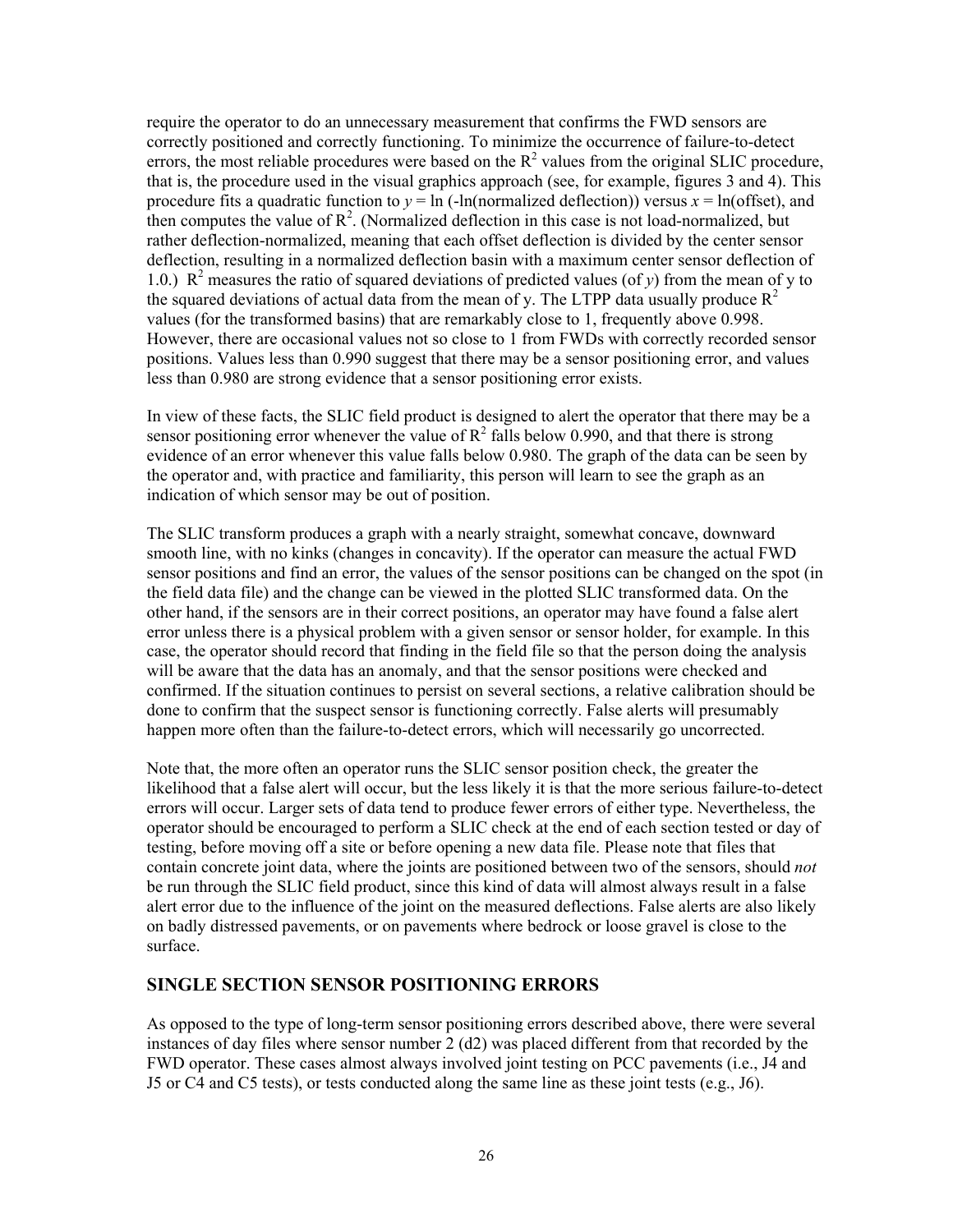Three categories of short-term sensor position designation errors were identified and recommended for correction in the database:

- $\bullet$  d2 was recorded as being at position –305 mm (–11.9 inches), but it was actually left at position +203 mm (+7.9 inches).
- $\bullet$  d2 was reported as being at position  $+203$  mm ( $+7.9$  inches), but it was actually positioned at  $-305$  mm  $(-11.9$  inches).
- $\bullet$  d2 was reported as being at position +305 mm (+11.9 inches), but it was actually positioned at –305 mm (–11.9 inches).

Screening techniques, along with a visual review of the screened data, made it quite easy (albeit time-consuming) to identify the vast majority of errors in the first two categories. The last category (with the missing minus sign) has already been changed through a global correction in the database. Therefore, this category was not reported in detail as were the two others. The first two categories of errors affected approximately 0.4 percent of the total volume of FWD data in the preautumn 1998 database. These errors were reported in Feedback Report RNS–3 in September 1999 (see appendix A).

Reportedly, the vast majority (135 out of 140) of the identified sensor positioning errors identified in Feedback Report RNS–3 have already been corrected in the level E load-deflection tables in the database. In fact, many of these errors were also identified through other means, as part of an independent global check for incorrect sensor configurations. The remaining five identified anomalies are presently being checked for correction, if necessary, in the appropriate database sensor configuration data tables.

#### **LANE DESIGNATION ERRORS**

Since the lane designations (e.g., F3, C1, J4) are manually input, it is not surprising that a limited number of lane designation errors were identified in the database. Examples of these included entering C4 instead of J4 on a jointed PCC section, or switching J4 and J5 at one of the tested joints. There were only about 350 instances of this type of error in the entire pre-autumn 1998 database, or less than 0.1 percent of the data. These errors were also reported in Feedback Report RNS–6 dated September 1999 (see appendix A).

#### **RECORDING DATE ERRORS**

In five instances, the same LTPP section day file was reopened on a second date of testing when it was not possible to complete testing of a given section during one day. As a result, only the *last* date of test was recorded in the day file, and therefore only this last date of test (even though two days of test actually occurred) was transferred to the level E database. These errors evidently occurred only five times in the entire pre-autumn 1998 database, thus affecting slightly less than 0.1 percent of the data in the database.

The reason this type of error occurred is a property of the Dynatest Edition 20 field program, which permits reopening of a data file (for example when an operator breaks for lunch and reopens a test section file afterward). However, when a given file is reopened on a different date, the first date is precluded (overwritten) by the second date, although the time stamps are still correct for both.

In each case when there should have been two separate test dates, the data records showing the incorrect dates were recommended for change and correction in the database in Feedback Report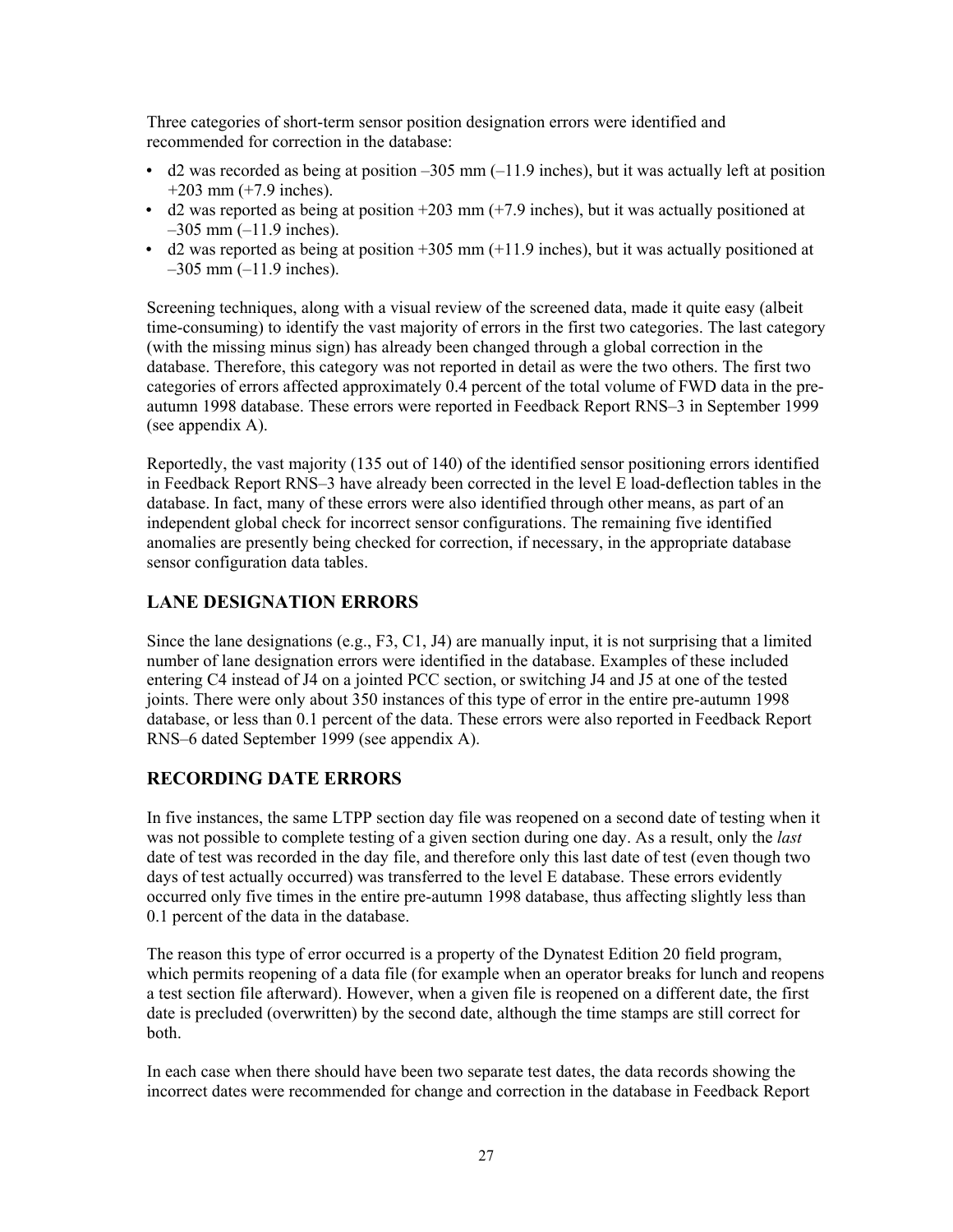RNS–6 (shown in appendix A). Further, in all but one of these five cases, the affected regional coordinators agreed to the recommended changes and carried them out in the load-deflection database, which has been updated accordingly. The one controversial case has since been reexamined, and the originally recommended date change in RNS–6 was verified and rerecommended for change in the database. This case concerned LTPP test section 10–0210 in the North Atlantic Region, where some of the date stamps on test date June 30, 1997, should read June 29, 1997.

#### **DROP HEIGHT DESIGNATION ERRORS**

In the drop height data field, the numbers 1, 2, 3, or 4 should appear, corresponding to one of the four possible drop heights of the Dynatest FWD equipment. However, in several instances, an X was placed in this field in the level E database. These instances were reported to FHWA in early 1999, and all Xs were duly changed to 1, 2, 3, or 4 in the database, as appropriate.

Before this error was corrected, some 0.3 percent of the FWD data in the database were affected.

#### **OTHER POTENTIAL DATA ERRORS OR ANOMALIES**

There were also a few other relatively minor types of errors or anomalies identified in the FWD load-deflection level E database during the data screening processes described above. For example, there were a handful of instances where the time of test was evidently edited in the regional office from what was recorded in the field, but only partially; the remaining data should also have been edited to make it consistent with the temperature measurements and/or with the sequence of other events in the field. When and if possible, all obvious errors noticed during the screening process were recommended for correction accordingly.

In a limited number of cases, the possibility (or even the probability) of somewhat vague errors or anomalies existed. However, when these errors were not obvious or certain, no changes or flags were recommended in the database.

Apart from the unbound material test data, approximately 1 percent of the FWD load-deflection database appeared to include data anomalies that could not be verified with certainty, because there was neither any supporting information nor a plausible explanation for the unusual data. These types of data anomalies are discussed in chapter 6 in a general manner; however, the notes or remarks that were created are presently not available to LTPP load-deflection database users. That information is associated with individual, comma-delimited data files, not the relational Microsoft Access® database utilized in the various versions of DataPave.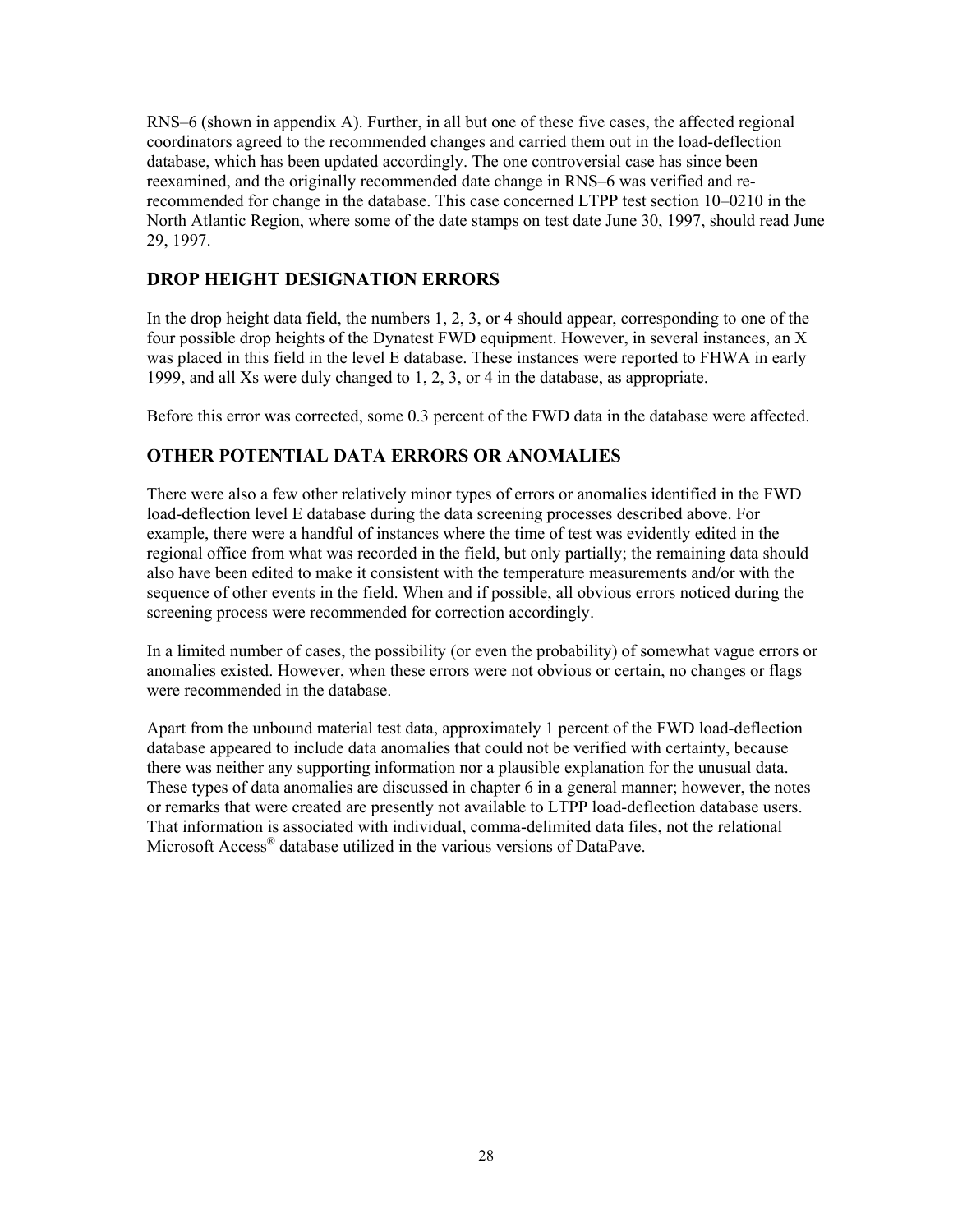# **CHAPTER 6. NOTED ANOMALIES AND OTHER POTENTIAL DATA PROBLEMS**

#### **DATA SCREENING ANOMALIES OR SPURIOUS DATA**

During the process of identifying the data errors described in chapters 3, 4, and 5, other potential errors or anomalies were also identified. In most cases, however, these anomalies could not be verified or rectified; thus, they were not recommended for specific changes in the database. These unverified errors or anomalies are discussed in this chapter, in one of the two following categories:

- General or global notes about the types of problems or spurious data encountered (some specific instances are also covered elsewhere in this report).
- Specific notes referring to each spurious day file (day file-specific notes only).

#### **PRECAUTIONARY NOTES REFERRING TO THE FWD LOAD-DEFLECTION TABLES**

Table 7 consists of a list of the most important, general data anomalies noted during the course of analyzing the FWD load-deflection data. Some of these anomalies have been addressed in the foregoing chapters as well.

| Note 1 | In all cases where unbound material tests (designated as lane $S^*$ or $G^*$ ) were conducted,<br>these data have not been recommended for changes or flags in the level E database. It<br>should be noted that the quality and repeatability of this data is an order of magnitude or<br>so poorer than the rest of the level E load-deflection data. Therefore, unbound material<br>test data have not been as thoroughly screened as the remaining load-deflection data in<br>the data tables.                                     |
|--------|---------------------------------------------------------------------------------------------------------------------------------------------------------------------------------------------------------------------------------------------------------------------------------------------------------------------------------------------------------------------------------------------------------------------------------------------------------------------------------------------------------------------------------------|
| Note 2 | It is possible to interchange one dedicated FWD field computer for another, such as when<br>there are two FWDs and corresponding system processors in the same region. This may<br>or may not have occurred in practice; if so, the load and deflection readings will be<br>affected to an unknown degree (possibly several percentage points), but such effects<br>probably are not detectable using the available screening tools.                                                                                                  |
| Note 3 | In many cases, the configuration number indicates PCC joint testing positions (e.g., J4,<br>$J5, C4$ , or C5) as 0, 305, 305, 457, etc.; in each of these cases the value +305 denoted for<br>$d2$ should be, or should already have been, changed to $-305$ , corresponding to the position<br>of the sensor behind the FWD loading plate.                                                                                                                                                                                           |
| Note 4 | There were many stationing errors where the plus $(+)$ or minus $(-)$ sign was recorded and<br>stored in the level E data tables opposite of what it should have been. Most, but probably<br>not all, of these errors have been identified and recommended for change in the data<br>tables.                                                                                                                                                                                                                                          |
| Note 5 | In Region 3, States 35 and 40 (New Mexico and Oklahoma), in many cases when PCC<br>testing was conducted on different dates, there appear to be large deflection differences in<br>the lane 1 tests from one test date to the next (up to a factor of 2 or 3, or more). Quite<br>possibly, this could be due to liftoff or slab warping resulting from extreme thermal<br>gradients. If so, this is a phenomenon worthy of further investigation and, possibly,<br>altering testing protocols for jointed PCC pavement in some areas. |

**Table 7. General data anomaly notes of unchanged records or files.**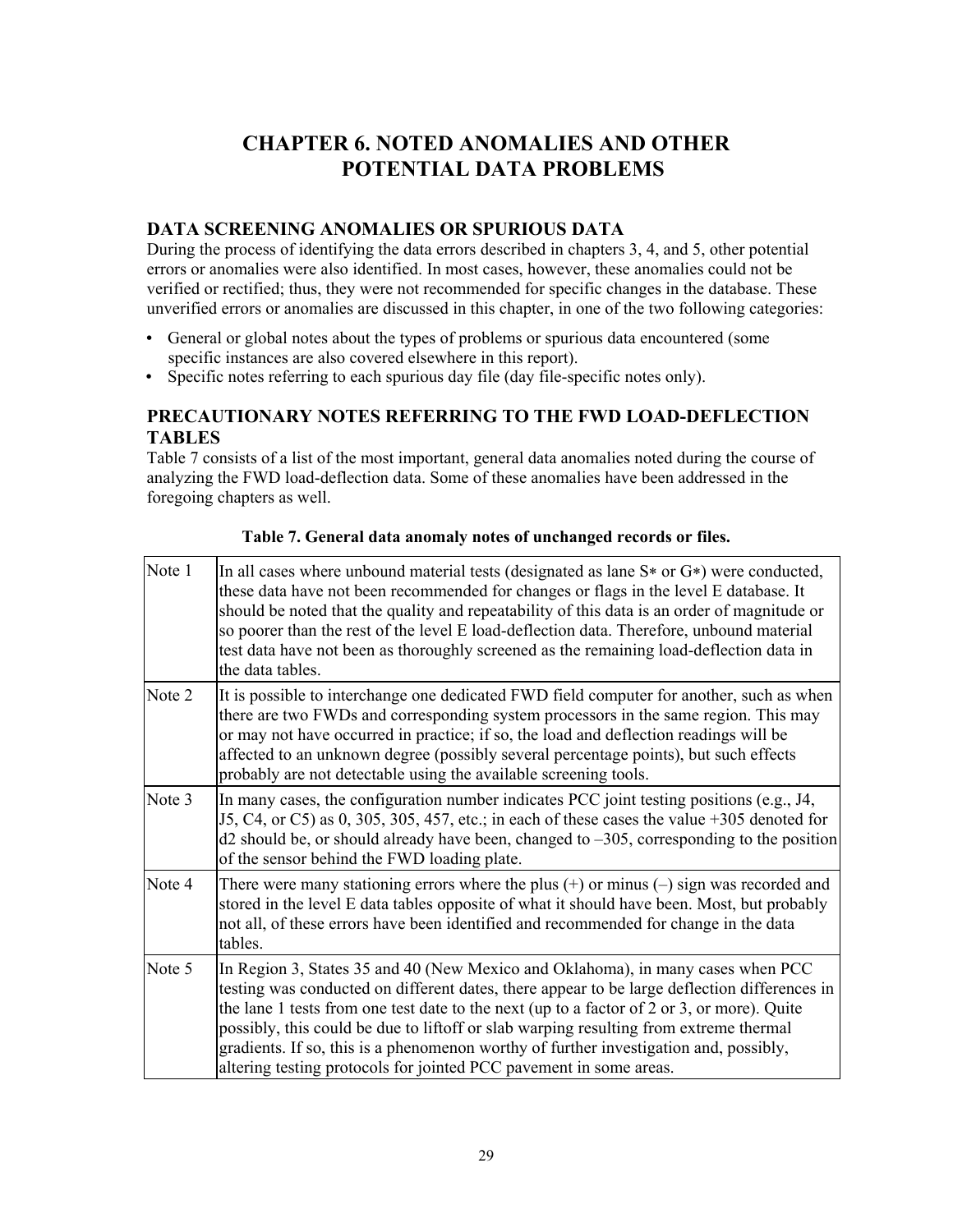| Note 6  | In Region 2, on some of the SPS–5 sections denoted 27–050*, it was noted that the<br>variation from date-to-date in deflections was very large. This variation may in fact have<br>been due to an error in section identification. However, it was not possible to determine<br>the actual cause of this potential set of anomalies. Therefore, the FWD data associated<br>with these SPS-5 sections have not been recommended for changes or flags in the level E<br>database. However, such anomalies or potential site/section errors could be identified<br>with certainty by installing a low-cost global positioning system on the affected FWDs for<br>future testing. |
|---------|-------------------------------------------------------------------------------------------------------------------------------------------------------------------------------------------------------------------------------------------------------------------------------------------------------------------------------------------------------------------------------------------------------------------------------------------------------------------------------------------------------------------------------------------------------------------------------------------------------------------------------------------------------------------------------|
| Note 7  | In Region 4, there are a large number of PCC joint efficiencies measuring well over 100<br>percent; however, only those over 113 percent were noted in a separate data table. None<br>of these has been corrected, and no data have been removed or flagged in the level E data<br>tables.                                                                                                                                                                                                                                                                                                                                                                                    |
| Note 8  | In Region 3, there are a small number of PCC joint efficiencies measuring over 100<br>percent; however only those over 105 percent were noted in a separate data table. None of<br>these has been corrected, and no data have been removed from the level E data tables.                                                                                                                                                                                                                                                                                                                                                                                                      |
| Note 9  | In Region 2, it appears that there are many cases where the PCC joint was placed between<br>d3 and d4 instead of d1 and d3 as per protocol, for lane J4 tests. However, only the most<br>extreme cases of these were noted in a separate data table. None of these has been<br>corrected, and no data have been removed from the level E data tables.                                                                                                                                                                                                                                                                                                                         |
| Note 10 | In Region 1, it appears that there are some cases where the PCC joint was placed between<br>d3 and d4 instead of d1 and d3, for lane J4 tests. However, only the most extreme cases of<br>these were noted in a separate data table. None of these has been corrected, and no data<br>have been removed from the level E data tables.                                                                                                                                                                                                                                                                                                                                         |
| Note 11 | In Region 4, section 04–0502, on all six dates of testing there was a bizarre pattern of<br>deflection development between dates. The FWD load-deflection table results are<br>nevertheless possible; thus no errors have been reported, and no data have been corrected,<br>removed, or flagged in the level E data tables.                                                                                                                                                                                                                                                                                                                                                  |
| Note 12 | In Region 4, section 04–0509, on all seven dates of testing for this section (intensive<br>rehabilitation: $\sim$ 50.8-mm (2-inch) overlay), the data is somewhat peculiar. Nevertheless,<br>since FWD testing was possibly (but not definitely) conducted on the correct test section<br>before, during, and after rehabilitation given these strange results, no errors have been<br>reported, and no data have been corrected, removed, or flagged in the level E data tables.                                                                                                                                                                                             |
| Note 13 | In Region 4, section 06–b420, on all four dates of testing for this section there were many<br>test points (whether J1, J4, J5 or J6, etc.) that show strange or bizarre deflections, such as<br>nondecreasing, too large, or too small, etc. However, not all test points were unusual; thus<br>no errors have been reported, and no data have been corrected or removed from the level<br>E data tables except through other procedures mentioned in other sections of this report.                                                                                                                                                                                         |
| Note 14 | In Region 4, section 08–0214, on all three dates of testing for this section, a plausible<br>pattern of deflection development was noticed between test dates, but the magnitudes of<br>the deflection readings were vastly different (by as much as a factor of 3). These seem<br>unlikely, but since the results are possible, no errors have been reported, and no data have<br>been corrected, removed, or flagged in the level E data tables.                                                                                                                                                                                                                            |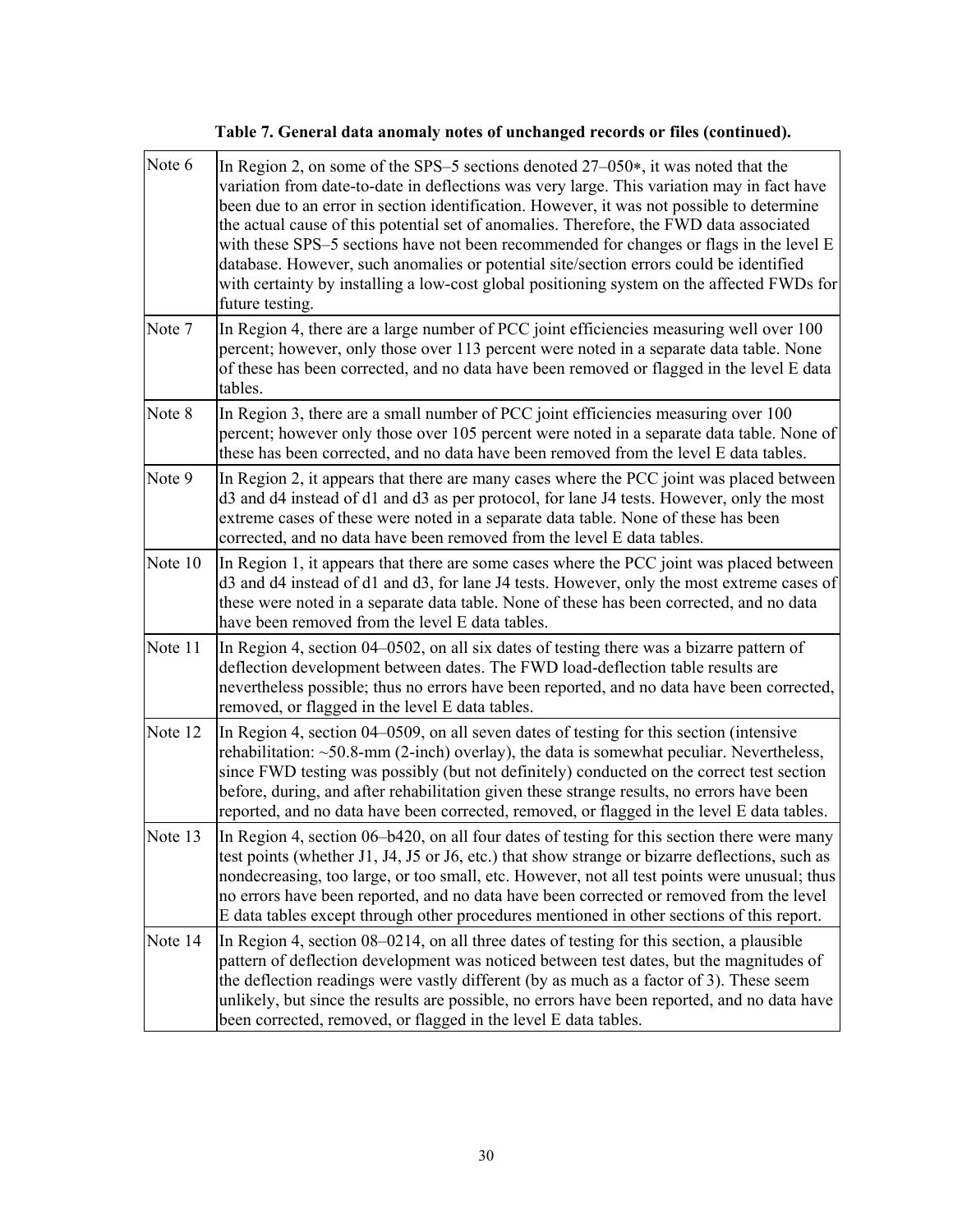# **Table7. General data anomaly notes of unchanged records or files (continued).**

| Note 15 | In Region 4, section 08–0220, on all three dates of testing for this section, a plausible<br>pattern of deflection development was noticed between test dates, but there were<br>appreciable differences between dates, especially in the deflections between stations 100<br>and 350. Nevertheless, no errors have been reported, and no data have been corrected,<br>removed, or flagged in the level E data tables.                                                                                    |
|---------|-----------------------------------------------------------------------------------------------------------------------------------------------------------------------------------------------------------------------------------------------------------------------------------------------------------------------------------------------------------------------------------------------------------------------------------------------------------------------------------------------------------|
| Note 16 | In Region 4, section 08–2008, on all dates of testing for this section, it appears that there<br>may have been an overlay placed between May and October 1991, but the construction<br>number remains the same throughout $(CN = 1)$ . This is probably (but not definitely) an<br>error in the level E database value of CN, which should be considered in any subsequent<br>data analyses conducted on the test section.                                                                                |
| Note 17 | In a handful of cases, it is possible that lane designation errors occurred during an entire<br>day of testing, although this particular category of data errors was not specifically<br>screened. One such instance (on two consecutive dates of test) was identified and<br>corrected, as discussed in chapter 5 of this report.                                                                                                                                                                        |
| Note 18 | In the course of screening for FWD load-deflection errors and anomalies, it was noticed<br>that some of the operator comments had not been uploaded to the database, while others<br>were recorded for general DataPave or level E use. It is suggested that the remaining<br>comments be uploaded together with the deflection data as both become available. Such<br>comments often yield important information about data collection problems or anomalies<br>that can be quite useful to the analyst. |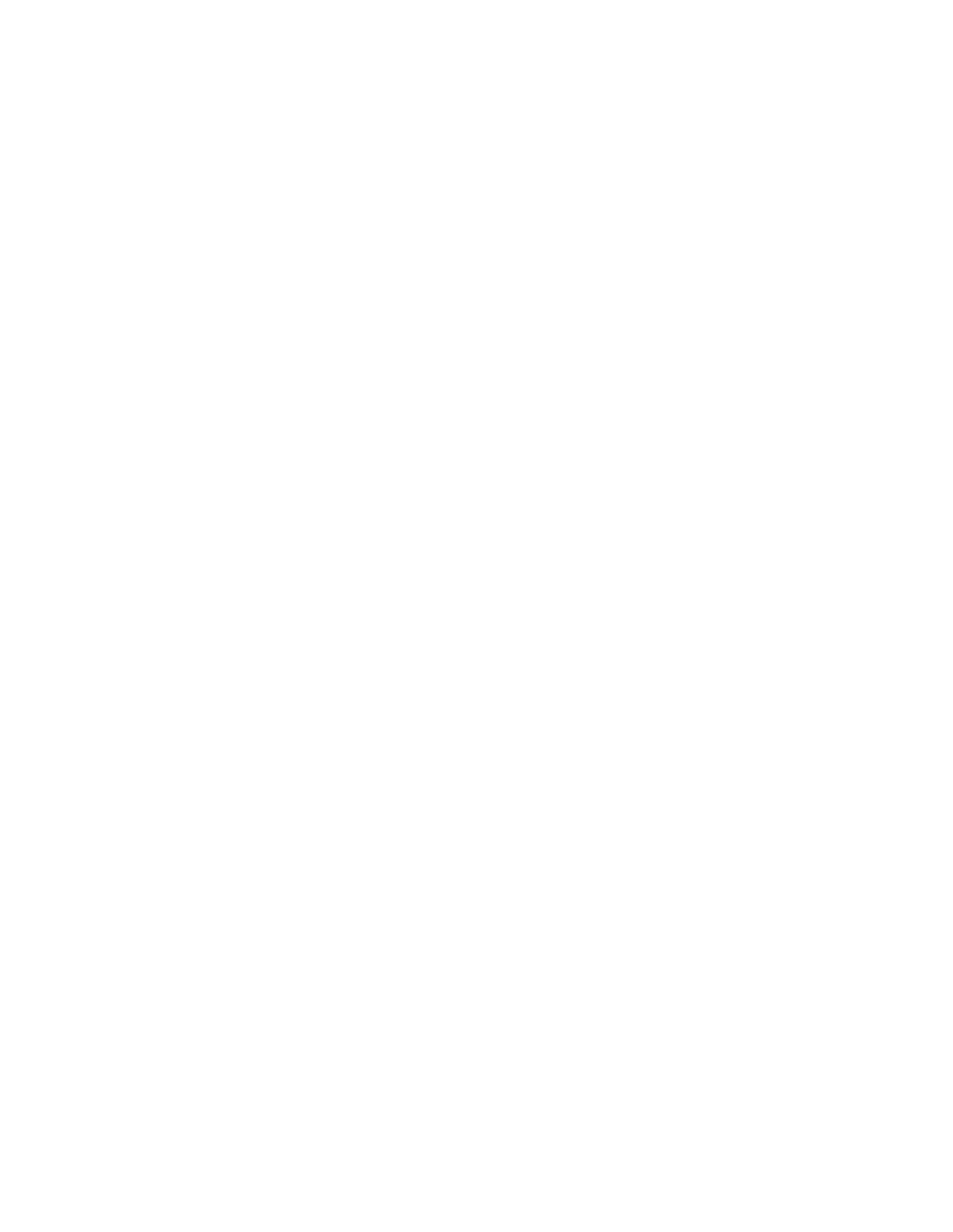# **CHAPTER 7. SUGGESTED COMPUTED PARAMETERS AND FWD TESTING PROTOCOLS**

#### **THE INITIAL WORKING DATA FILES FOR THE PROJECT**

As mentioned near the beginning of this report, the originally provided database files were reorganized to facilitate further analyses. Specifically, day files were created under directories organized by region and test section; these files consisted of all the data for each date of test at each LTPP section. These day files were changed in accord with the findings of this study to include the deletions, changes, and notes reported above. All of these files were written to a computed parameter data CD, which consisted of normalized and averaged FWD load-deflection data, with data errors and anomalies identified, changed, or deleted from the files as appropriate.

#### **THE MODIFIED (COMPUTED PARAMETER) INDIVIDUAL DATA FILES**

As mentioned previously, each day file was identified by a six-character date (yymmdd). After each date, in the seventh character of the file name, the letter "n" or "m" was employed. The letter "n" stands for normalized, while "m" stands for modified after normalization. Finally, each normalized and/or modified day file has the extension "∗.txt" since these are comma-delimited files. Occasionally, "u" or "x" was used instead of the usual "n" or "m." These two letters denote that a note only is present, with no data. Such notations are further explained below.

The "n" files denote those day files that have been screened for inconsistent basin type loaddeflection errors. They have been normalized to the target load levels for each drop height, while each line or record represents the average of the deflection readings for a given test point and drop height. The field for drop sequence number has been replaced with a field indicating the number of drops  $(1, 2, 3, \text{ or } 4)$  used to create the averages. The "n" files have no other changes or notes attached. The "m" files denote that some additional change or changes have taken place. In all these cases, there is a note in the *last* record of the "m" file that explains the changes or deletions (in some cases) or warns the user of potential problems (in other cases). These pre-autumn 1998 data files presently exist on a single data CD (approximately 100 megabytes).

However, it was decided that these files would not be incorporated into the LTPP database. Therefore, no computed parameters of pavement deflections exist at this time in the LTPP database. It is, however, still possible that the "n" files could eventually be consolidated into database tables so that they are available for general use.

#### **FWD TEST PROTOCOL RECOMMENDATIONS**

Based on the findings of this report and other considerations, the following LTPP FWD testing procedure changes were recommended in 1999:

- 1. Install the Dynatest Edition 25 Field Program, in lieu of the currently employed Edition 20.
- 2. Utilize all nine available deflection sensors, in lieu of the currently employed seven sensors.
- 3. Place sensors 1 through 9 permanently at the following positions: 0, 203, 305, 610, 914, 1219, 1524, 1829, and –305 mm, respectively. These positions will permit all types of tests with no maneuvering of sensors. The corresponding U.S. customary sensor positions, in inches, are: 0, 8, 12, 18, 24, 36, 48, 60, and –12, respectively.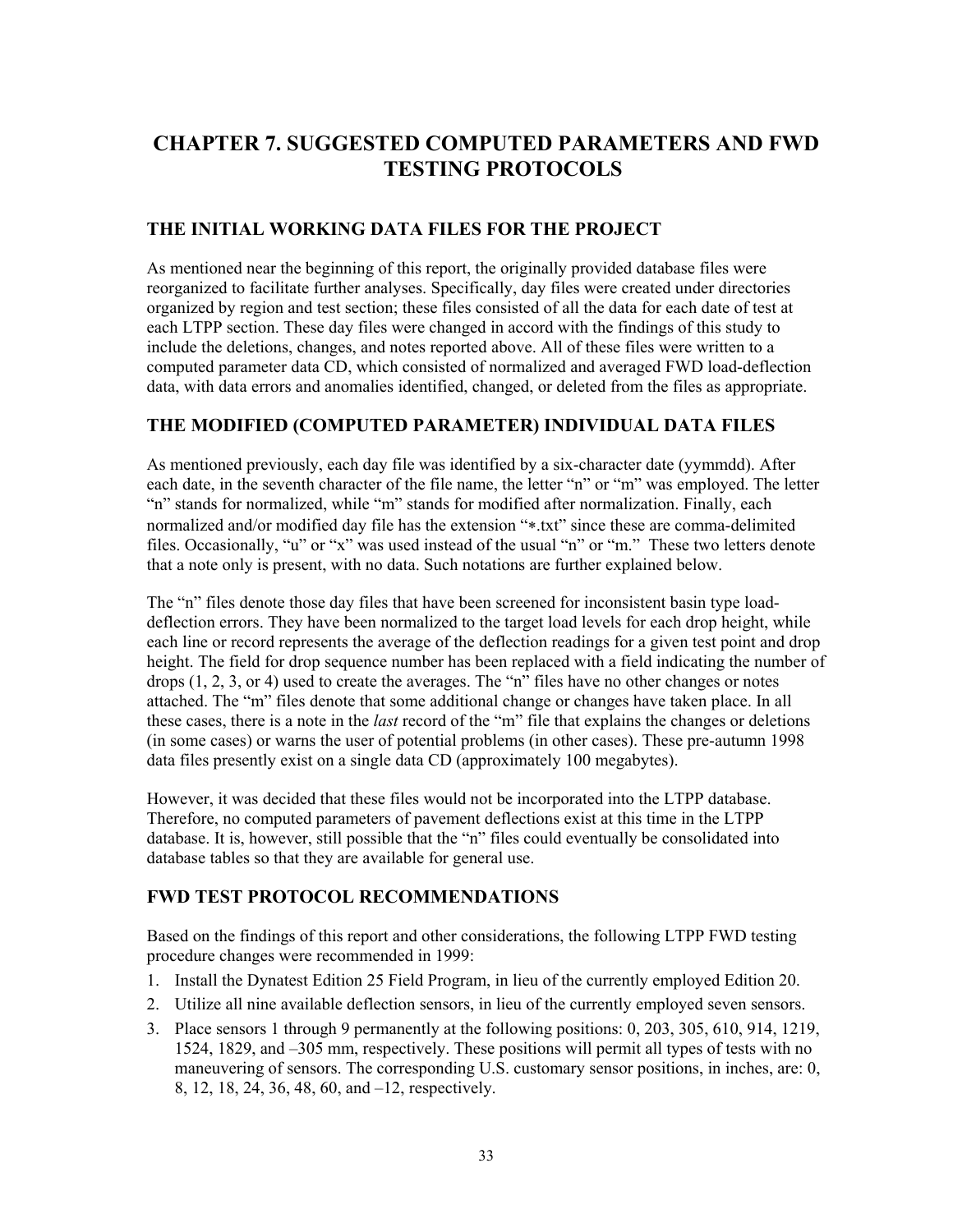- 4. With a simple software change to Edition 25, request Dynatest to allow for the recording of *both* the infrared (IR) pavement surface temperature at the time the F1 key is pressed, and also at the time a test sequence ends; the current procedure only records the latter measurement. One of the many available fields in the comma-delimited "Station" line of Edition 25 can be used for the extra temperature value (along with the usual time-of-departure IR temperature reading).
- 5. Continue utilizing three seating drops, as previously, at drop height 3; however, record the peaks of these three seating drops for potential use in analyzing the pavement's hardening or softening properties, which may be related to pavement performance.
- 6. It is adequate to utilize only *three* drop heights for all types of bound-layer tests, whether PCC or AC, and for all types of LTPP testing, whether General Pavement Studies (GPS), Specific Payment Studies (SPS), or the Seasonal Monitoring Program (SMP). These drop heights should be 2, 3, and 4, or approximately 9, 12, and 16 kips, respectively.
- 7. It is adequate to utilize only *three* drops per drop height for all types of bound-layer tests, whether PCC or AC, and for all types of LTPP testing, whether GPS, SPS, or SMP.
- 8. It is adequate to store only *one* full load-deflection time history for each test point, for all types of bound layer tests, whether PCC or AC, and for all types of LTPP testing, whether GPS, SPS, or SMP. If it is not possible to record more than one full time history per test point, this full time history should be the last drop at the highest utilized drop height.
- 9. Utilize the same spacing between test points as is currently used for the various types of experiments (GPS, SPS, and SMP).
- 10. Do not eliminate or delete FWD operator comments from the level E database.
- 11. Make sure both IR temperatures (at factory calibration settings) and manual temperatures are monitored according to the original protocols, and that the temperature measuring equipment is operating properly. Reemphasize the importance of correct protocol in measuring indepth temperatures.
- 12. Furnish the regions with the transformed basin or SLIC procedure software for all types of data storage files. This screening tool should help correct or eliminate data errors well *before* they reach level E in the database, whether these data errors may be in the form of misplaced sensors, faulty sensors, or sensor holders.
- 13. Emphasize the importance of checking sensor spacings and the stability of the sensor holders, magnets, and other equipment (including the center sensor) prior to testing at each LTPP test section.
- 14. All other current FWD testing and QA/QC protocols and procedures—*especially those involving accuracy of actual sensor positions and the correct method of conducting pavement temperature measurements*—should remain the same.

Further, an analysis was conducted to develop a procedure to determine if more frequent LTPP testing should be conducted as a pavement ages and exhibits more distress. The approach was to use a representative measure of the deflection basin, adjust this measure for pavement temperature, and determine whether definitive trends in the selected deflection measure exist.

The following specific analysis approach was used:

1. After a review of various deflection basin measures, it was decided to use the AREA measure to represent the overall characteristics of the deflection basin. The AREA measure is a calculation of the normalized area of a deflection basin. Facilitating the use of the AREA measure was the fact that a temperature adjustment procedure particularly pertinent to the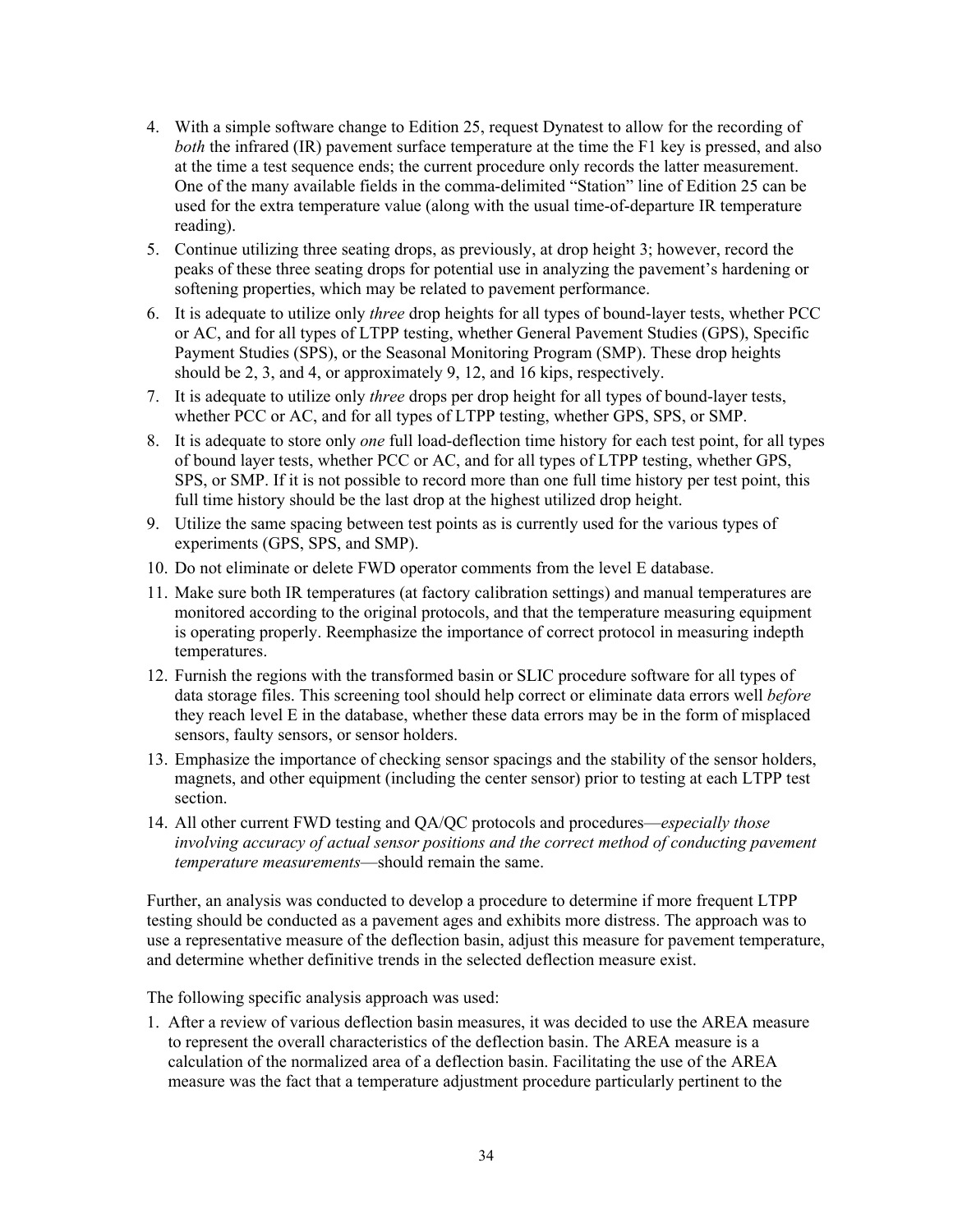AREA measure was available. The AREA, using U.S. customary units, has traditionally been defined as shown by the equation in figure 5:

AREA =  $6/d(0) * (d(0) + 2d(12) + 2d(24) + d(36))$ where:  $d(n)$  = deflection at n inches  $(n * 25.4 \text{ mm})$  from the center of the load plate

#### **Figure 5. Equation. AREA.**

A list was developed of GPS–1 and GPS–2 test sections that had at least four different times (nonseasonal) of deflection testing between 1989 and 1998. Ten of these test sections were randomly selected for further analysis.

The AREA values were determined for each F3 test point (wheelpath testing at 7.6-m (25-ft) test intervals).

The average middepth temperatures during the approximately 1 hour of wheelpath testing were established, for each test visit and for each of the 10 sections.

The basin adjustment factor (TAF) for the AREA parameter was established using the procedure described in a previous FHWA study, *Temperature Predictions and Adjustment Factors for*  Asphalt Pavement.<sup>(2)</sup> Although the TAF is a function of the AC layer thickness and the latitude of the test section, it typically ranges in almost a linear manner from about 0.90 at 0 °C (32 °F) middepth temperature to about 1.1 at 40 ºC (104 ºF) middepth temperature, using the reference middepth temperature of 20 °C (68 °F). The temperature adjusted AREA is then given by the equation in figure 6:

AREA  $(Q20 \text{°C}) = AREA (Qi)$  test temperature *t*) \* TAF  $(Qi)$  test temperature *t*)

#### **Figure 6. Equation. AREA (@ 20 ºC).**

All AREA values determined in step 3 were adjusted to account for the middepth pavement temperature as shown in step 5. The adjusted AREA values are listed in table 8.

A review of the results shown in table 8 indicates no definitive trends in average AREA values with time for the ten sections used in the analysis. Therefore, no specific recommendations can be provided at this time for considering changes in the frequency of deflection testing. Also, no acceptable procedures presently exist to adjust the maximum deflections for temperature at the time of test, although this may be possible in the near future. Finally, it may be necessary to include sections exhibiting significant cracking and/or rutting distress in the study sample, since it is possible that the deflections do not change appreciably until some pavement distress ensues.

The recommendations shown above were reported in 1998. Most (but not all) of these recommendations have since been implemented in connection with FWD upgrades, annual equipment servicing, and other events, and the FWD deflection testing protocols have been changed accordingly, where appropriate.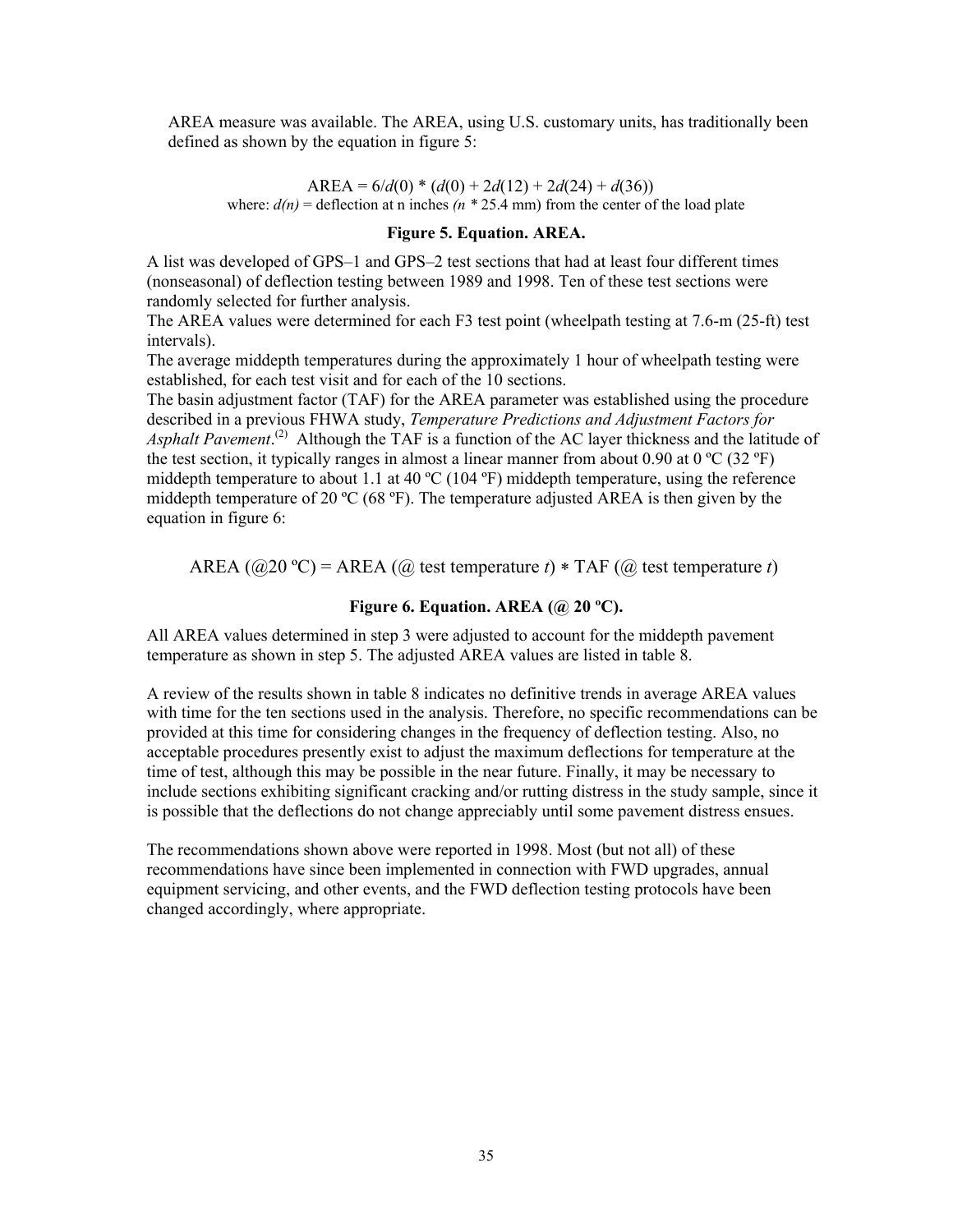| <b>Test</b><br><b>Section</b> | <b>Test</b><br><b>Date</b> | Average<br><b>AREA</b> | <b>AREA</b><br><b>Standard</b><br><b>Deviation</b> | <b>Test</b><br>Temp.<br>$({}^{\circ}C)$ | Temp.<br>Adjstmnt.<br>Factor | <b>Adjusted</b><br><b>AREA</b> | Max.<br><b>Deflection</b><br>$\mu$ m |
|-------------------------------|----------------------------|------------------------|----------------------------------------------------|-----------------------------------------|------------------------------|--------------------------------|--------------------------------------|
| $1 - 1019$                    | 11/13/89                   | 19.06                  | 1.01                                               | 22.8                                    | 1.02                         | 18.69                          | 245                                  |
|                               | 11/26/90                   | 19.27                  | 0.89                                               | 20.0                                    | 1.00                         | 19.27                          | 241                                  |
|                               | 7/28/92                    | 15.94                  | 0.72                                               | 36.7                                    | 1.09                         | 14.62                          | 346                                  |
|                               | 1/23/98                    | 20.10                  | 1.48                                               | 14.4                                    | 0.97                         | 20.72                          | 334                                  |
| 13-4112                       | 9/20/89                    | 23.52                  | 1.34                                               | 32.2                                    | 1.07                         | 21.98                          | 137                                  |
|                               | 7/12/94                    | 21.19                  | 1.05                                               | 31.7                                    | 1.07                         | 19.80                          | 145                                  |
|                               | 3/14/95                    | 25.65                  | 1.28                                               | 21.7                                    | 1.01                         | 25.40                          | 107                                  |
|                               | 4/23/98                    | 25.82                  | 1.68                                               | 23.9                                    | 1.02                         | 25.31                          | 94                                   |
| 22-3056                       | 7/17/90                    | 25.96                  | 1.50                                               | 26.7                                    | 1.04                         | 24.96                          | 98                                   |
|                               | 3/30/92                    | 27.34                  | 1.14                                               | 20.0                                    | 1.00                         | 27.34                          | 104                                  |
|                               | 11/7/94                    | 25.96                  | 1.55                                               | 21.1                                    | 1.01                         | 25.70                          | 117                                  |
|                               | 9/16/98                    | 24.74                  | 1.71                                               | 18.9                                    | 1.05                         | 23.56                          | 133                                  |
| $25 - 1003$                   | 6/19/89                    | 19.93                  | 0.86                                               | 28.3                                    | 1.04                         | 19.16                          | 257                                  |
|                               | 6/10/91                    | 19.44                  | 0.88                                               | 28.9                                    | 1.05                         | 18.51                          | 252                                  |
|                               | 10/23/96                   | 21.81                  | 0.92                                               | 12.2                                    | 0.96                         | 22.72                          | 260                                  |
|                               | 6/16/98                    | 20.80                  | 0.92                                               | 20.6                                    | 1.01                         | 20.59                          | 272                                  |
| 28-3089                       | 10/10/90                   | 26.01                  | 1.48                                               | 18.9                                    | 0.99                         | 26.27                          | 94                                   |
|                               | 11/19/92                   | 25.74                  | 2.15                                               | 13.9                                    | 0.97                         | 26.54                          | 111                                  |
|                               | 11/28/95                   | 26.00                  | 2.98                                               | 12.2                                    | 0.96                         | 27.08                          | 118                                  |
|                               | 7/9/98                     | 22.99                  | 1.87                                               | 18.9                                    | 0.99                         | 23.22                          | 147                                  |
| 34-1031                       | 5/8/89                     | 20.81                  | 2.21                                               | 16.1                                    | 0.98                         | 21.23                          | 265                                  |
|                               | 7/8/91                     | 18.64                  | 1.85                                               | 26.1                                    | 1.03                         | 18.10                          | 283                                  |
|                               | 10/26/95                   | 19.68                  | 1.62                                               | 14.4                                    | 0.97                         | 20.29                          | 295                                  |
|                               | 8/1/96                     | 19.80                  | 1.21                                               | 25.0                                    | 1.03                         | 19.22                          | 215                                  |
| $42 - 1597$                   | 8/15/89                    | 18.11                  | 0.67                                               | 28.9                                    | 1.05                         | 17.25                          | 265                                  |
|                               | 5/7/90                     | 20.63                  | 0.66                                               | 17.2                                    | 0.98                         | 21.05                          | 224                                  |
|                               | 6/7/94                     | 16.84                  | 0.71                                               | 37.8                                    | 1.10                         | 15.31                          | 393                                  |
|                               | 9/13/95                    | 19.42                  | 1.38                                               | 26.1                                    | 1.03                         | 18.85                          | 295                                  |
|                               | 9/2/97                     | 18.07                  | 1.25                                               | 30.0                                    | 1.05                         | 17.21                          | 376                                  |
| $47 - 1029$                   | 4/20/89                    | 22.89                  | 0.85                                               | 19.4                                    | 0.99                         | 23.12                          | 63                                   |
|                               | 8/20/92                    | 20.93                  | 0.77                                               | 27.2                                    | 1.04                         | 20.13                          | 81                                   |
|                               | 5/23/95                    | 20.20                  | 0.73                                               | 28.3                                    | 1.04                         | 19.42                          | 85                                   |
|                               | 6/9/98                     | 21.41                  | 1.10                                               | 23.9                                    | 1.02                         | 20.99                          | 84                                   |
| 48-1048                       | 6/16/89                    | 22.80                  | 1.89                                               | 31.1                                    | 1.06                         | 21.51                          | 175                                  |
|                               | 11/14/91                   | 27.72                  | 0.69                                               | 15.6                                    | 0.98                         | 28.29                          | 129                                  |
|                               | 11/15/94                   | 27.05                  | 1.05                                               | 16.7                                    | 0.98                         | 27.60                          | 143                                  |
|                               | 6/6/96                     | 23.70                  | 1.49                                               | 31.1                                    | 1.06                         | 22.36                          | 180                                  |
| 48-3559                       | 3/22/90                    | 24.15                  | 1.47                                               | 21.7                                    | 1.01                         | 23.91                          | 130                                  |
|                               | 9/6/91                     | 22.77                  | 1.68                                               | 27.8                                    | 1.04                         | 21.89                          | 147                                  |
|                               | 4/18/96                    | 23.55                  | 1.48                                               | 28.3                                    | 1.04                         | 22.64                          | 158                                  |
|                               | 3/27/98                    | 24.35                  | 1.44                                               | 27.2                                    | 1.04                         | 23.41                          | 152                                  |

**Table 8. Deflection testing frequency analysis data.**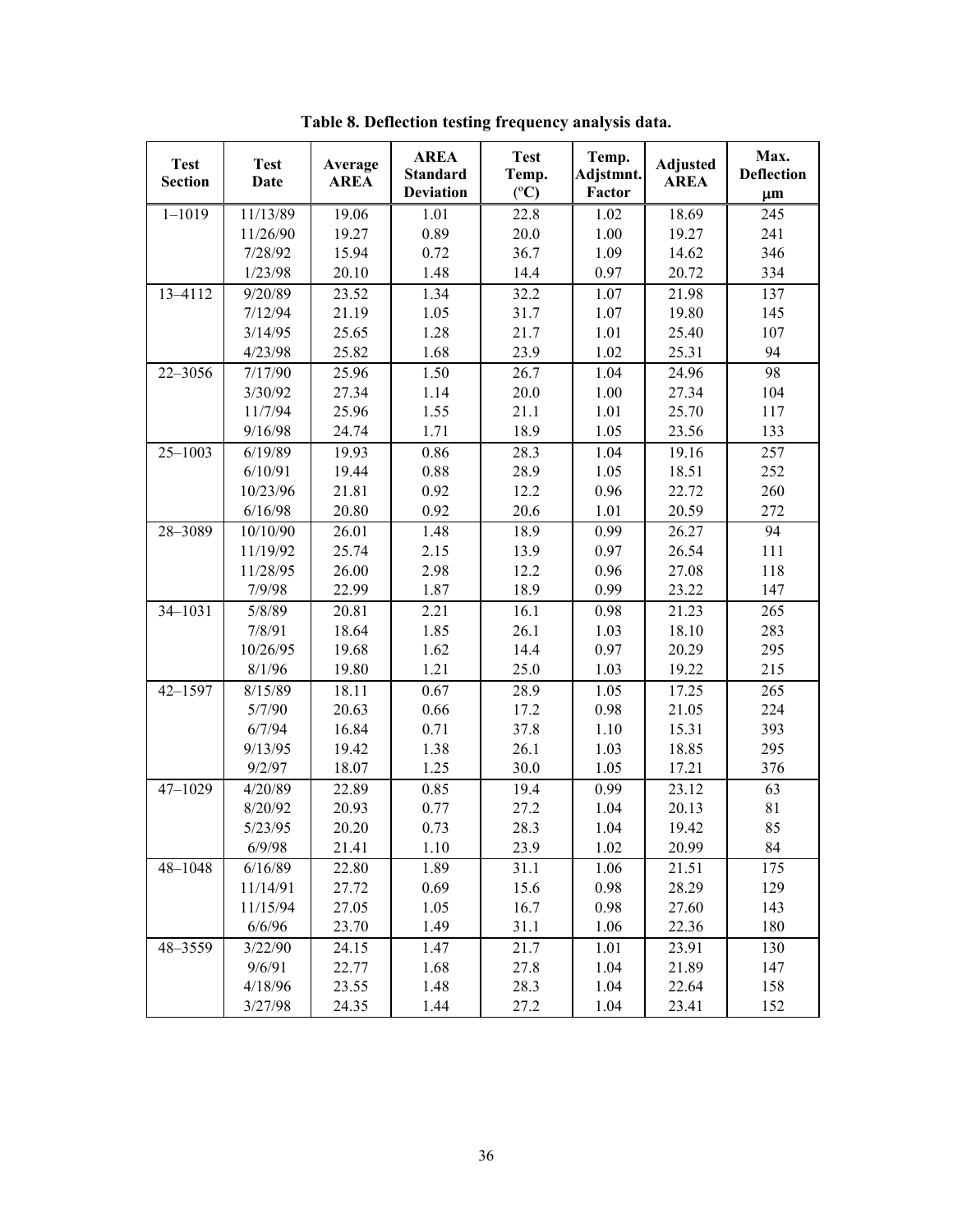### **CHAPTER 8. SUMMARY AND CONCLUSIONS**

This report presents the results of an indepth assessment of the pre-autumn 1998 LTPP loaddeflection data. Several categories of errors and anomalies were identified, and the deflection data and associated parameters were recommended for flagging or correction, as appropriate.

The study resulted in an LTPP product called the transformed deflection basin procedure, also known as SLIC, that can identify sensor spacing errors or (potentially) erroneous sensor output. The SLIC procedure was also utilized in-house to facilitate the analysis of the deflection data as outlined in this report. This procedure has tremendous potential for routine use as one of the quality control checks by the FWD operator or the engineer reviewing the deflection data. It is recommended that the SLIC procedure be developed further as a user-friendly QC package that can be used in the LTPP program as well as by other highway agencies.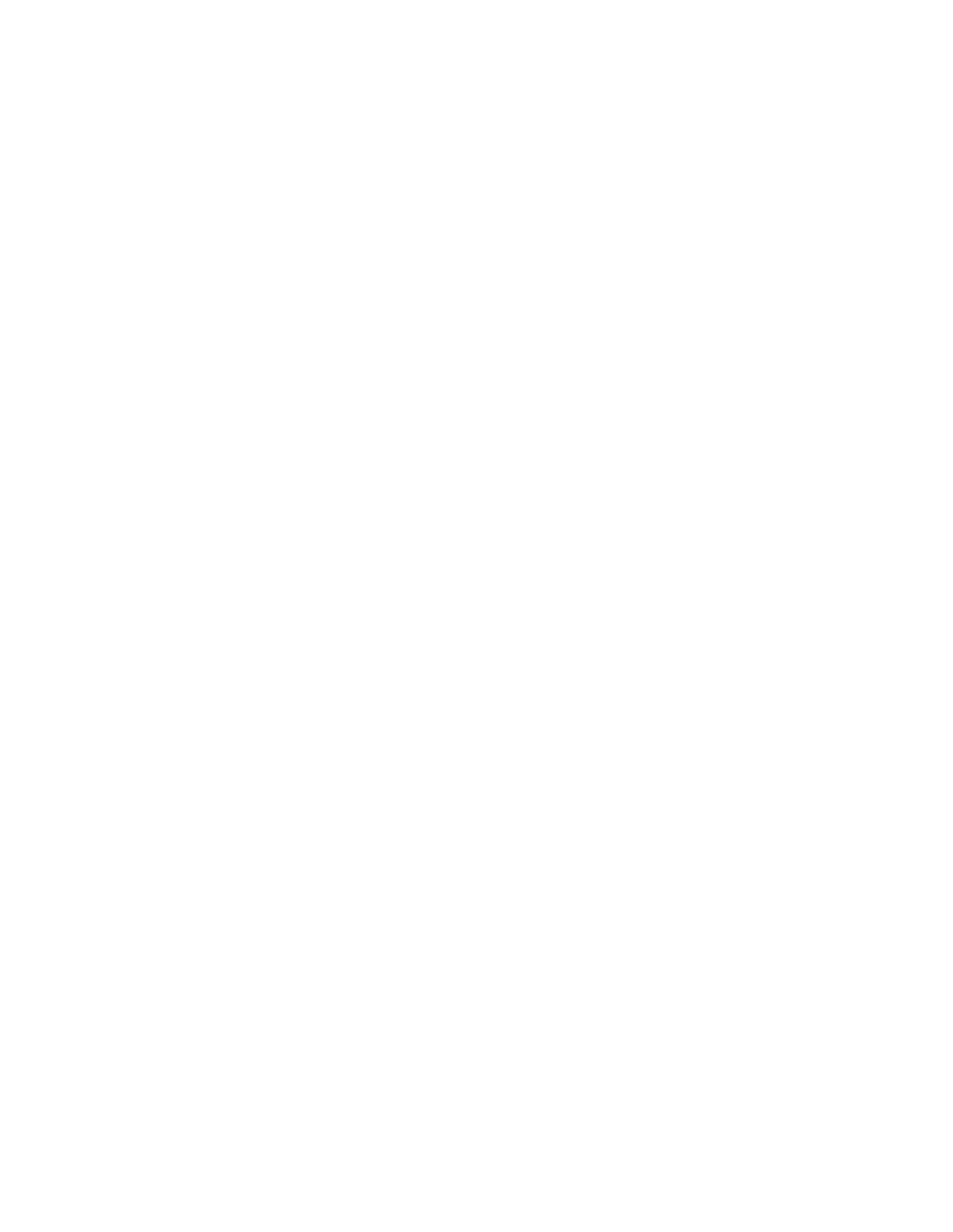# **APPENDIX A. VARIOUS FEEDBACK REPORTS SUBMITTED TO FHWA**

On the following pages, Feedback Reports RNS–2M, RNS–3, RNS–4M, RNS–5, RNS–6, and RNS–7 are reproduced (without their attachments).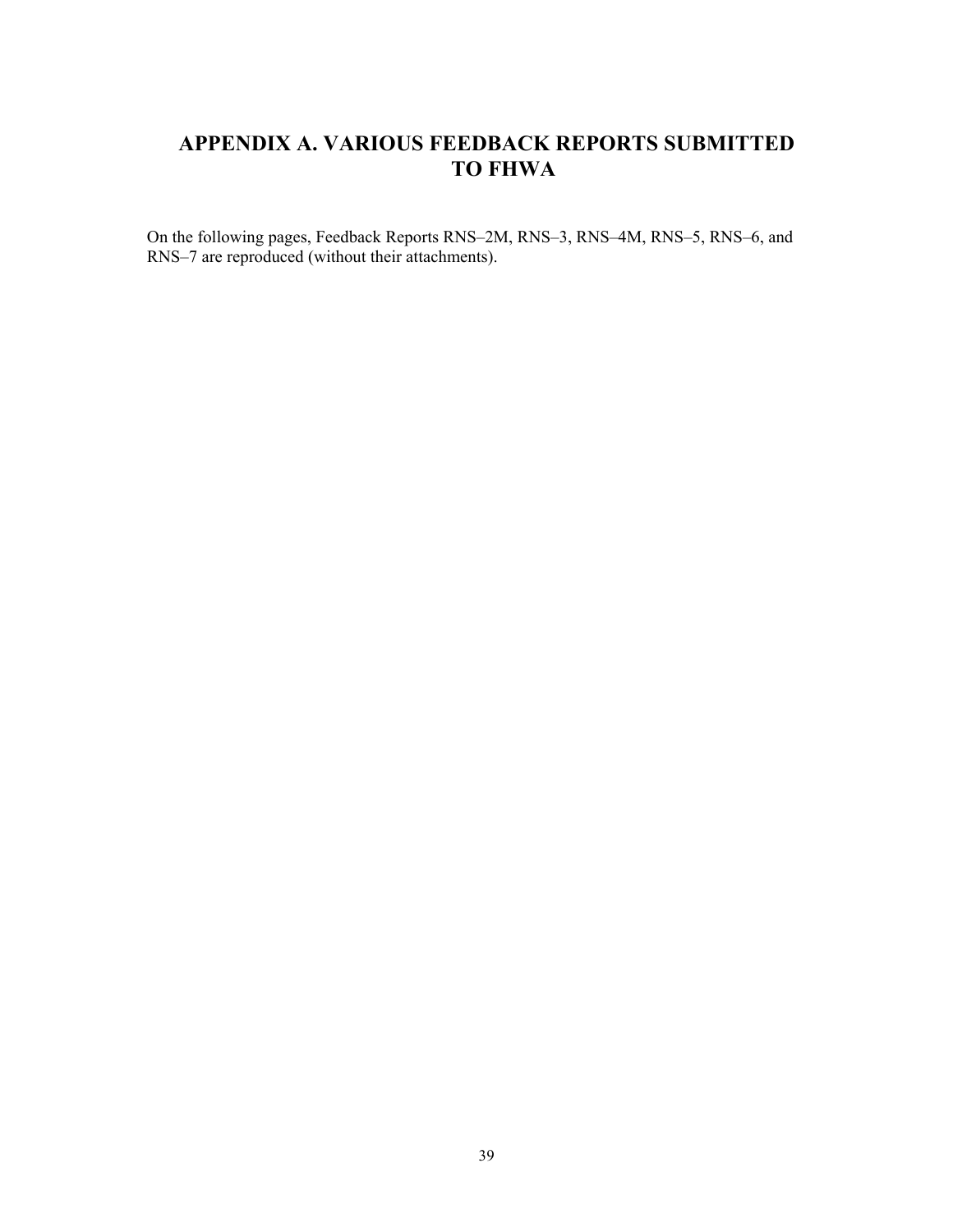#### **TO: Long-Term Pavement Performance Program HRDI–13** 6300 Georgetown Pike McLean, VA 22101–2296

Facsimile: (202) 493–3161 Email: *LTPPINFO@fhwa.dot.gov*



|                                                                                                                                                                                                                                                                                                                                                                                                                                                                                                                                                                                                                                                                                                                                                                                                                                                                                                                        | <b>LTPP Data Analysis/Operations</b>               | Report No.: RNS-2M<br>Date: 28 December 2000                         |                                                                                                                                                                                                                            |  |  |
|------------------------------------------------------------------------------------------------------------------------------------------------------------------------------------------------------------------------------------------------------------------------------------------------------------------------------------------------------------------------------------------------------------------------------------------------------------------------------------------------------------------------------------------------------------------------------------------------------------------------------------------------------------------------------------------------------------------------------------------------------------------------------------------------------------------------------------------------------------------------------------------------------------------------|----------------------------------------------------|----------------------------------------------------------------------|----------------------------------------------------------------------------------------------------------------------------------------------------------------------------------------------------------------------------|--|--|
| <b>Feedback Report</b>                                                                                                                                                                                                                                                                                                                                                                                                                                                                                                                                                                                                                                                                                                                                                                                                                                                                                                 |                                                    |                                                                      |                                                                                                                                                                                                                            |  |  |
|                                                                                                                                                                                                                                                                                                                                                                                                                                                                                                                                                                                                                                                                                                                                                                                                                                                                                                                        |                                                    | Submitted by: R. N. Stubstad, E. Lukanen and L. Clevenson            |                                                                                                                                                                                                                            |  |  |
|                                                                                                                                                                                                                                                                                                                                                                                                                                                                                                                                                                                                                                                                                                                                                                                                                                                                                                                        |                                                    | Subject: LTPP FWD Load-Deflection Configuration Data in the Database |                                                                                                                                                                                                                            |  |  |
| <b>Situation:</b><br>For several distinct time periods for certain FHWA-owned and non-owned FWDs, several of these units<br>were used with the deflection sensors placed incorrectly along the raise-lower bar. These non-protocol<br>sensor spacings are still recorded as being in the protocol positions in the level E database. The measured<br>deflections appear to be correct; however large errors in (for example) backcalculation will occur if the<br>actual sensor positions are not recorded and used together with the measured deflections. The attached<br>letter outlines the correct positions of the sensors in a list of instances were there was incontrovertible<br>evidence to support the newly reported sensor positions. This new list is a slight modification of the RNS-<br>2 Feedback Report submitted during 1999. This Feedback Report supercedes RNS-2, called RNS-2M<br>(modified). |                                                    |                                                                      |                                                                                                                                                                                                                            |  |  |
| <b>Recommended Action:</b>                                                                                                                                                                                                                                                                                                                                                                                                                                                                                                                                                                                                                                                                                                                                                                                                                                                                                             | load-deflection data are queried in DataPave 2.0.) |                                                                      | Revise the sensor configuration table in the database to reflect the actual, not protocol, sensor positions, as<br>outlined in the attached letter. (NOTE: The sensor position table is not easily accessible when the FWD |  |  |
|                                                                                                                                                                                                                                                                                                                                                                                                                                                                                                                                                                                                                                                                                                                                                                                                                                                                                                                        | <b>Distribution</b>                                |                                                                      | Urgency (check one)                                                                                                                                                                                                        |  |  |
| <b>Referred to:</b>                                                                                                                                                                                                                                                                                                                                                                                                                                                                                                                                                                                                                                                                                                                                                                                                                                                                                                    | <b>Assigned to:</b>                                | <b>Information Copies to:</b>                                        | Resolution needed by:<br>□<br>(Date)<br>□ Next upload of affected data                                                                                                                                                     |  |  |
|                                                                                                                                                                                                                                                                                                                                                                                                                                                                                                                                                                                                                                                                                                                                                                                                                                                                                                                        |                                                    |                                                                      | <b>Comments:</b>                                                                                                                                                                                                           |  |  |
|                                                                                                                                                                                                                                                                                                                                                                                                                                                                                                                                                                                                                                                                                                                                                                                                                                                                                                                        |                                                    |                                                                      |                                                                                                                                                                                                                            |  |  |
|                                                                                                                                                                                                                                                                                                                                                                                                                                                                                                                                                                                                                                                                                                                                                                                                                                                                                                                        |                                                    |                                                                      |                                                                                                                                                                                                                            |  |  |
|                                                                                                                                                                                                                                                                                                                                                                                                                                                                                                                                                                                                                                                                                                                                                                                                                                                                                                                        | Action to be Taken: As recommended                 | Date assigned:                                                       |                                                                                                                                                                                                                            |  |  |
|                                                                                                                                                                                                                                                                                                                                                                                                                                                                                                                                                                                                                                                                                                                                                                                                                                                                                                                        |                                                    | Date due:                                                            |                                                                                                                                                                                                                            |  |  |
| <b>Findings/Actions Taken:</b>                                                                                                                                                                                                                                                                                                                                                                                                                                                                                                                                                                                                                                                                                                                                                                                                                                                                                         |                                                    |                                                                      |                                                                                                                                                                                                                            |  |  |
|                                                                                                                                                                                                                                                                                                                                                                                                                                                                                                                                                                                                                                                                                                                                                                                                                                                                                                                        |                                                    |                                                                      | Date completed:                                                                                                                                                                                                            |  |  |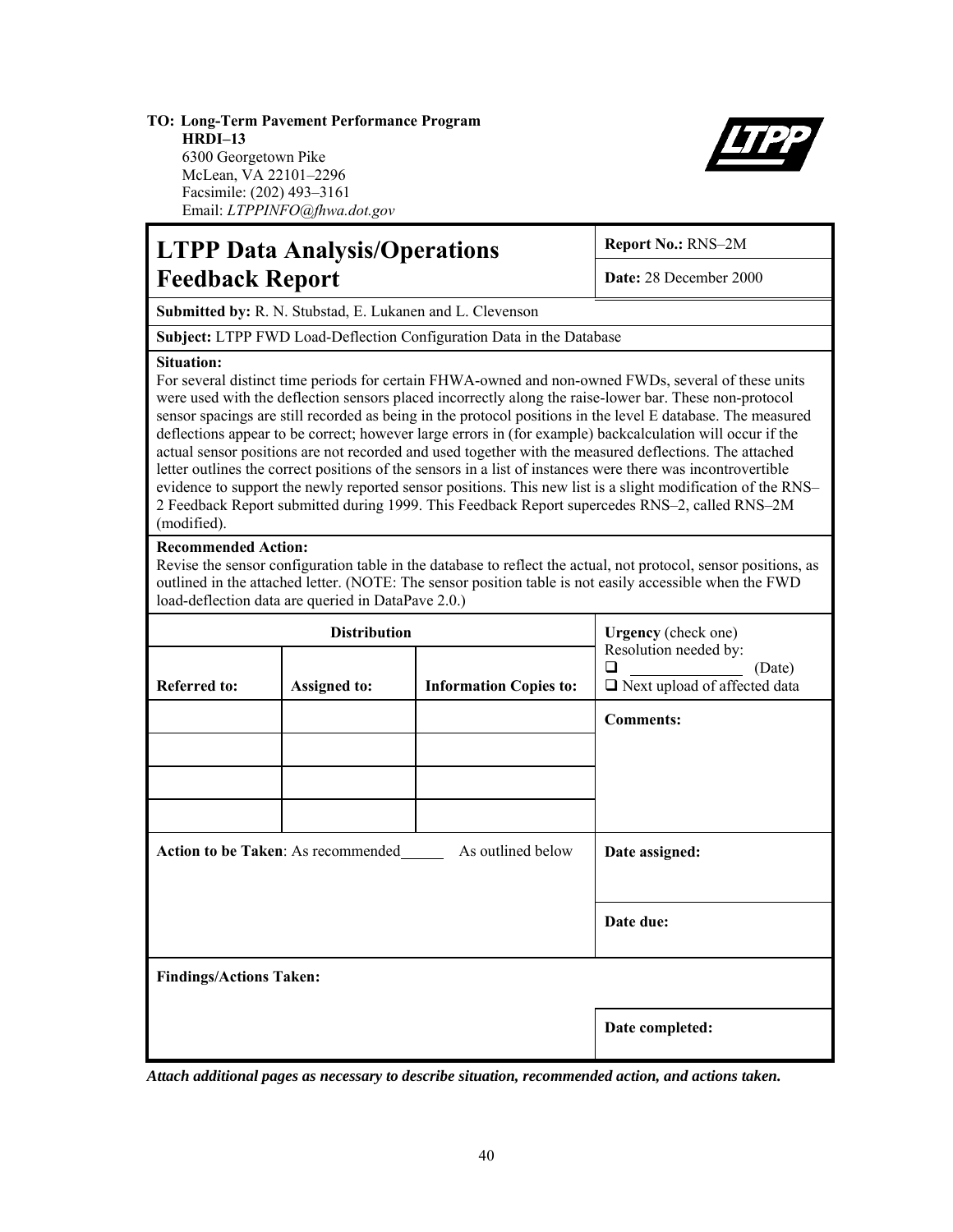#### **TO: Long-Term Pavement Performance Program HRDI–13** 6300 Georgetown Pike McLean, VA 22101–2296 Facsimile: (202) 493–3161



# **LTPP Data Analysis/Operations Report No.: RNS-3** Feedback Report **Date: 15 September 1999**

**Submitted by:** R. N. Stubstad, E. Lukanen, S. Tayabji and L. Clevenson

**Subject:** More LTPP FWD Load-Deflection Configuration Data Errors in Database

#### **Situation:**

In addition to the long-term sensor positioning errors outlined in Feedback Report RNS–2 (later RNS–2M), there are approximately 140 instances where a single set of data (non-time dependent) had one reported set of sensor positions in the configuration records, while in the field clearly another set was used. In most (but not all) cases, these errors were related to joint testing (J4, J5, C4 & C5). Some of these "instances" are overlapping, for example a J4 and J5 set of data in the same "day" file are both identified, so the number "140" is, to a certain extent, misleading. These are presented in a region-by-region format. Please note that the categorical errors—where d2 was positioned at –305 mm for joint tests, yet listed as +305 mm (this occurred quite frequently)—are not identified herein, since a global change in the database has reportedly been used to correct this error.

#### **Recommended Action:**

Revise configuration tables in the database to reflect the actual, not protocol, sensor positions, as identified on the enclosed diskette and outlined in the attached letter.

|                                           | Urgency (check one) |                               |                                                                             |  |  |  |  |
|-------------------------------------------|---------------------|-------------------------------|-----------------------------------------------------------------------------|--|--|--|--|
| <b>Referred to:</b>                       | <b>Assigned to:</b> | <b>Information Copies to:</b> | Resolution needed by:<br>(Date)<br>⊔<br>$\Box$ Next upload of affected data |  |  |  |  |
|                                           |                     |                               | <b>Comments:</b>                                                            |  |  |  |  |
|                                           |                     |                               |                                                                             |  |  |  |  |
|                                           |                     |                               |                                                                             |  |  |  |  |
|                                           |                     |                               |                                                                             |  |  |  |  |
| <b>Action to be Taken:</b> As recommended | Date assigned:      |                               |                                                                             |  |  |  |  |
|                                           |                     |                               | Date due:                                                                   |  |  |  |  |
| <b>Findings/Actions Taken:</b>            |                     |                               |                                                                             |  |  |  |  |
|                                           |                     |                               | Date completed:                                                             |  |  |  |  |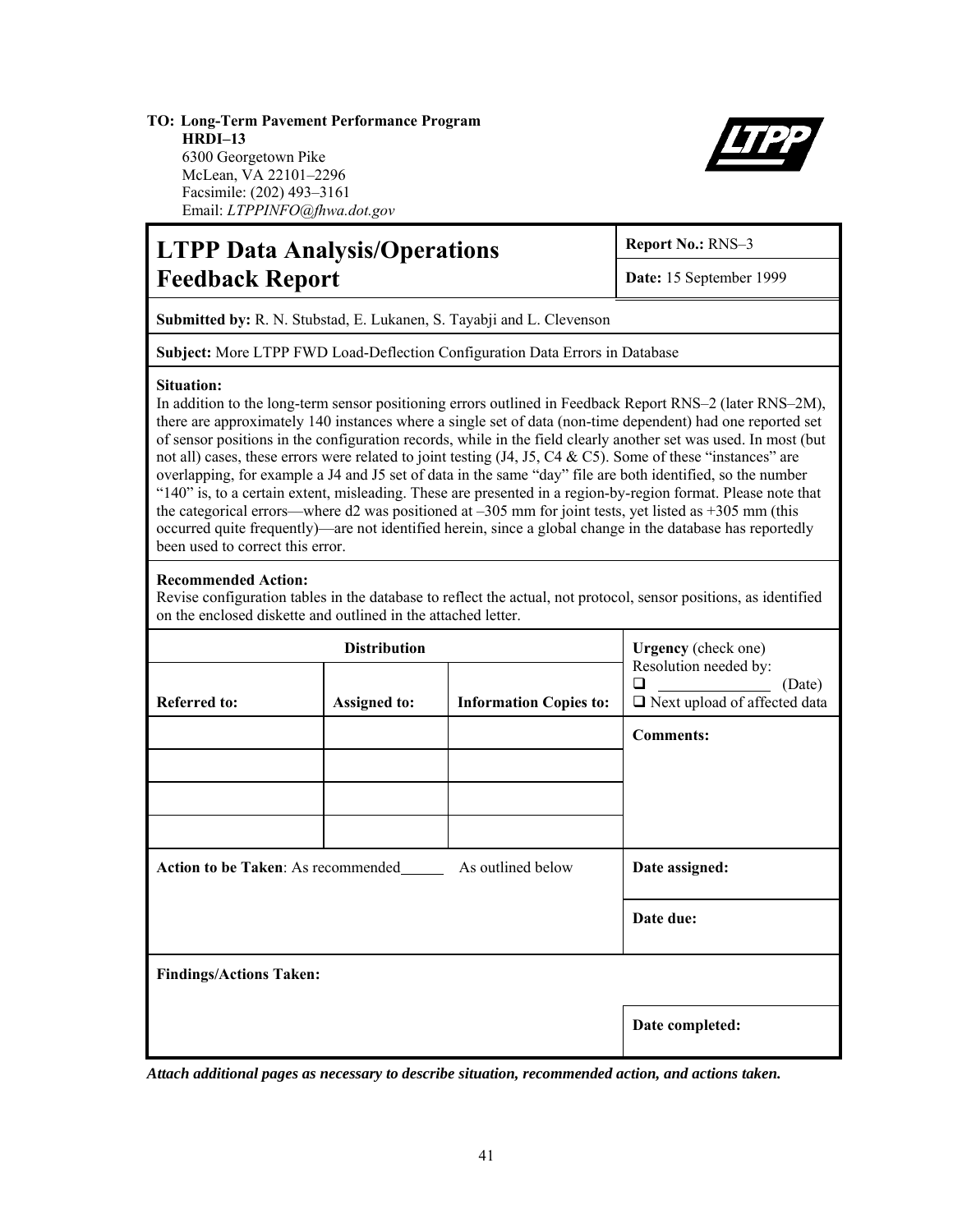#### **TO: Long-Term Pavement Performance Program HRDI–13** 6300 Georgetown Pike McLean, VA 22101–2296 Facsimile: (202) 493–3161



# Email: *LTPPINFO@fhwa.dot.gov*

# **LTPP Data Analysis/Operations** Report No.: RNS-4M **Feedback Report Date:** 30 September 2001

**Submitted by:** R. N. Stubstad, E.O. Lukanen and M.L. Clevenson

**Subject:** Inconsistent Deflection Basins of FWD Load-Deflection Records in the Current Data Tables.

#### **Situation:**

Feedback Form RNS–4 (dated September 1999) had listed a total of 7,045 individual FWD records (or lines) of data in the ∗.M06 files reported to have significantly large "random errors" or inconsistent deflection basins in the pre-autumn 1998 database. Meanwhile, all of the records that were associated with non-joint and non-J6 FWD test results and having one or more increasing deflections, as a function of distance from the loading plate, have now been flagged, in Column 24 (or X) in the current LTPP database, with a numeral "1". The entire original list of 7,045 records has now been re-screened. Some of these records, where a potentially correct deflection basin had been previously identified as containing a random error, or if a previously identified record was not clearly inconsistent, are *not* identified in this Feedback Report. Also, none of the lines with increasing deflections is included in this list. As a result, a new list of 2,642 records of inconsistent deflection basins has now been re-identified for flagging in the FWD database. Please note that some of these 2,642 records, where single deflection readings were excessively large or small, may have already been altered in the current LTPP database using a blank field in the appropriate deflection column. Also please note that a few of these records may have already been deleted from the database, as previously suggested.

#### **Recommended Action:**

In Column 24 (or X) of the appropriate records in the FWD load-deflection database tables, please place a flag numeral "2" to indicate an inconsistent deflection basin, for reasons other than an increasing deflection basin (already flagged as a "1"), as per the accompanying Excel Spreadsheet "*Inconsistent Deflection Basins – Sept. 2001.xls."* The data in the single Excel worksheet entitled "Feedback Summary" are organized by LTPP region. The first 23 fields in each of these records (or lines) are organized in a manner similar to the original ∗.M06 files obtained directly from the database (Data Release 9.0, dated 11/23/98). Additionally, in cases where any of the identified records, or any other record in the current database, already contains one or more deleted deflection readings, please place a "2" in Column 24 (or X) as well. This will assist the FWD load-deflection data analyst in identifying potentially inconsistent *or* incomplete deflection basins when carrying out bulk data processing. A letter explaining the Excel Spreadsheet in more detail is attached.

|                                | <b>Distribution</b> | <b>Urgency</b> (check one):   |                                                                        |  |  |  |  |
|--------------------------------|---------------------|-------------------------------|------------------------------------------------------------------------|--|--|--|--|
| <b>Referred to:</b>            | <b>Assigned to:</b> | <b>Information Copies to:</b> | Resolution needed by:<br>(Date)<br>$\Box$ Next upload of affected data |  |  |  |  |
|                                |                     |                               | <b>Comments:</b>                                                       |  |  |  |  |
| <b>Findings/Actions Taken:</b> |                     |                               |                                                                        |  |  |  |  |
|                                |                     | Date completed:               |                                                                        |  |  |  |  |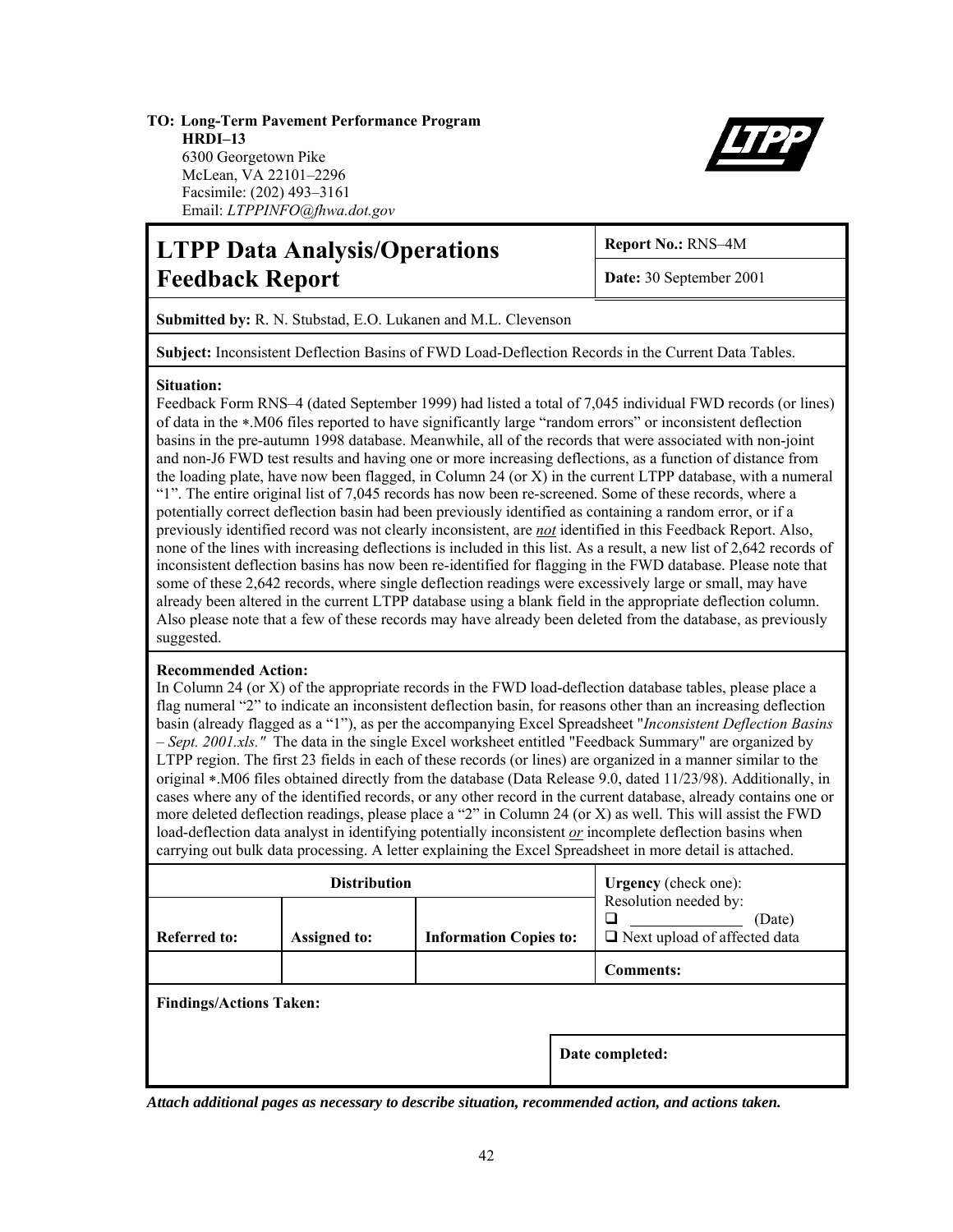#### **TO: Long-Term Pavement Performance Program HRDI–13** 6300 Georgetown Pike McLean, VA 22101–2296

Facsimile: (202) 493–3161 Email: *LTPPINFO@fhwa.dot.gov*



# **LTPP Data Analysis/Operations** Report No.: RNS-5 **Feedback Report Date:** 22 September 1999

**Submitted by:** R. N. Stubstad, E. Lukanen, S. Tayabji and L. Clevenson

**Subject:** Incorrect Duplicate Data and Other Error Lines of FWD Load-Deflection Data in Database

#### **Situation:**

There are approximately 12,000 individual records (or lines) of data in the ∗.M06 files, organized by region, test site and date of test, which are erroneous. The two main reasons for this are: 1) duplicate lines of data with incorrect time stamps or other errors in data entry, and 2) five occurrences of an entire day's FWD tests conducted at the wrong LTPP test site. Other reasons include systematic deflection errors plus a few other infrequently occurring errors. The records that need to be deleted are organized as outlined in the attached letter. The approximately 12,000 records recommended for deletion from the database corresponds to some 0.28% of the total volume of FWD load-deflection data.

#### **Recommended Action:**

From the ∗.M06 files in the database, delete the various records of data from each LTPP Region as outlined in the attached letter and as presented in the enclosed comma delimited files of erroneous data records.

|                     | <b>Distribution</b>                       | <b>Urgency</b> (check one)                                                                |                                                                               |
|---------------------|-------------------------------------------|-------------------------------------------------------------------------------------------|-------------------------------------------------------------------------------|
| <b>Referred to:</b> | <b>Assigned to:</b>                       | <b>Information Copies to:</b>                                                             | Resolution needed by:<br>(Date)<br>l I<br>$\Box$ Next upload of affected data |
| <b>LTPP</b>         | <b>TSSC 10/99</b>                         |                                                                                           | <b>Comments:</b>                                                              |
|                     | $RCOCs$ 1/01                              |                                                                                           | Resolved for TSSC. Refer to RCOCs<br>for action as recommended by TSSC.       |
|                     |                                           |                                                                                           |                                                                               |
|                     |                                           |                                                                                           |                                                                               |
|                     | <b>Action to be Taken: As recommended</b> | Date assigned:<br>1/11/01                                                                 |                                                                               |
|                     |                                           |                                                                                           | Date due:<br>3/23/2001                                                        |
|                     |                                           | <b>Findings/Actions Taken:</b> Actions have been taken and the issues have been resolved. |                                                                               |

**Date completed: 1/24/01**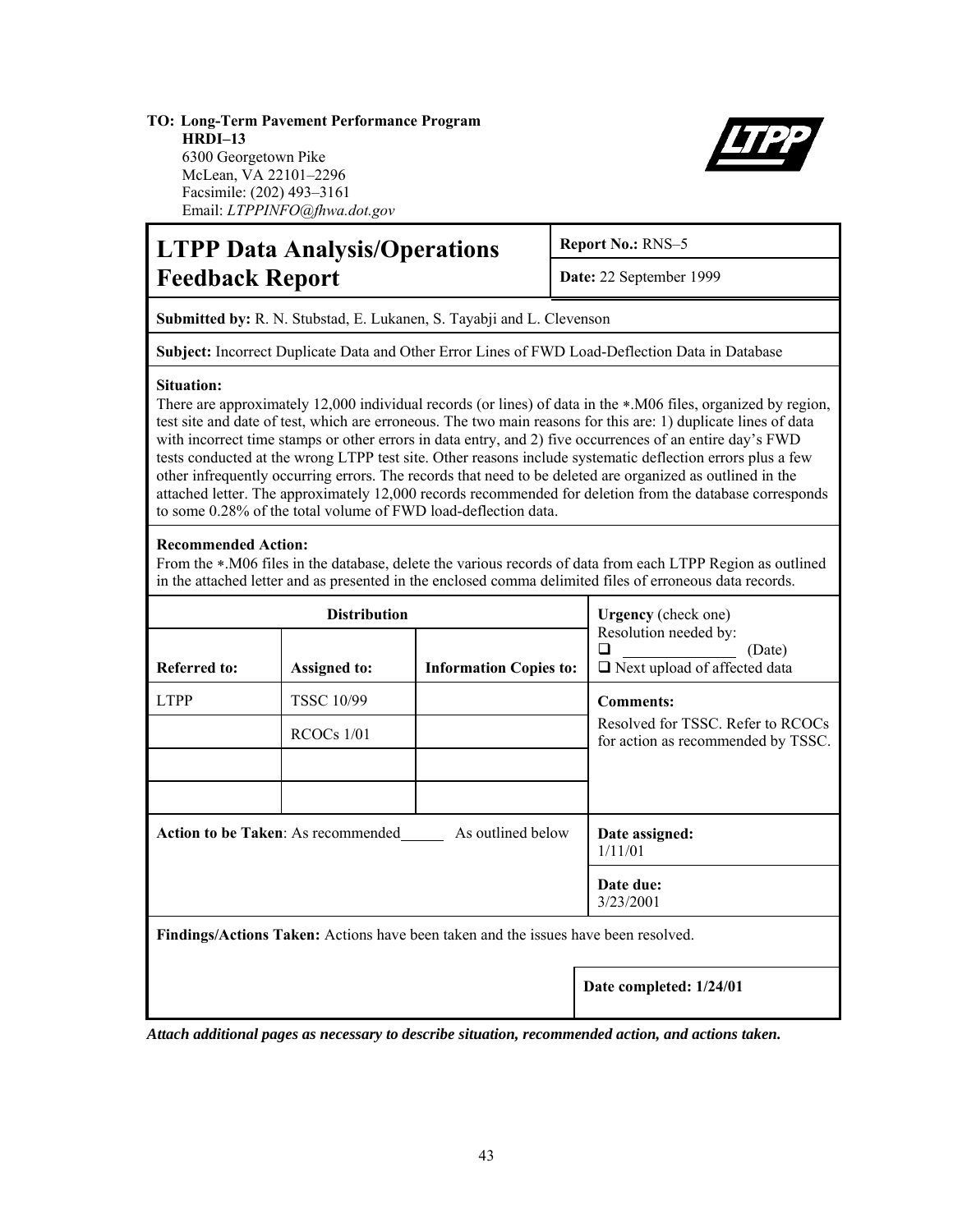#### **TO: Long-Term Pavement Performance Program HRDI–13** 6300 Georgetown Pike McLean, VA 22101–2296 Facsimile: (202) 493–3161

Email: *LTPPINFO@fhwa.dot.gov*



# **LTPP Data Analysis/Operations Report No.: RNS-6** Feedback Report **Date: 24 September 1999**

**Submitted by:** R. N. Stubstad, E. Lukanen, S. Tayabji and L. Clevenson

**Subject:** Data Input (Individual Cell) Errors in the Load-Deflection Records in Database

#### **Situation:**

There are approximately 7,600 individual cells contained in about the same number of records (or lines) of data in the ∗.M06 files, organized by region and error type, which are erroneous. Most of these errors were manual data entry errors, such as Lane or Station Number. In many other instances, the date of test was incorrect due to reopening of an existing FWD data file on two successive dates. Finally, some time stamps were also incorrect (usually by one hour). The cells of data that need to be changed are organized as outlined in the attached letter. The approximately 7,600 cells recommended for change in the database affects some 0.17% of the total volume of FWD load-deflection data contained therein.

#### **Recommended Action:**

In the ∗.M06 files in the database, change the various records of data in each LTPP Region, as outlined in the attached letter and as presented in the 15 enclosed comma delimited files of erroneous data records.

|                                                                  | <b>Distribution</b> | <b>Urgency</b> (check one)<br>Resolution needed by:<br>❏<br>(Date)               |                                     |
|------------------------------------------------------------------|---------------------|----------------------------------------------------------------------------------|-------------------------------------|
| <b>Referred to:</b>                                              | <b>Assigned to:</b> | <b>Information Copies to:</b>                                                    | $\Box$ Next upload of affected data |
| <b>LTPP</b>                                                      | <b>TSSC</b>         |                                                                                  | <b>Comments:</b>                    |
|                                                                  | $RCOCs$ 01/11       |                                                                                  |                                     |
|                                                                  |                     |                                                                                  |                                     |
|                                                                  |                     |                                                                                  |                                     |
| As outlined below<br><b>Action to be Taken:</b> As recommended X |                     |                                                                                  | Date assigned:<br>1/11/01           |
|                                                                  |                     |                                                                                  | Date due:<br>3/23/01                |
|                                                                  |                     | Findings/Actions Taken: Action has been taken and the issues have been resolved. |                                     |
|                                                                  |                     |                                                                                  | Date completed: 1/24/01             |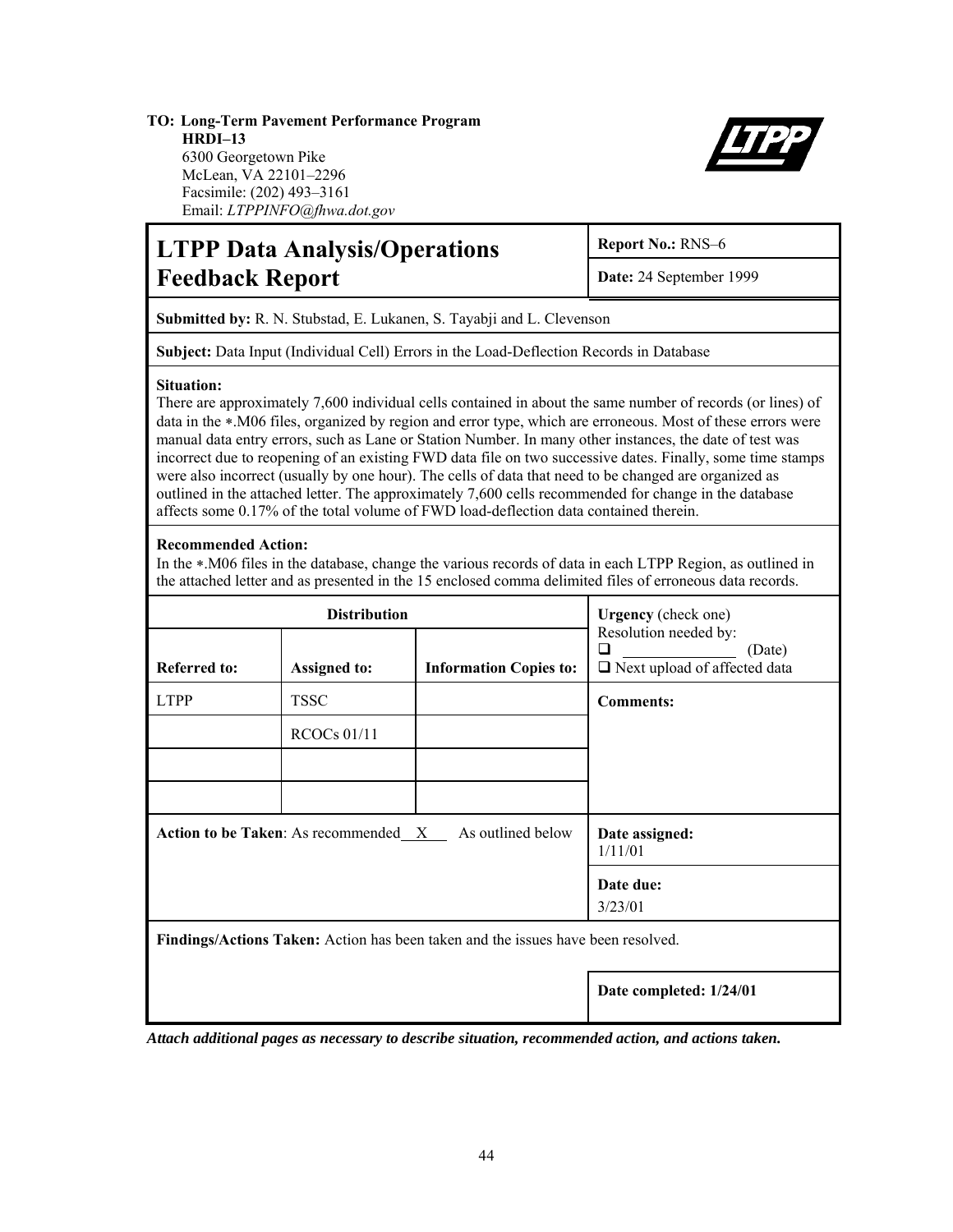#### **TO: Long-Term Pavement Performance Program HRDI–13** 6300 Georgetown Pike McLean, VA 22101–2296 Facsimile: (202) 493–3161

Email: *LTPPINFO@fhwa.dot.gov*



# **LTPP Data Analysis/Operations** Report No.: RNS-7 Feedback Report Date: 30 September 2001 **Submitted by:** R. N. Stubstad, E.O. Lukanen and M.L. Clevenson **Subject:** Use of Column X or 24 in the FWD Load-Deflection database Data Tables. **Situation:**  Recently, Column 24 (or X) in the current LTPP database has been used to place a numeral "1" in cases of increasing deflections for non-joint associated FWD test results. This concept is expanded through the use of this column for a series of deflection basin codes, or warning flags. Two possible alternatives are: Numeric Letter Code Description Code Code a) Increasing deflections (for non-jointed tests) 1 I b) Other inconsistent basin data (re. RNS–4M) 2 B c) Non-protocol sensor positions (re. RNS–2M) 3 P d) Other non-protocol but database recorded sensor positions 3 P e) Data evidently from incorrect test section (re. RNS–5) 4 S **Recommended Action:** In Column 24 (or X) of the appropriate records in the FWD load-deflection data tables, please place flags in the form of deflection basin or sensor position codes, as noted above and expanded upon in the accompanying cover letter. Note: A numeral "1" is already present in the database load-deflection data tables. **Distribution** Referred to: **Assigned to: Information Copies to: Urgency** (check one): Resolution needed by:  $\Box$  (Date) □ Next upload of affected data **Comments: Action to be Taken:** As recommended As outlined below **Date assigned:** Date due: **Findings/Actions Taken: Date completed:**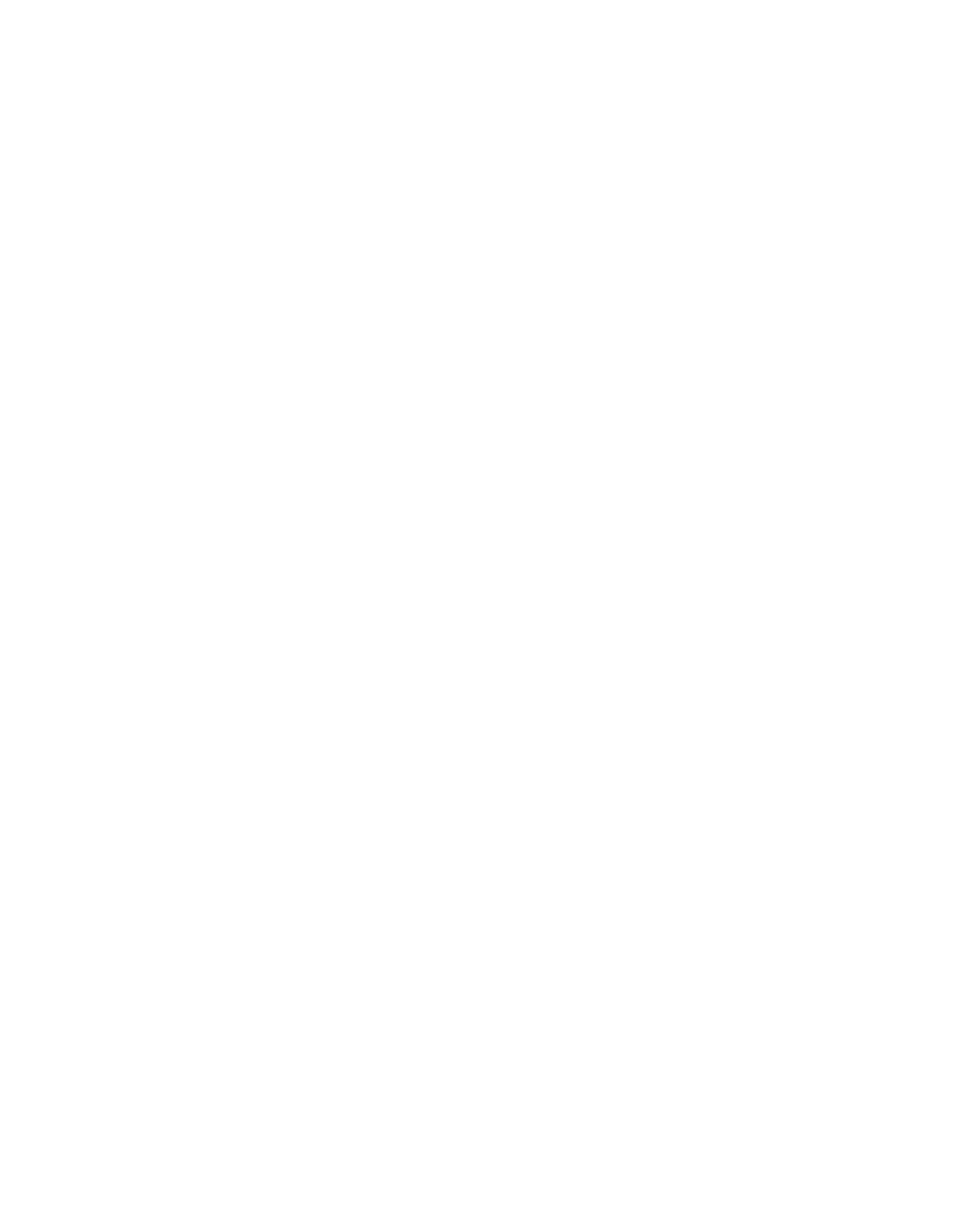## **APPENDIX B. SEMIAUTOMATIC SLIC PROCEDURE FOR FWD DATA SCREENING**

The original SLIC method for finding sensor-positioning errors was a manual-visual examination of the transformed plot of a deflection basin. This visual method graph plotted the natural logarithm of the negative of the natural logarithm of the normalized deflections (on the vertical y-axis) versus the natural logarithm of the sensor position (on the horizontal x-axis). These graphs were very close to linear, but often with a slight downward concavity, when the sensor positions were correctly reported. The SLIC graphs shown in appendix C through L show marked departure from this typical pattern when sensors are not positioned as reported.

The first attempt at automating the detection of sensor-positioning errors used multiple linear regression to fit a quadratic curve (second degree polynomial) of ln(offset), y, to ln(-ln(normalized deflection)), x. The reason for reversing the axes was that we wanted to predict the value of the ln (offset) from the resulting second-degree equation. To try to go the other direction was sometimes impossible because the quadratic equation that was fit, a concave down parabola, might not reach the y-value corresponding to sensor 7. There was also too much bias and variation in this method when the equation could be solved.

The regression would always utilize the center deflection for normalizing, and five other points, but would leave out the point corresponding to the sensor in question. Then the position of the sensor in question would be predicted from its (normalized) deflection using the best-fitting curve to the other points. The predicted values of the sensor position would be plotted as a time series using all the test dates for one FWD. Then the plots would be examined (visually) for any consistent sequence of unusual values. This method was successful at finding the errors previously reported. However, there was a bias in the predicted results for sensor 7, and a model that eliminated that bias was found. The newer model also reduced the variation in the predicted results. This newer version used a model of the form shown in figure 7 (│*nd*│represents normalized deflection):

Offset =  $a + b$  (ln(|nd|))<sup>d</sup> + c (ln(|nd|))<sup>e</sup> (+ residual)

#### **Figure 7. Equation. Offset, with exponents d and e.**

The exponents, *d* and *e*, had to be selected before running any multiple regression. A dataset where no previous errors had been found was used to select the values of *d* and *e*. A program was written to try many values of *d* and *e* and select the values that predicted a particular sensor with little or no bias and the least variation. For the prediction of sensor 7, for example, these values for *d* and *e* are 0.6 and 2.2, respectively. The procedure also examined how many sensors to use, and the optimal number for sensor 7 was four, using the points corresponding to sensors 3 through 6. Apparently the simple curves investigated are not quite adequate to describe the entire (transformed) deflection basin. To estimate where a particular sensor was on a given test date, the entire set of data for that day was averaged, and then a multiple linear regression was run. For example, to estimate where sensor 7 on FWD number 131 was positioned on August 12, 1998, the average deflections on that day were calculated as shown in figure 8.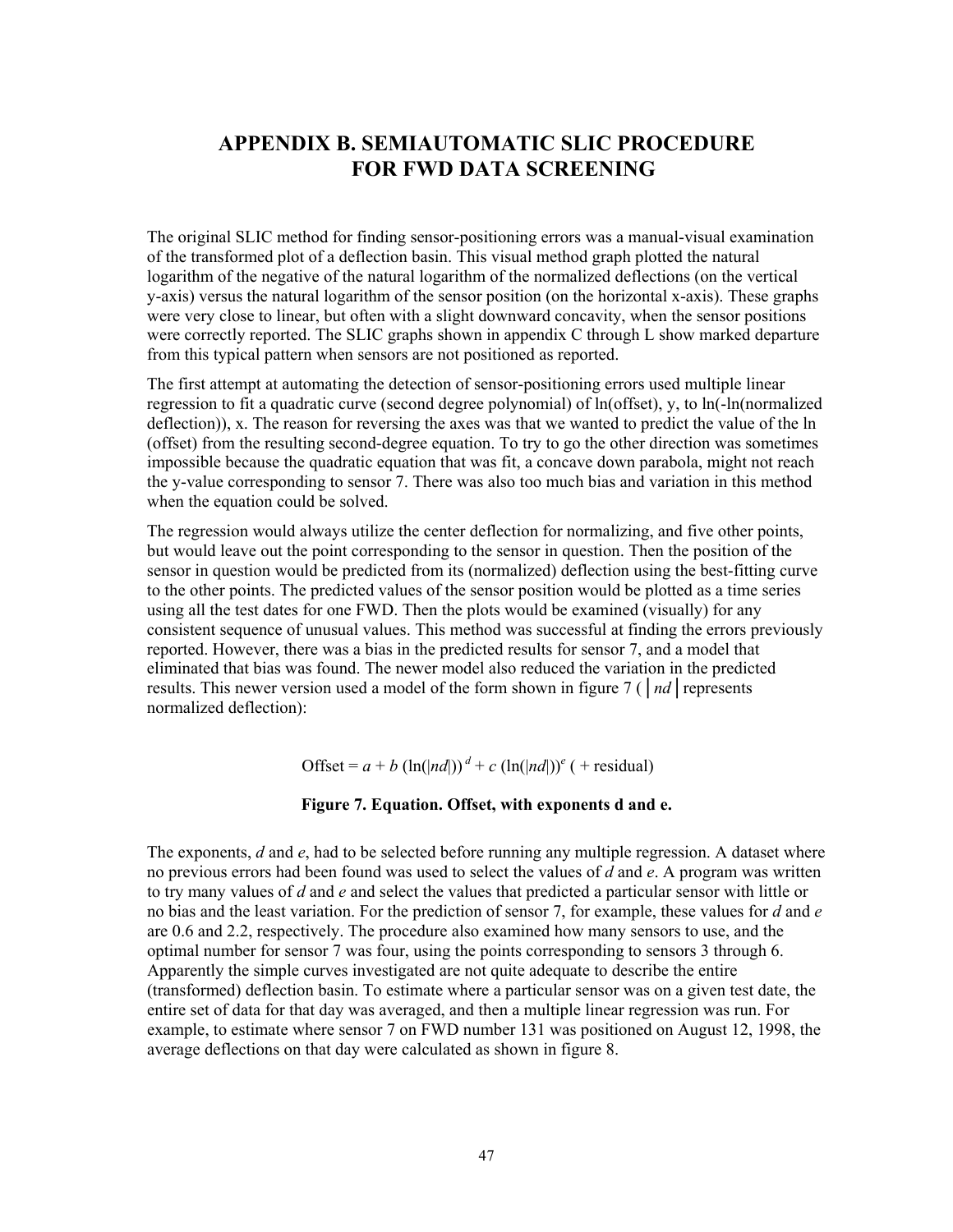**Figure 8. Chart. Average deflections, FWD #131, August 12, 1998.** 

The normalized deflections are:  $306/319 = .959$ ,  $296/319 = .928$ , etc. (Note that minor discrepancies may be due to rounding; the D1 deflection of 319 is really 319.220031738281, and all calculations used all available digits.) These values are converted to absolute natural logarithms, and then raised separately to the powers 0.6 and 2.2. For example, for the third normalized deflection 0.9280, its natural logarithm is negative 0.0747, producing an absolute value of 0.0747, and the two powers of 0.6 and 2.2 of this number are 0.2109 and 0.0033. Then the first point, corresponding to the values for sensor 3 in the multiple linear regression, is determined according to the formula in figure 9.

 $(y, x_1, x_2)$  = (sensor position,  $(\ln(|nd|))^{0.6}$ ,  $(\ln(|nd|))^{2.2}$ )

#### **Figure 9. Equation. y,**  $x_1$ **,**  $x_2$ **.**

For the present example, the result is (12, 0.2109, 0.0033). Similar values are found for sensors 4, 5, and 6, and then a multiple linear regression is fit to find the values of *a*, *b*, and *c* to minimize the sums of squares, as shown in the equation given in figure 10.

$$
(y - (a + bx_1 + cx_2))^2
$$

#### **Figure 10. Equation. a, b, c.**

The spreadsheet calculations would then look like the data presented in table 9.

| <b>Sensor</b> |      |              |        | Mean Defl. Norm.Defl. $\ln(nd)$ $\ln\ln(dd)^0.6$ $\ln\ln(dd)^2.2$ |           |
|---------------|------|--------------|--------|-------------------------------------------------------------------|-----------|
|               | 3191 |              |        |                                                                   |           |
| 2             |      | 306 0.959933 | 0.0409 | 0.1468854                                                         | 0.0008822 |
| 3             |      | 296 0.927981 | 0.0747 | 0.2109341                                                         | 0.0033256 |
| 4             |      | 278 0.871092 | 0.138  | 0.3047488                                                         | 0.012817  |
| 5             |      | 258 0.808533 | 0.2125 | 0.3948721                                                         | 0.0331391 |
| 6             |      | 215 0.673987 | 0.3945 | 0.5723452                                                         | 0.1292447 |
| 7             |      | 138 0.432116 | 0.8391 | 0.9000702                                                         | 0.679746  |

**Table 9. Initial SLIC procedure calculations for sensor 7.** 

Recall that sensor 2 data weakens the accuracy of the prediction of sensor 7, on average, and that sensor 7 data would be left out of the model that predicts the position of sensor 7. So a multiple linear regression would be fit as shown in table 10: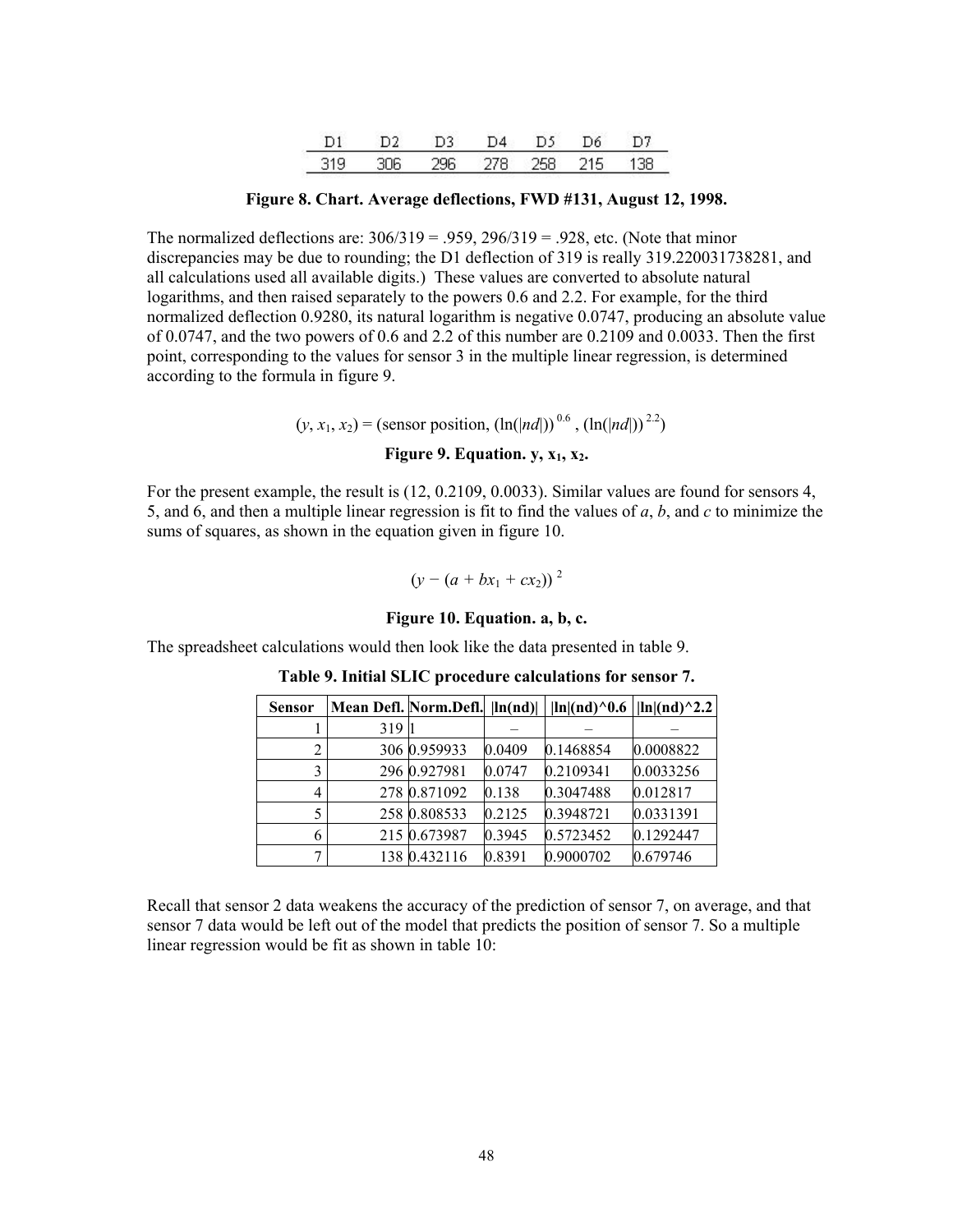| <b>Sensor</b> |    | x2<br>хl  |           |
|---------------|----|-----------|-----------|
|               | 12 | 0.2109341 | 0.0033256 |
|               | 18 | 0.3047488 | 0.012817  |
|               | 24 | 0.3948721 | 0.0331391 |
|               | 36 | 0.5723452 | 0.1292447 |

**Table 10. Final SLIC procedure calculations for sensor 7.** 

This was done, and the results are shown in table 11.

| <b>Regression Statistics</b>                                   |                |                 |            |         |
|----------------------------------------------------------------|----------------|-----------------|------------|---------|
| Multiple R                                                     | 1              |                 |            |         |
| R Squared                                                      | 1              |                 |            |         |
| Adjusted R<br>Squared<br><b>Standard Error</b><br>Observations |                |                 |            |         |
|                                                                | 1              |                 |            |         |
|                                                                | 0.0662         |                 |            |         |
|                                                                | 4              |                 |            |         |
|                                                                |                |                 |            |         |
| <b>ANOVA</b>                                                   |                |                 |            |         |
|                                                                | df             | SS              | ΜS         | F       |
| Regression                                                     | $\overline{2}$ | 314.99561       | 157.49781  | ####    |
| Residual                                                       |                | 0.0043885       | 0.0043885  |         |
| Total                                                          | 3              | 315             |            |         |
|                                                                |                |                 |            |         |
|                                                                |                | <b>Standard</b> |            |         |
|                                                                | Coefficients   | Error           | T Stat     | P-value |
| Intercept                                                      | $-1.549$       | 0.2199251       | $-7.04254$ | 0.09    |
| x1                                                             | 64.021         | 0.8377741       | 76.418037  | 0.01    |
| x2                                                             | 7.0493         | 2.233105        | 3.1567421  | 0.2     |

#### **Table 11. Regression results, sensor 7.**

Then the values of *a*, *b*, and *c* can be (electronically) read from the output as  $-1.549$ , 64.021, and 7.0493, and the values of x1 and x2 for sensor 7 used to predict the position of sensor 7 as –1.549  $+ 64.021$ \*.9000702 + 7.0493\*0.679746. This value, 60.866, is the predicted value of the sensor 7 offset (in inches). This procedure was found to produce predictions that averaged close to 152.4 centimeters (cm) (60 inches) on datasets with no previously found error and with the least variation about this expected value. However, as can be seen in the graphs in appendices C through L, there is still some scatter, mostly due to the fact that an extrapolation somewhat far from the existing points is required. In the graphs that depict the time series of predictions of D7, found in appendices C through L, this prediction would correspond to exactly one point in graphs of D7 predictions for a particular FWD. The value of  $R^2$ , in this case so close to 1 that it is rounded to 1, also would be graphed as one point in the appropriate graph of  $\mathbb{R}^2$ .

The entire procedure was repeated for sensor 2 predictions also, except that the model that best predicted 20.32 cm (8 inches) for sensor 2, was revised as shown in figure 11.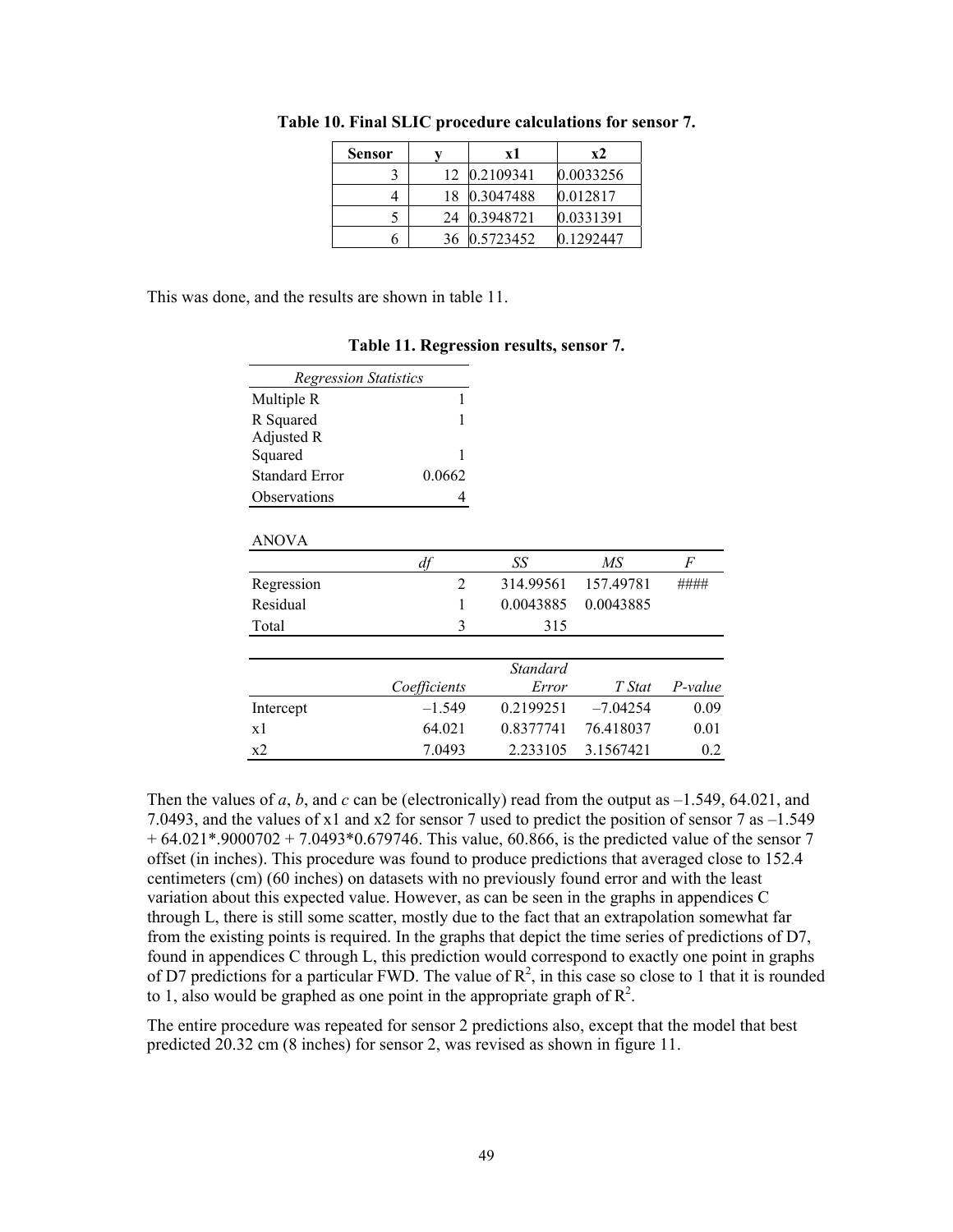Offset =  $a + b$  (ln(|*nd*|))<sup>0.9</sup> +  $c$  (ln(|*nd*|))<sup>2.2</sup>.

#### **Figure 11. Equation. Offset, sensor 2.**

That is, only the value of *d* had to be changed, from 0.6 to 0.9, while the value of *e* remained at 2.2. As in the case of sensor 7, this work was based on a dataset believed to be error-free from previous work. The remainder of the procedure was identical, including the choice of an optimal set of data for predicting sensor 2, which also was the four closest sensors, sensors 3 through 6.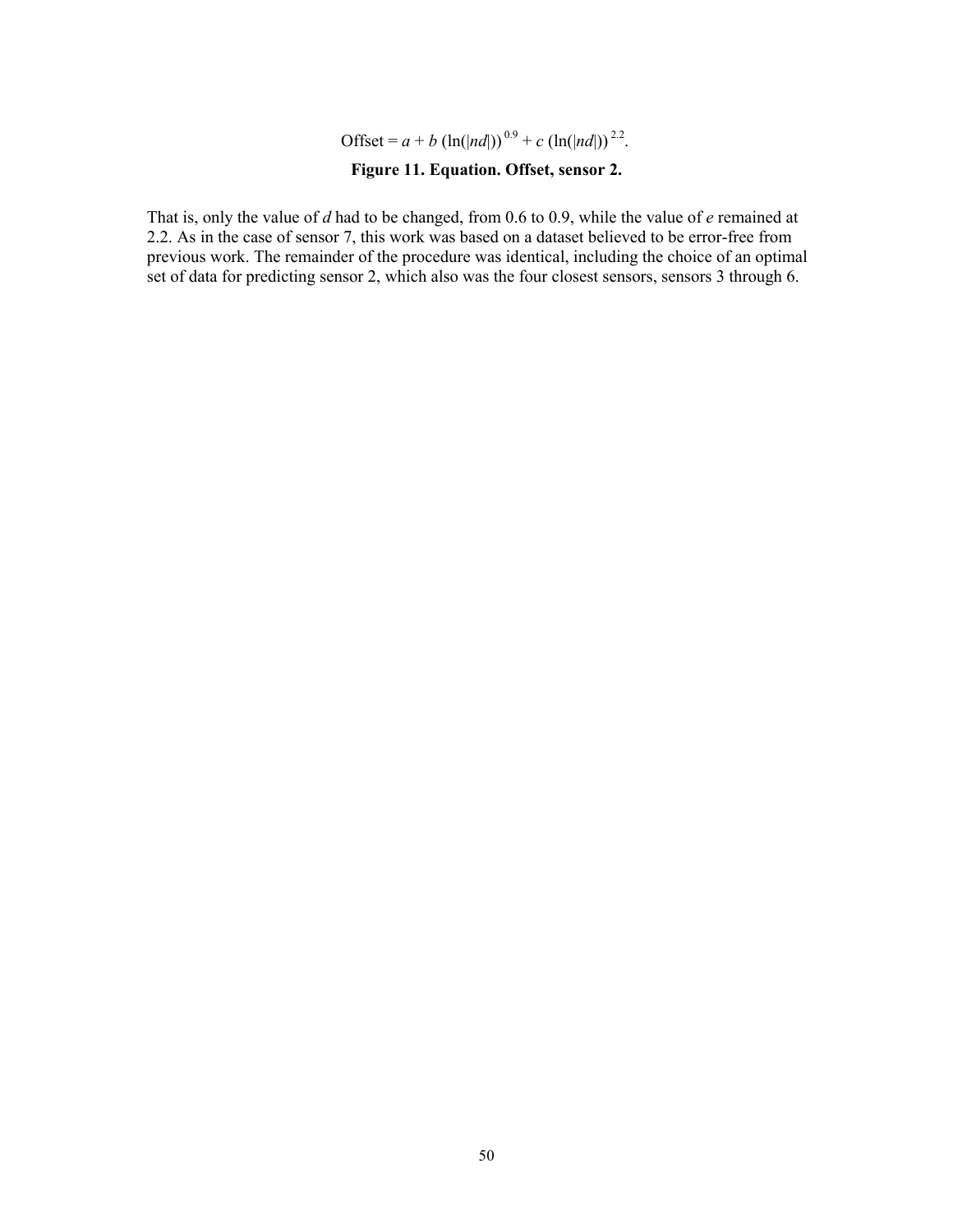## **APPENDIX C. FWD SN #129, NOVEMBER 3, 1995–APRIL 14, 1996**

This previously reported sensor position error was also identified using the automated version of SLIC (see appendix B). This procedure incorporated a model that was specifically chosen to predict the position of sensor 7 with a close to zero overall bias and the best possible precision. The first graph shown in this appendix (figure 12) is a plot of all the SN #129 d7 sensor position predictions during 1995 and 1996 for lane 1, drop height 4 FWD tests.

In figure 12, it can be seen that the average prediction for this 2-year period was around 152.4 cm (60 inches), as expected. The predictions are somewhat scattered due to the relatively large distance between d6 and d7. However, during the period of time in question (November 3, 1995– April 14, 1996), the average predicted position of d7 is clearly around 121.9 cm (48 inches) (average SLIC prediction for all flagged test dates = 123.2 cm (48.5 inches)). In fact, a sensor holder was positioned at 121.9 cm (48 inches).

The second figure in this appendix (figure 13), clearly shows that the SN #129 predicted positions for sensor 7 in the fall of 1995 are extreme outliers relative to the predicted positions for sensor 7 when other (correctly configured) FWDs are used. For the six test sections shown (from two different FWDs), the average predicted position of d7 was 157 cm (61.8 inches), while the average prediction for SN #129 during the period of time in question was 124.7 cm (49.1 inches).

In the two following figures (see figures 14 and 15), the same results are shown graphically, with the lines and data points labeled 11/9/1995 showing the SLIC plot for d7 in both its actual (121.9 cm (48 inches)) and protocol but incorrect (152.4 cm (60 inches)) offset position. The portions of the 11/9/1995 lines that are parallel to the rest of the protocol position data are the correct plots, with d7 set at 121.9 cm (48 inches).

Because of this information, and the other sensor position information supplied to FHWA, it can be concluded with certainty that d7 was *not* positioned correctly at 152.4 cm (60 inches); rather it was positioned at 121.9 cm (48 inches) (or very close to 121.9 cm (48 inches)) on FWD SN #129 between November 3, 1995, and April 14, 1996.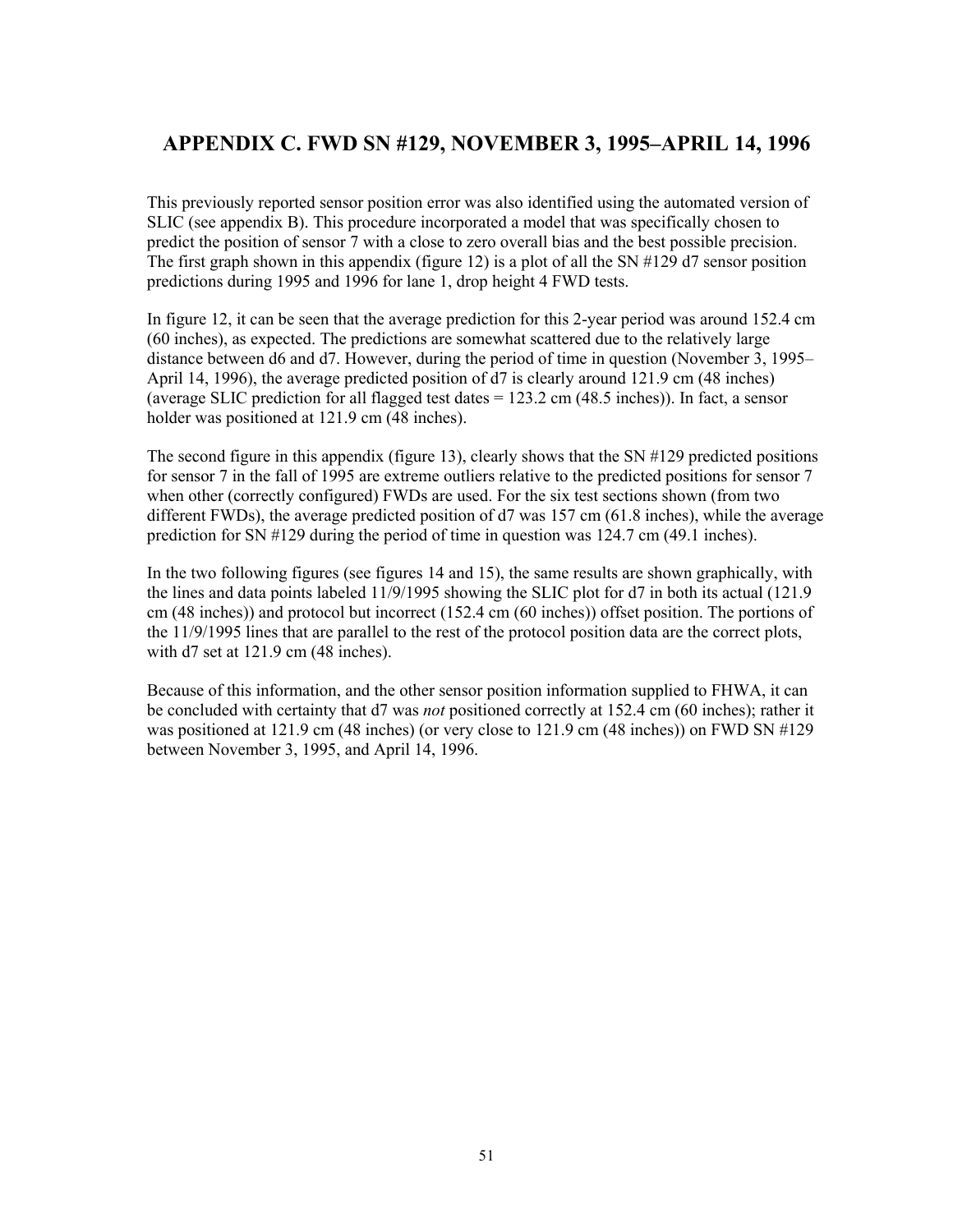Unit #129, 1995-96



**Figure 12. Graph. Predicted position of d7, unit #129, 1995–96.** 



Same section data: SLIC prediction of d7 position for FWD SN #129 during fall 1995 (Other data from 2 different FWDs = SN's #058 & #129)

**Figure 13. Graph. Same section data for d7 position, two different FWDs.**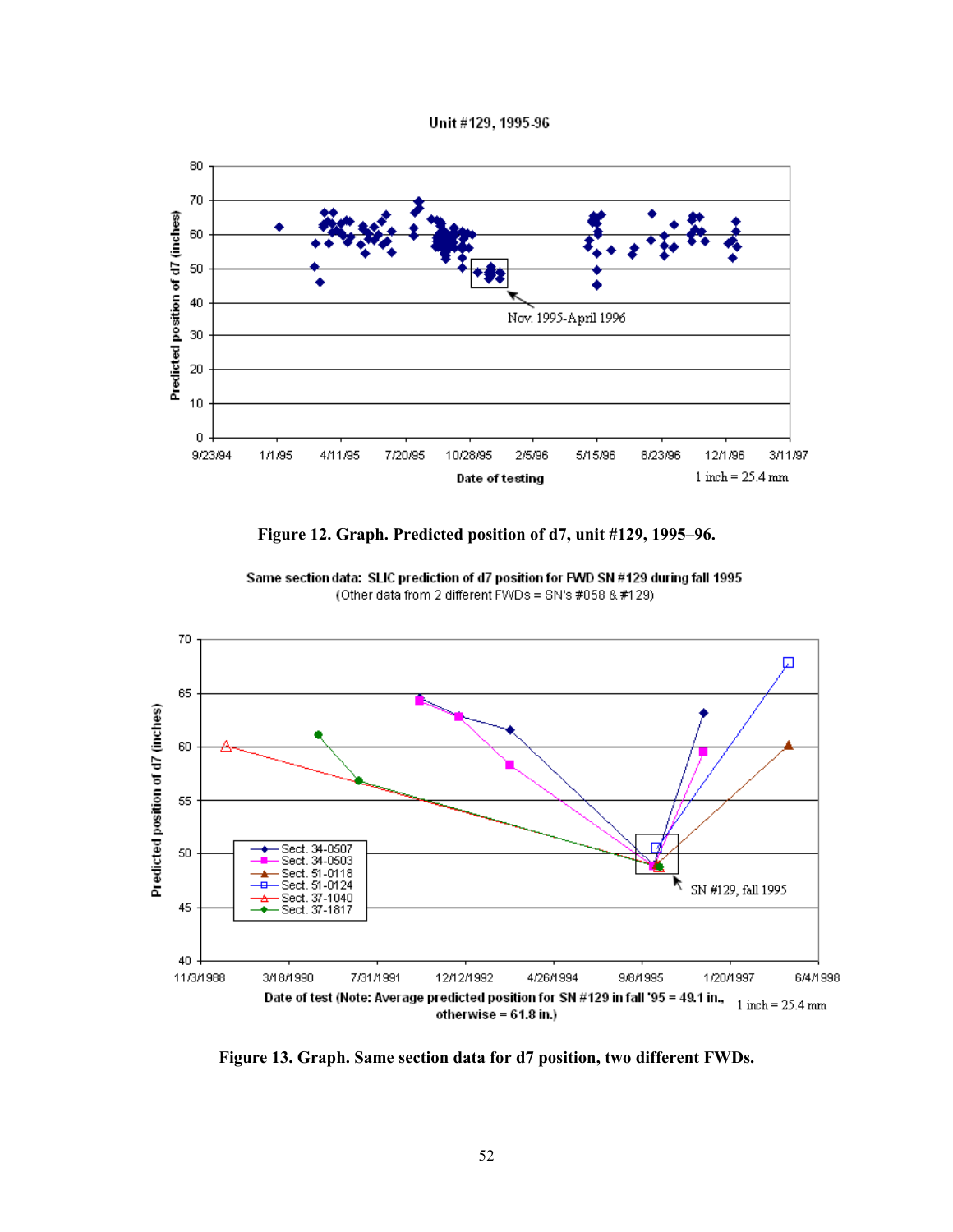



**Figure 14. Graph. SLIC plots for section 34–0503 including unit #129, November 1995.** 



#### SLIC plots for section 34-0507

**Figure 15. Graph. SLIC plots for section 34–0507 including unit #129, November 1995.**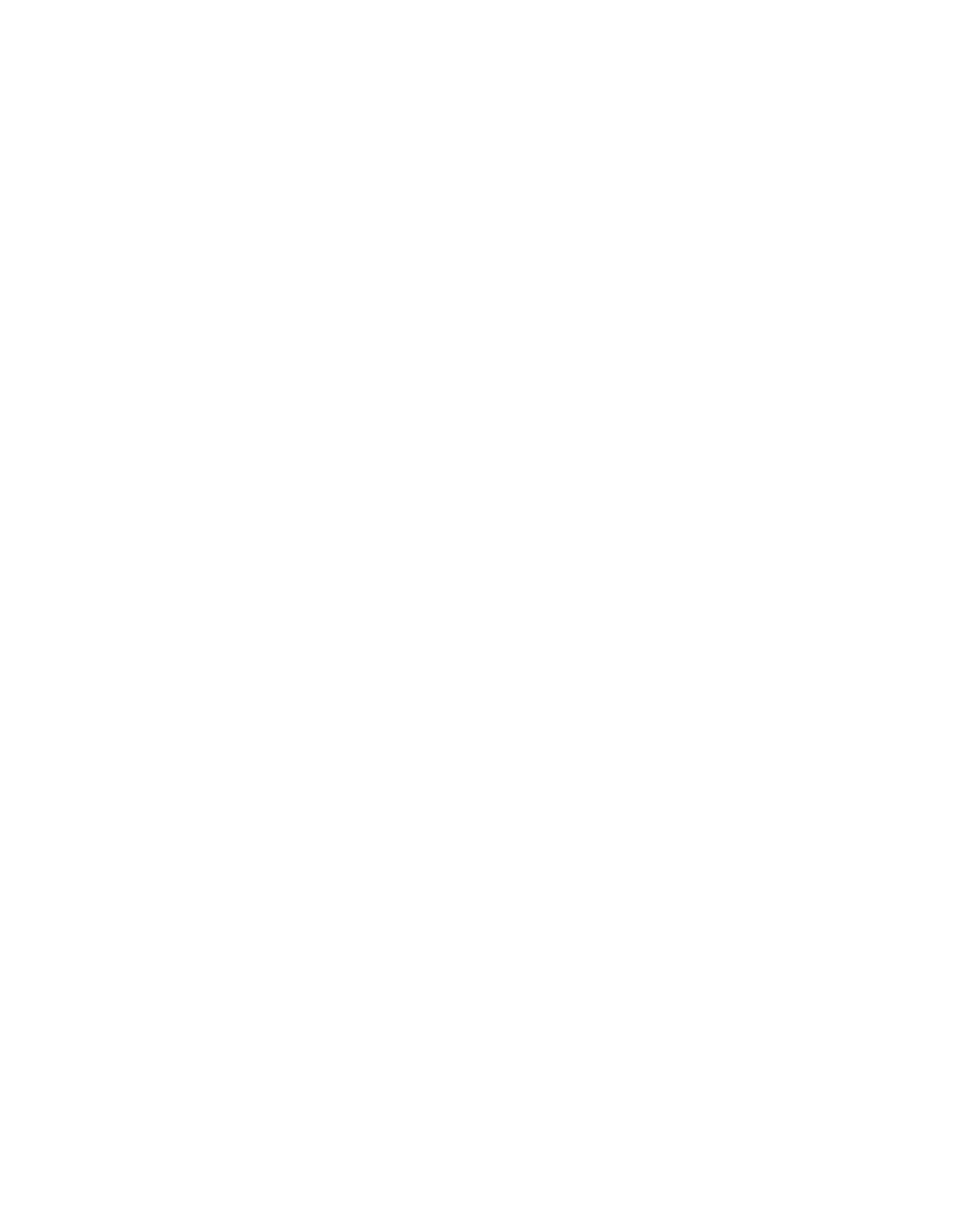## **APPENDIX D. FWD SN #129, APRIL 15, 1997–MAY 21, 1997**

This sensor position error was recently identified using an automated screening version of SLIC, and reported in Feedback Report RNS–2M (see appendix A). This relatively short-lived misreporting of the actual position of d7 was not detected during the previous work done that resulted in Feedback Report RNS–2.

The automated version of SLIC used a model that was specifically chosen to predict the position of sensor 7 with a close to zero overall bias and the best possible precision (see appendix B). The first graph shown in this appendix (figure 16) is a plot of all the SN #129 d7 sensor position predictions during 1997 and 1998 for lane 1, drop height 4 FWD tests.

In figure 16, it can be seen that the average prediction for this 2-year period was around 152.4 cm (60 inches), as expected. The predictions are somewhat scattered, mainly due to the relatively large distance between d6 and d7. However, during the period of time in question (April 15, 1997–May 21, 1997), the position of d7 is clearly around 121.9 cm (48 inches) (average SLIC prediction for all flagged test dates  $= 121.9$  cm (48 inches)), where in fact an empty sensor holder was usually positioned.

In figure 17, it can be seen clearly that the SN  $\#129$  predicted positions for sensor 7 in the spring of 1997 are outliers relative to the predicted positions for sensor 7 when other (correctly configured) FWDs are used. For the five test sections shown (from two different FWDs), the average predicted position of d7 was 154.2 cm (60.7 inches), while the average prediction for SN #129 during the period of time in question was 123.2 cm (48.5 inches).

In the two following graphs in this appendix, figures 18 and 19, respectively, the same results are shown graphically, with lines and data points labeled 5/13/1997 in figure 18 and 4/15/1997 in figure 19 showing the SLIC plot for d7 in both its actual position (121.9 cm (48 inches)) and the protocol but incorrect offset position (152.4 cm (60 inches)). The portions of the 5/13/1997 and 4/15/1997 lines that are parallel to the rest of the data are the correct plots, with d7 set at 121.9 cm (48 inches). Because of this information, it can be concluded with certainty that d7 was not positioned correctly at 152.4 cm (60 inches); rather, it was positioned at 121.9 cm (48 inches) (or very close to 121.9 cm (48 inches)) on FWD SN #129 between April 15, 1997 and May 21, 1997, inclusively. These dates correspond to the dates when lane 1 tests were conducted at drop height 4. This period of time may need to be extended somewhat if other tests were conducted along different lanes or at different drop heights. In any case, FWD tests conducted on or before March 25, 1997, and on or after June 3, 1997, clearly show d7 positioned at 152.4 cm (60 inches) (as per protocol).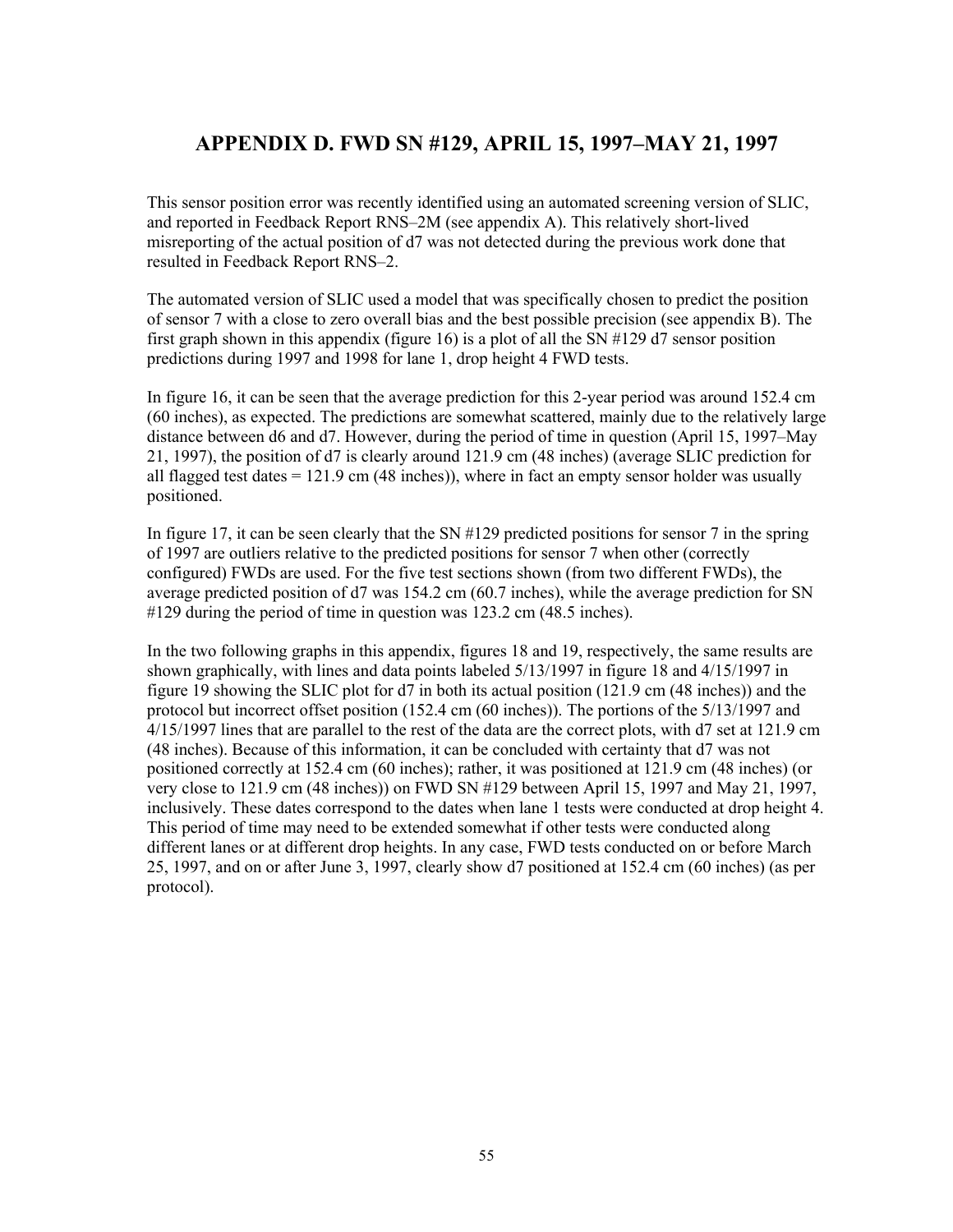



**Figure 16. Graph. Predicted position of d7, unit #129, 1997–98.** 





**Figure 17. Graph. Same section data for d7 position, two different FWDs.**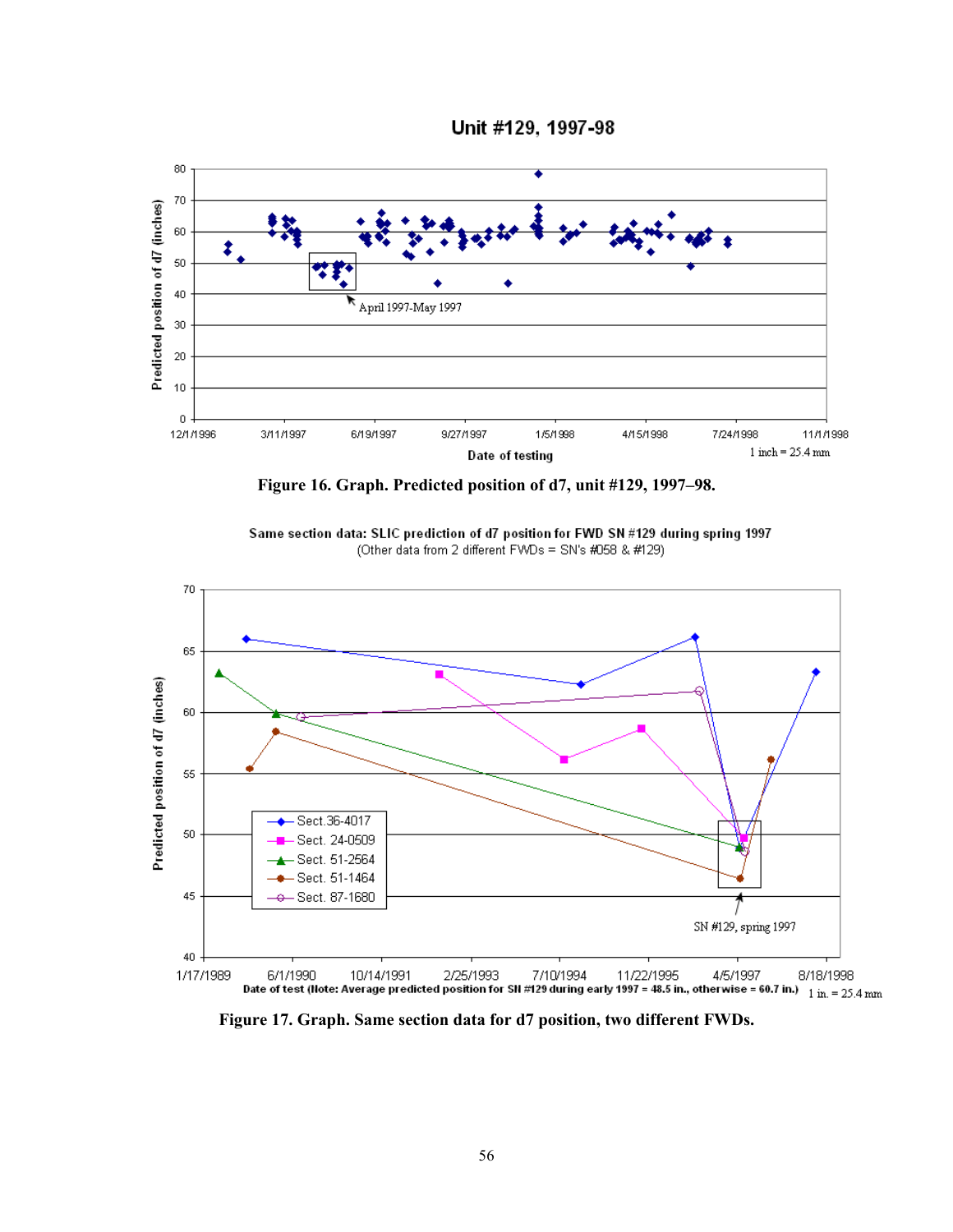



**Figure 18. Graph. SLIC plots for section 24–0509 including unit #129, May 1997.** 



SLIC plots for section 36-4017

**Figure 19. Graph. SLIC plots for section 36–4017 including unit #129, April 1997.**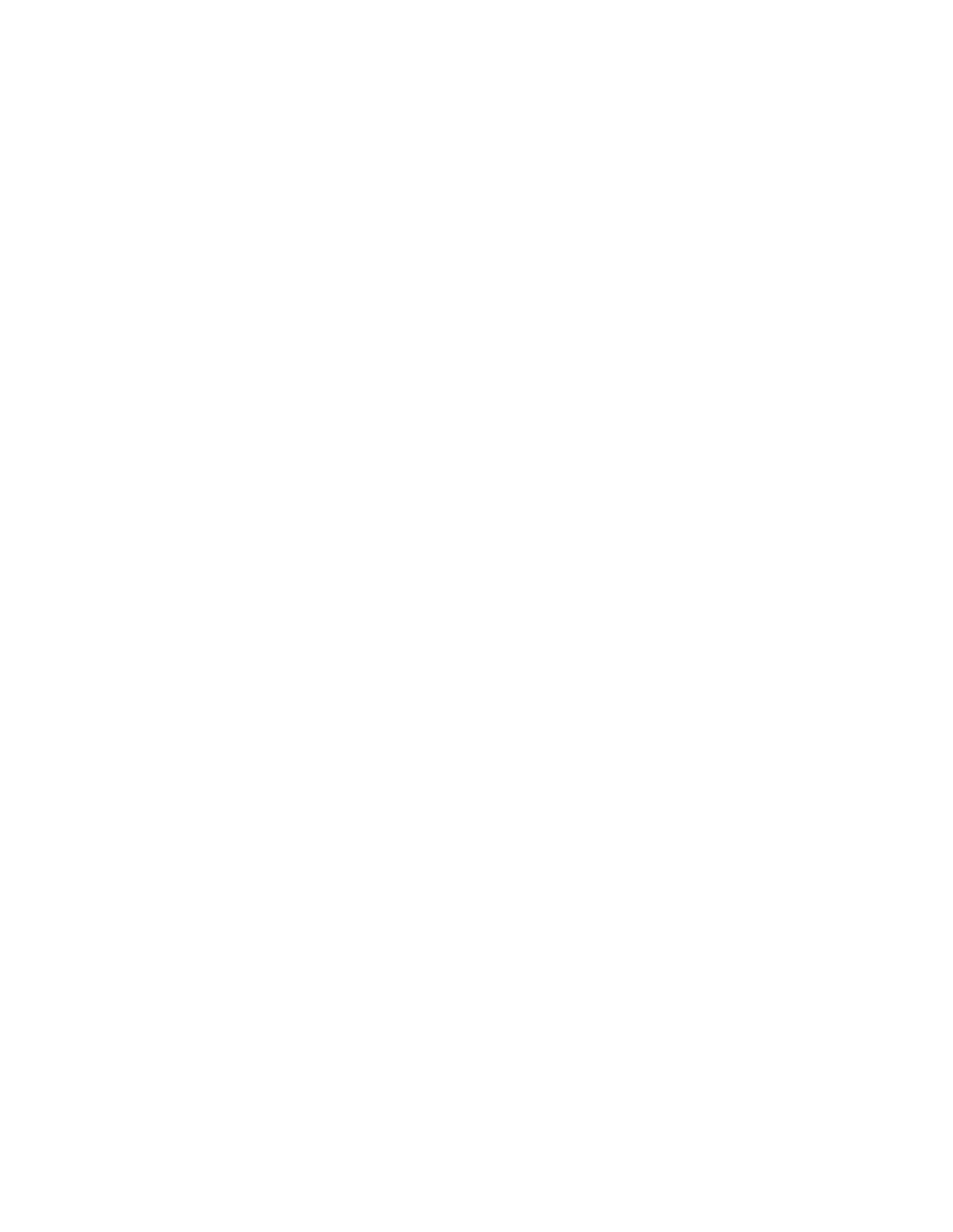## **APPENDIX E. FWD SN #058, OCTOBER 15, 1997–MARCH 5, 1998**

This sensor position error was recently identified using an automated screening version of SLIC and reported in Feedback Report RNS–2M (see appendix A). This relatively short-lived misreporting of the actual position of d7 was not detected during the previous work that resulted in Feedback Report RNS–2.

The automated version of SLIC used a model that was specifically chosen to predict the position of sensor 2 with a close to zero overall bias and the best possible precision (see Appendix B). The first graph shown in this appendix (figure 20) is a plot of all the SN #058 d2 sensor position predictions during 1997 and 1998 for all lane 1, drop height 4 FWD tests.

In figure 20, it can be seen that the average prediction for this 2-year period was around 20.3 cm (8 inches), as expected, albeit with some scatter. However, during the period of time in question (October 15, 1997–March 5, 1998), the average predicted position of d2 is clearly around 22.9 cm (9 inches) (average SLIC prediction for all flagged test dates = 23.4 cm (9.2 inches)).

In the figure that follows (figure 21), it can clearly be seen that the SN #058 predicted positions for sensor 2 in the fall and winter of 1997-98 are outliers relative to the predicted positions for sensor 2 when other correctly configured FWDs are used. For the four test sections shown (from two different FWDs), on average the predicted position of d2 was 20.6 cm (8.1 inches) while the average prediction for SN #058 during the same period of time in question was 22.9 cm (9 inches).

In the graph that follows (figure 22), the same result for a portion of the test dates is shown graphically, with the lines and data points labeled 11/13/1997 and 12/18/1997 showing the SLIC plot for d2 in both its protocol but incorrect (20.3 cm (8 inches)) and actual (22.9 cm (9 inches)) offset positions. The same test section was tested twice during the period of time in question, both times with FWD SN #058. The portions of the lines that are parallel to the rest of the data are the correct plots, with d2 set to 22.9 cm (9 inches).

Because of this information, it can be concluded with certainty that d2 was not positioned correctly at 20.3 cm (8 inches); rather, it was positioned at 22.9 cm (9 inches) (or very close to 22.9 cm (9 inches)) on FWD SN #058 between October 15, 1997 and March 5, 1998, inclusively. These dates correspond to the dates where lane 1 tests were conducted at drop height 4. This period of time may need to be extended slightly, if other tests were conducted along different lanes or at different drop heights. In any case, FWD tests conducted on or before September 9, 1997, and on or after April 6, 1998, clearly show d2 positioned at 20.3 cm (8 inches) (per protocol).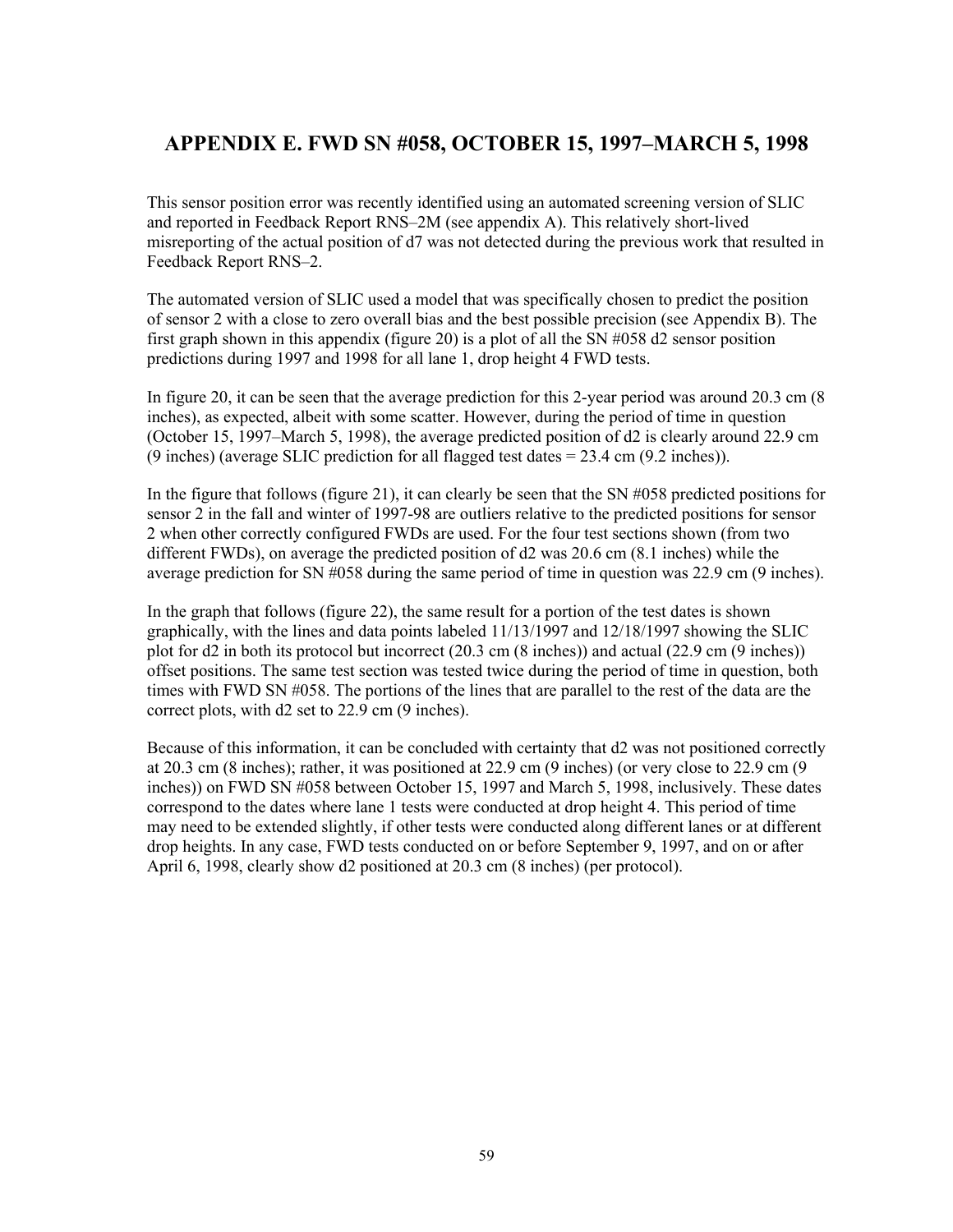Unit #058, 1997-98



Same section data: SLIC prediction of d2 position for FWD #058 during winter 1997-98 (Other data from 2 different FV\Ds = SN's #058 & #129)



**Figure 21. Graph. Same section data for d2 position, two different FWDs.**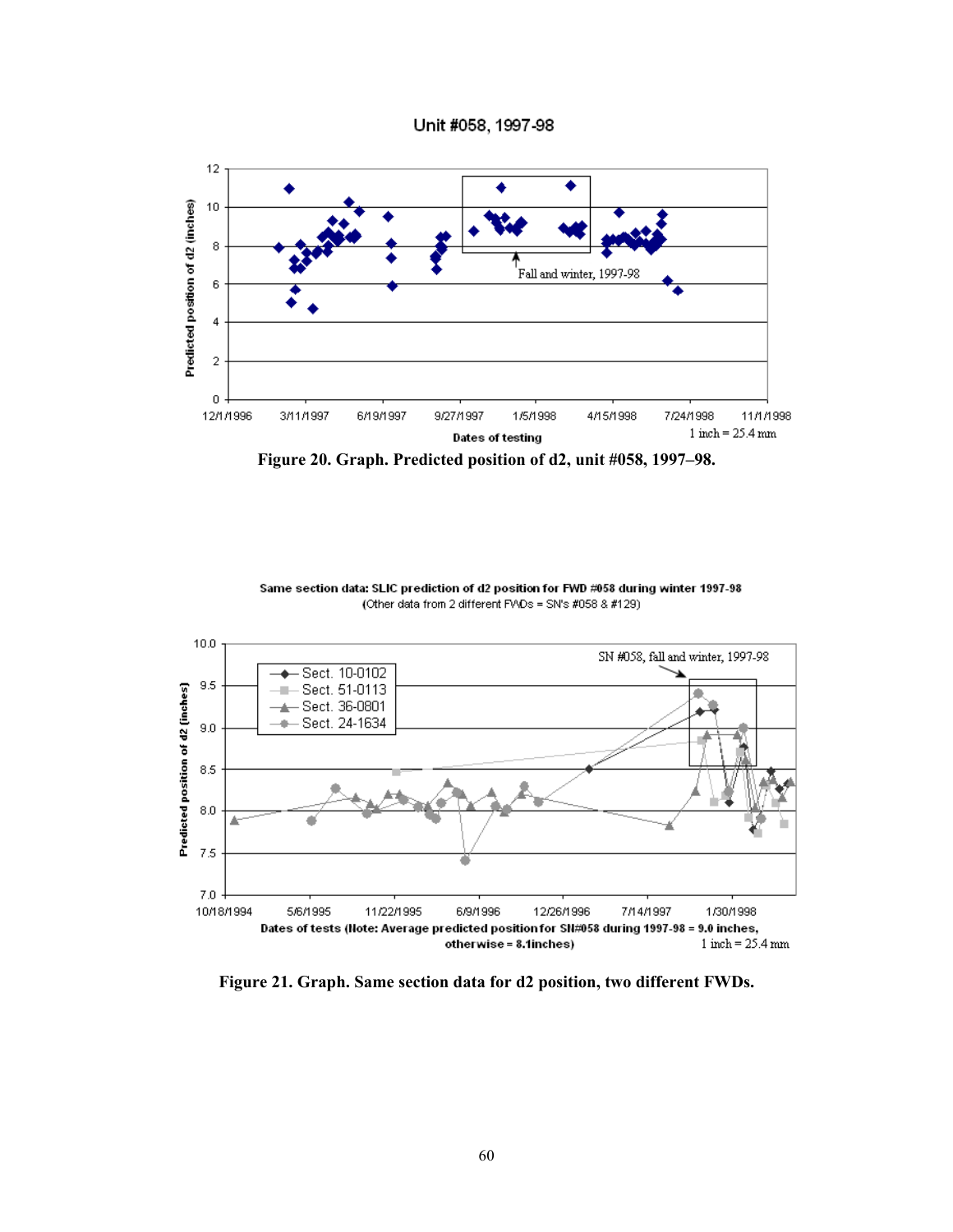#### SLIC plots for section 10-0102



**Figure 22. Graph. SLIC plots for section 10–0102 including unit #058, November–December 1997.**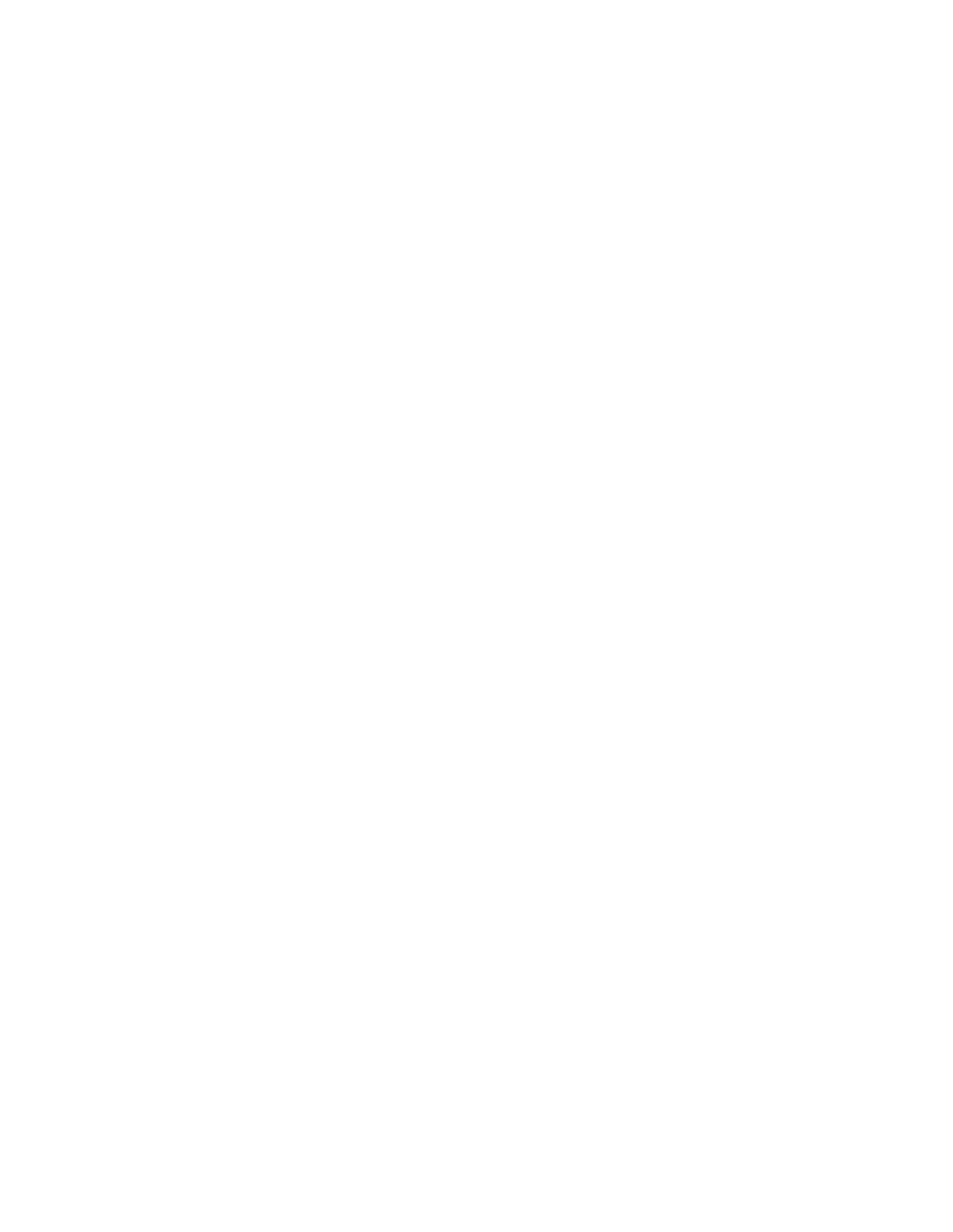## **APPENDIX F. FWD SN #061, FEBRUARY 26, 1989– SEPTEMBER 8, 1989**

These previously reported sensor position errors were located in the database and also identified and analyzed using an automated screening version of SLIC for the two regions in which they occurred (Regions 2 and 4). The SLIC screening versions used were tailored for predicting the positions of both sensors 2 and 7. Since several of the sensors were positioned somewhat differently from protocol, it was necessary to use the overall SLIC regression fits to verify the positioning errors found. The first graph shown in this appendix (see figure 23) is a plot of all the SN #061 values of  $R^2$  for the d2 regression fits during all of 1989 and the first half of 1990, for lane 1, drop height 4 FWD tests. The second graph (figure 24) is the same plot of all the values of  $R<sup>2</sup>$  for the  $d7$  regression fits over the same period of time.

In figures 23 and 24, it can be clearly seen that the average  $R^2$  values during the period of time in question were generally between 0.980 and 0.990 (actual arithmetic average  $= 0.987$ ). Generally, when the FWD sensors used in the regression are correctly placed, the regression produces a value of  $R^2$  of 0.998 or better, on average. Clearly the  $R^2$  values differed significantly during the period in question. Individual plots, such as those reproduced in figures 25 to 29 in this appendix, corroborate that the reported sensor configuration was nonprotocol.

It should be noted that other forensic work previously conducted revealed the following probable (metric) sensor positions: 0, 200, 300, 600, 750, 1200, and 1800 mm. Based on detailed analyses of the data, as shown in figures 25 to 29 in this appendix, it is just as likely that the sensor positions used were 0, 8, 12, 24, 30.5, 48, and 72 inches. In fact, all five section-specific plots depict these sensor positions. However, both possible sets of sensor positions plot almost equally well; thus, either set can be used with a high degree of confidence—and very little difference in terms of backcalculation results, since both are roughly the same (proportionally) in the two different units of measurement.

In figures 25 through 29, the results shown graphically utilize gray lines and data points for the dates that include the erroneous data, which were taken between February and September 1989. The gray lines and points show the plots for all sensors in both the sensors' actual (U.S. customary in these cases) and incorrect (protocol) offset positions. The portions of the gray lines that are parallel to the other data plots are the correct plots, with sensors d2 through d7 set to 0, 8, 12, 24, 30.5, 48, and 72 inches, respectively.

Because of this information, and the previous information supplied to FHWA, it can be concluded with certainty that the reported (protocol) sensor configuration was incorrect; rather, the correct configuration was either 0, 200, 300, 600, 750, 1200, and 1800 mm or 0, 8, 12, 24, 30.5, 48, and 72 inches on FWD SN #061 between February 26, 1989 and September 8, 1989. These dates correspond to the dates when lane 1 tests were conducted at drop height 4. This period of time may need to be extended slightly, if other tests were conducted along different lanes or at different drop heights. In any case, FWD tests conducted on or after September 11, 1989, indicate protocol sensor positions. FWD SN #061 was delivered to SHRP and driven to the Western Region sometime prior to February 26, 1989; all tests from the time of delivery through the beginning of September 1989 were conducted using the SLIC-determined sensor positions in lieu of the reported (protocol) positions.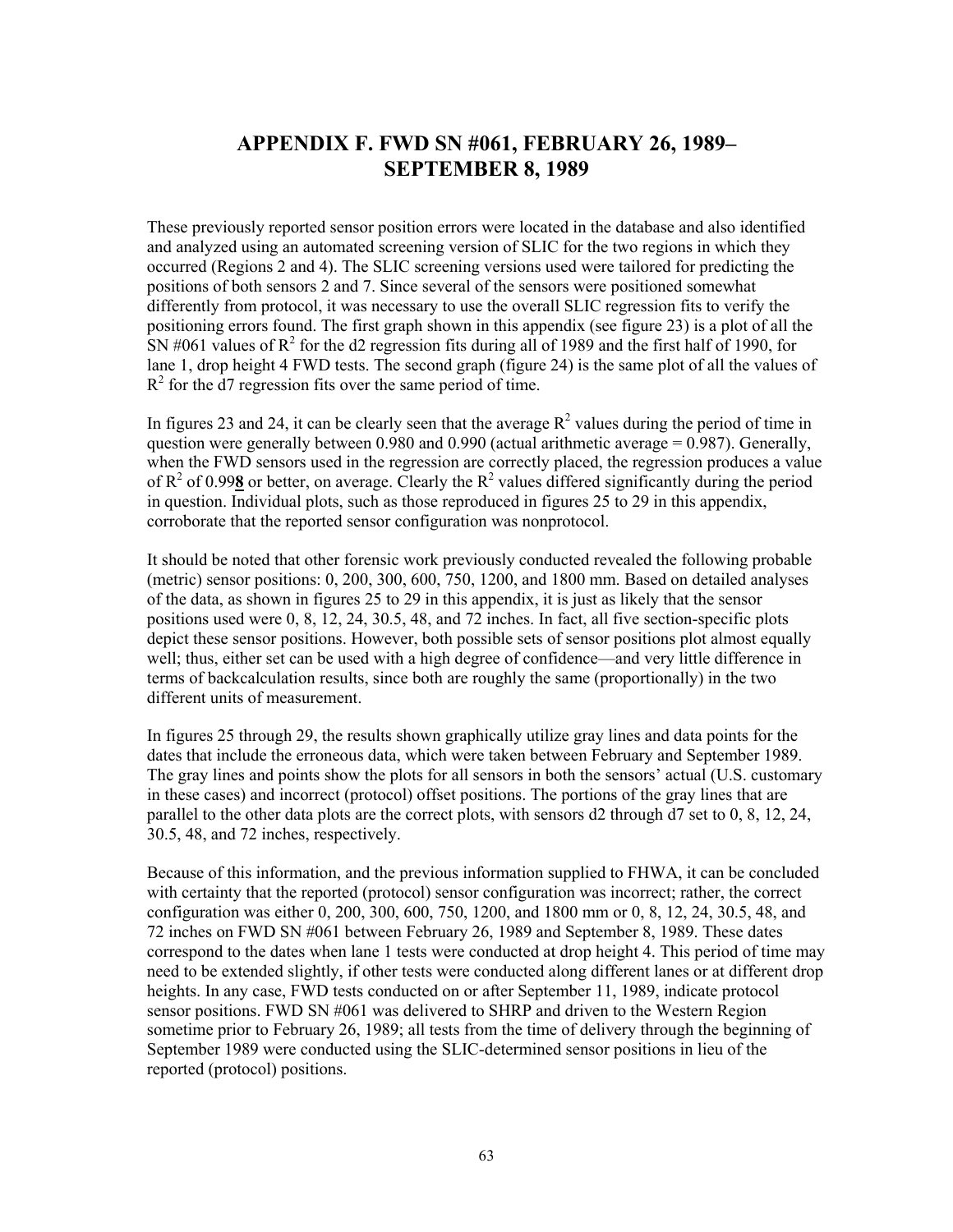## R-squared model for D2 prediction, unit #061



Figure 23. Graph.  $R^2$  model for d2 prediction, unit  $\#061$ , 1989–90.



R-squared model for D7 prediction, unit #061

**Figure 24. Graph. R2 model for d7 prediction, unit #061, 1989–90.**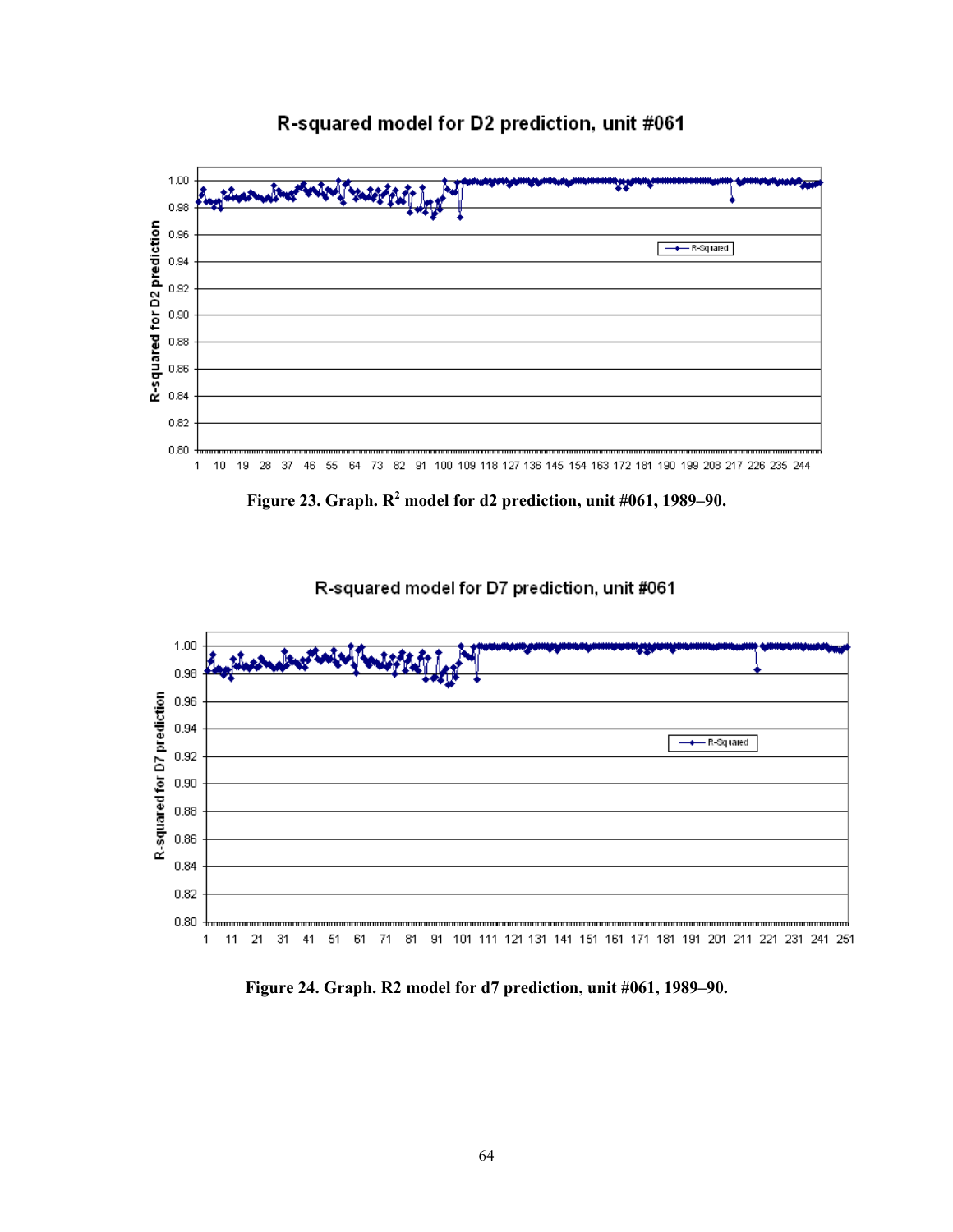



**Figure 25. Graph. SLIC plots for section 04–1017 including unit #061, April 1989.** 



SLIC plots for section 08-9020

**Figure 26. Graph. SLIC plots for section 08–9020 including unit #061, June 1989.**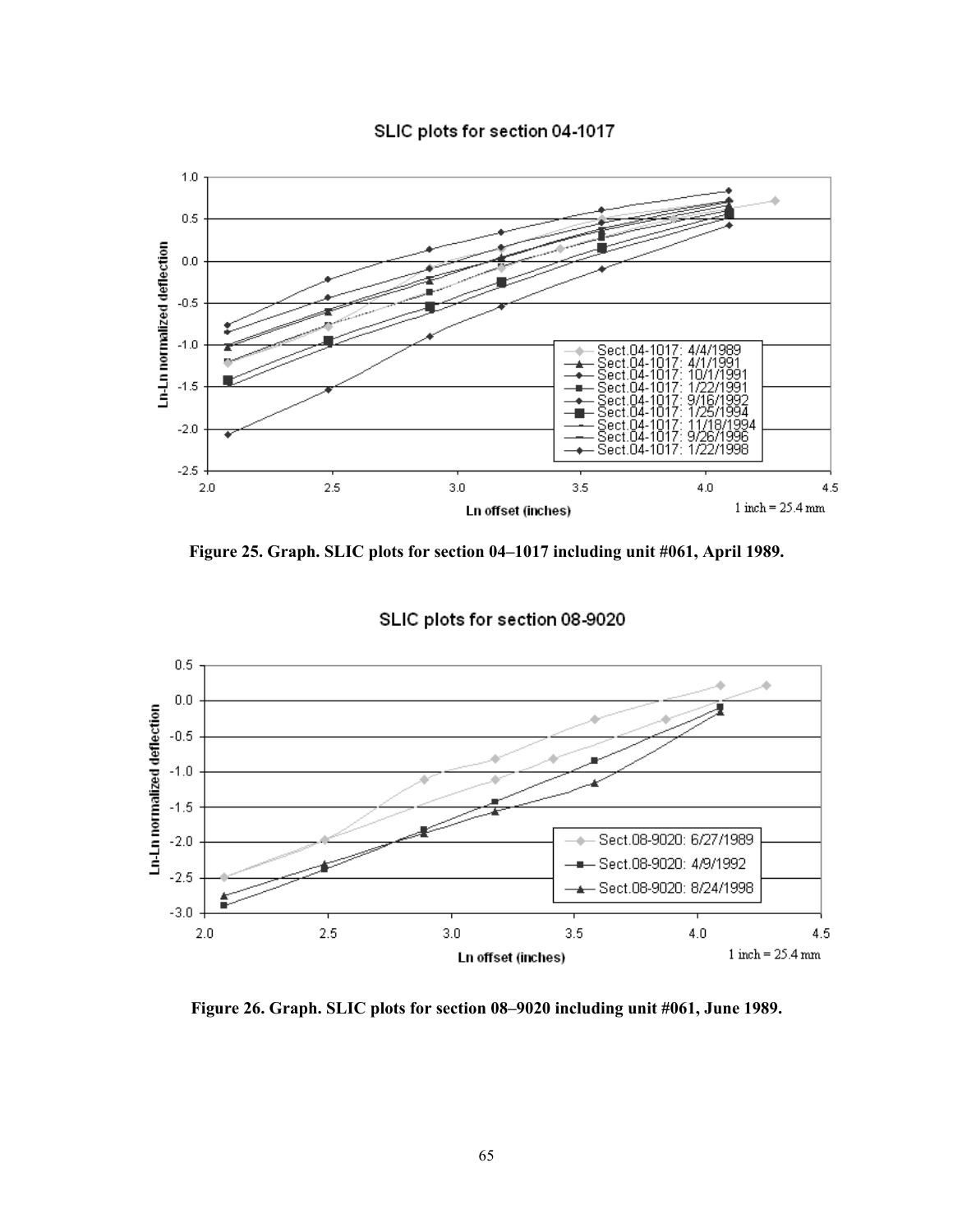



**Figure 27. Graph. SLIC plots for section 32–1030 including unit #061, February 1989.** 



**Figure 28. Graph. SLIC plots for section 49–1017 including unit #061, April 1989.**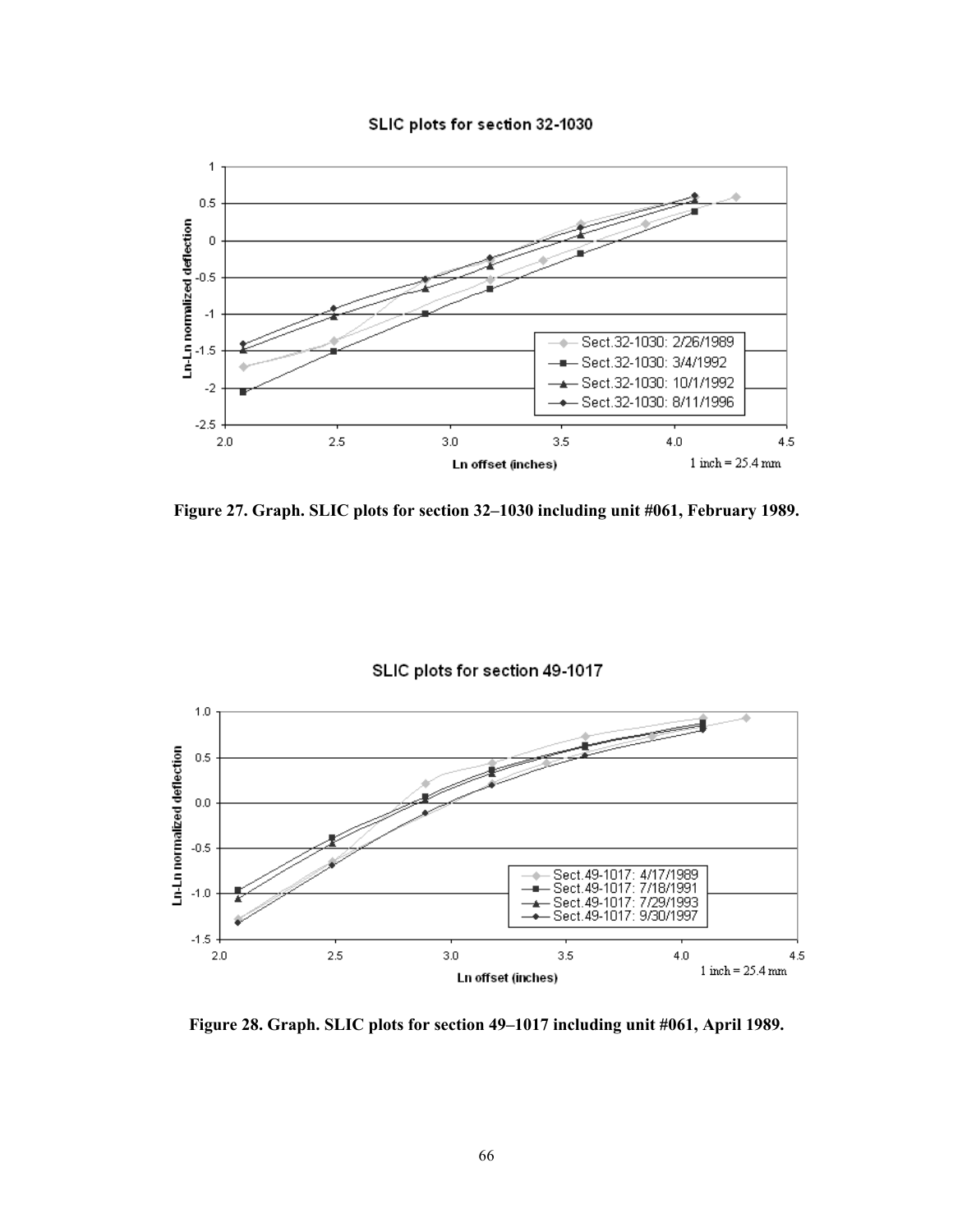### SLIC plots for section 56-7773



**Figure 29. Graph. SLIC plots for section 56–7773 including unit #061, June 1989.**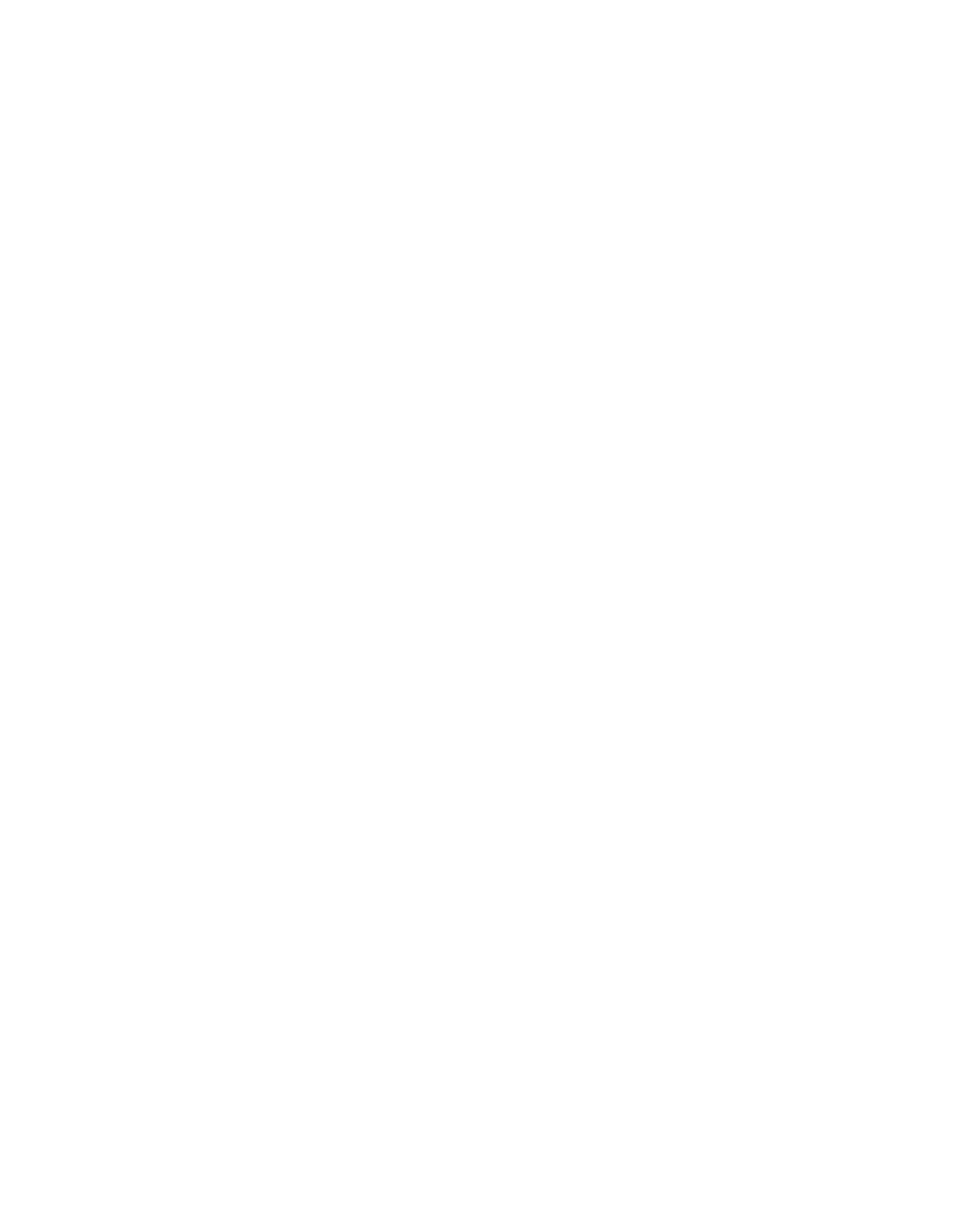# **APPENDIX G. FWD SN #130, AUGUST 25, 1994– SEPTEMBER 7, 1994**

This previously reported sensor position error was located in the database using an automated version of SLIC which employs a model that was specifically chosen to predict the position of sensor 7 with a close to zero overall bias and the best possible precision (see appendix B). With this method, after regressions are fit to the model 7 prediction based on the data from sensors 3 through 6, two plots for each FWD are created. One is a plot of the sequence of  $R^2$  terms, and the other is the predicted position of sensor 7. The first graph shown in this appendix (figure 30) is a plot of all of the  $R^2$  values for FWD SN #130, for the regression that best fits each test date using the data from sensors 3 through 6. The period of time was 1994 through the end of 1996, and the data are for lane 1, drop height 4 FWD tests. The second graph in this appendix (see figure 31) uses the same period of time and data to predict the position of sensor 7 for each test date.

In both figures 30 and 31, it can be seen that there is a serious anomaly starting at test sequence 50, which corresponds to August 25, 1994. The average  $R^2$  value during the period of time in question was only 0.881, whereas when the FWD sensors used in the regression are correctly placed, the regression fits so well that the values of  $R^2$  are generally 0.998 or better. Based on a detailed analysis of the data, for example as shown in the succeeding three figures in this appendix, it is clear that the sensor positions used were 0, 8, 12, 18, 36, 48, and 60 inches. All three sectionspecific plots depict these sensor positions, with d5 and d6 simply shifted 12 inches into the wrong sensor holders, leaving the 24-inch sensor holder inadvertently empty.

In figures 32, 33, and 34, the gray lines and data points are plots of both actual and erroneous data for d5 and d6 for the particular date. The gray lines that are parallel to the rest of the data are the correct plots, with d5 and d6 set to 61 cm (24 inches) and 91.4 cm (36 inches), respectively.

Because of this information, and the previous information supplied to FHWA, it can be concluded with certainty that d5 and d6 were not positioned correctly, at 61 cm (24 inches) and 91.4 cm (36 inches) respectively; rather, they were positioned at 91.4 cm (36 inches) and 121.9 cm (48 inches) (or very close to these positions) respectively, on FWD SN #130 between August 25, 1994, and September 7, 1994. These dates correspond to the dates when the data generated included lane 1 tests from drop height 4. This period of time may need to be extended slightly, if other tests were conducted along different lanes or at different drop heights. In any case, FWD tests conducted on or before August 22, 1994 and on or after September 8, 1994, clearly show that d5 and d6 were correctly positioned at 61 cm (24 inches) and 91.4 cm (36 inches) (as per protocol), respectively.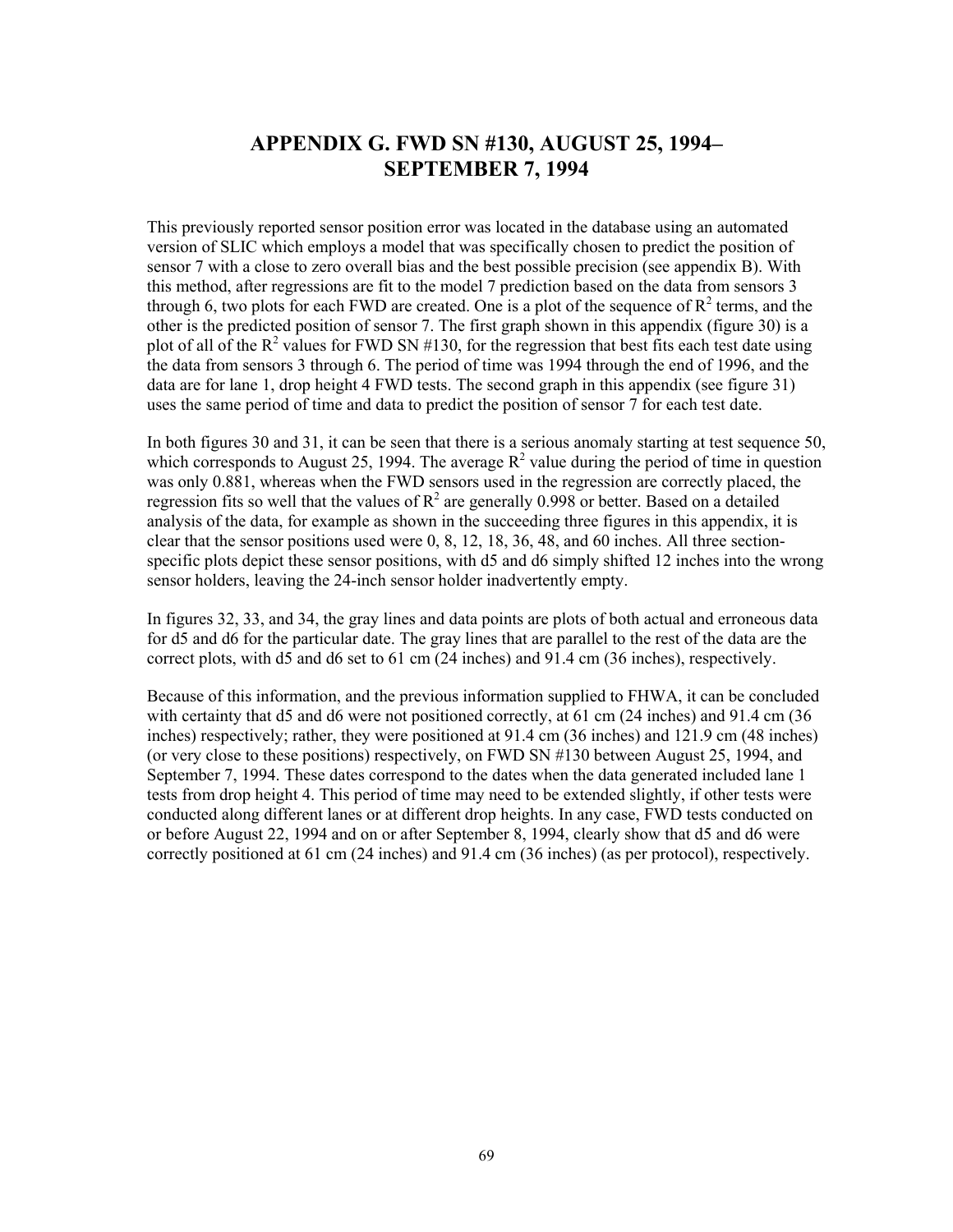R-squared model for D7 prediction, unit #130



Figure 30. Graph. R<sup>2</sup> model for d7 prediction, unit #130, 1994–96.





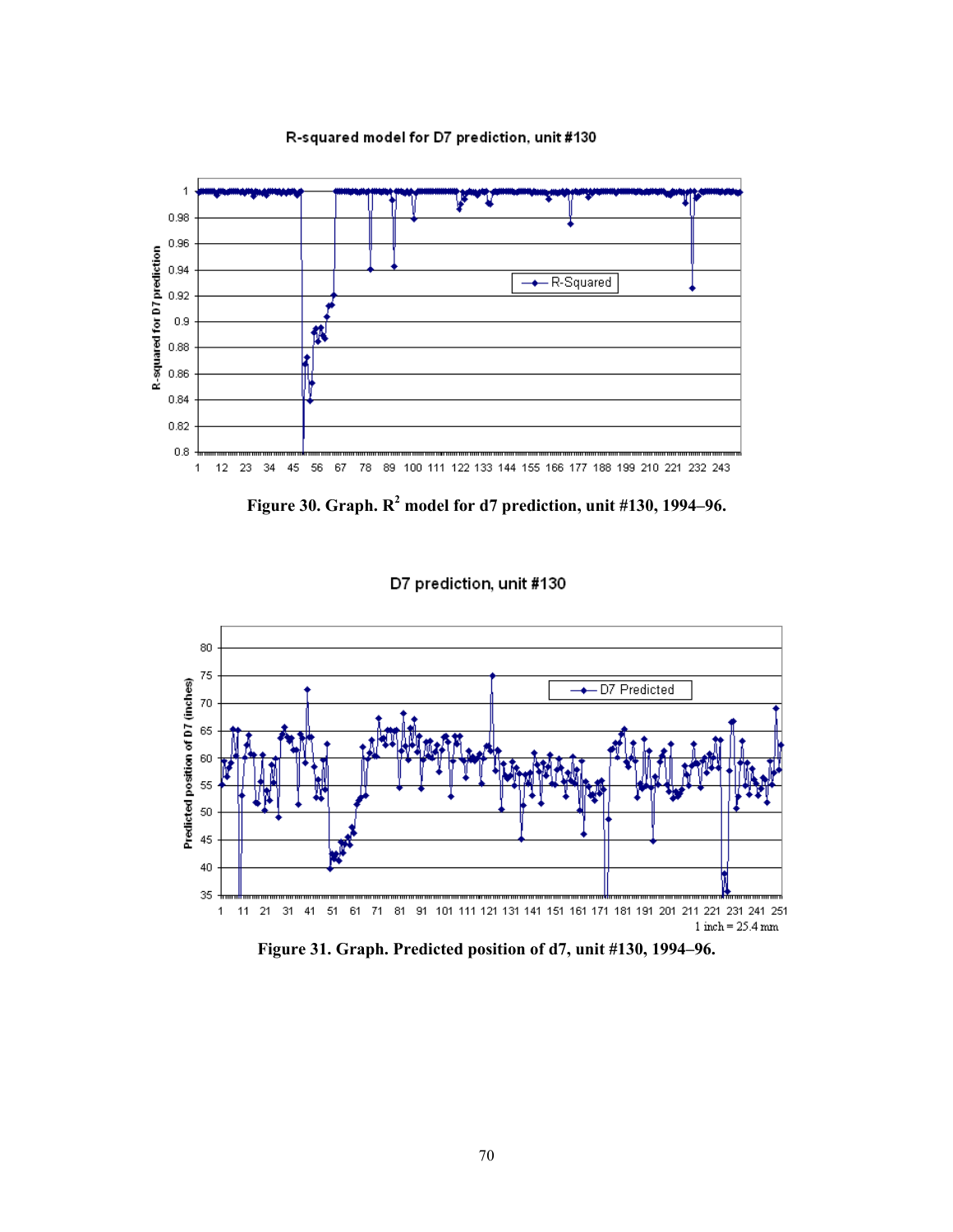



**Figure 32. Graph. SLIC plots for section 20–0101 including unit #130, August 1994.** 



SLIC plots for section 20-0111

**Figure 33. Graph. SLIC plots for section 20–0111 including unit #130, August 1994.**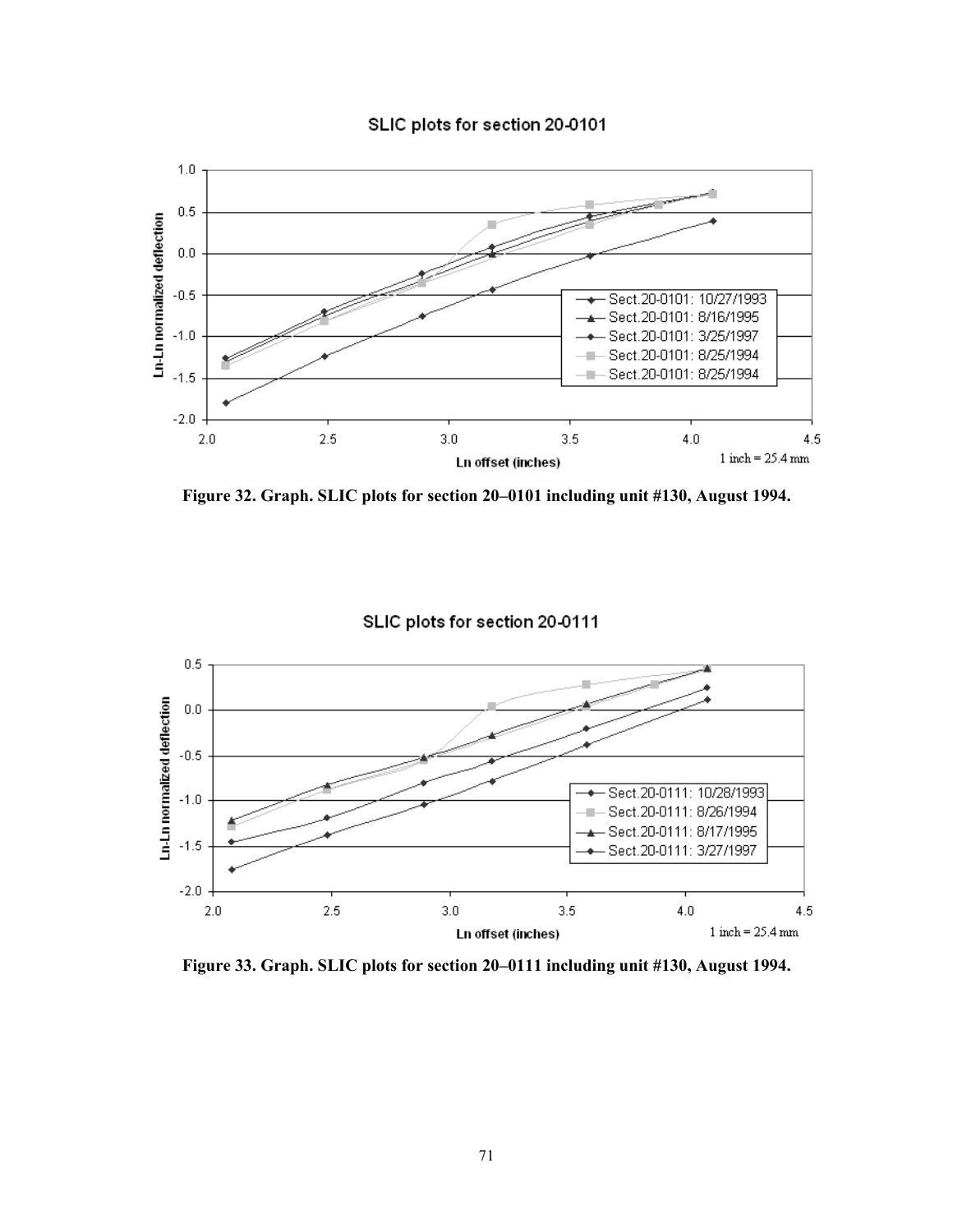



**Figure 34. Graph. SLIC plots for section 20–3060 including unit #061, September 1994.**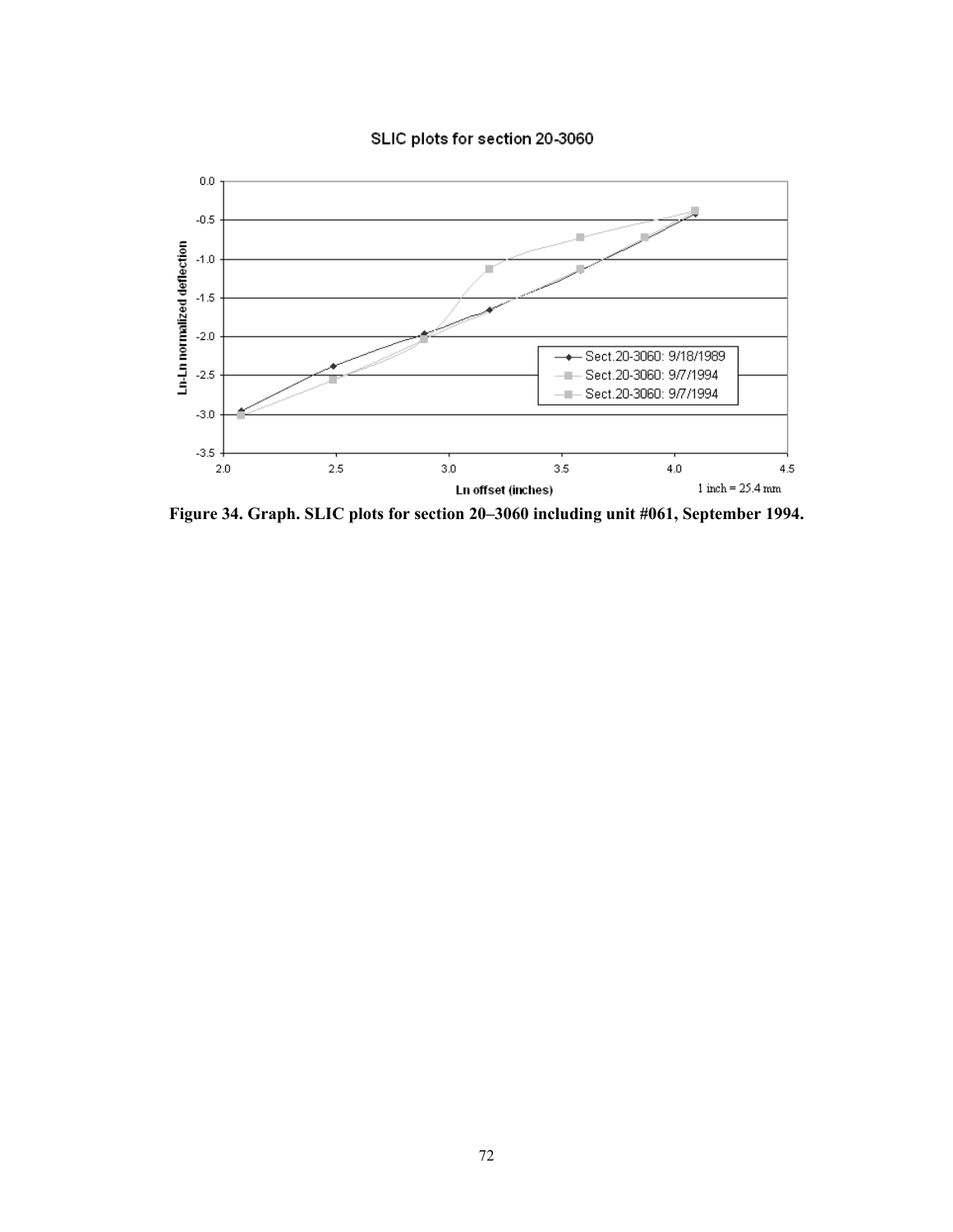# **APPENDIX H. FWD SN #075, JANUARY 17, 1990– JANUARY 22, 1990**

These previously reported sensor position errors were located in the database and also identified and analyzed using an automated screening version of SLIC. The SLIC screening versions used were tailored for predicting the position of sensors 2 and 7. Since in this case three of the sensors were positioned differently from protocol, the overall SLIC regression fit was mainly used to verify the positioning errors found. The first graph shown in this appendix (figure 35) is a plot of all the SN  $\#075$  values of R<sup>2</sup> for the d2 and d7 regression fits from 1990 through 1997, for lane 1, drop height 4 FWD tests.

In figure 35, it can be seen that there is a serious anomaly starting when SN #075 was first used, presumably on January 17, 1990. The average  $R^2$  value during the period of time in question was only 0.963, whereas when the FWD sensors used in the regression are correctly placed, the regression fit is generally 0.998 or better. Clearly the  $R^2$  values change dramatically for the better after the period of time in question. Individual plots like those shown in the succeeding two graphs corroborate that the reported protocol configuration was incorrect.

Based on a detailed analysis of the data, for example as shown in figures 36 and 37, it is clear that the sensor positions used were 0, 8, 12, 18, 30, 42, and 66 inches. Both section-specific plots depict these sensor positions, with d5, d6, and d7 shifted 6 inches farther from the plate, probably due to one minor and inadvertent error in the distance measurement between sensors 4 and 5. Alternatively, the distance to these sensors may have been inadvertently measured from the edge of the loading plate rather than from the center of the plate where sensor 1 is located.

In figures 36 and 37, the gray lines and data points are plots of both actual and erroneous data for d5, d6, and d7 for the particular date. The gray lines that are parallel to the rest of the data are the correct plots, with d5, d6, and d7 set to 76.2 cm (30 inches), 106.7 cm (42 inches) and 167.6 cm (66 inches), respectively.

Because of this information, and the previous information supplied to FHWA, it can be concluded with certainty that d5, d6, and d7 were not positioned in their protocol positions; rather, they were positioned at 76.2 cm (30 inches), 106.7 cm (42 inches) and 167.6 cm (66 inches), respectively (or very close to these positions), on FWD SN #075 between January 17, 1990, and January 22, 1990. These dates correspond to the dates when lane 1 tests were conducted at drop height 4. This period of time may need to be extended slightly if other tests were conducted along different lanes or at different drop heights. In any case, FWD tests conducted on or after February 9, 1990, indicate protocol sensor positions. FWD SN #075 was first used for lane 1, drop height 4 tests on January 17, 1990; it is also possible that it was used prior to this date, if different lanes or drop heights were used for LTPP testing (excluding the lane 1, drop height 4 test sequence).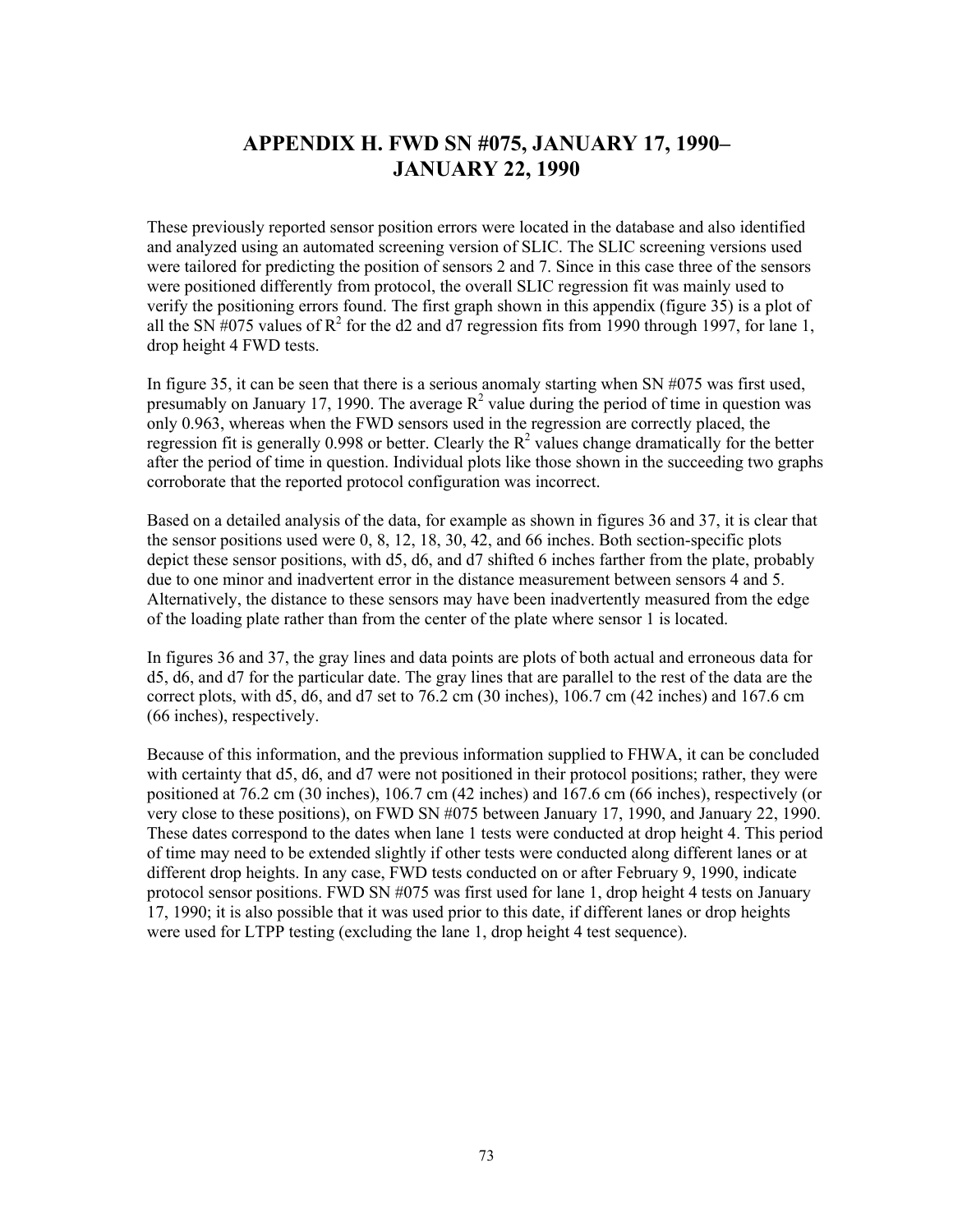



Figure 35. Graph.  $R^2$  model for d2 and d7 predictions, unit #075, 1990–97.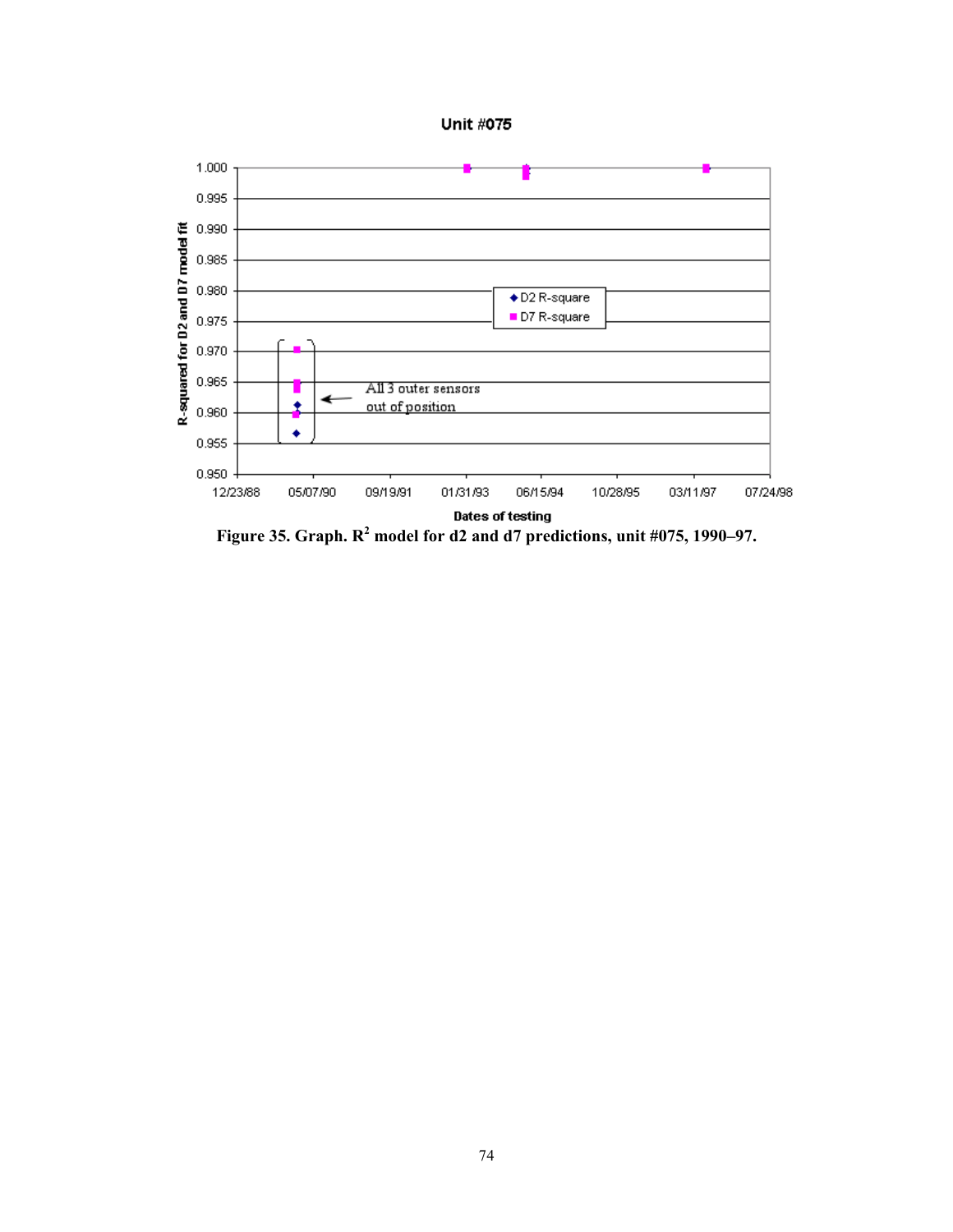



**Figure 36. Graph. SLIC plots for section 72–1003 including unit #075, January 1990.** 



**Figure 37. Graph. SLIC plots for section 72–4122 including unit #075, January 1990.**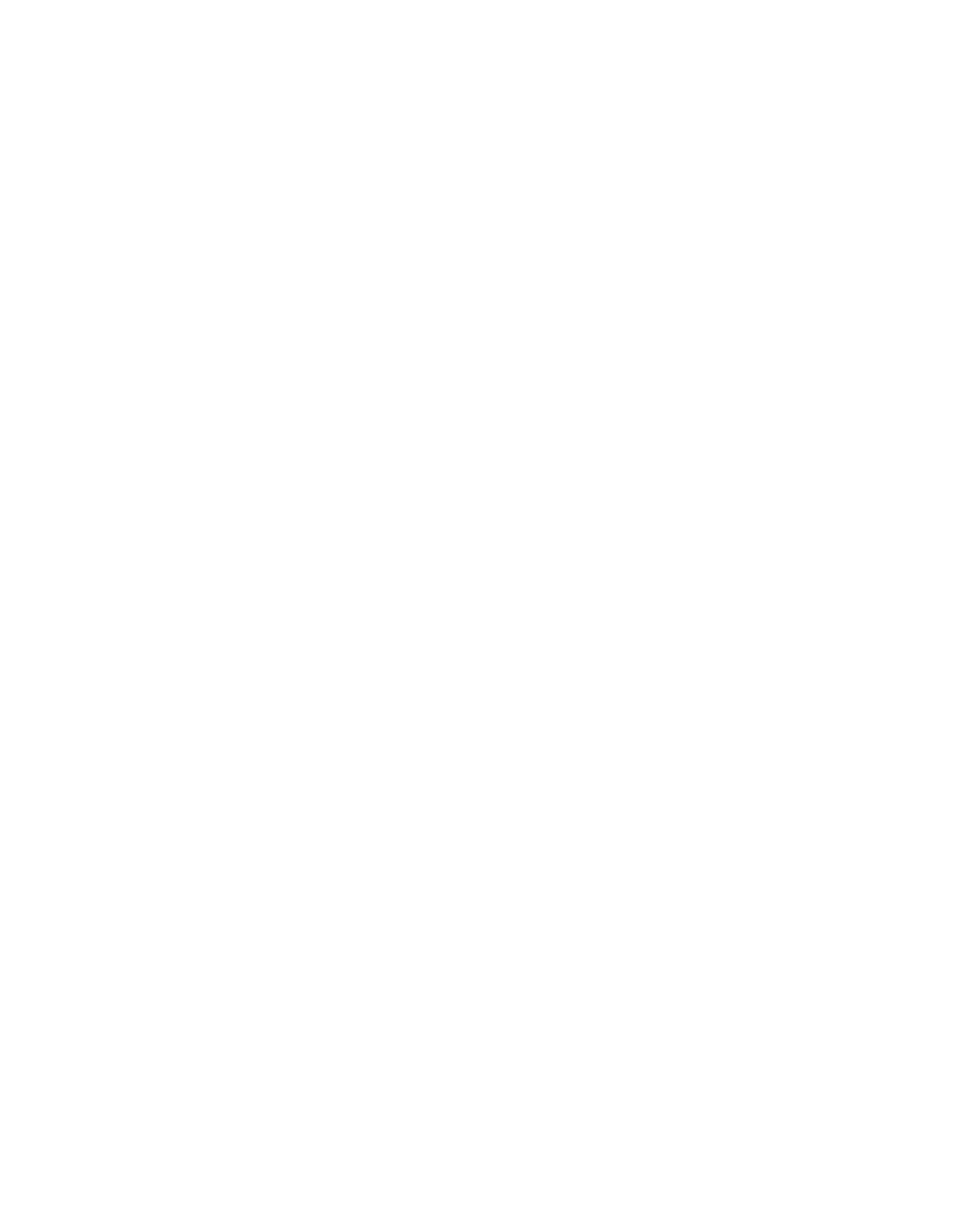## **APPENDIX I. FWD SN #132, JULY 29, 1996–OCTOBER 25, 1996**

This previously reported sensor position error was located in the database using an automated screening version of SLIC. This screening version is tailored for sensor 7 (among others), with a close to zero overall bias and the best possible precision (see appendix B). The first three graphs shown in this appendix (see figures 38, 39, and 40) are plots of all the SN #132 d7 sensor position predictions during 1995 to 1997 for lane 1, drop height 4 FWD tests. In these graphs, it can be seen that the average prediction for this 3-year period, excepting the data for the dates in question, was around 152.4 cm (60 inches), as expected. However, during the period of time in question (July 29, 1996 to October 25, 1996), the average predicted position of d7 is clearly around 121.9 cm (48 inches) (average SLIC prediction for all flagged test dates = 122.2 cm (48.1 inches)). In fact, an empty sensor holder is generally positioned at 121.9 cm (48 inches).

In the fourth figure in this appendix, figure 41, it clearly can be seen that the SN #132 predicted positions for sensor 7 in mid-1996 are outliers relative to the predicted positions for sensor 7 when other (correctly configured) FWDs are used. For the seven test sections shown (from three different FWDs), on average the predicted position of d7 was 154.9 cm (61 inches) while the same prediction for SN #132 during the period of time in question was 121.4 cm (47.8 inches).

In the two figures that follow, figures 42 and 43, the same results are shown graphically, with the gray lines and data points showing the SLIC plots for d7 in both its actual (121.9 cm (48 inches)) and protocol but incorrect (152.4 cm (60 inches)) offset positions. The gray lines that are parallel to the rest of the lines are the correct plots, with d7 set to 121.9 cm (48 inches).

Because of this information, and the previous information supplied to FHWA, it can be concluded with certainty that d7 was positioned at 121.9 cm (48 inches) (or very close to 121.9 cm (48 inches)) on FWD SN #132 between July 29, 1996 and October 25, 1996. These dates correspond to the dates when lane 1 tests were conducted at drop height 4. This period of time may need to be extended slightly, if other tests were conducted along different lanes or at different drop heights. In any case, FWD tests conducted on or before June 6, 1996, and on or after November 5, 1996, clearly show d7 positioned at 152.4 cm (60 inches) (per protocol).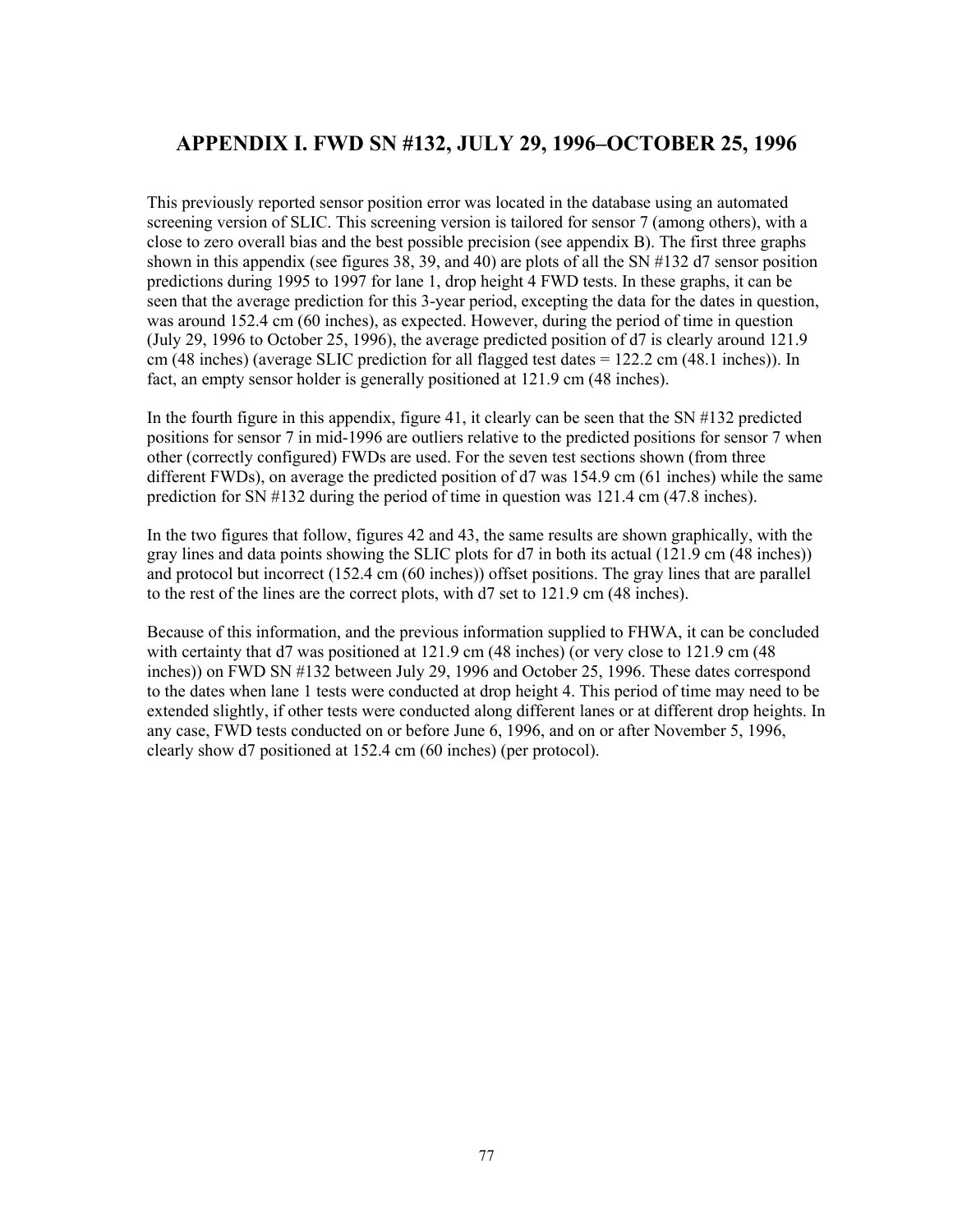







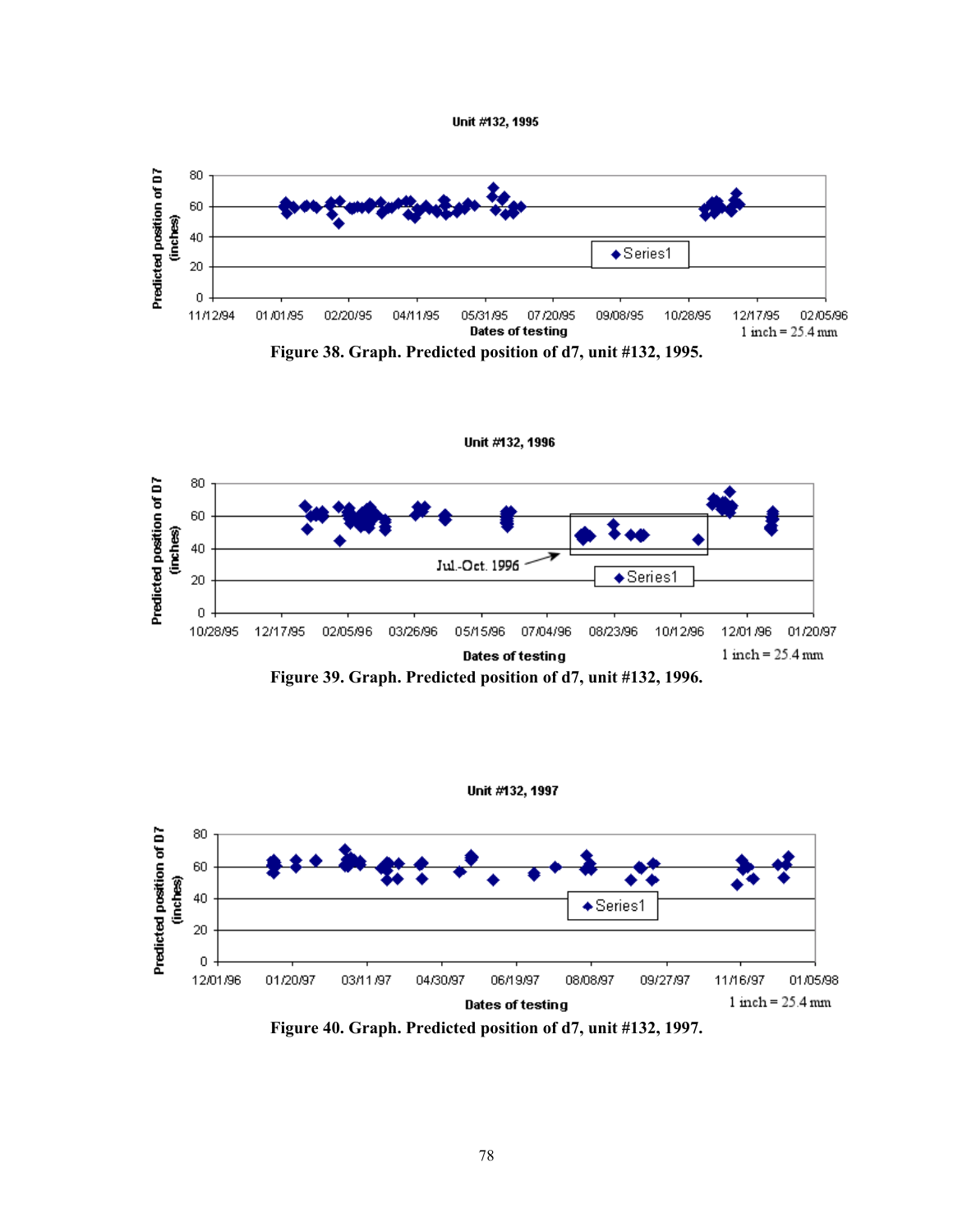

Same section data: SLIC prediction of d7 position for FWD SN #132, summer 1996 (Other data from 3 different FWDs = SN's #059, #125, & #132)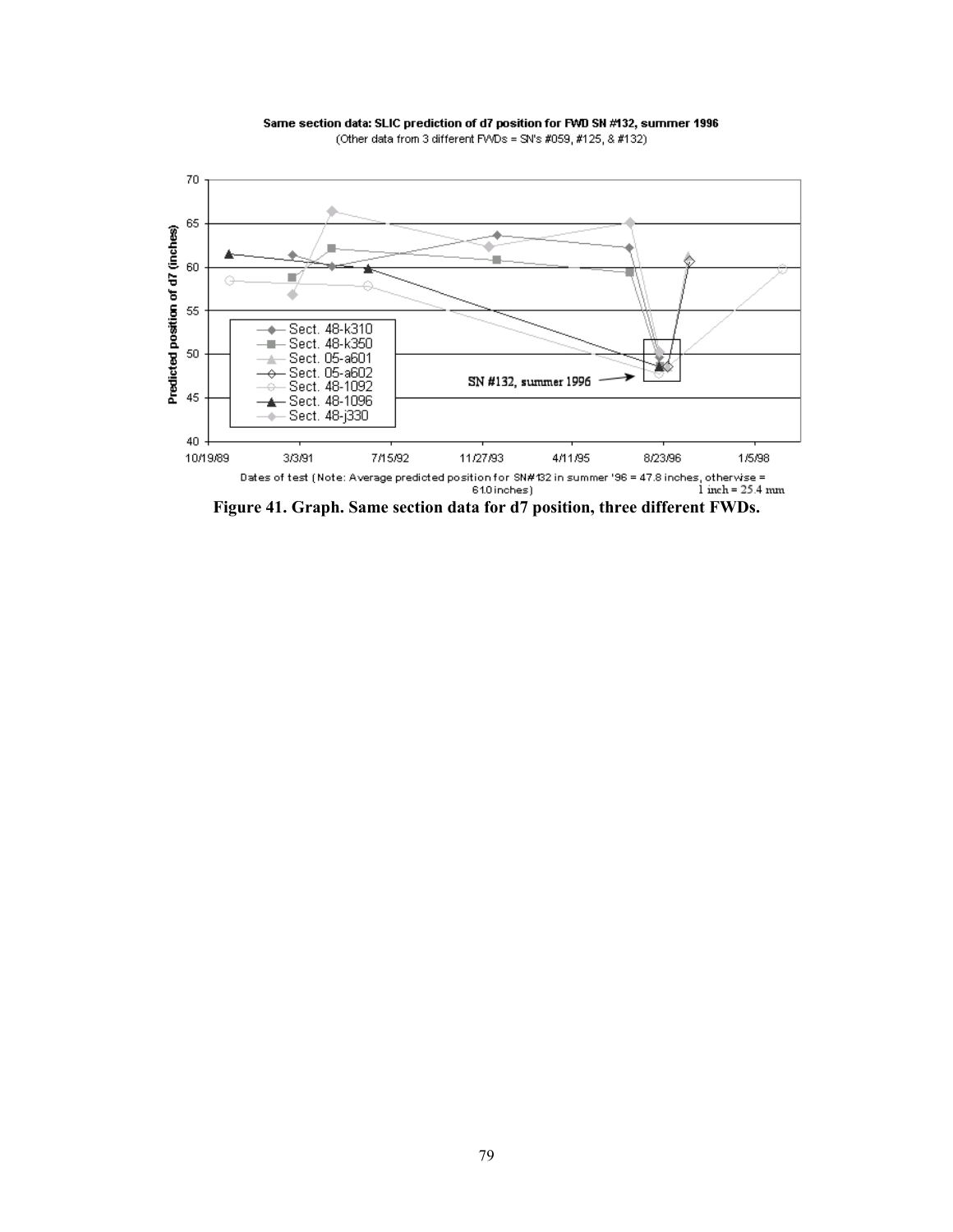#### SLIC plots for section 48-k310



**Figure 42. Graph. SLIC plots for section 48–k310 including unit #132, July 1996.** 



**Figure 43. Graph. SLIC plots for section 48–k350 including unit #132, August 1996.**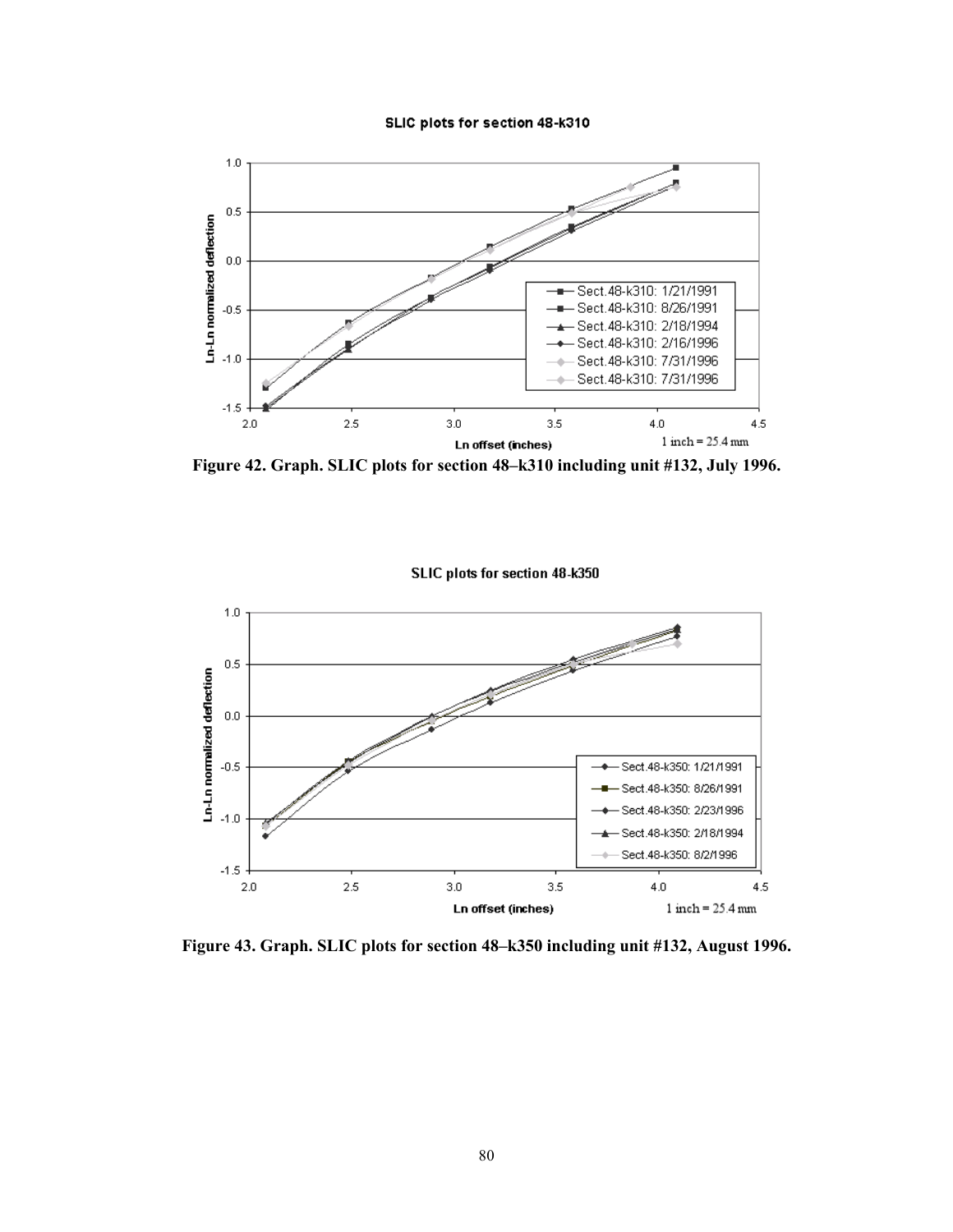## **APPENDIX J. FWD SN #061, JULY 17, 1995–OCTOBER 31, 1995**

This previously reported sensor position error was located in the database using an automated screening version of SLIC. This screening version is tailored for sensor 7 (among others), with a close to zero overall bias and the best possible precision (see appendix B). The first graph shown in this appendix (figure 44) is a plot of all the SN #061 values for the d7 sensor position predictions from November 1994 through March 1997, for all lane 1, drop height 4 FWD tests.

In figure 44 it can be seen that the average prediction for this 2-year plus period, excepting the data for the dates in question, was around 152.4 cm (60 inches), as expected. The predictions are somewhat scattered, mainly due to the relatively large distance of d7 from the loading plate when in its protocol position (152.4 cm (60 inches)). However, during the period of time in question (July 17, 1995 to October 31, 1995), the average predicted position of d7 is clearly around 121.9 cm (48 inches) (average SLIC prediction for all flagged test dates = 119.9 cm (47.2 inches)). In fact, an empty Dynatest sensor holder should have been positioned at 121.9 cm (48 inches) during this period of time.

In the second figure in this appendix (see figure 45), it can clearly be seen that the SN  $\text{\#061}$ predicted positions for sensor 7 for the dates in question are outliers relative to the predicted positions for sensor 7 when correctly configured FWDs are used. Once again, the prediction for the position of sensor 7 is close to 121.9 cm (48 inches). For the seven test sections shown (from three different FWDs), on average the predicted position of d7 was 148.3 cm (58.4 inches), while the same prediction for SN #061 during the period of time in question was 118.4 cm (46.6 inches).

In the two following figures in this appendix, figures 46 and 47, the same results are shown graphically, with the light gray lines and data points showing the SLIC plots for d7 in both its actual (121.9 cm (48 inches)) and incorrect (152.4 cm (60 inches)) offset positions. The portions of the light gray lines that are parallel to the rest of the lines are the correct plots, with d7 set to 121.9 cm (48 inches). In one of these two cases (figure 47), it can also be seen that the data includes another sensor spacing error for SN #061, namely the 1989 error covered in appendix F*.* In this case, the SLIC-determined metric sensor positions have been used, which, when transformed, correctly plots the data for section 32–7000 on a parallel line, for FWD tests conducted on May 5, 1989 (in this case with *black* lines and data points).

Because of this information, and the previous information supplied to FHWA, it can be concluded with certainty that d7 was *not* positioned correctly at 152.4 cm (60 inches); rather, it was positioned at 121.9 cm (48 inches) (or very close to 121.9 cm (48 inches)) on FWD SN #061 between July 17, 1995, and October 31, 1995. These dates correspond to the dates when lane 1 tests were conducted at drop height 4. This period of time may need to be extended slightly, if other tests were conducted along different lanes or at different drop heights. In any case, FWD tests conducted on or before March 31, 1995, and on or after November 14, 1995, clearly show d7 positioned at 152.4 cm (60 inches) (per protocol).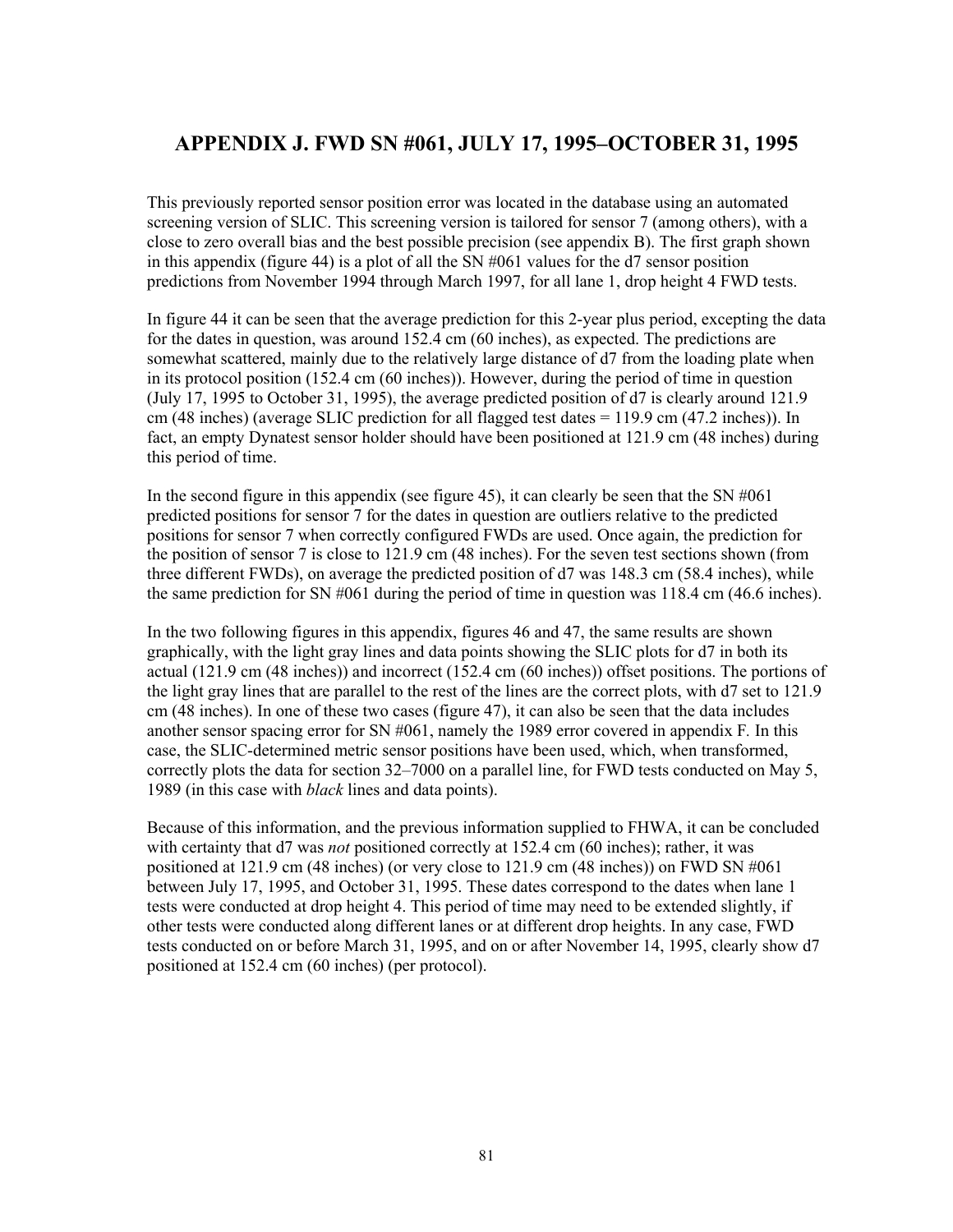#### D7 prediction, Unit #061



**Figure 44. Graph. Predicted position of d7, unit #061, 1994–97.** 



Same section data: SLIC prediction of d7 position for FWD SN #061, summer 1995 (Other data from 3 different FWDs = SN's #001, #061, & #131)

**Figure 45. Graph. Same section data for d7 position, three different FWDs.**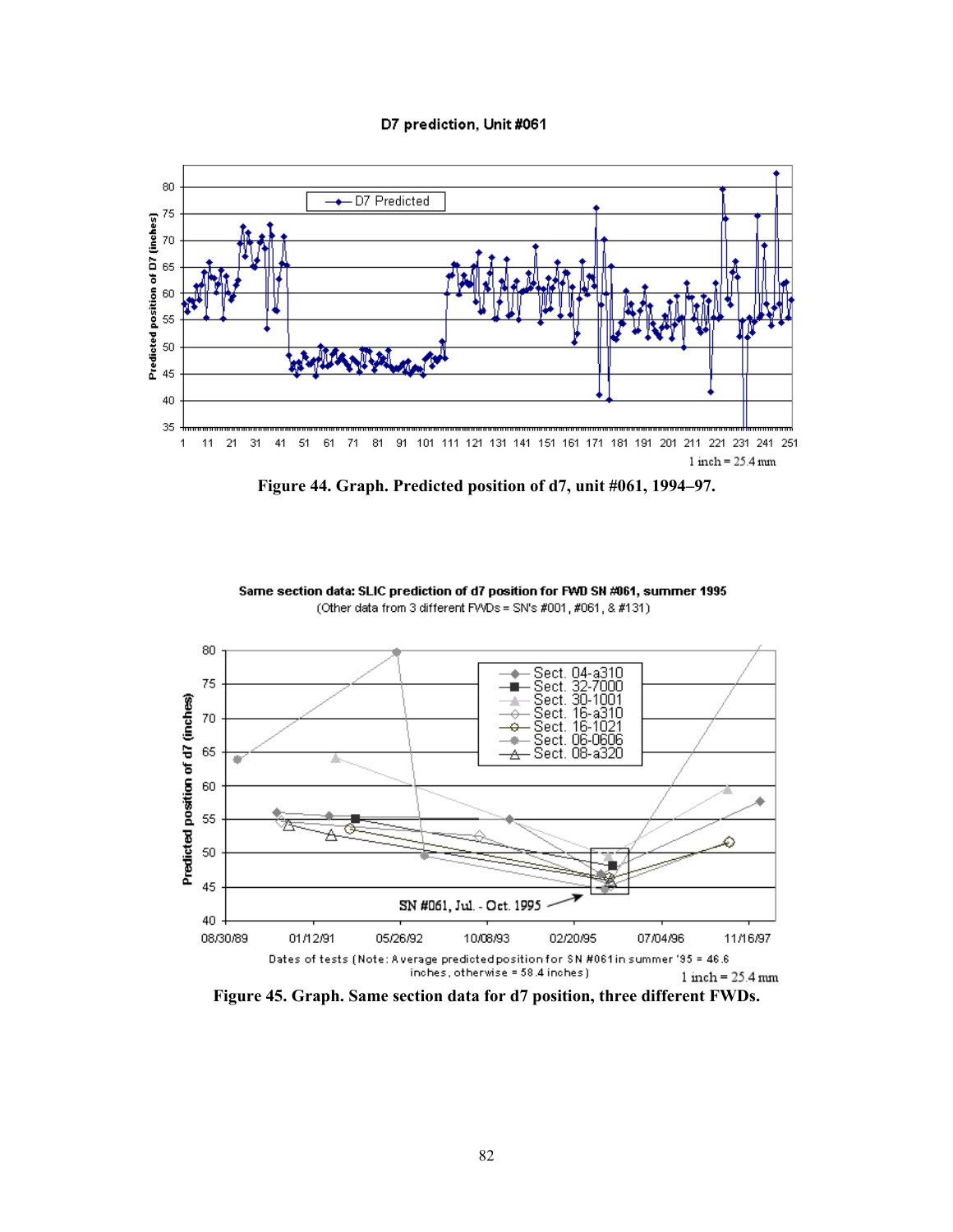



**Figure 46. Graph. SLIC plots for section 04–A310 including unit #061, July 1995.** 

SLIC plots for section 32-7000



**Figure 47. Graph. SLIC plots for section 32–7000 including unit #061, September 1995.**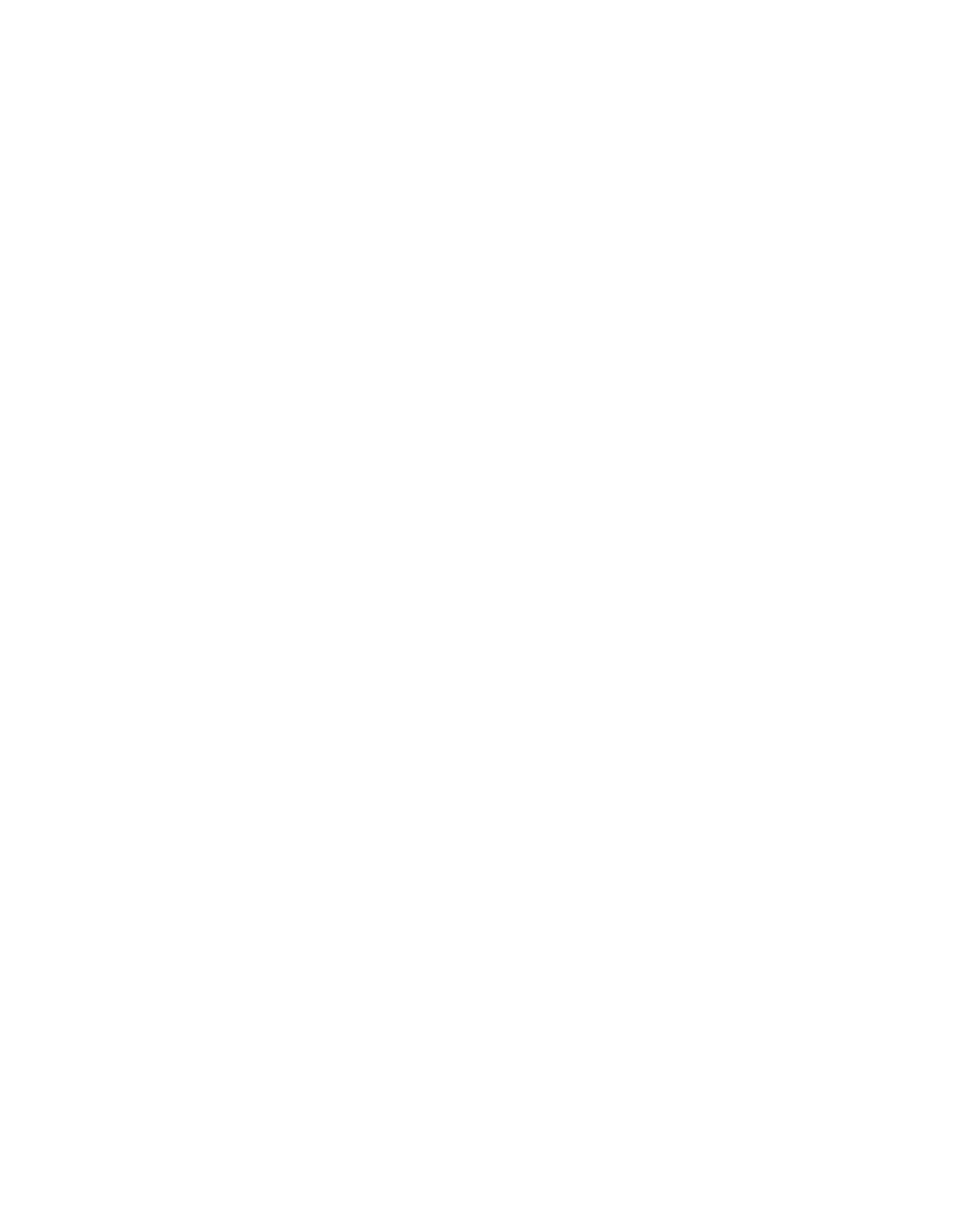## **APPENDIX K. FWD SN #131, MAY 24, 1994–APRIL 30, 1996**

This previously reported (and physically measured) d7 sensor position error was located in the database and also identified and analyzed using an automated screening version of SLIC. This screening version is tailored for sensor 7 (among others), with a close to zero overall bias and the best possible precision (see appendix B). The first graph shown in this appendix (figure 48) is a plot of all the SN #131 d7 sensor position predictions from May 1994 through the middle of March 1997, for all lane 1, drop height 4 FWD tests.

In figure 48, it can be seen that the average prediction subsequent to the initial time period where d7 was positioned incorrectly was around 152.4 cm (60 inches), with some scatter due to the relatively large distance between d6 and d7. However, during the period of time in question (May 24, 1994 to April 30, 1996), the average predicted position of d7 is approximately 121.9 cm (48 inches) (average SLIC prediction for all flagged test dates = 120.7 cm (47.5 inches)). In fact, an empty Dynatest sensor holder was originally positioned at 121.9 cm (48 inches) when this unit was delivered.

In figure 49, it can be seen that when the same LTPP test sections are plotted as a function of the predicted position of d7, SN #131 for the period May 1994 to April 1996 is an outlier. As shown elsewhere, the average prediction for the d7 sensor is around 121.9 cm (48 inches), which is precisely where it was found in 1996 when a physical measurement was made on this unit of the d7 offset. For the six test sections shown (from four different FWDs), on average the predicted position of d7 was 155.7 cm (61.3 inches), while the same prediction for SN #131 during the period of time in question was 121.9 cm (48 inches).

In the two following graphs in this appendix, figures 50 and 51, the same results are shown graphically, with the light gray lines and data points showing the SLIC plot for d7 in both its actual (121.9 cm (48 inches)) and protocol but incorrect (152.4 cm (60 inches)) offset position. The light gray lines that are parallel to the rest of the data are the correct plots, with d7 set to 121.9 cm (48 inches). In the first of these two cases (see figure 50), it can also be seen that the data includes another sensor spacing error for SN #061, namely the 1989 error covered in appendix F. In this case, the SLIC-determined metric sensor positions have been used, which, when transformed, also plot the data for section 08–6002 on a parallel line, for FWD tests conducted on July 13, 1989 (black lines and data points). In the second case (see figure 51), it can be seen as well that the data includes yet another sensor spacing error for SN #061, namely the 1995 error covered in appendix J (also a d7 shift from the 152.4 cm (60 inches) protocol position to 121.9 cm (48 inches)—see the black lines and data points). The medium gray line and data points was from yet another d7 position uncertainty for SN #061; however, in this case the likelihood of a 152.4 cm (60 inches) protocol position is about the same as the SLIC-determined position, approximately 137.2 cm (54 inches).

Because of this information, and the previous information supplied to FHWA, it can be concluded with certainty that d7 was positioned at 121.9 cm (48 inches) (or very close to 121.9 cm (48 inches)) on FWD SN #131 between May 24, 1994, and April 30, 1996. These dates correspond to the dates when lane 1 tests were conducted at drop height 4. This period of time may need to be extended slightly, if other tests were conducted along different lanes or at different drop heights. In any case, FWD tests conducted on or after June 12, 1996, indicate protocol sensor positions. Also, it was reported that the regional office moved the sensor back to the 152.4-cm (60-inch) holder at that time. FWD SN #131 was delivered to SHRP and driven to the Western Region shortly before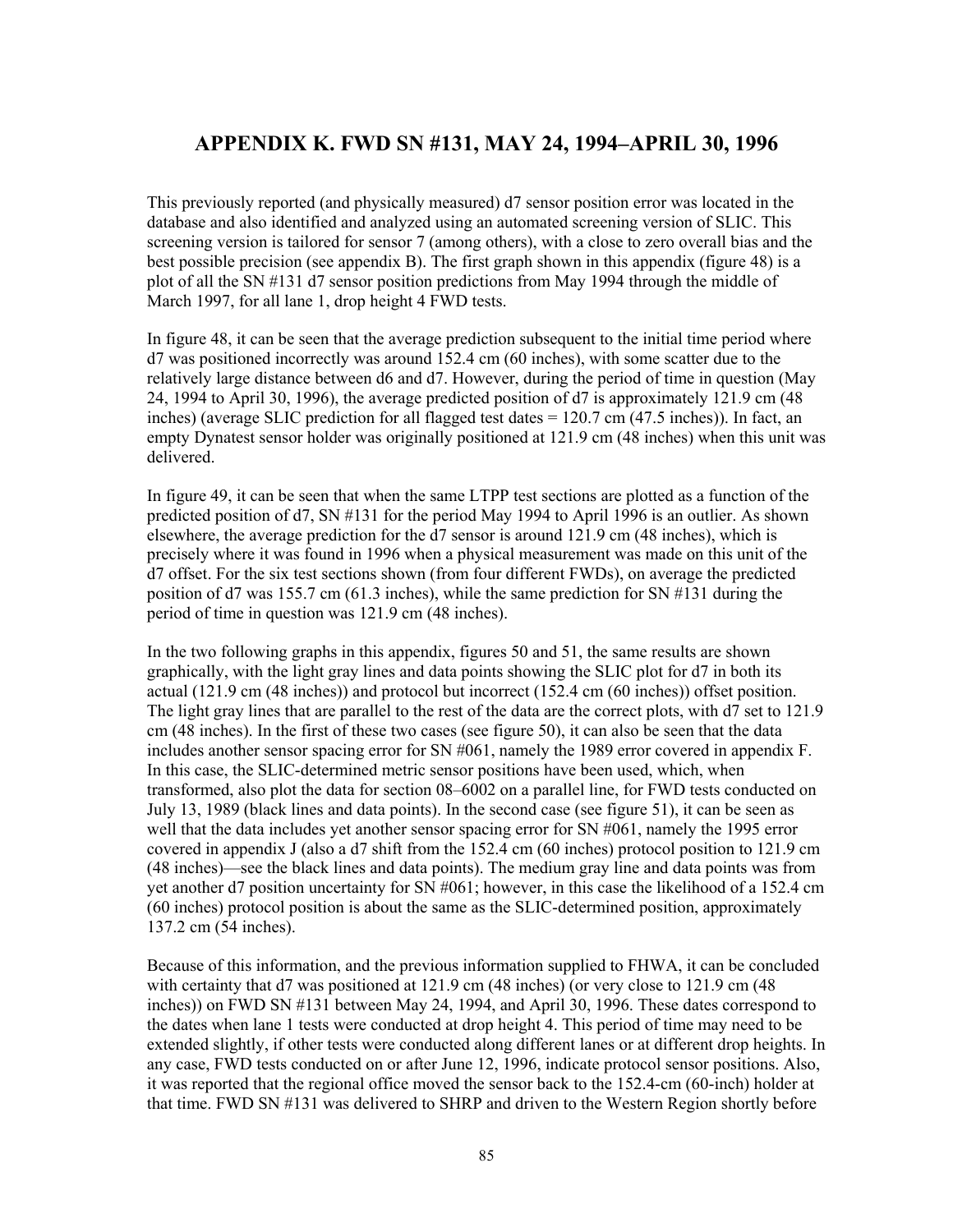May 24, 1994. Evidently, all tests from the time of delivery through the end of June 1996 were conducted using the SLIC-determined d7 sensor position of 121.9 cm (48 inches) in lieu of the reported protocol position of 152.4 cm (60 inches).



D7 prediction, unit #131



Same section data: SLIC prediction of d7 position for FWD SN #131, 1994-96 (Other data from 4 different FWDs = SN's #001, #061, #115, & #131)



**Figure 49. Graph. Same section data for d7 position, four different FWDs.**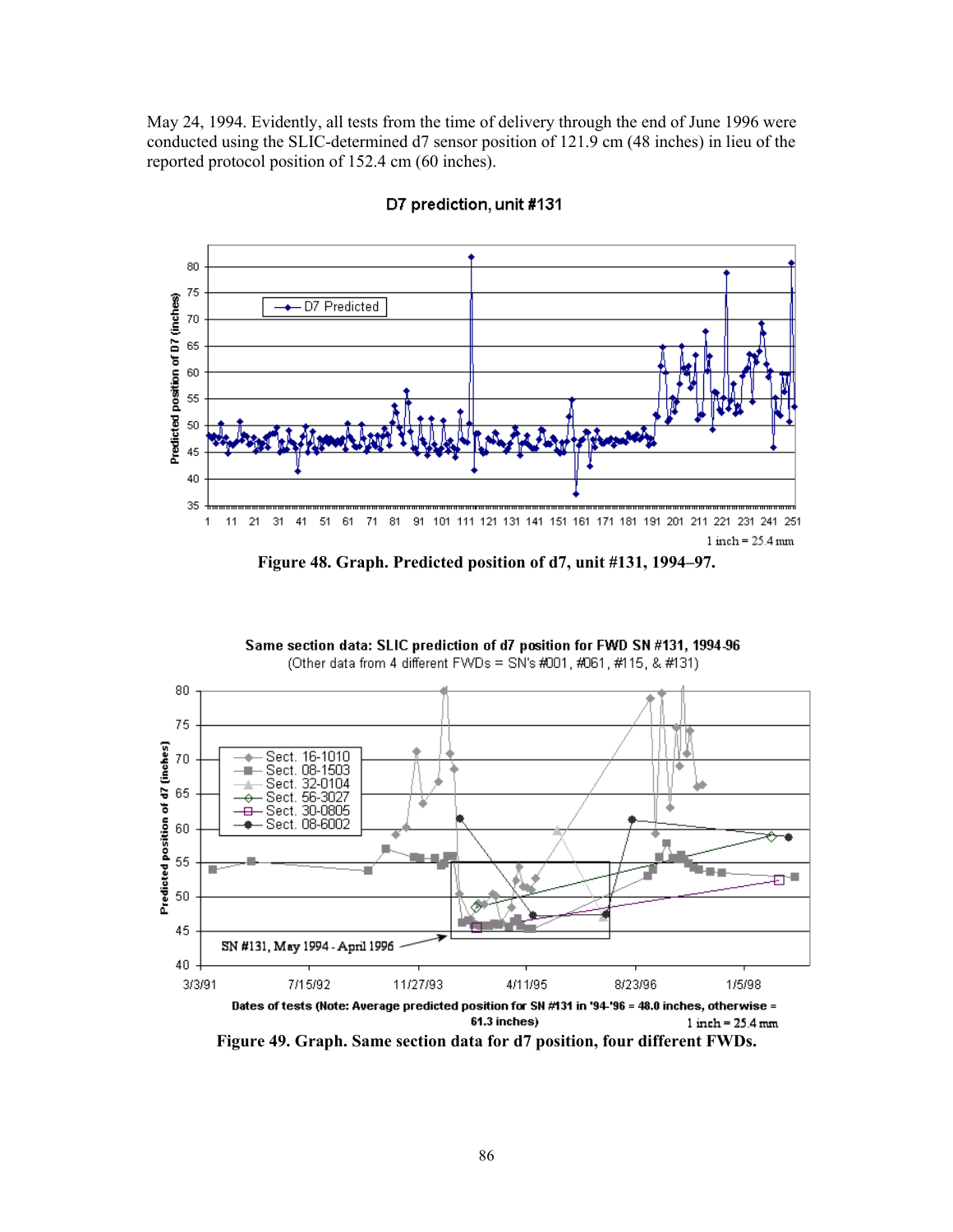#### SLIC plots for section 08-6002



**Figure 50. Graph. SLIC plots for section 08–6002 including unit #131, May 1995 and April 1996.** 



SLIC plots for section 30-0805

**Figure 51. Graph. SLIC plots for section 30–0805 including unit #131, August 1994.**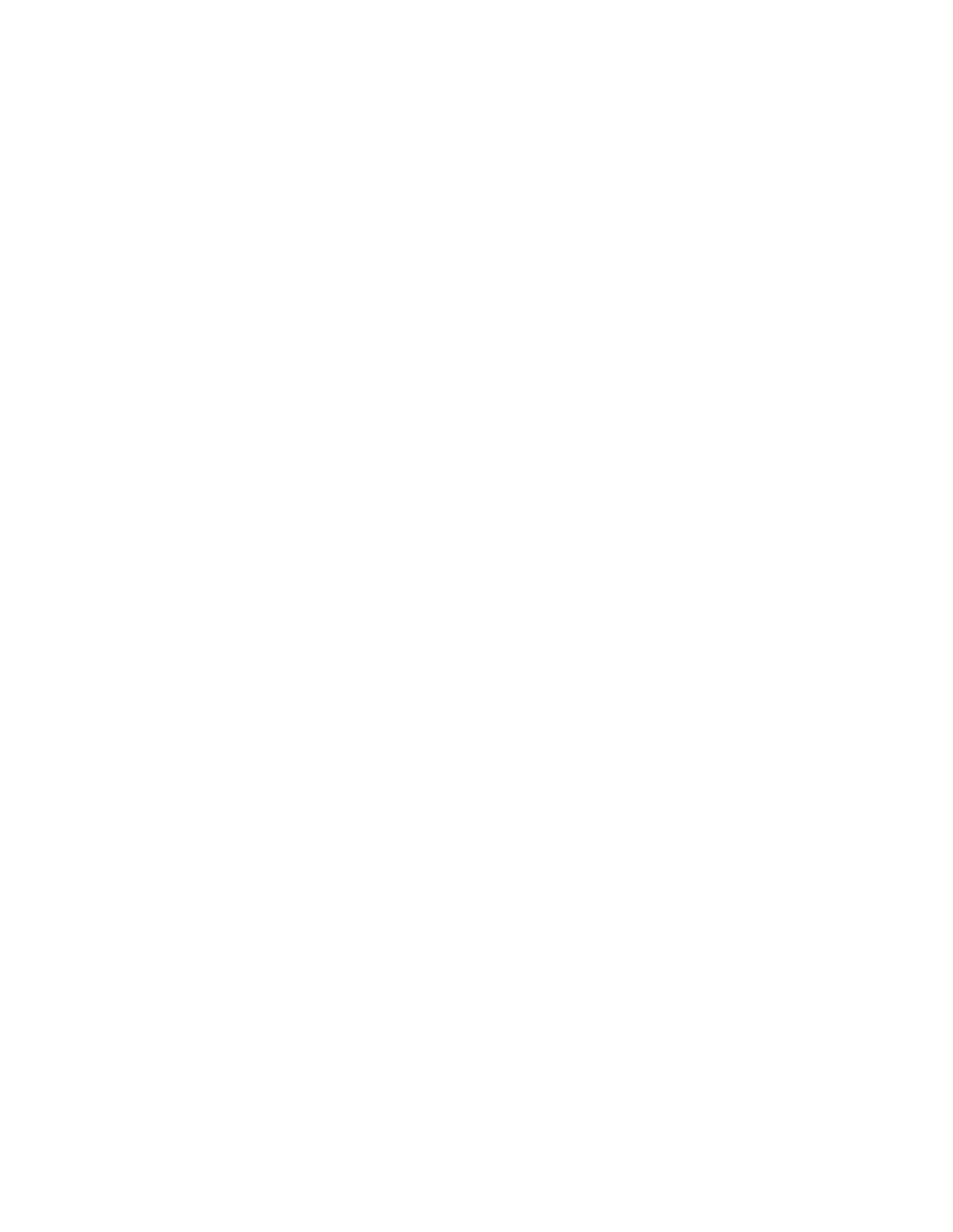# **APPENDIX L. FWD SN #131, DECEMBER 16, 1997– JANUARY 20, 1998**

These previously reported sensor position errors were located in the database using an automated screening version of SLIC. The SLIC screening version used was tailored for predicting the position of sensors 2 and 7. Since four or five of the sensors were positioned differently from protocol, the overall SLIC regression fits were used to verify the positioning errors found. The first two graphs shown in this appendix, (figures 52 and 53), are plots of all the SN #131 values of  $R^2$ for the d2 and d7 regression fits, from the middle of March 1997 through the beginning of October 1998, for lane 1, drop height 4 FWD tests.

In figures 52 and 53, it can be seen that there is a serious anomaly starting around Test Sequence 107, which corresponds to December 16, 1997. The average  $R^2$  value during the period of time in question was only 0.945, whereas when the FWD sensors used in the regression are correctly placed, the average values of  $R^2$  for the regression is usually 0.998, or better. Clearly the  $R^2$  values change dramatically both before and after the period of time in question. Individual plots like those shown in the succeeding three graphs corroborate that the reported (protocol) sensor configuration was incorrect.

Based on a detailed analysis of the data, for example as shown in the three succeeding figures, it is clear that the sensor positions used were 0, 8, 18, 24, 36, 48, and 66 (or 60) inches. All three section-specific plots in the last three figures of this appendix (figures 54, 55, and 56) depict these sensor positions, which correspond exactly to the sensor positions used at WesTrack just prior to December 16, 1997, *except* for d2 and d7. At WesTrack, d2 should have been placed at 30.5 cm (12 inches); however it is clear it remained unmoved at 20.3 cm (8 inches), probably from previous LTPP testing. Also at WesTrack, d7 should have been at 152.4 cm (60 inches); however, from the plots shown it appears to be at approximately 167.6 cm (66 inches). This latter value, however, is uncertain, so it is recommended that the LTPP and WesTrack d7 protocol sensor position of 152.4 cm (60 inches) still be used in the LTPP database.

In the three section-specific plots shown in figures 54, 55, and 56, the results shown graphically utilize light gray lines and data points for the erroneous data. The light gray plots show d3–d7 in both their actual and incorrect (protocol) offset positions. The plots that are parallel to the rest of the data are the correct ones, with d3 through d7 set to 18, 24, 36, 48, and 66 inches, respectively. Please note again that it is not absolutely certain that d7 is really at 167.6 cm (66 inches) because the plot with d7 at 152.4 cm (60 inches) would result in almost as good a fit.

Because of this information, and the previous information supplied to FHWA, it can be concluded with certainty that d3, d4, d5, and d6 were positioned at 18, 24, 36, and either 60 or 66 inches, respectively, between December 16, 1997, and January 20, 1998. These dates correspond to the dates when lane 1 tests were conducted at drop height 4 with SN #131. This period of time may need to be extended slightly, if other tests were conducted along different lanes or at different drop heights. In any case, FWD tests conducted with SN #131 on or before December 8, 1997, and on or after February 13, 1998, clearly show that normal LTPP protocol sensor positions were used.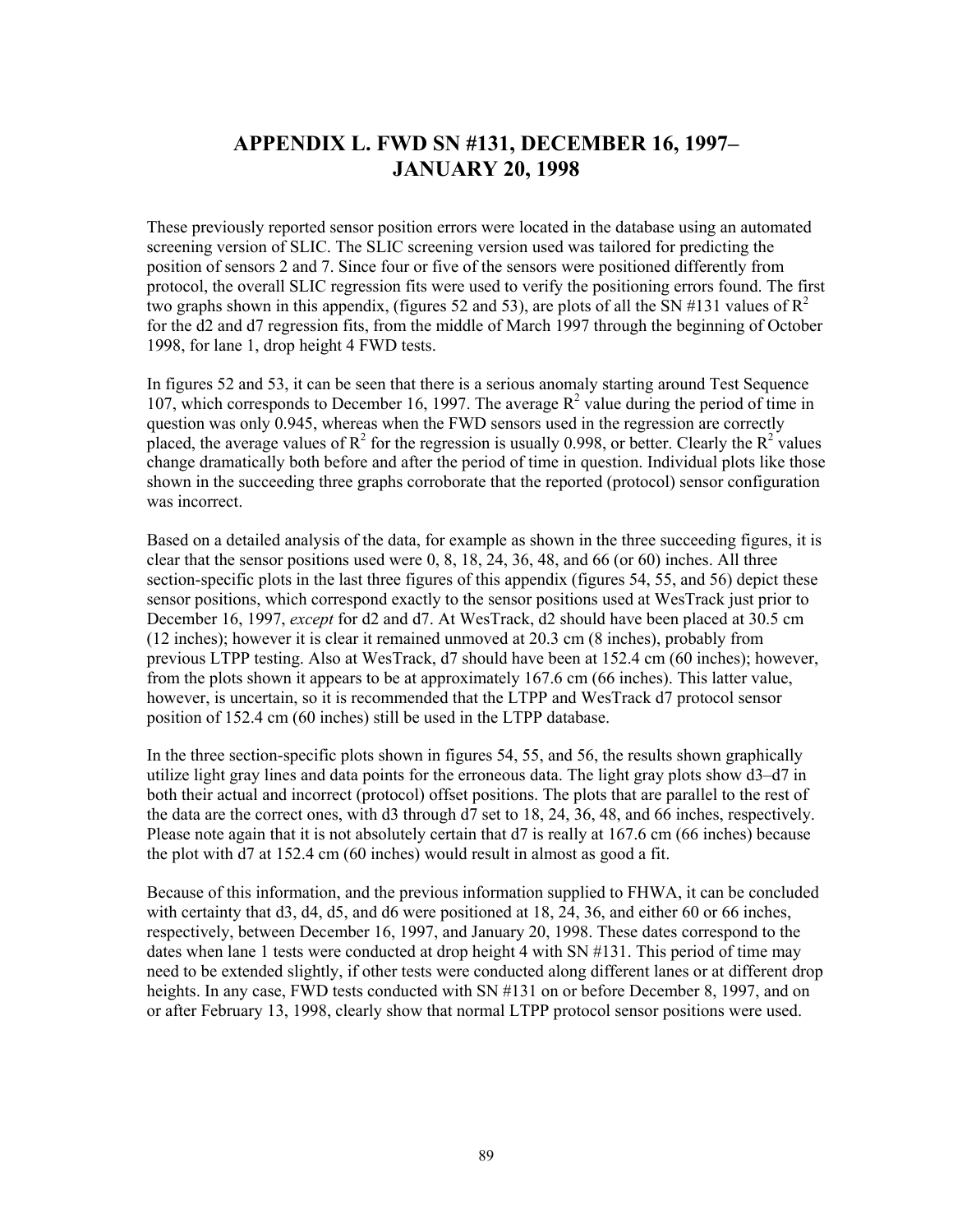

R-squared for model for D2 prediction, unit #131

**Figure 52. Graph. R-squared model for d2 prediction, unit #131, 1997–98.** 

R-squared for model for D7 prediction, unit #131



**Figure 53. Graph. R-squared model for d7 prediction, unit #131, 1997–98.**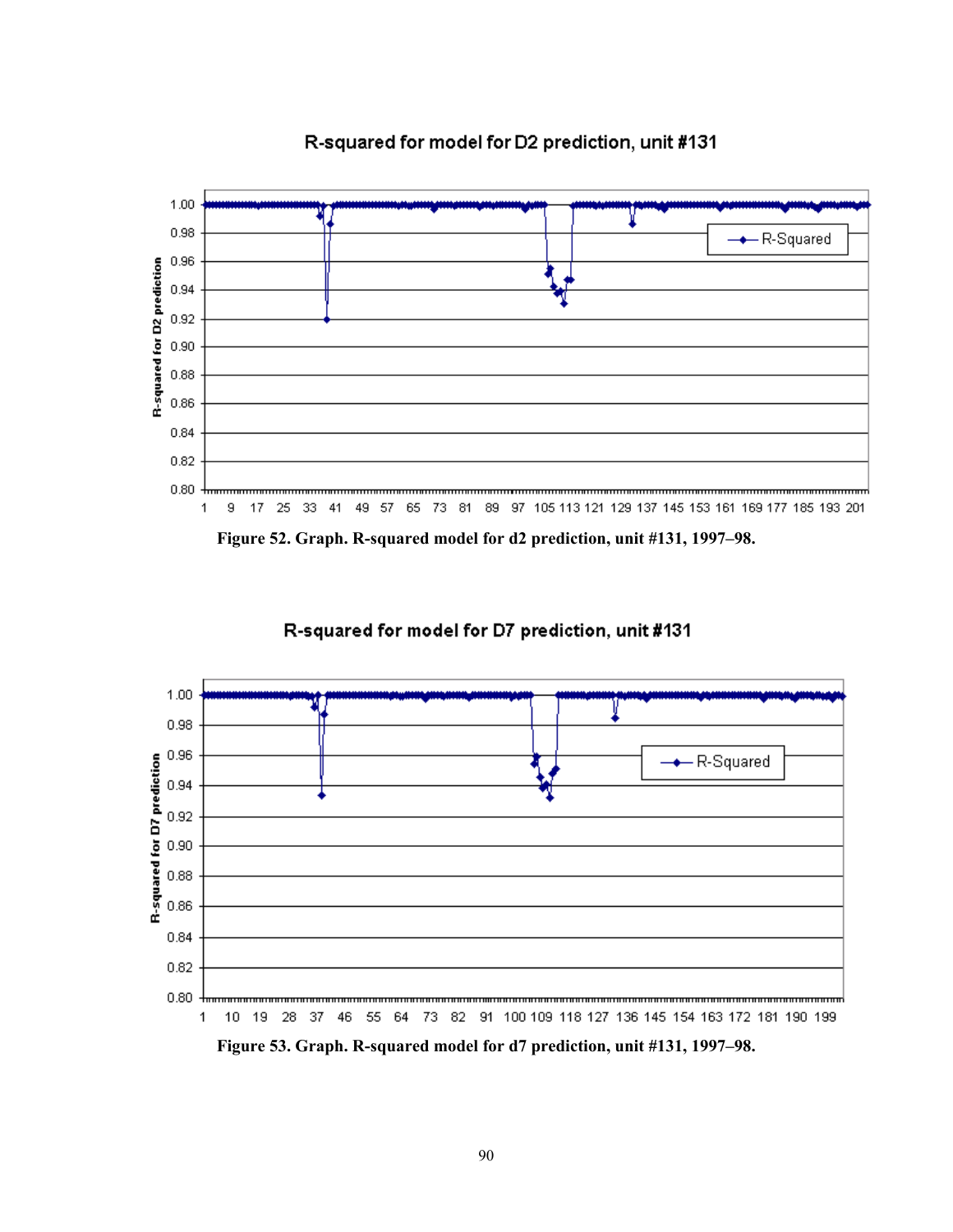



**Figure 54. Graph. SLIC plots for section 41–7019 including unit #131, January 1998.** 





**Figure 55. Graph. SLIC plots for section 04–1065 including unit #131, January 1998.**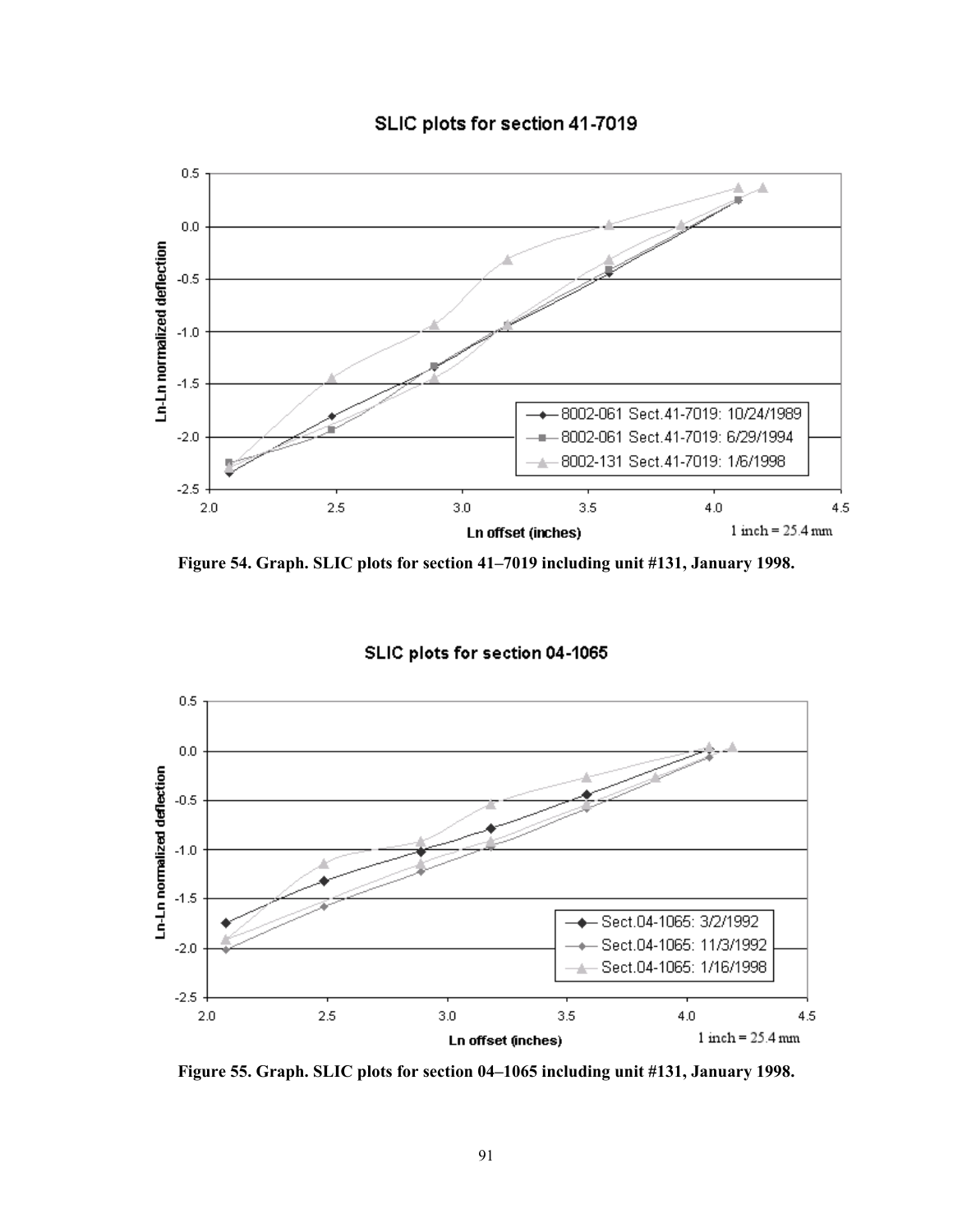### SLIC plots for section 06-3042



**Figure 56. Graph. SLIC plots for section 06–3042 including unit #131, December 1997.**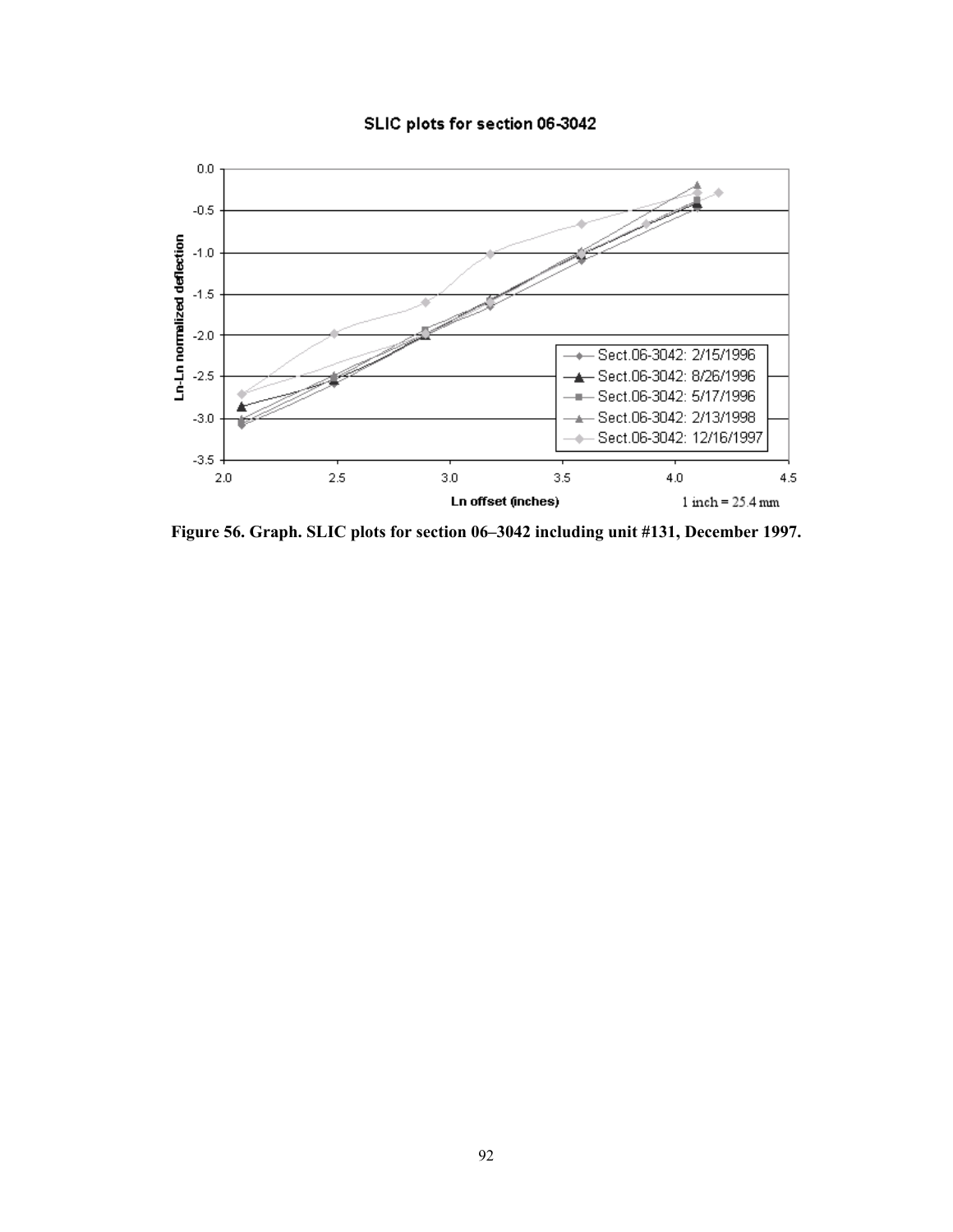# **APPENDIX M. THE GENERALIZED LIKELIHOOD RATIO FOR H48 OVER H60**

If two hypotheses are available for a model for data, a standard way to compare them is the generalized likelihood ratio. Briefly, this is a computation of the highest possible probability for the data under each hypothesis, or the maximum likelihood estimates of the parameters for the data within each hypothesis. The H48 hypothesis is that sensor 7 was offset 121.9 cm (48 inches); the H60 hypothesis is that sensor 7 was offset 152.4 cm (60 inches).

In each of the three cases examined below, the data to be modeled are the predicted positions of sensor 7, using all of the nonjoint associated deflection data for a particular site and day. These data fail tests of the hypothesis that they come from a normal distribution, but are approximately symmetric. The central limit theorem would then imply that the sample means have approximate normal distributions, with the approximation improving as the sample size (i.e., the number of dates) increases.

Thus the sample mean, *x* bar, is approximately normally distributed with mean  $\mu_H$  and unknown standard deviation  $\sigma$  divided by the square root of n. Here  $\mu$ <sup>H</sup> is the appropriate value dictated by the hypothesis; if H is H48, then  $\mu_H$  is 48, and if H is H60, then  $\mu_H$  is 60. The nuisance parameter  $\sigma$  $=$   $\sigma$ <sub>H</sub> is estimated by its maximum likelihood estimate shown in the equation given in figure 57.

$$
(\Sigma (x - \mu_{\rm H})^2 \div n)^{1/2}.
$$

#### **Figure 57. Equation. Maximum likelihood estimate.**

The likelihood under either hypothesis is shown in the equation in figure 58.

$$
\frac{\sqrt{n}}{\sqrt{2\pi}\sigma_H} \exp\left[\frac{-n}{2}\left(\frac{\bar{x} - \mu_H}{\sigma_H}\right)\right]
$$

#### **Figure 58. Equation. The likelihood.**

For example, if the hypothesis is H48, then the value of  $\mu_H$  is replaced by 48, and the value of  $\sigma_H$ is replaced as shown in the equation in figure 59.

$$
(\Sigma (x-48)^2 \div n)^{1/2}.
$$

#### **Figure 59. Equation. Maximum likelihood estimate,**  $\sigma_H = 48$ **.**

This likelihood value is computed for each hypothesis, and the ratio of these two numbers is called the likelihood ratio, a computation of the relative likelihood of the data under the two competing hypotheses.

Table 12 captures all of the relevant information for the three datasets presented in the report. MLE of SD is the maximum likelihood estimate of  $σ$ , the standard deviation, referenced above.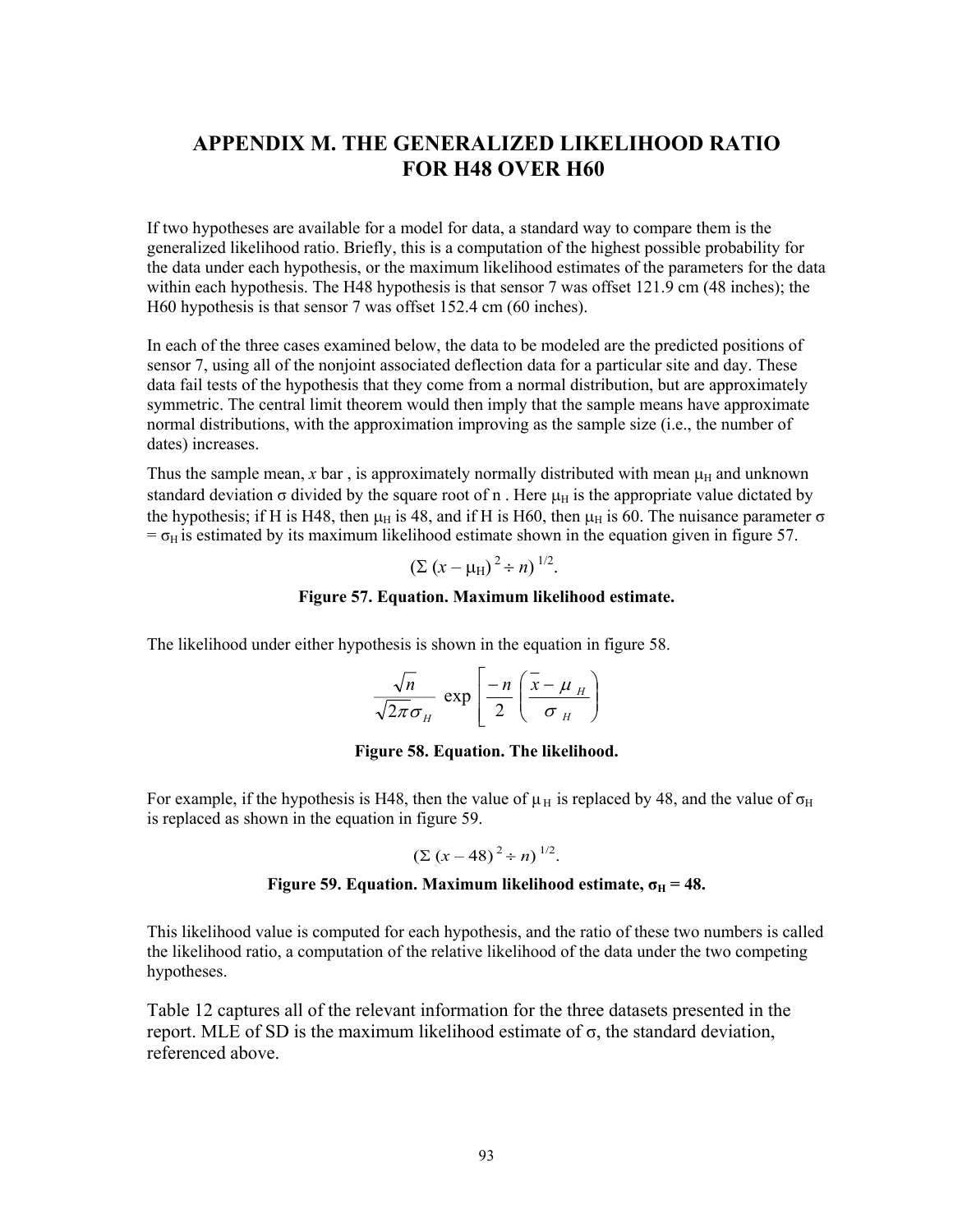| <b>FWD Serial</b><br><b>Number</b> | <b>Sample</b><br>Mean, $x$ | MLE of SD   MLE of SD   Sample   Likelihood   Likelihood  <br>under H48 |       |    | under H60   Size, n   under H48   under H60 |               | Likelihood<br><b>Ratio</b>                  |
|------------------------------------|----------------------------|-------------------------------------------------------------------------|-------|----|---------------------------------------------|---------------|---------------------------------------------|
| $8002 - 129$                       | 47.99                      | 1.88                                                                    | 12.16 | 12 | 0.7350095                                   | 0.0003252     | 2,260                                       |
| $8002 - 132$                       | 48.12                      | 2.33                                                                    | 12.10 | 29 | 0.8840417                                   | $1.531E - 07$ | 5,773,093                                   |
| 8002-061                           | 47.20                      | 1.44                                                                    | 12.87 | 65 |                                             |               | $\vert$ 9.4002E-05 2.789E-15 33,706,837,035 |

**Table 12. Likelihood ratio stats for protocol versus nonprotocol d7 sensor positions.**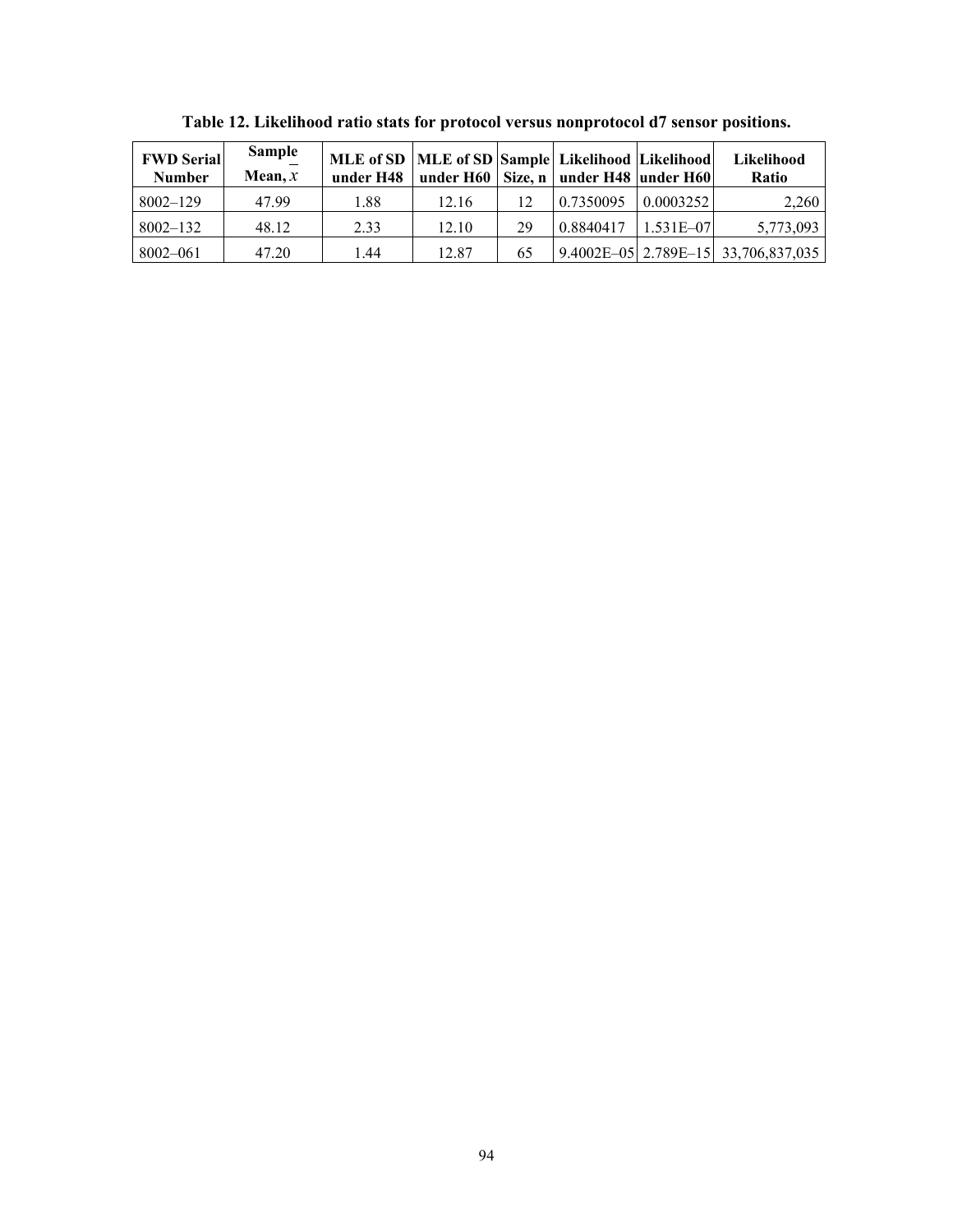## **REFERENCES**

- 1. Stubstad, R.N., Irwin, L.H., Lukanen, E.O., and Clevenson, M.L. *It's 10 O'Clock―Do You Know Where Your Sensors Are?* Transportation Research Record, Journal of the Transportation Research Board #1716, Washington, DC, 2000.
- 2. Lukanen, E.O., Stubstad, R.N., and Briggs, R.C. *Temperature Predictions and Adjustment Factors for Asphalt Pavement.* Federal Highway Administration Report FHWA–RD–98–085, Washington, DC, 1998.